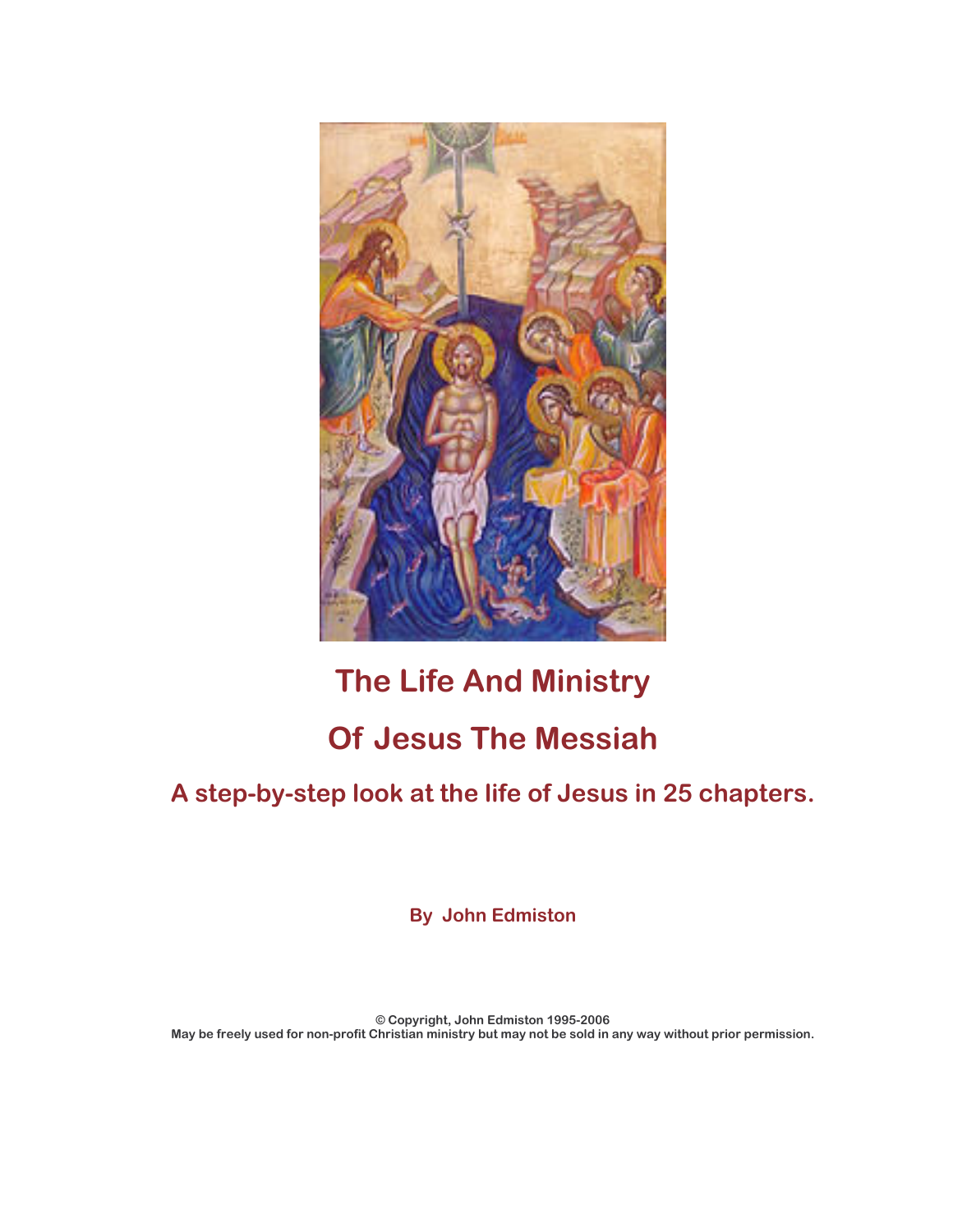# **Contents**

| <b>Chapter</b> | <b>Topic</b>                                                                                          | Page           |
|----------------|-------------------------------------------------------------------------------------------------------|----------------|
| 1              | Why Jesus Is Everything – The Consequences Of The Incarnation                                         | 3              |
| $\overline{2}$ | The Childhood of Jesus                                                                                | 5              |
| $\sqrt{3}$     | The Temptation of Jesus Christ                                                                        | $\overline{7}$ |
| 4              | The Baptism And Early Ministry of Jesus                                                               | 14             |
| 5              | Jesus And Healing - Working Out What The Bible Says                                                   | 20             |
| $6\phantom{a}$ | <b>Jesus And Healing Ministry</b>                                                                     | 26             |
| $\overline{7}$ | Jesus And The Law                                                                                     | 32             |
| 8              | Jesus And The Bible                                                                                   | 37             |
| $9\,$          | Can Jesus Be Our Model For Emotional Maturity?                                                        | 44             |
| 10             | The Holy Spirit, The Emotional Life of Jesus, And The Emotional Life Of<br>The Spirit-Filled Believer | 52             |
| 11             | Perfected By Suffering                                                                                | 64             |
| 12             | The Cross Part 1 - The Cross In Colossians                                                            | 70             |
| 13             | The Cross Part 2 - The Cross A Radical Commitment                                                     | 75             |
| 14             | The Crucifixion                                                                                       | 79             |
| 15             | The Wounds Of Christ                                                                                  | 85             |
| 16             | What Easter Is All About                                                                              | 92             |
| 17             | The Blood Of Jesus Christ                                                                             | 96             |
| 18             | Why Believe In The Resurrection                                                                       | 101            |
| 19             | The Ascension of Jesus Christ                                                                         | 105            |
| 20             | The Heavenly Enthronement of Jesus Christ                                                             | 114            |
| 21             | Jesus The Better High Priest                                                                          | 122            |
| 22             | Word Study On Parousia                                                                                | 127            |
| 23             | Why I Believe In The Trinity                                                                          | 130            |
| 24             | Who Did Jesus Claim To Be?                                                                            | 134            |
| 25             | Who Is The Inner Man? (Christ In Us The Hope Of Glory)                                                | 138            |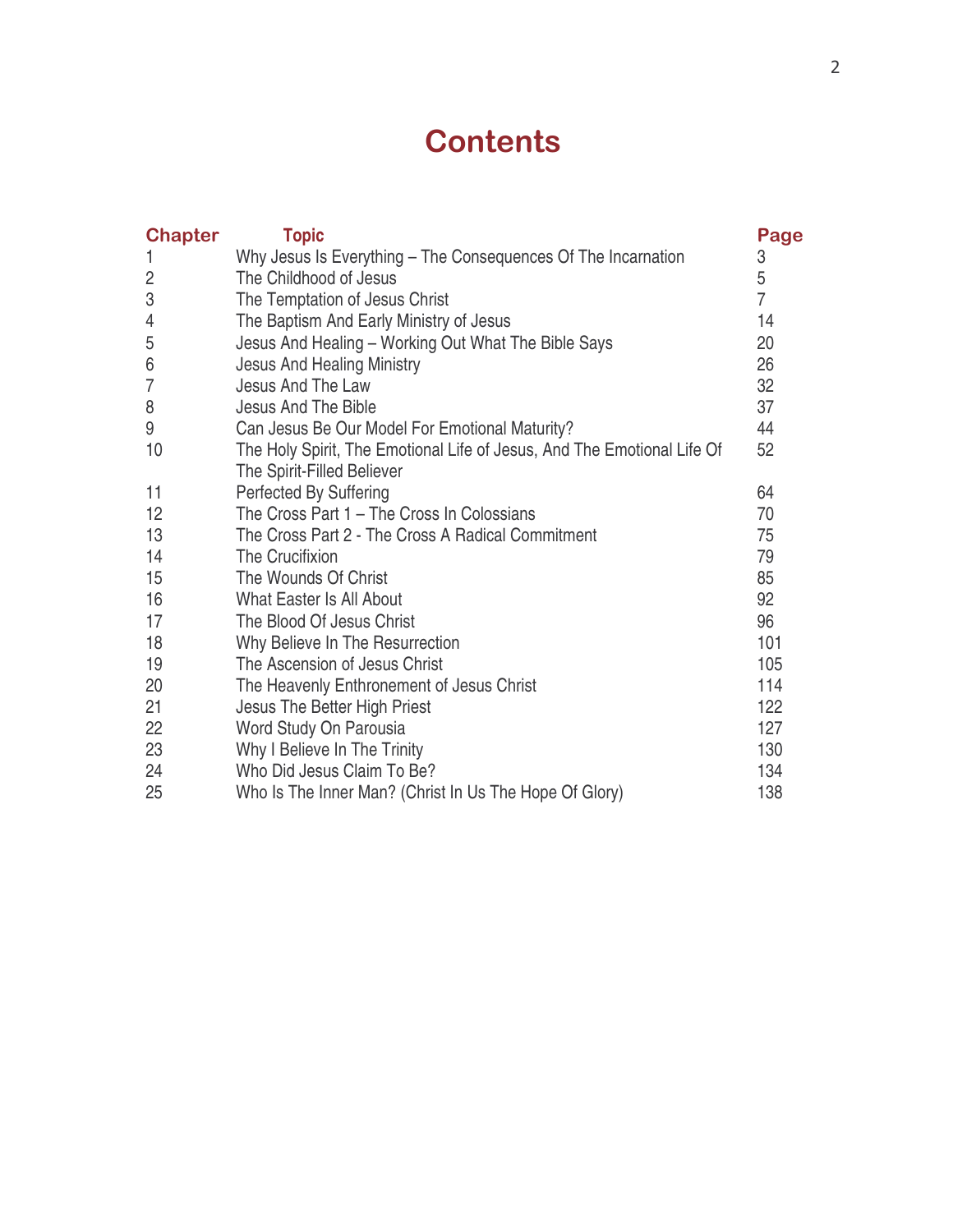## Why Jesus Is Everything

## The consequences of the incarnation

The blood of Jesus Christ cleanses us from all sin. (1 John 1:7) Every recorded part of Jesus' life has a redemptive meaning and include His birth, childhood, ministry, resurrection, ascension, and return. Sure the cross is central and it always will be but it is also the central part of a redeeming life. Every aspect of Jesus' life has some significance and with some great significance for us. This article covers some of the redemptive issues stemming from His birth when He accepted humanity, mortality, weakness and poverty.

#### Born Under the Law

Galatians 4:4,5 But when the fullness of the time had come, God sent forth His Son, born of a woman, born under the law, to redeem those who were under the law, that we might receive the adoption as sons. Jesus' birth, of a woman, under the law enabled Him to change our status from slaves to a law code to joy filled sons and daughters of the living God. To accomplish this He had to take on humanities burden of living under the law - He accomplished this by being born of a woman in Israel at a time of deep legalism and hardened Pharisaism. Yet He lived without fault.

Took on mortality that we might receive immortality

**Philippians 2:8** And being found in appearance as a man, he humbled himself and became obedient to death -- even death on a cross!

1 Cor 15:45-58 And so it is written, "The first man Adam became a living being." The last Adam became a life-giving spirit. However, the spiritual is not first, but the natural, and afterward the spiritual. The first man was of the earth, made of dust; the second Man is the Lord from heaven. As was the man of dust, so also are those who are made of dust; and as is the heavenly Man, so also are those who are heavenly. And as we have borne the image of the man of dust, we shall also bear the image of the heavenly Man. Now this I say, brethren, that flesh and blood cannot inherit the kingdom of God; nor does corruption inherit incorruption. Behold, I tell you a mystery: We shall not all sleep, but we shall all be changed; in a moment, in the twinkling of an eye, at the last trumpet. For the trumpet will sound, and the dead will be raised incorruptible, and we shall be changed. For this corruptible must put on incorruption, and this mortal must put on immortality. So when this corruptible has put on incorruption, and this mortal has put on immortality, then shall be brought to pass the saying that is written: "Death is swallowed up in victory." "O Death, where is your sting? O Hades, where is your victory?" The sting of death is sin, and the strength of sin is the law. But thanks be to God, who gives us the victory through our Lord Jesus Christ. Therefore, my beloved brethren, be steadfast, immovable, always abounding in the work of the Lord, knowing that your labor is not in vain in the Lord.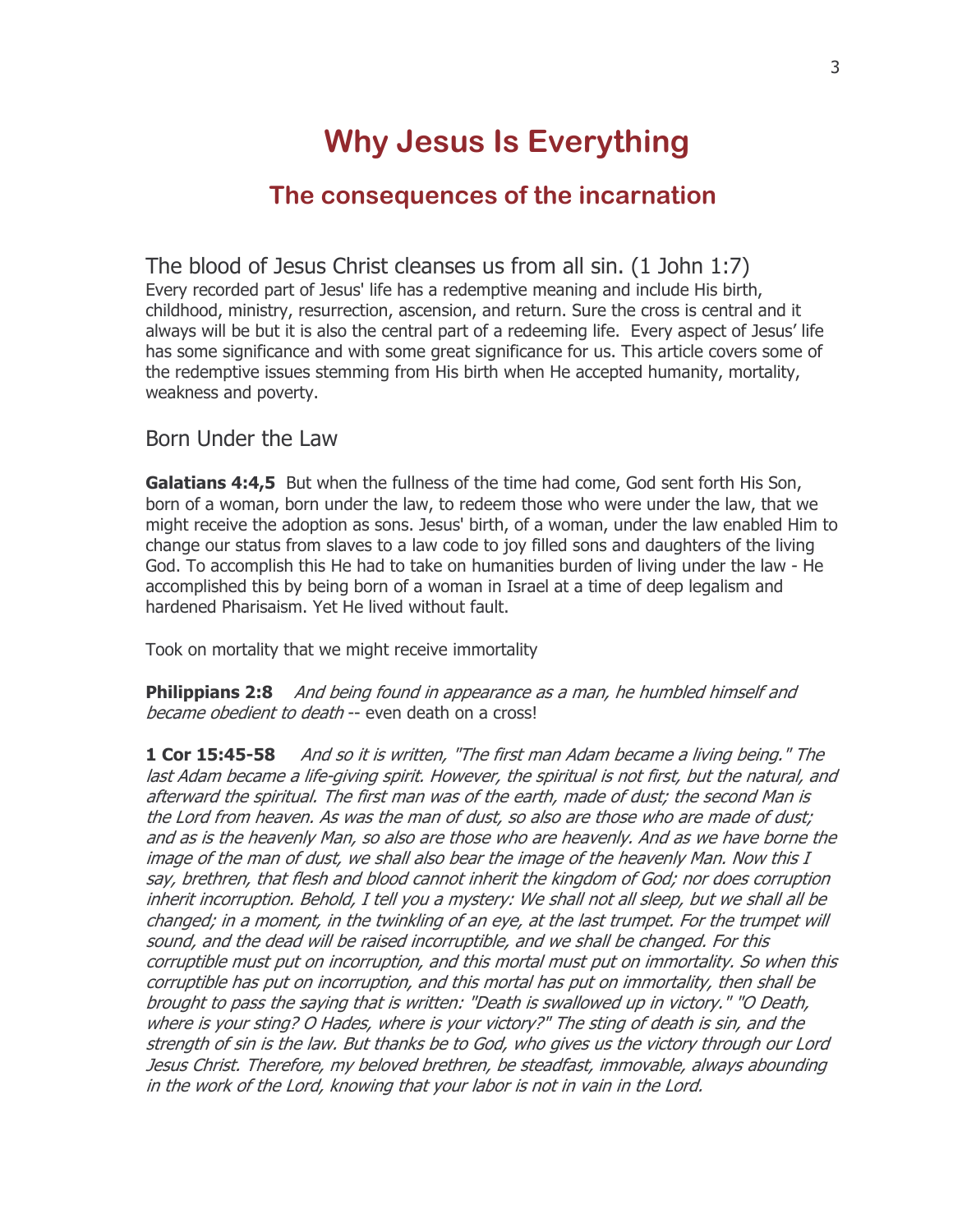Jesus, at His birth took on full human nature and a body that was capable of dying - and this did die on the cross. Jesus, though God, was mortal. His death on the cross was no pretense. It was a time of physical agony and spiritual dereliction. He drained the dregs for us. In doing so He took the sting out of death. Because He, a human being, with a fully human and mortal nature, rose from the dead, one day we shall also rise from the dead when He returns.

Jesus became poor that we might become rich

**Philippians 2:5-11 NRSV** Let the same mind be in you that was in Christ Jesus,  $(6)$ who, though he was in the form of God, did not regard equality with God as something to be exploited, (7) but emptied himself, taking the form of a slave, being born in human likeness. And being found in human form, (8) he humbled himself and became obedient to the point of death-- even death on a cross. (9) Therefore God also highly exalted him and gave him the name that is above every name, (10) so that at the name of Jesus every knee should bend, in heaven and on earth and under the earth, (11) and every tongue should confess that Jesus Christ is Lord, to the glory of God the Father.

**2 Corinthians 8:9 NRSV** For you know the generous act of our Lord Jesus Christ that though he was rich, yet for your sakes he became poor, so that by his poverty you might become rich.

Jesus though endowed with all the riches of glory and all the splendor of heaven became poor that we might know the true riches of His love and the grace of God. These verses may refer to material riches in some way but that is not their main intent. Rather it is a demonstration that God is a God of self-giving, a God who generously pours Himself out.

Jesus became weak that we might become strong

**2 Corinthians 13:4 NRSV** For he was crucified in weakness, but lives by the power of God. For we are weak in him, but in dealing with you we will live with him by the power of God.

Hebrews 4:15-16 NRSV For we do not have a high priest who is unable to sympathize with our weaknesses, but we have one who in every respect has been tested as we are, yet without sin. (16) Let us therefore approach the throne of grace with boldness, so that we may receive mercy and find grace to help in time of need.

When Jesus took on human nature He also took on human weakness, the capacity to sin, and the smallness of a child, the ability to be crushed and vulnerable. He became just one individual up against an unjust system that eventually crucified Him. He was not a stainless steel robot or a Terminator. He was no Rambo. he was fully human, wept, got tired and eventually was overcome by powerful forces and put to death. Yet in God's plan this very weakness proved to be a great strength. He now is in the heavenly realms interceding for us, understanding us, empowering us. He is our Savior.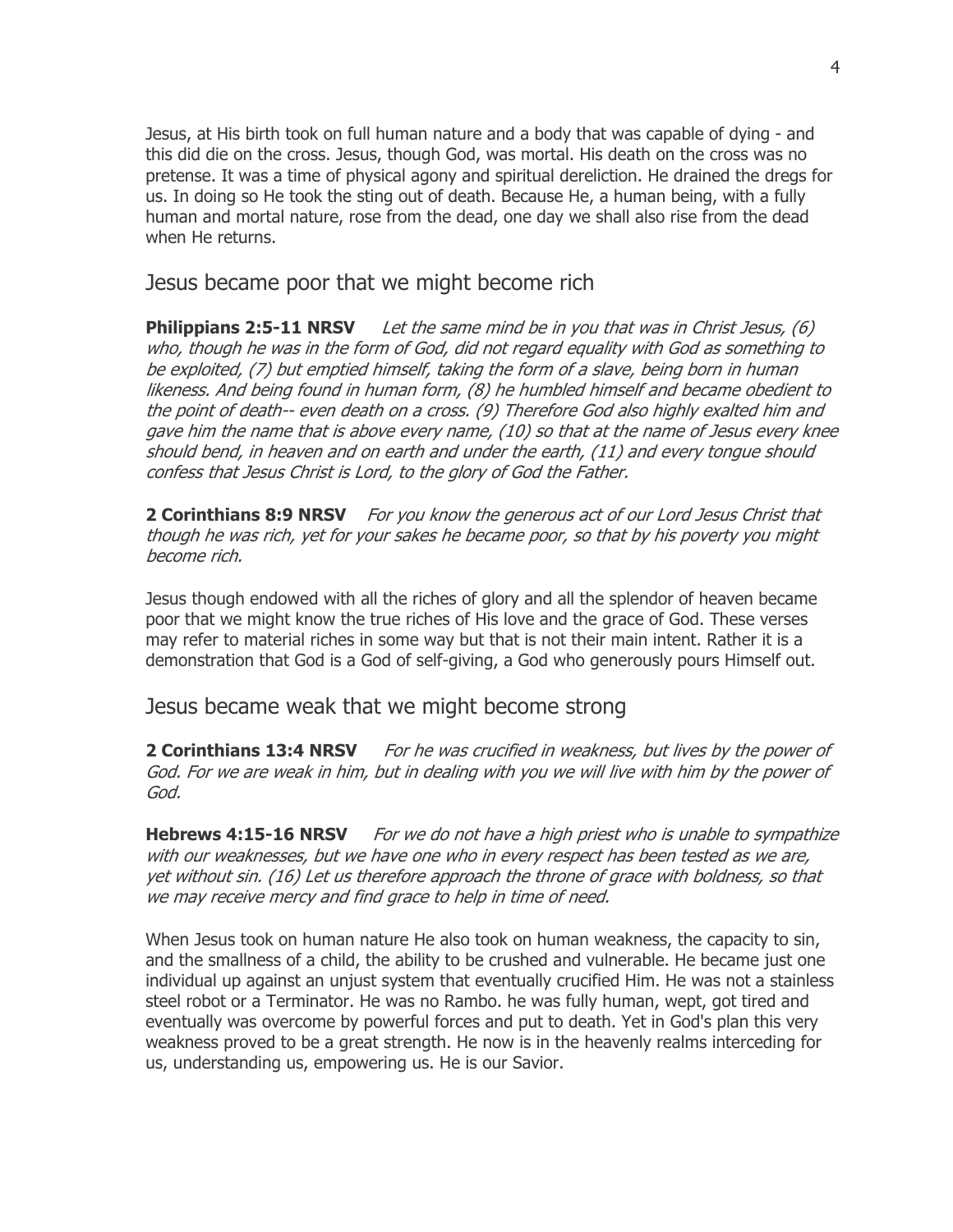# The Childhood Of Jesus

## The persecution by Herod

This horrific "slaughter of the innocents" has raised many questions and is a regular "Why" question. "What sort of a God would allow this - let alone prophesy it?" It is really a declaration of how bad evil can get. It is a revelation of the depths to which human megalomania will sink in order to preserve itself. Let's put it plainly - God did not want those innocent children murdered. His reaction was to weep. Scripture speaks of Rachel (Jacob's wife and the mother of Israel) weeping for her children. This is God's heartfelt compassionate reaction. The slaughter of the innocents was not "God's will" it was Satanic, dark and murderous. God foretold it but He did not will it. He revealed it but he did not glory in it. He allowed it but only so evil could be seen as evil and the more thoroughly condemned.

The action of Herod was the action of someone who was anti the Christ. It was representative of how the kingdoms of this world must react once they realize that Christ will demand complete rulership. It sets Christ's kingdom off from the start as a kingdom of martyrs and suffering saints born into a world inimically opposed to their existence. As Paul later writes in Romans "We are considered as sheep to be slaughtered". The innocents are the first Christian martyrs. They were slaughtered because they might be the Christ, because they might turn into the Messiah one day. If we grow in God we will meet opposition from the world that opposes those who "might be Christ". Paul writes to Pastor Timothy "All those who live godly lives in Christ Jesus will be persecuted". They will not be persecuted by everyone but they will meet stern resistance from those who are grasping on to worldly power.

How can such as awful deed have any redemptive significance? By itself it has none. Only in Christ and the resurrection of the dead does it redeem innocent suffering. There are purposeless mad rages of evil, ethnic cleansing, and horrible butchering of innocent women and children that occurs every year around the globe. They are not forgotten. God weeps for them and interestingly "refuses to be comforted" as these are no normal tragedies to be gradually forgotten. It will be always remembered in the heart of God. He will never be comforted or consoled until justice is finally done on behalf of those who have suffered the ravages of pointless evil.

## The Flight into Egypt

This is a reworking of the Exodus, "out of Egypt have I called my Son". The Son is the first of all Israel and is now the Messiah; the head of Israel and its historical recapitulation. Egypt represents bondage and the security of this world. "Out of Egypt" is a journeying lifestyle, the lifestyle of the heroes of faith who were "searching for another city, a city not of this world". In Christ we are freed from this world to journey into the next. In Christ we can transcend our bondages and come into the glorious freedom of the children of God.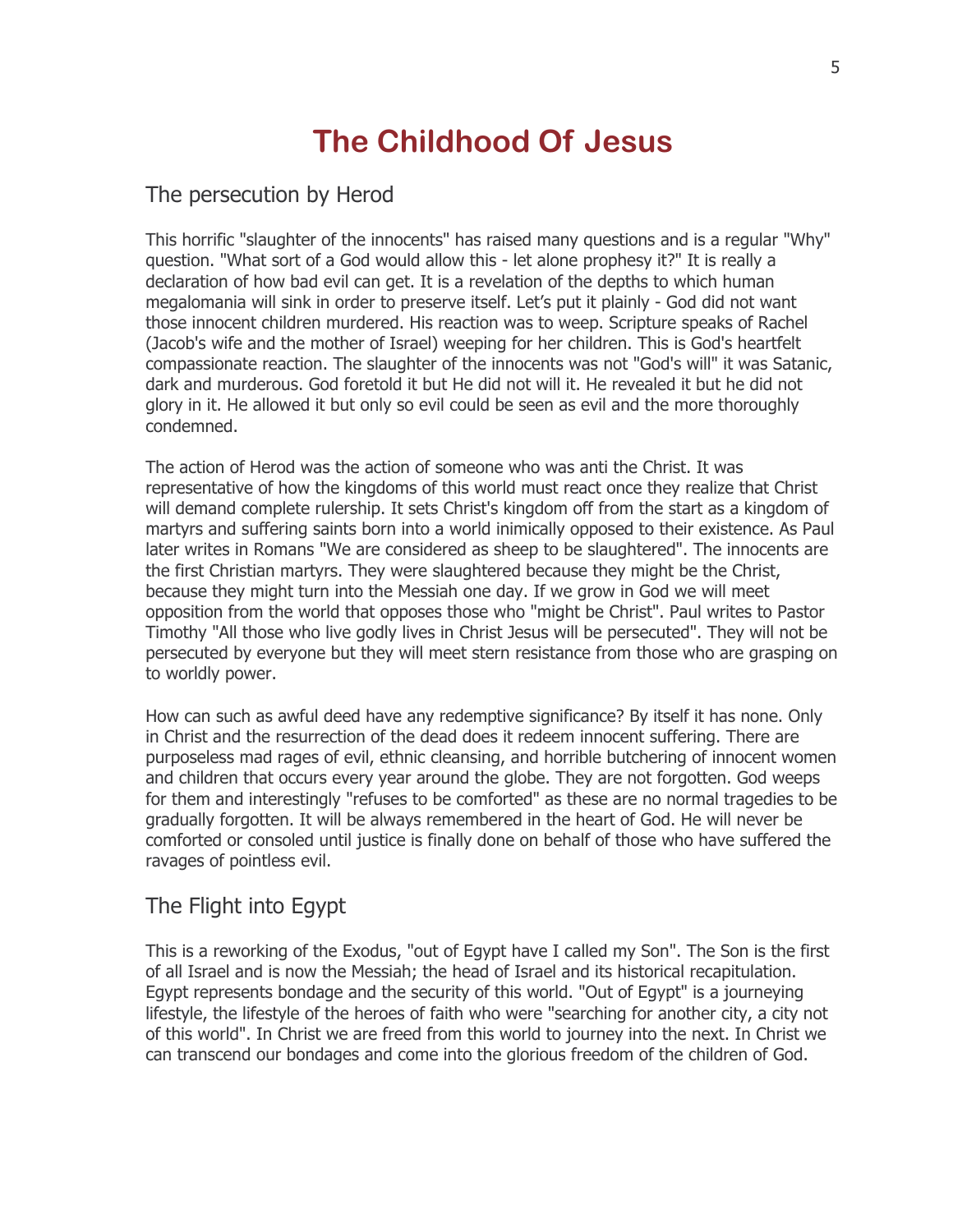### The Stay in Nazareth

Here we see the Son of God growing in stature and in favor with God and man. Growth was part of his life and ours. There is no Scriptural evidence for Jesus performing miracles before His baptism. He grew as young boys grow - but without sin. Learning, instruction, boyhood, not instant perfection was the way of the Messiah and our path as well.

### Bar Mitzvah - The Redemption of Precocious Teenagers!

At 12 Jesus was outstanding - a "young Einstein". He astonished the Rabbis with his questions and with his insight into the Law. He was also learning to be independent. I remember these precocious, independent years well, they were probably the most enjoyable of my life. His poor perplexed parents driven to distraction by their son who was having a great time being the focus of attention in the temple! His answer "Did you not know that I would be in my Father's house?" would have got me a clip around the ear or a scolding. Joseph and Mary just seem relieved that He was safe and somewhat proud of this difficult and extraordinary child.

Jesus had done his Bar Mitzvah and taken his place as a male in Jewish society. He was now a "son of the law". He could have stood aloof and independent from his parents but he chose to "remain in submission to them". Here is a model teenager -working out His independence and "distance" from His parents - yet remaining in submission to them, and without sin. Jesus was once a teenager - and He grew up OK. By living through those years He took them and all their turmoil into the Godhead and sanctified them. He redeemed teenagers from two curses - overdependence on home - Jesus was no mother's boy. And arrogance - for He was in submission.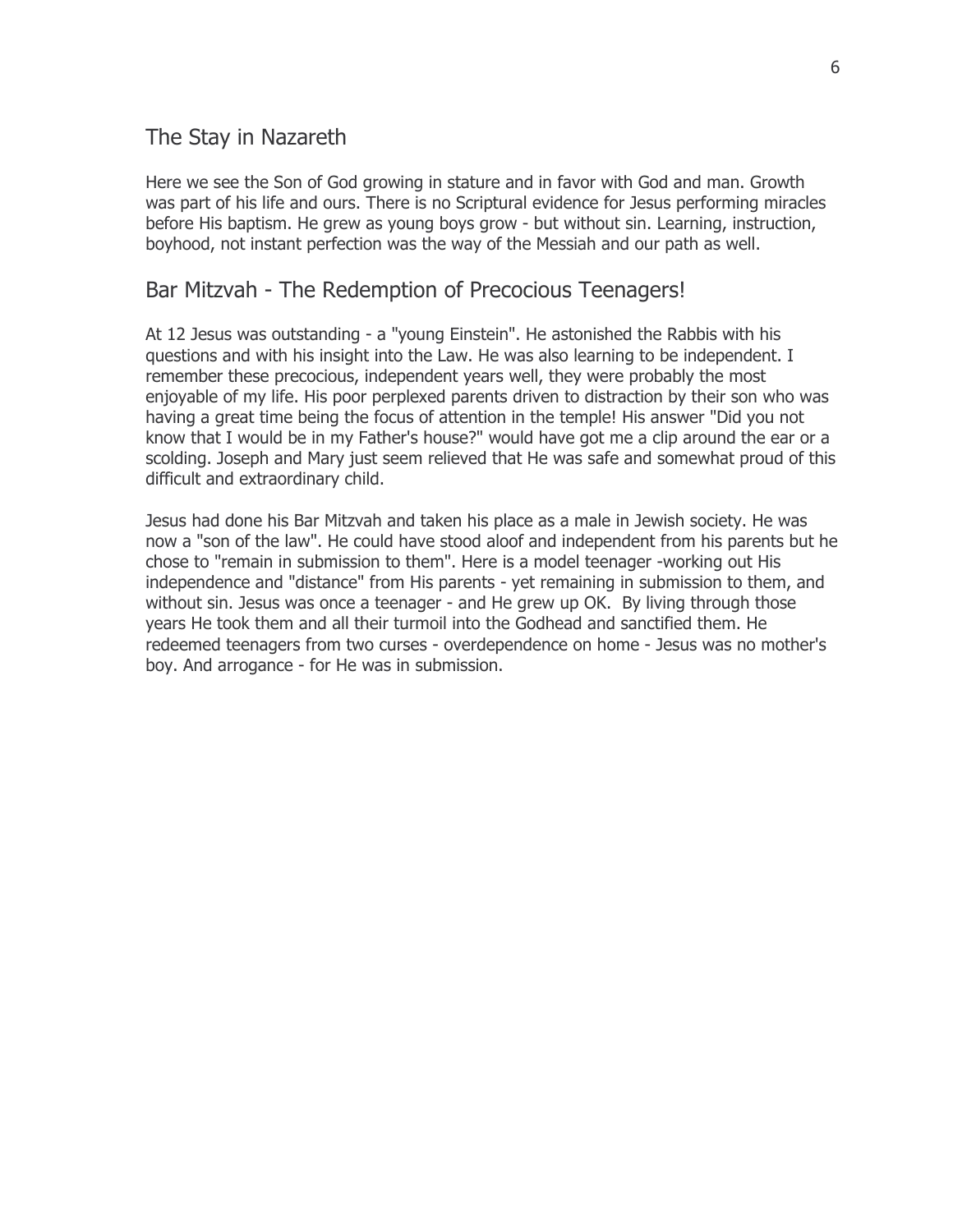## The Temptation of Jesus Christ

Matthew 4:1-11 NRSV Then Jesus was led up by the Spirit into the wilderness to be tempted by the devil.(2) He fasted forty days and forty nights, and afterwards he was famished. (3) The tempter came and said to him, "If you are the Son of God, command these stones to become loaves of bread." (4) But he answered, "It is written, 'One does not live by bread alone, but by every word that comes from the mouth of God.'" (5) Then the devil took him to the holy city and placed him on the pinnacle of the temple, (6) saying to him, "If you are the Son of God, throw yourself down; for it is written, 'He will command his angels concerning you,' and 'On their hands they will bear you up, so that you will not dash your foot against a stone."" (7) Jesus said to him, "Again it is written, 'Do not put the Lord your God to the test.'" (8) Again, the devil took him to a very high mountain and showed him all the kingdoms of the world and their splendor; (9) and he said to him, "All these I will give you, if you will fall down and worship me." (10) Jesus said to him, "Away with you, Satan! for it is written, 'Worship the Lord your God, and serve only him.'" (11) Then the devil left him, and suddenly angels came and waited on him.

John Milton, the English poet, set his epic poem "Paradise Regained" during the temptation of Jesus in the wilderness. Milton saw that the temptation was in many ways a recapitulation of the disaster in the Garden of Eden, but in reverse. This time Satan was three times defeated and the Messiah burst forth to bring hope to the world. This titanic struggle for world dominion took place out of the sight of men. Hidden away in the Judean wilderness the fasting Messiah battled the Prince of Darkness over the plan of redemption and the ultimate fate of the human race. The battle will not be finally won until the Lord returns but the first great defeat was one here. This was D-day, this is the repulse, this is the forces of darkness pitched headlong against the forces of good - and suffering a crushing defeat. The beachhead could now be made, the inroads gained, victory after victory won in the power of God.

Paul Tournier, the Swiss doctor, counselor and Christian writer sees the temptation of Jesus as a temptation to magic. Magic is using the power of God separated from relationship with God. Magic is the independent use of God's supernatural gifts and promises. The magician is one who uses impersonal formulas and incantations, the only will the magician obeys is his own will, and the only desires her own desires. The prophet of God sees the future -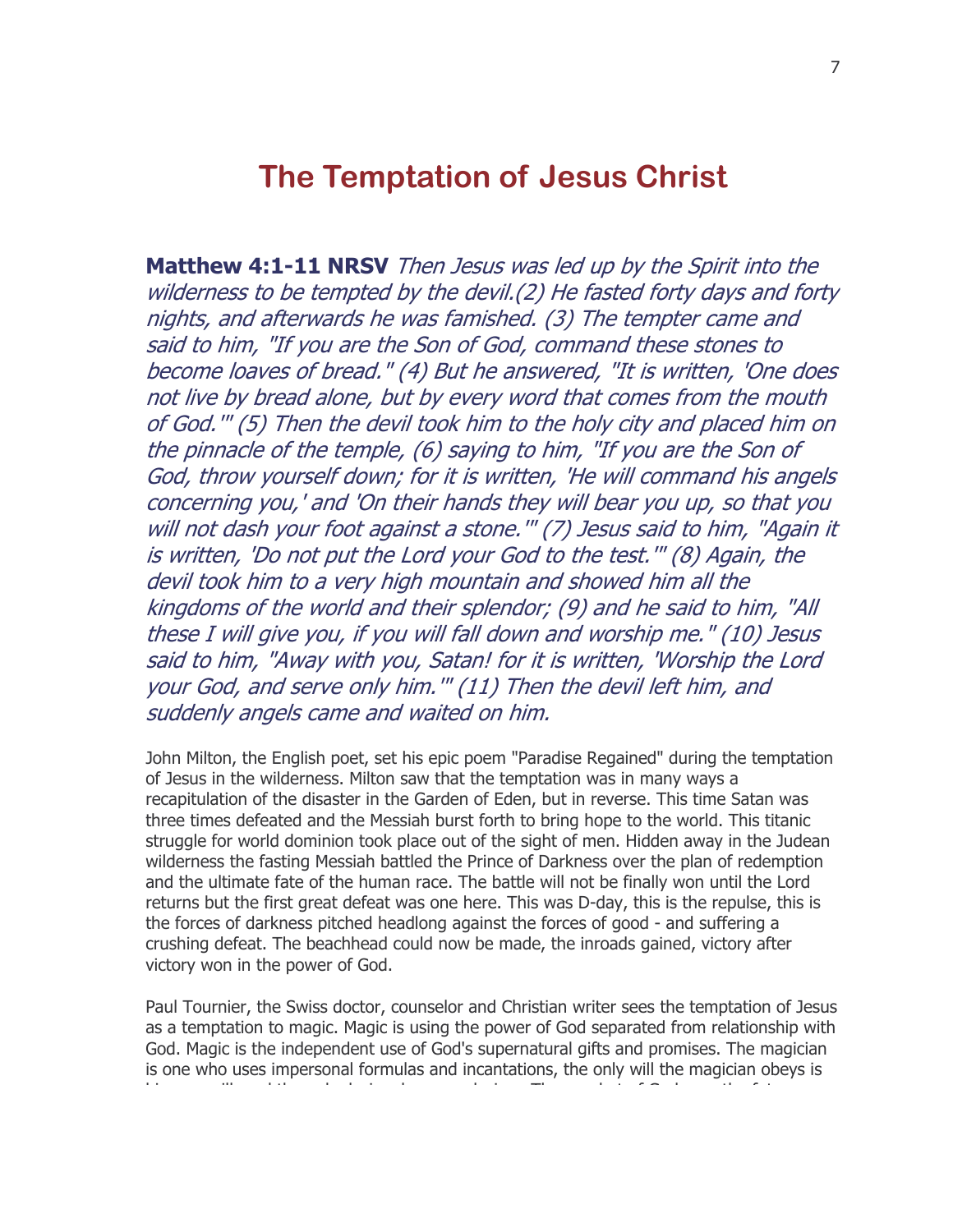but in the light of the will of God and involving a call to repentance and right living. The prophet is ethically motivated and in union with the will of god. The fortune-teller on the other hand makes no ethical demands; their future is a self-serving one. They are divorced from the Truth. Magic and supernatural power can seem only a whisker apart. Yet they are worlds apart.

Let's look at a case study where a servant of God was tempted to use his powers for his own purposes and selfish gain. That's right - Balaam! His story is long and involved and well known to most Christians - there are three whole chapters of the Bible devoted to it - Numbers 22, 23 and 14. Its starts off with King Balak treating Balaam like a magician whose powers were for hire to the highest bidder... "

Numbers 22:5-12 NRSV He sent messengers to Balaam son of Beor at Pethor, which is on the Euphrates, in the land of Amaw, to summon him, saying, "A people has come out of Egypt; they have spread over the face of the earth, and they have settled next to me. (6) Come now, curse this people for me, since they are stronger than I; perhaps I shall be able to defeat them and drive them from the land; for I know that whomever you bless is blessed, and whomever you curse is cursed." (7) So the elders of Moab and the elders of Midian departed with the fees for divination in their hand; and they came to Balaam, and gave him Balak's message. (8) He said to them, "Stay here tonight, and I will bring back word to you, just as the LORD speaks to me"; so the officials of Moab stayed with Balaam. (9) God then appears to Balaam to tell him that His power and His will cannot be separated "God came to Balaam and said, "Who are these men with you?" (10) Balaam said to God, "King Balak son of Zippor of Moab, has sent me this message: (11) 'A people has come out of Egypt and has spread over the face of the earth; now come, curse them for me; perhaps I shall be able to fight against them and drive them out.' (12) God said to Balaam, "You shall not go with them; you shall not curse the people, for they are blessed."

Balaam understands this and replies in kind to his distinguished visitors (**Numbers 22:13-19 NRSV**) So Balaam rose in the morning, and said to the officials of Balak, "Go to your own land, for the LORD has refused to let me go with you." {......."Although Balak were to give me his house full of silver and gold, I could not go beyond the command of the LORD my God, to do less or more. (19) You remain here, as the others did, so that I may learn what more the LORD may say to me."

A great deal of Middle Eastern flattery and bargaining ensues and eventually Balaam leaves to serve Balak and oppose God. God send an angel to kill him and his donkey saves him from death. Eventually he blesses Israel instead of cursing them and leaves without honor or reward, a compromised and disgraced servant of God.

Balaam was a genuine prophet, who God appeared to and who had such a reputation for wielding considerable spiritual power "whomever you bless is blessed, and whomever you curse is cursed."". Unfortunately Balaam also had a weakness for money and for status so that he was eventually bribed to attempt to curse Israel and to lead them into immorality and idolatry at Peor. The New Testament comments on his career twice". (2 Peter 2:15-16 NRSV) They have left the straight road and have gone astray, following the road of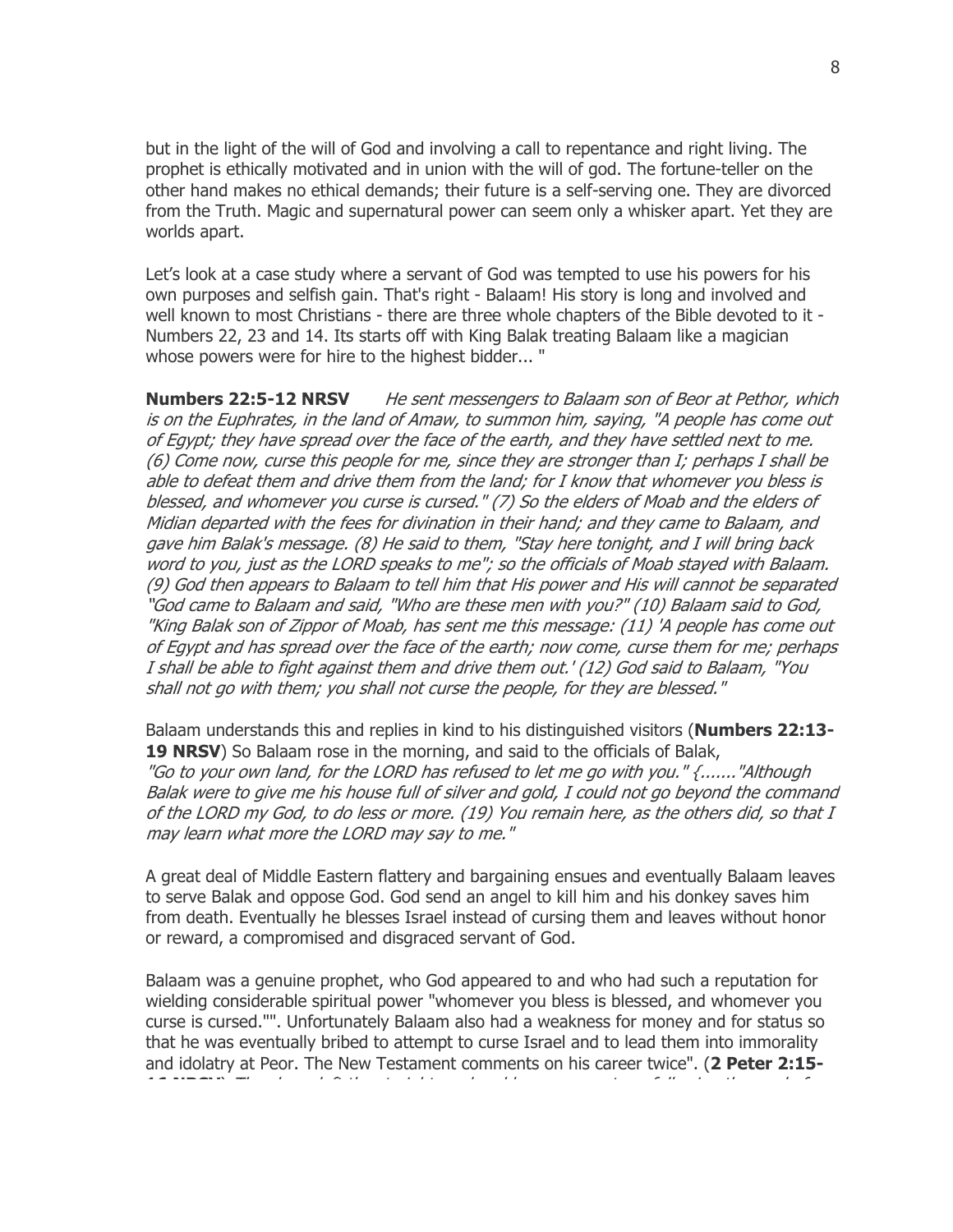Balaam son of Bosor, who loved the wages of doing wrong, (16) but was rebuked for his own transgression; a speechless donkey spoke with a human voice and restrained the prophet's madness." (Revelation 2:14 NRSV) But I have a few things against you: you have some there who hold to the teaching of Balaam, who taught Balak to put a stumbling block before the people of Israel, so that they would eat food sacrificed to idols and practice fornication."

Satan's temptations of Jesus are very similar to Balak's temptations to Balaam. The first temptation is the temptation to use a powerful spiritual anointing for self-gratification apart from the will and purposes of God - "Change these stones into bread....". Jesus was hungry - He had been fasting for 40 days the body was desperate for fuel and raging hunger had returned. Later He fed the five thousand here He was not permitted to feed Himself. The explanation for this can be found later in two statements that Jesus made about the nature of His ministry.

**John 5:19 NRSV** Jesus said to them, "Very truly, I tell you, the Son can do nothing on his own, but only what he sees the Father doing; for whatever the Father does, the Son does likewise.

**John 8:28 NRSV** and ... So Jesus said, "When you have lifted up the Son of Man, then you will realize that I am he, and that I do nothing on my own, but I speak these things as the Father instructed me."

Jesus said and did ONLY what He saw His Father doing and saying. Even "innocent" acts such as eating were under the Father's command. Jesus had a higher will than His won self-gratification and that was the pleasing of His Father in Heaven.

(2) He fasted forty days and forty nights, and afterwards he was famished. (3) The tempter came and said to him, "If you are the Son of God, command these stones to become loaves of bread." (4) But he answered, "It is written, 'One does not live by bread alone, but by every word that comes from the mouth of God.'"

#### Later in His ministry He commented...

John 4:34 NRSV *Jesus said to them, "My food is to do the will of him who sent me and* to complete his work."

And He expects us to have similar priorities:

**John 6:27 NRSV** Do not work for the food that perishes, but for the food that endures for eternal life, which the Son of Man will give you. For it is on him that God the Father has set his seal."

Matthew 6:25 NRSV "Therefore I tell you, do not worry about your life, what you will eat or what you will drink, or about your body, what you will wear. Is not life more than food and the body more than clothing? But strive first for the kingdom of God and his righteousness, and all these things will be given to you as well. (25) "So do not worry about tomorrow, for tomorrow will bring worries of its own. Today's trouble is enough for today.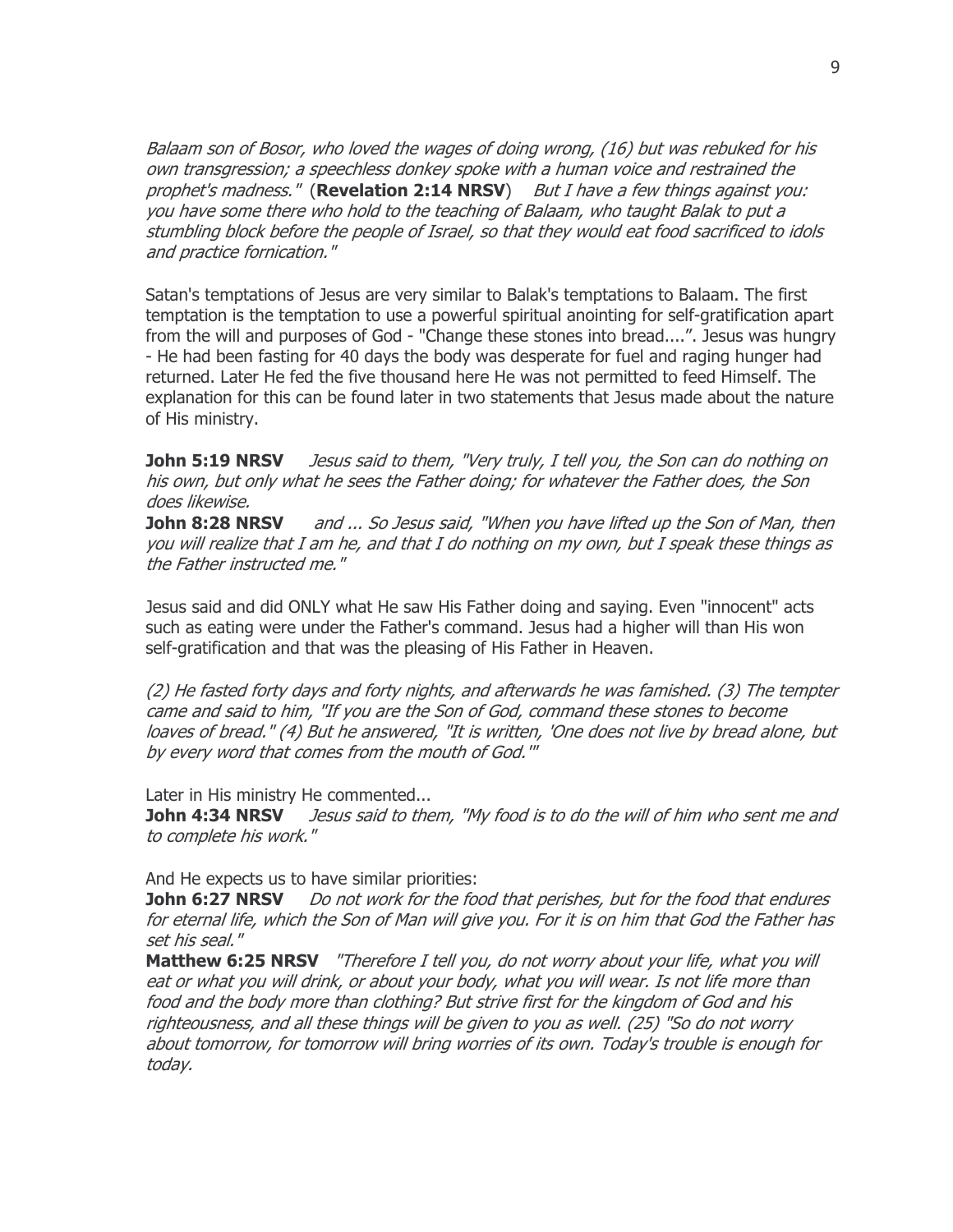The second temptation has a number of hidden traps.

**Matthew 4:5-7 NRSV** Then the devil took him to the holy city and placed him on the pinnacle of the temple, (6) saying to him, "If you are the Son of God, throw yourself down; for it is written, 'He will command his angels concerning you,' and 'On their hands they will bear you up, so that you will not dash your foot against a stone.'" (7) Jesus said to him, "Again it is written, 'Do not put the Lord your God to the test.'

The traps are: 1) the temptation to magical showmanship and self-display. 2) The temptation to use the Scriptures as supremely reliable magic formulae that operate outside of personal relationship with God "...they will bear you up, so that you will not dash your foot against a stone." 3) The temptation to pride. 4) The temptation to "test God" in a matter of foolishness leading to death. God will not be manipulated by headstrong foolishness and self-aggrandizement - no matter how "scripturally based". And the Devil knows it and he is a murderer from the beginning...

**John 8:44 NRSV** "You are from your father the devil, and you choose to do your father's desires. He was a murderer from the beginning and does not stand in the truth, because there is no truth in him. When he lies, he speaks according to his own nature, for he is a liar and the father of lies."

He kills the servants of God in many ways - through persecution, illness, suicide and sometimes by their own hand in acts of foolishness. The young man who stepped into the lions den at a famous zoo was clutching his Bible. He was eaten. Friends said he was trying to prove the story of Daniel true. I believe Satan had deluded, tempted, and murdered this young man. How did Jesus respond to this Scripture-quoting demon? Not with reason, but with Scripture, from the book of Deuteronomy. 'Do not put the Lord your God to the test.'" The answer was simplicity itself, by seeing one of the temptations and responding to that He avoided all of the temptations that went with it. This is instructive for us. For instance when God says not to be "unequally yoked with unbelievers" it is not just so we don't marry non-Christians but so we preserve ourselves from the dozens of other temptations to moral and religious compromise that go with it. When God says not to judge others it is because along with the temptation to judge come the temptations to pride, criticism, envy, boasting and factionalism. Thugs gang up on you -and so do sins and temptations because they have the nature of their Father the Devil. If you give in to one sin, ten more will pounce on you. Rebuke one and they all tremble

The third temptation is the most blatant - the temptation to capitulate to evil for the sake of "quick success".

**Matthew 4:8-11** Again, the devil took him to a very high mountain and showed him all the kingdoms of the world and their splendor; (9) and he said to him, "All these I will give you, if you will fall down and worship me." (10) Jesus said to him, "Away with you, Satan! for it is written, 'Worship the Lord your God, and serve only him.'" (11) Then the devil left him, and suddenly angels came and waited on him."

To worship Satan is repellent. I can sense the anger in Jesus' command "Away with you Satan!" It cracks like a whiplash sending Belial packing to his sulfur-fed domain. It is an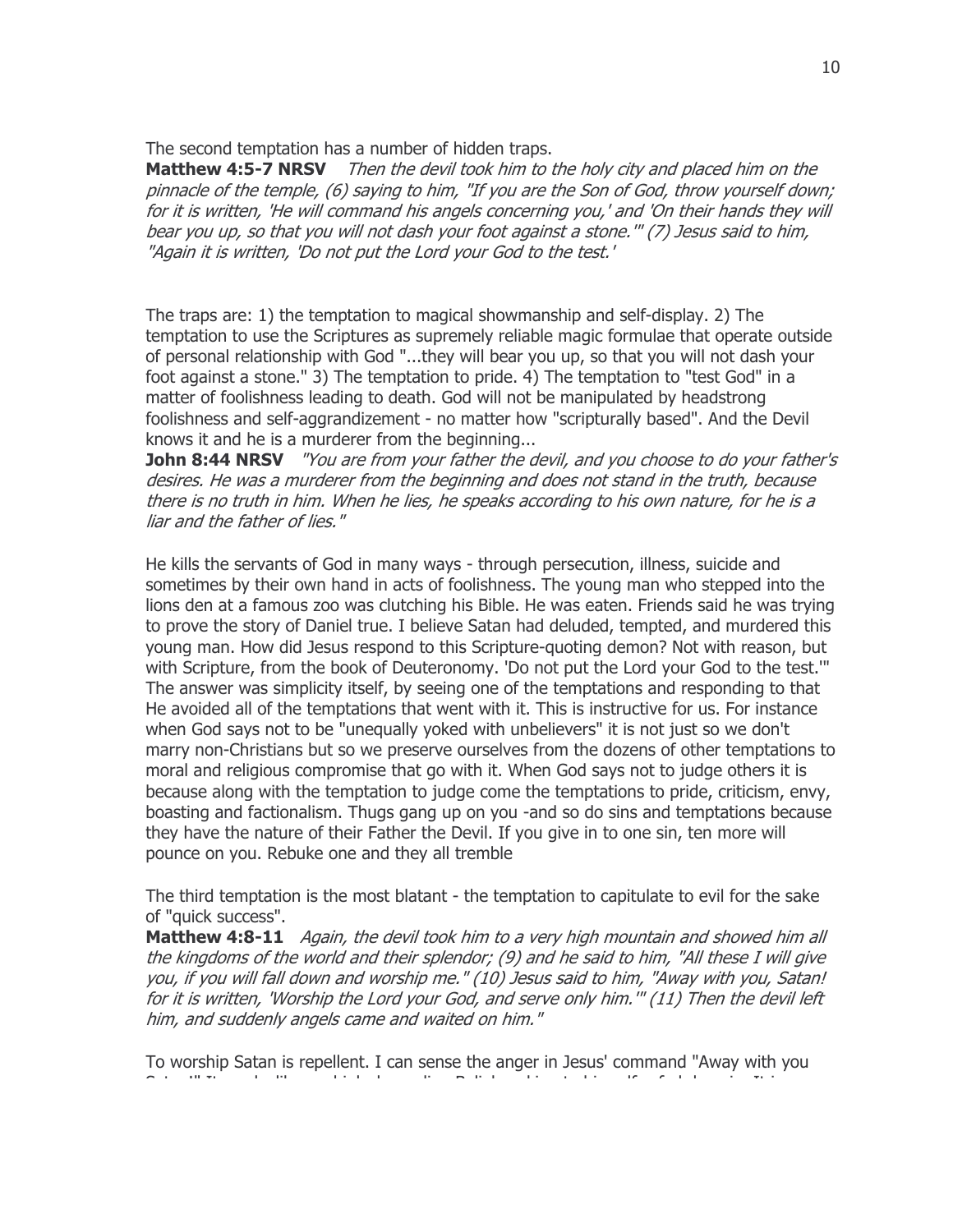outrageous temptation and few except the very great would be tempted by it. Few except kings and emperors want to rule the whole world. Most of us are content with our own little corner. This would only be a temptation to Jesus if His plan was to rule the whole world and it is!

Revelation 12:5 NKJV She bore a male Child who was to rule all nations with a rod of iron. And her Child was caught up to God and His throne.

**Revelation 19:15 NKJV** Now out of His mouth goes a sharp sword, that with it He should strike the nations. And He Himself will rule them with a rod of iron. He Himself treads the winepress of the fierceness and wrath of Almighty God."

The theology behind this is given in a couple of brief verses in 1 Corinthians:

**1 Corinthians 15:24-25 NKJV** Then comes the end, when He delivers the kingdom to God the Father, when He puts an end to all rule and all authority and power. {25} For He must reign till He has put all enemies under His feet."

Jesus will destroy all earthly authority - which seeks to have an independent authority of its own separated from God. Autonomous authority and independent living is rebellion against God and His plan and order for mankind. Those who submit to God's rule shall participate with Christ in His victory

Revelation 2:25-27 NKJV "But hold fast what you have till I come. (26) "And he who overcomes, and keeps My works until the end, to him I will give power over the nations; (27) 'He shall rule them with a rod of iron; They shall be dashed to pieces like the potter's vessels'; as I also have received from My Father;"

For Jesus coming into this absolute victory was going to mean the humiliation of the cross before the exaltation of the resurrection and ascension. Satan offered a short-cut. He could have the lot now, 2000 years early, without the pain, without the separation from God, without the sin-bearing. Just one little catch - He would have to worship the Prince of Darkness.

How often we are offered similar bargains - sometimes subtly, sometimes blatantly. As a young teenager in love I was tossing on my bed at night when a spiritual presence entered the room, stood at the foot of my bed and said "I will give you the girl if you give me your soul". Fortunately I said "This must be either God or the Devil, show me who you are". A frightening, tall creature of darkness appeared. It had a face that was like a mask and very black and fierce. I was filled with fear and terror. I scratched around inside me for something to say and blurted out "Go to Hell!". The creature vanished. I was not a Christian then but I stayed up all night with my light on and found a Gideon's Bible I had been given and started reading it. I believe many others have had similar experiences.

Satan will trade the desirable things of this world for our eternal souls to come under his power. If Satan is bold and arrogant enough to try this with Jesus - he will probably also try it with you. In Luke's account of this temptation we get a slightly fuller version.

 $\mathbf{L}$  , then  $\mathbf{L}$  and the devil, taking  $\mathbf{L}$  and  $\mathbf{L}$  all all  $\mathbf{L}$  all  $\mathbf{L}$  all  $\mathbf{L}$  all  $\mathbf{L}$  all  $\mathbf{L}$  and  $\mathbf{L}$  all  $\mathbf{L}$  all  $\mathbf{L}$  all  $\mathbf{L}$  all  $\mathbf{L}$  and  $\mathbf{L}$  and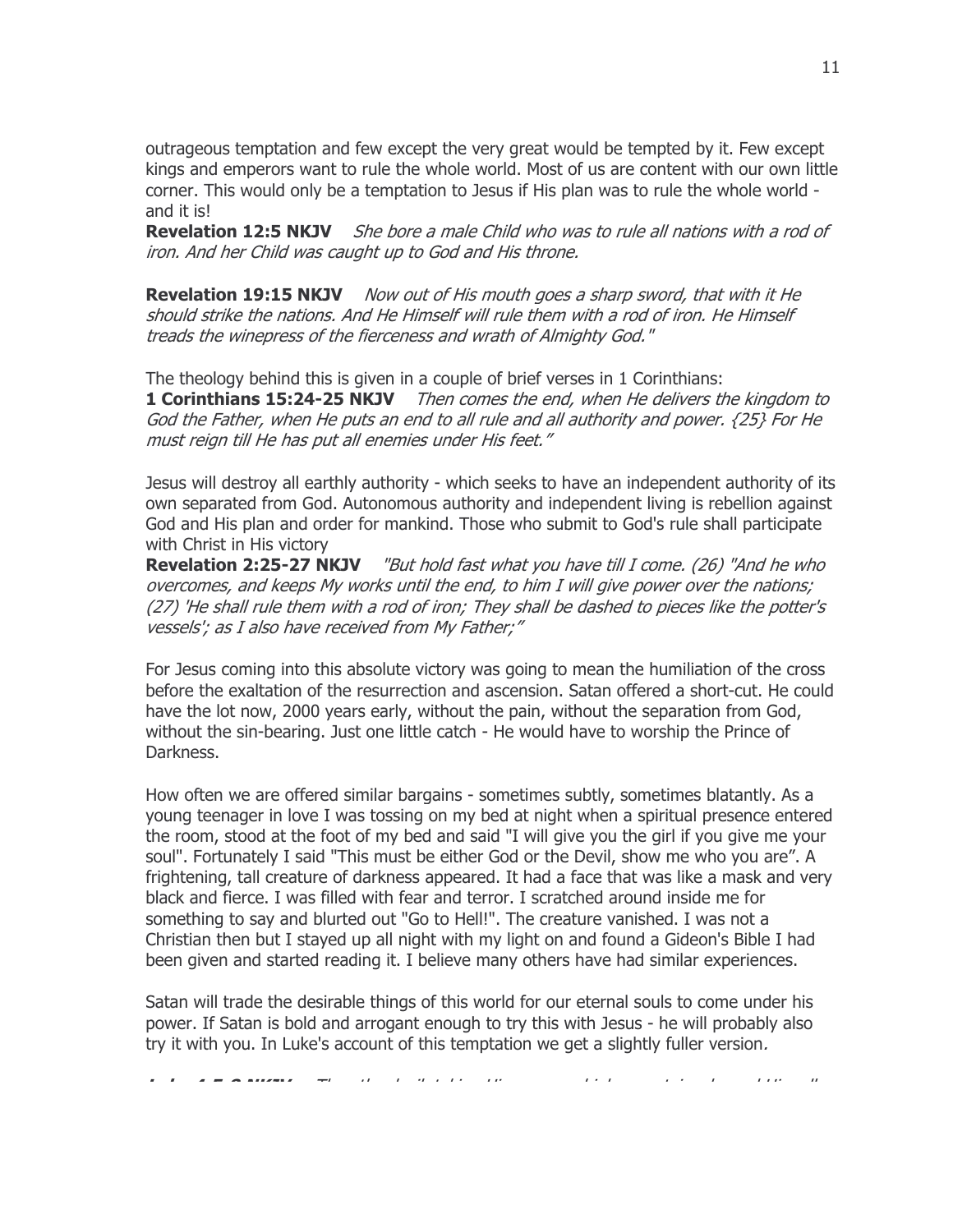the kingdoms of the world in a moment of time. (6) And the devil said to Him, "All this authority I will give You, and their glory; for this has been delivered to me, and I give it to whomever I wish. (7) "Therefore, if You will worship before me, all will be Yours." (8) And Jesus answered and said to him, "Get behind Me, Satan! For it is written, 'You shall worship the LORD your God, and Him only you shall serve.'"

Satan boasts that the kingdoms of this world and their glory " has been delivered to me, and I give it to whomever I wish." The Bible does not deny this in fact if anything it reinforces it:

**1 John 5:19 NKJV** We know that we are of God, and the whole world lies under the sway of the wicked one

However an invulnerable beachhead has been established and Satan is beginning to lose his authority

1 John 5:18 NKJV We know that whoever is born of God does not sin; but he who has been born of God keeps himself, and the wicked one does not touch him **1 John 5:4 NKJV** For whatever is born of God overcomes the world. And this is the victory that has overcome the world; our faith.

Satan may be the ruler of this present evil world but there is a fifth column in the world the Church and it is on the side of the King of Kings and Lord of Lords. Satan's rule is a limited rule with a tragic end for in the justice and power of God the Devil shall be destroyed (and not before time for he has shed the blood of the saints).

**Revelation 20:10 NKJV** The devil, who deceived them, was cast into the lake of fire and brimstone where the beast and the false prophet are. And they will be tormented day and night forever and ever.

There are a couple of additional aspects to the temptation of Jesus that are mentioned in the book of Hebrews and which give us some understanding of why - why God allowed Jesus to be tempted and why we are tempted also.

**Hebrews 2:17-18 NKJV** Therefore, in all things He had to be made like His brethren, that He might be a merciful and faithful High Priest in things pertaining to God, to make propitiation for the sins of the people. (18) For in that He Himself has suffered, being tempted, He is able to aid those who are tempted.

**Hebrews 4:14-16 NKJV** Seeing then that we have a great High Priest who has passed through the heavens, Jesus the Son of God, let us hold fast our confession. (15) For we do not have a High Priest who cannot sympathize with our weaknesses, but was in all points tempted as we are, yet without sin. (16) Let us therefore come boldly to the throne of grace that we may obtain mercy and find grace to help in time of need.

Jesus was tempted so that He could help those who are tempted. He did not just do this to be a "good example" but so that He could be a source of mercy and grace in time of need. This is not "bootstrap Christianity" where you have to pull yourself up! Rather it is God's personal, merciful and gracious supply to struggling Christians. God will give us the power and authority we need to rebuke Satan and the wisdom and encouragement to be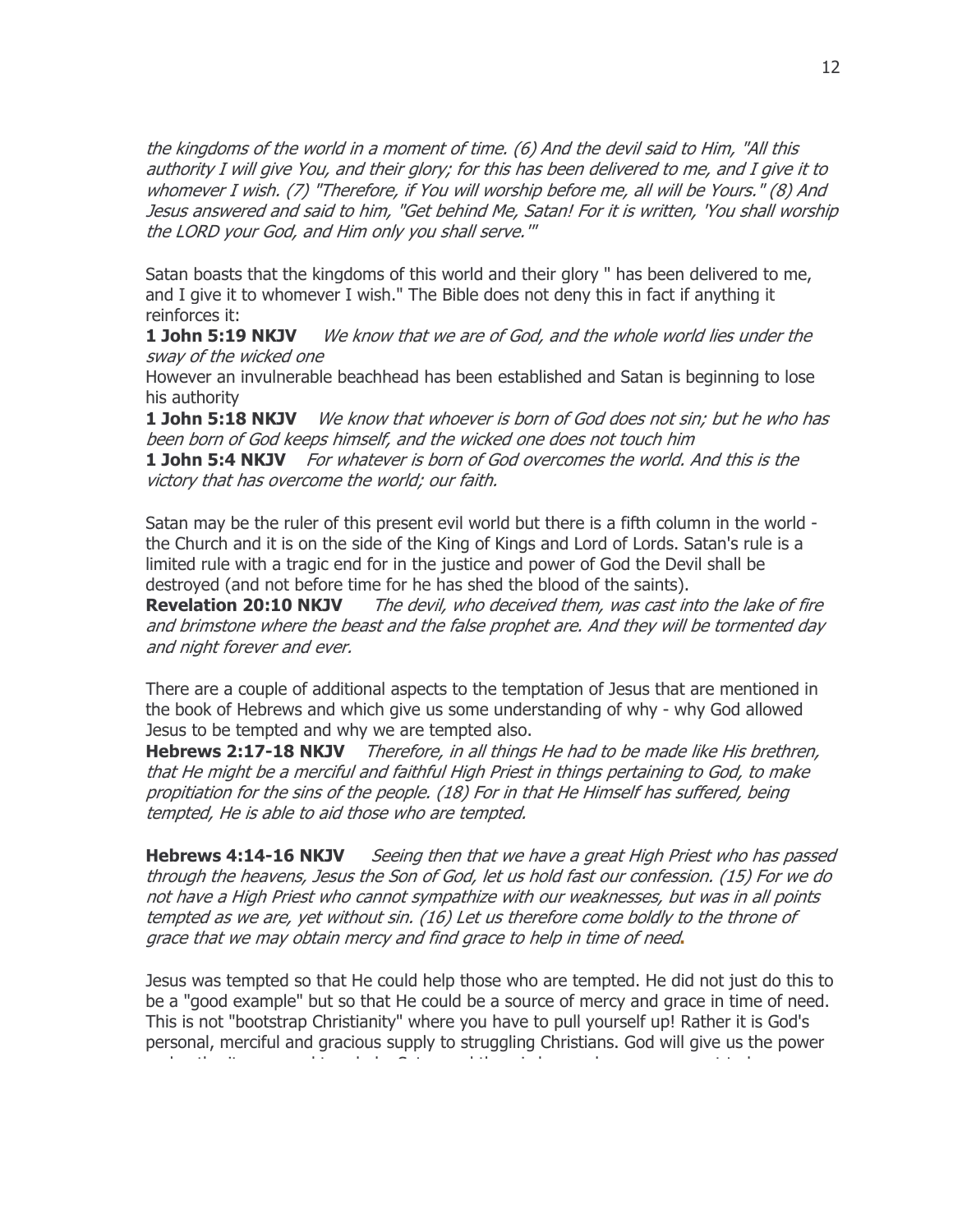discerning, godly Christians. Jesus is our merciful High Priest.

The other aspect is that Jesus "learned obedience" through temptation - and that is the path for us also!

Hebrews 2:10 NKJV For it was fitting for Him, for whom are all things and by whom are all things, in bringing many sons to glory, to make the captain of their salvation perfect through sufferings.

Hebrews 5:7-9 NKJV who, in the days of His flesh, when He had offered up prayers and supplications, with vehement cries and tears to Him who was able to save Him from death, and was heard because of His godly fear, {8} though He was a Son, yet He learned obedience by the things which He suffered. {9} And having been perfected, He became the author of eternal salvation to all who obey Him

Now temptation is not "from God" - that much is clear from Scripture (James 1:12-15) but the pressures of life that tempt us to disobedience are the proving grounds of our obedience. In fact James calls those who endure under temptation "blessed" - but it surely a very strange blessing!

**James 1:12 NKJV** Blessed is the man who endures temptation; for when he has been approved, he will receive the crown of life which the Lord has promised to those who love Him.

At first I found these concepts daunting and even a little bit offensive: How can Jesus be "perfected"? Surely He was perfect all along? What good is there in suffering and temptation and why does God do things in such strange ways? These questions have probably occurred to you also. Well here is a very condensed answer to this problem.

Jesus was perfect in his nature from day one. However the fullest measure of perfection is when that nature proves itself in the arena of life. When the potential becomes actual and bears fruit then it reaches its fullest perfection. On the cross enduring scorn, humiliation and rejection Jesus proved what He was made of. The full potential of His divine nature was displayed there. And in the temptation in the wilderness we see Jesus proving His worth, His perfection, His glory - and soon with proved character he would go out to do the mighty works of God. Prepared and tested character is the prerequisite to powerful service in the name and nature of God. Sure, some seem to have powerful ministries without much in the way of character but these will be exposed as false on the Day of Judgment. **Matthew 7:21-23** *Obedience under testing perfects our faith and makes us worthy for serving our Lord.* What better conclusion can I have to this study on the temptation of Jesus than to quote the words of the apostle John:

**1 John 4:4 NKJV** *You are of God, little children, and have overcome them, because He who is in you is greater than he who is in the world.*

Praise God!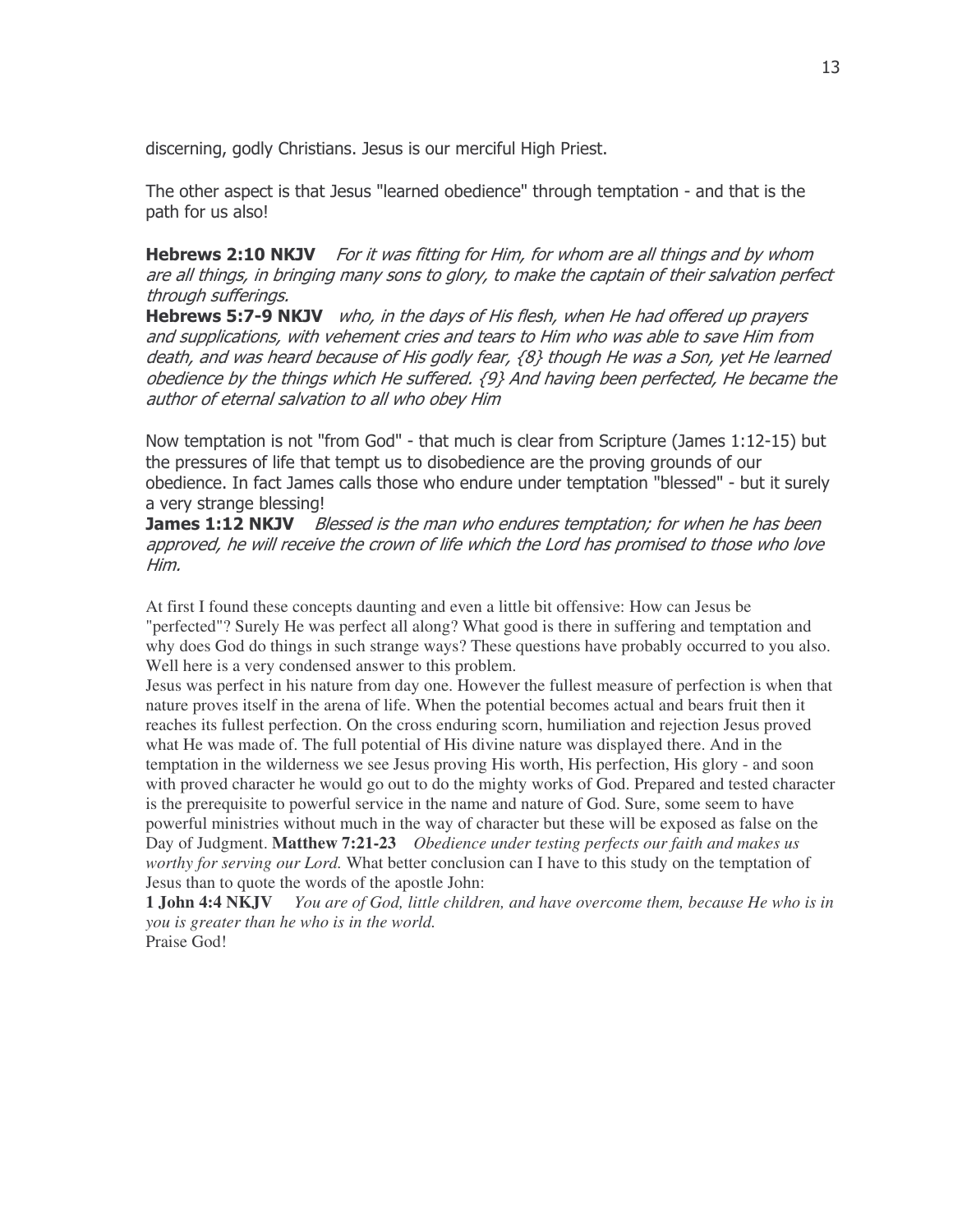## The Baptism and Early Ministry of Jesus

Matthew 3:13-17 NKJV Then Jesus came from Galilee to John at the Jordan to be baptized by him. (14) And John tried to prevent Him, saying, "I need to be baptized by You, and are You coming to me?" (15) But Jesus answered and said to him, "Permit it to be so now, for thus it is fitting for us to fulfill all righteousness." Then he allowed Him. (16) When He had been baptized, Jesus came up immediately from the water; and behold, the heavens were opened to Him, and He saw the Spirit of God descending like a dove and alighting upon Him. (17) And

suddenly a voice came from heaven, saying, "This is My beloved Son, in whom I am well pleased."

Mark 1:9-11 NKJV It came to pass in those days that Jesus came from Nazareth of Galilee, and was baptized by John in the Jordan. (10) And immediately, coming up from the water, He saw the heavens parting and the Spirit descending upon Him like a dove. (11) Then a voice came from heaven, "You are My beloved Son, in whom I am well pleased."

Luke 3:21-22 NKJV When all the people were baptized, it came to pass that Jesus also was baptized; and while He prayed, the heaven was opened. (22) And the Holy Spirit descended in bodily form like a dove upon Him, and a voice came from heaven which said, "You are My beloved Son; in You I am well pleased."

John 1:29-34 NKJV The next day John saw Jesus coming toward him, and said, "Behold! The Lamb of God who takes away the sin of the world! (30) "This is He of whom I said, 'After me comes a Man who is preferred before me, for He was before me.' (31) "I did not know Him; but that He should be revealed to Israel, therefore I came baptizing with water." (32) And John bore witness, saying, "I saw the Spirit descending from heaven like a dove, and He remained upon Him. (33) "I did not know Him, but He who sent me to baptize with water said to me, 'Upon whom you see the Spirit descending, and remaining on Him, this is He who baptizes with the Holy Spirit.'(34) "And I have seen and testified that this is the Son of God."

#### The Redemptive Qualities of The Baptism of Jesus

The baptism of Jesus represents His initiation into Spirit-empowered ministry. Jesus was born of the Holy Spirit and indwelt by the Holy Spirit from His mothers womb. This gave Him exceptional natural gifting unmarred by sin and a clear mind, filled with exceptional wisdom that could challenge the rabbis of His day from an early age. But as wonderful as these gifts were He still needed something more if He was to bear the burdens of the world in ministry. His identification with sinners at the Jordan and His plunging Himself into the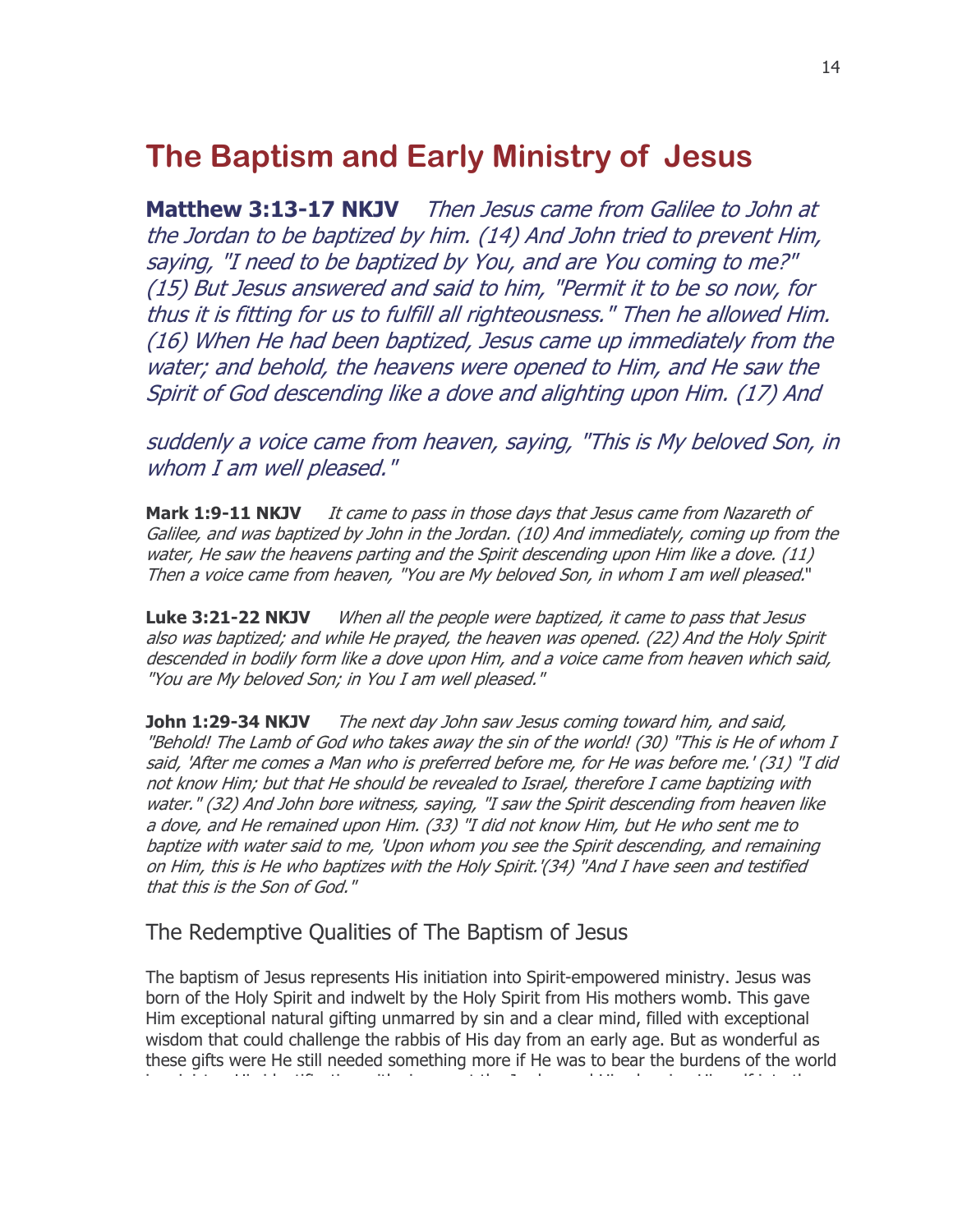stream of human misery and conflict represent a moving into public life and the bearing of not just His own burdens but the burdens of all the lost.

Jesus needed an empowering by the Holy Spirit before He moved out to proclaim the Kingdom of God. This may sound slightly heretical - after all wasn't He God - the fullness of Deity in bodily form, the incarnate Word full of grace and truth? (Col 2:9, John 1:14-18) Yes!! Absolutely, He was, is and always will be God. He did not "become divine" at His baptism or any other time. He was the "Lamb slain before the foundation of the world" - He was God before the world began and was intimately involved in its creation. (John 1:3, Col 1:17). However as God He "took on the nature of a Servant" and in this limitedness He was born of a woman, grew up as a child in submission to His parents and like anyone else entering ministry needed the anointing of the Holy Spirit before He took on the burden of proclaiming the Kingdom, healing the sick, raising the dead and suffering for righteousness' sake. In some way he limited Himself to what " a perfect believer " can do. He even said to His disciples that: (John 14:12 NKJV) "Most assuredly, I say to you, he who believes in Me, the works that I do he will do also; and greater works than these he will do, because I go to My Father." Somehow in the economy of God the believer ("he who believes in Me") CAN accomplish the works that Christ did on earth ("the works I do he shall do also") plus a bit extra (and greater works than these he will do because I go the Father).

Now lets put that in context - Jesus is talking about the works He did in front of the disciples, during His earthly ministry but before He went to the cross (the words were uttered during the last supper). We cannot work the works He did while in heaven - such as Creation. Neither can we take the sins of the world on our shoulders. He has done that and that is His glory alone. But in the power of the Holy Spirit which has been given to us since Jesus has gone to the Father we can work the works He did between His baptism and the cross. Don't take my word for it - its Jesus who said it! And the book of Acts certainly reinforces the idea that the Spirit-empowered believer can do great things for God. Now turning this on its head for a minute... if Jesus said "those who believe" could do what He did during His ministry then His earthly ministry must have been "limited" to that of the "perfect believer". It is as the "perfect believer" that Jesus went and got baptized and it is as the "Spirit-empowered perfect believer" that he went forth in ministry. This leads me to a little theological hypothesis, that the life of the "perfect believer" has two stages. Stage one is that of perfect piety when we fear God and grow in wisdom. We become good in ourselves. Stage two is the stage of public proclamation when we receive God's power in ministry and our piety and wisdom becomes the foundation for a Spirit-filled life where we become "rivers of living water" to a world in desperate need. I must very quickly add that stage two is not "superior" to stage one. Without a foundation in ethics and goodness ministry can be a dangerous place. It's the wrong place to learn wisdom. No-one despises a doctor for going to medical school even though he may minister to no-one there. We understand preparation in secular things and we should be prepared to do the preparatory work on our own life. Power without ethics and wisdom is the last thing God wants in your life. Both stages are necessary if "the perfect believer" is to do and be all that God wants.

NT Christians were generally baptized immediately upon profession of faith. The day of their conversion was also the day of their water baptism. So they spoke of the day of their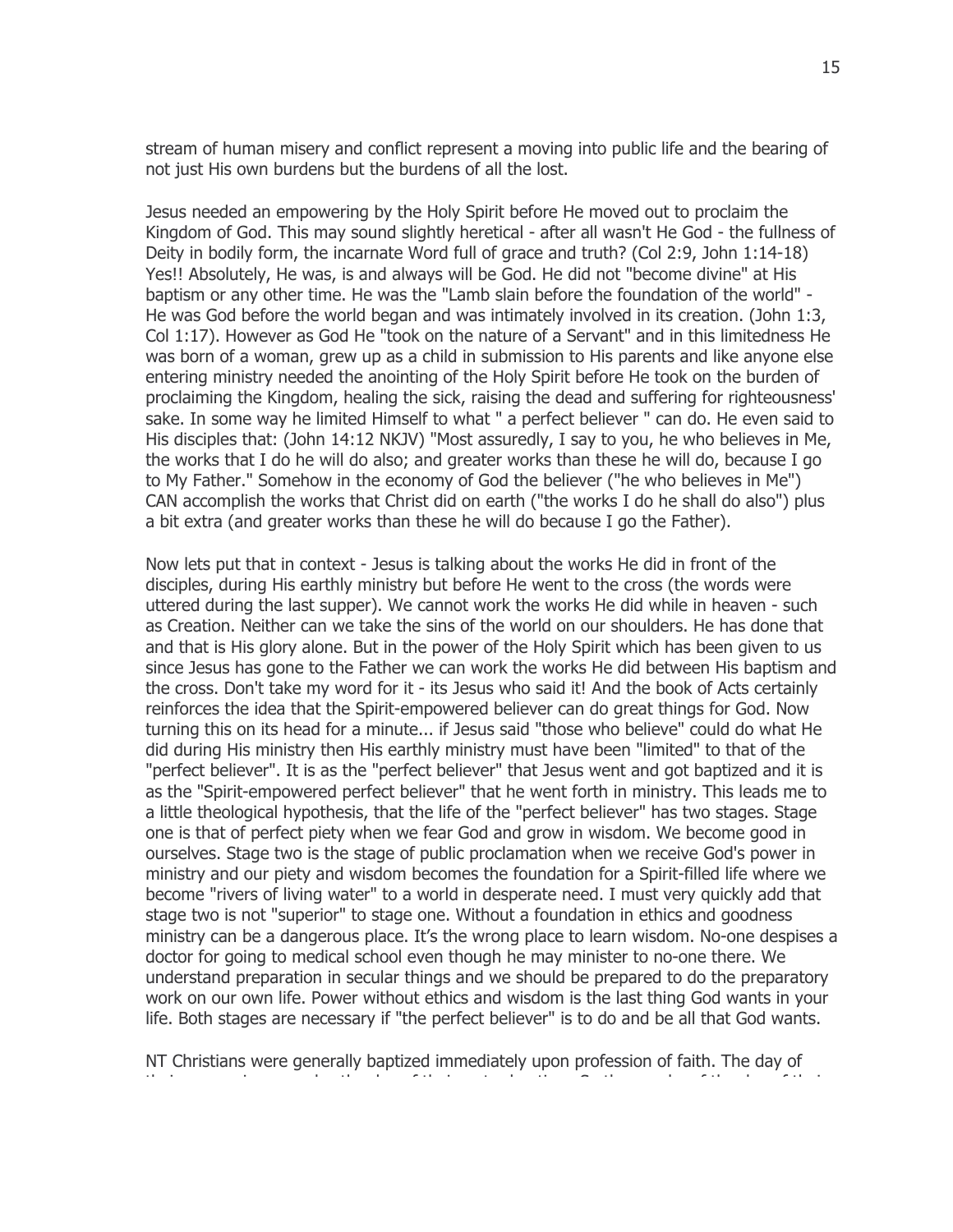conversion as "the day of my baptism", not because baptism saves us but because it was the unique external event that occurred on the day they professed faith in Christ. Also, in the revival conditions of the early church their baptism was often accompanied by the laying on of hands and the impartation of a spiritual gift to the new believer in Spirit baptism. This occasionally was not the case. (Acts 18:24-19:7) Apollos was a believer with a great deals of natural speaking ability yet still needed to understand the baptism in the Spirit if he was to proclaim the gospel "accurately". Also some believers who knew only the "baptism of John" and had not "even heard that there was a Holy Spirit". This is not unusual even today as some Christians receive very little teaching due to isolation, misunderstanding or inadequate ministry. Ideally all three aspects of baptism belong together. But they have wandered apart. We have people who are baptized but not changed. We have converts who have never had water baptism. And we have strong Christians who have not received the empowering ministry of the Holy Spirit.

We need to press on and to desire to be Spirit-filled proclaimers of God's Kingdom. If we are to move beyond this accumulation of wisdom and truly minister to others in an effective way we need a "baptism in the Holy Spirit". This simply means we need an allencompassing immersion in the God-head that empowers us for ministry. Baptism in the Spirit is not a private thing and it doesn't belong to any one denomination. It is not always accompanied by speaking in tongues or prophesies. Jesus' baptism had neither. The miracles came after the baptism. This baptism is an initiation not just into the church but into the power of the Kingdom. This baptism is what happened to Jesus as he moved from an obscure life to centre stage. It happened to the disciples at Pentecost who finally got plunged into full revival ministry themselves. And it happened to Wesley and countless other leaders of the Christian faith. The Jordan is a place where we get the power to stand in the flood of human souls and minister Christ to them.

The "baptism in the Spirit" is real, powerful and moves us out of our private pietism into public proclamation of the Kingdom of God. For me this happened unsought when God confronted me with the utter self-centeredness of my faith. I saw that I needed to cleanse out the filthy black mess of sin that remained in my life. It was an encounter with the awfulness of selfishness. It was evident that I had no hope apart from what Christ could do in me and with me. This was not a conversion, it was dealing with the sin that entangled me, I was set free to run the race and I did. I led a huge number of people to God in the ensuing weeks. I was on fire with God because I had met Him in power. It was Jacob at Bethel all over again. This encounter with God, this "deeper experience" was not ecstatic except that in the middle of it I did have a vision of my sin and of God. It took my faith from the private realm to the public realm; from self-edification to spirit-filled ministry; from a complaining Christian to a proclaiming herald.

Jesus did not have all this selfish sin to deal with, but He did need the power that God would provide in response to humble obedience. And He identified with sinners and "went down the front" with all the people being ministered to. I still struggle with "going down the front", how can I, a Christian leader, admit that I too have needs. I should "be an example" a stainless steel "there's nothing wrong with me" Christian. There is a real live Pharisee in me just waiting to get out. It's hypocritical to say I don't need ministry, that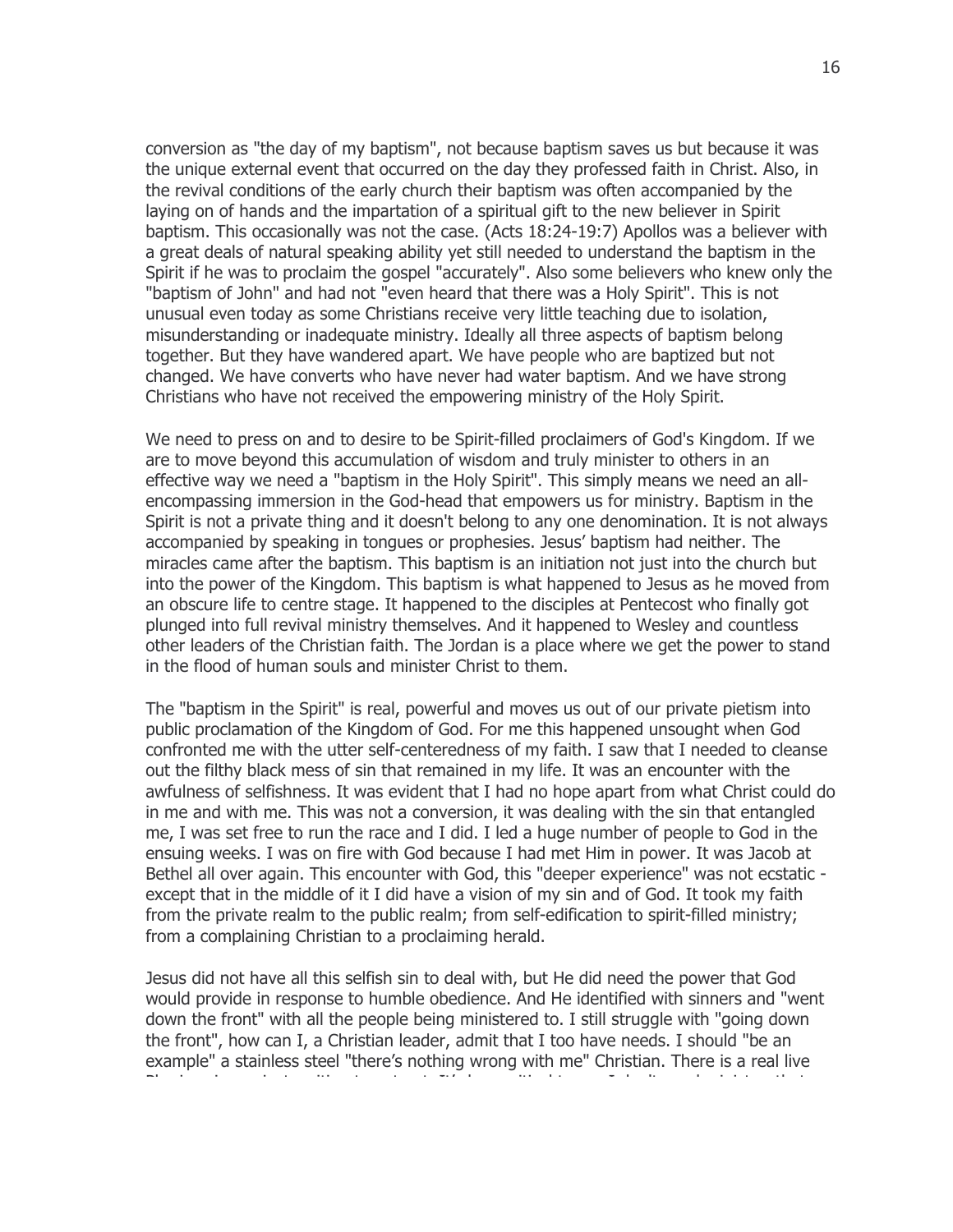somehow my faith puts me a cut above the ordinary Christian. I do need ministry - lots of it. I go down the front now perhaps more than ever. It still hurts to do it. But Jesus wandered out there and said He was in need of God. He said that "it was fitting to fulfill all righteousness". Many preachers have felt like John the Baptist when they give an appeal and some real saint of God comes down the front and wants prayer to be a better Christian. I think "I need ministry from you, not you from me..." but the saints attitude is "this is fitting...". It's a humble person who can accept ministry from someone who is "unworthy to untie the thongs of their sandals".

A few quick correctives - the "baptism in the Holy Spirit" that we speak of here is NOT the same as the initial indwelling. All believers are indwelt with the Holy Spirit from the moment of their "new birth" just as Jesus was indwelt with the Holy Spirit from conception. Perhaps a better term would be "the empowering of the Holy Spirit", it is certainly less confusing. Three things are united in one term in the New Testament - water baptism, conversion and Spirit baptism. At Pentecost they all seemed to occur together. Water baptism is associated with repentance from sin and the appeal to God for a good conscience (1 Peter 3:21, 22 Acts 2:38). Conversion represents the change of being from old man to new man that comes as God re-creates the sinner into a "saint" (holy one, believer)(Eph 5:8,9 Col 1:13,14). "Spirit baptism" involves being empowered to take up our place in the body of Christ in the exercise of whatever spiritual gifts have been imparted to us. (1 Cor 12:13) Just as it is a bad manner to see a person as a lesser Christian if they have not had water baptism so it is not gracious to categorize people as "spirit-filled" and "un-spirit-filled". Such distinctions are divisive. Certainly to do as Priscilla and Aquila did and take someone aside and explain the way of God more accurately (and in love) is fine and helpful. However I sense a certain spiritual pride in some believers in spirit baptism that leads me to urge caution in the way we approach the issue. Also there is no hint in the New Testament that "tarrying", seeking, or any prolonged anguish is necessary as preparation. It is not some exalted spiritual but a frequently misunderstood part of the gospel along with water baptism and conversion. It is for all believers and like everything else is received by faith in the proclaimed word of Christ.

#### The Early Ministry

The early ministry of Christ is an outworking and authentication of His baptismal experience. I will deal with the temptations separately next month but here in His early ministry he comes primarily as the anointed one with the power to resist evil and to bring in the Kingdom of God in power.

Matthew 4:13-25 NKJV And leaving Nazareth, He came and dwelt in Capernaum, which is by the sea, in the regions of Zebulun and Naphtali, (14) that it might be fulfilled which was spoken by Isaiah the prophet, saying: (15) "The land of Zebulun and the land of Naphtali, By the way of the sea, beyond the Jordan, Galilee of the Gentiles: (16) The people who sat in darkness have seen a great light, And upon those who sat in the region and shadow of death Light has dawned." (17) From that time Jesus began to preach and to say, "Repent, for the kingdom of heaven is at hand." (18) And Jesus, walking by the Sea of  $G_{\rm min}$  saw two brothers; Simon called Peter, and Andrew his brother, casting a net into  $\alpha$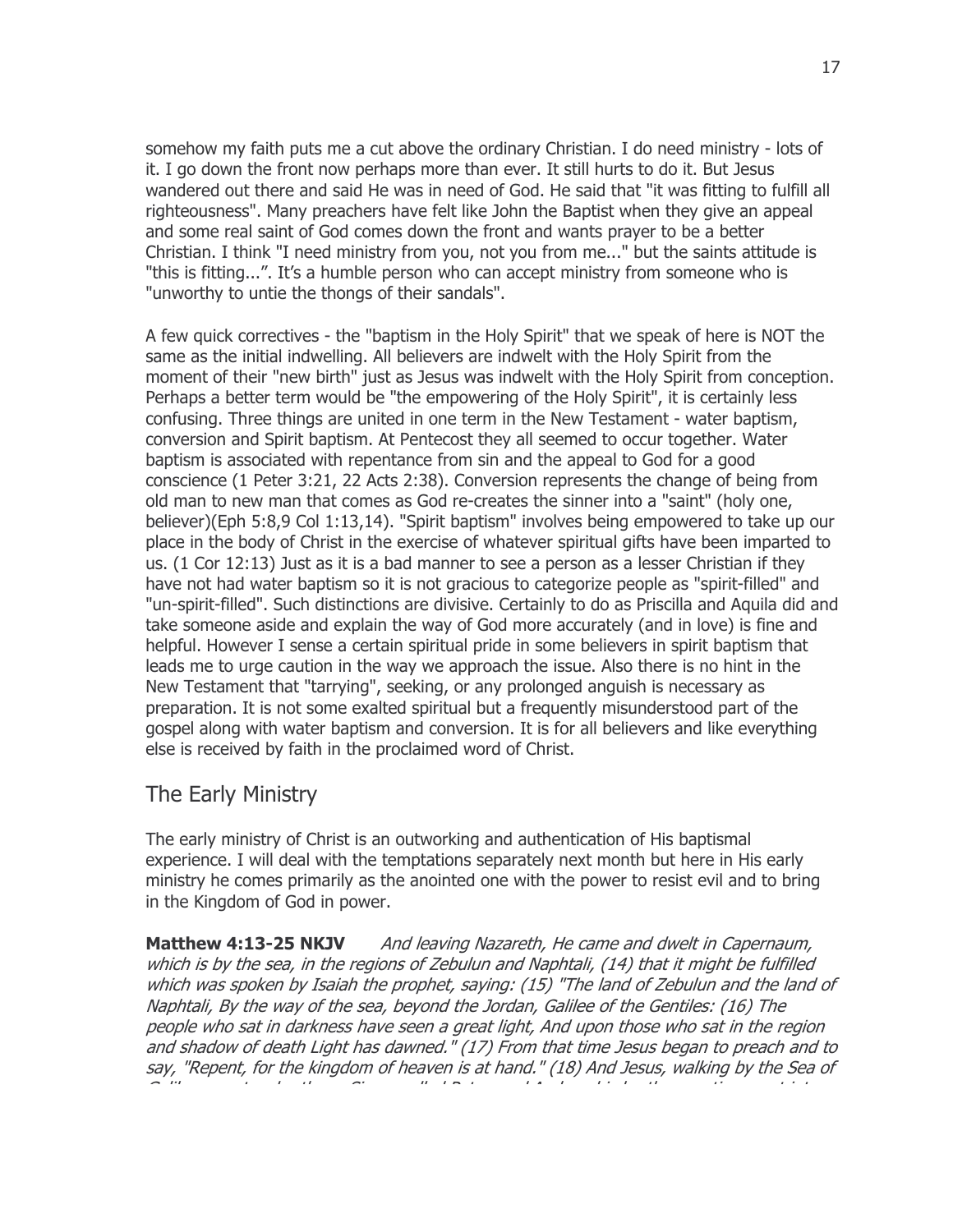the sea; for they were fishermen. (19) Then He said to them, "Follow Me, and I will make you fishers of men." (20) They immediately left their nets and followed Him. (21) Going on from there, He saw two other brothers, James the son of Zebedee, and John his brother, in the boat with Zebedee their father, mending their nets. He called them, (22) and immediately they left the boat and their father, and followed Him. (23) And Jesus went about all Galilee, teaching in their synagogues, preaching the gospel of the kingdom, and healing all kinds of sickness and all kinds of disease among the people. (24) Then His fame went throughout all Syria; and they brought to Him all sick people who were afflicted with various diseases and torments, and those who were demon-possessed, epileptics, and paralytics; and He healed them. (25) Great multitudes followed Him; from Galilee, and from Decapolis, Jerusalem, Judea, and beyond the Jordan.

The anointing received at his baptism leads Him into a widespread ministry of proclamation. Matt 4:23a "And Jesus went about all Galilee, teaching in their synagogues, preaching the gospel of the kingdom," From Galilee in north of Israel the word went out and many people were attracted to the "great light" (Matt 4:16). His fame caused people to travel hundreds of miles to see Him, people came from Syria in the north, Jerusalem in the south and from belong the Jordan to the west. People came from the Greek speaking Decapolis and the Hebrew speaking Judea. Like moths to a flame multitudes were drawn to the ministry of Jesus. The anointing has "drawing power".

Secondly, the baptism of the Spirit produces a public and obvious concern with holiness. Not that Jesus was unconcerned with holiness before! But now it is out in the open - His message is "Repent for the Kingdom of God is at hand". This holiness is also reflected in a calling of others into ministry to lead lives separated from worldly concerns in the pursuit of the Kingdom. Simon and Andrew are called by Jesus not to be "nice people" but to be "fishers of men", to be apostles of a new Kingdom not just improved world-lings. The baptism in the Spirit imparts that eternal perspective that makes the Kingdom the only thing that really matters.

Thirdly, the anointing has power to heal - after His baptism He healed "all kinds of sickness and all kinds of disease...". Before His baptism not a single healing is recorded. After it He puts the physicians out of business. All who came to Him were healed not by His diagnostic ability or His knowledge of herbs but by the power that flowed from Him that He received when the Spirit came upon Him. If we desire to heal others in body or in soul we will end up struggling to heal a handful by our own strength but we may heal thousands if God so chooses to impart His Spirit of healing in power upon us.

The final authentication of His baptism in the Spirit is the possession of extraordinary spiritual authority over the powers of darkness. This was, of course latent in Jesus from the beginning but it became obvious to all when His public ministry began and He moved in the continual power of the anointing of God. After Pentecost the apostles moved in this same power to heal the sick and to exorcise demons. These abilities are "graces" - no ordinary mortal by their own knowledge can heal the sick with a word or cast out a demon by their own authority. And they certainly cannot do it on the scale that Jesus or the apostles did it. And on Jesus authority we can know that we who believe can "do these works" and "even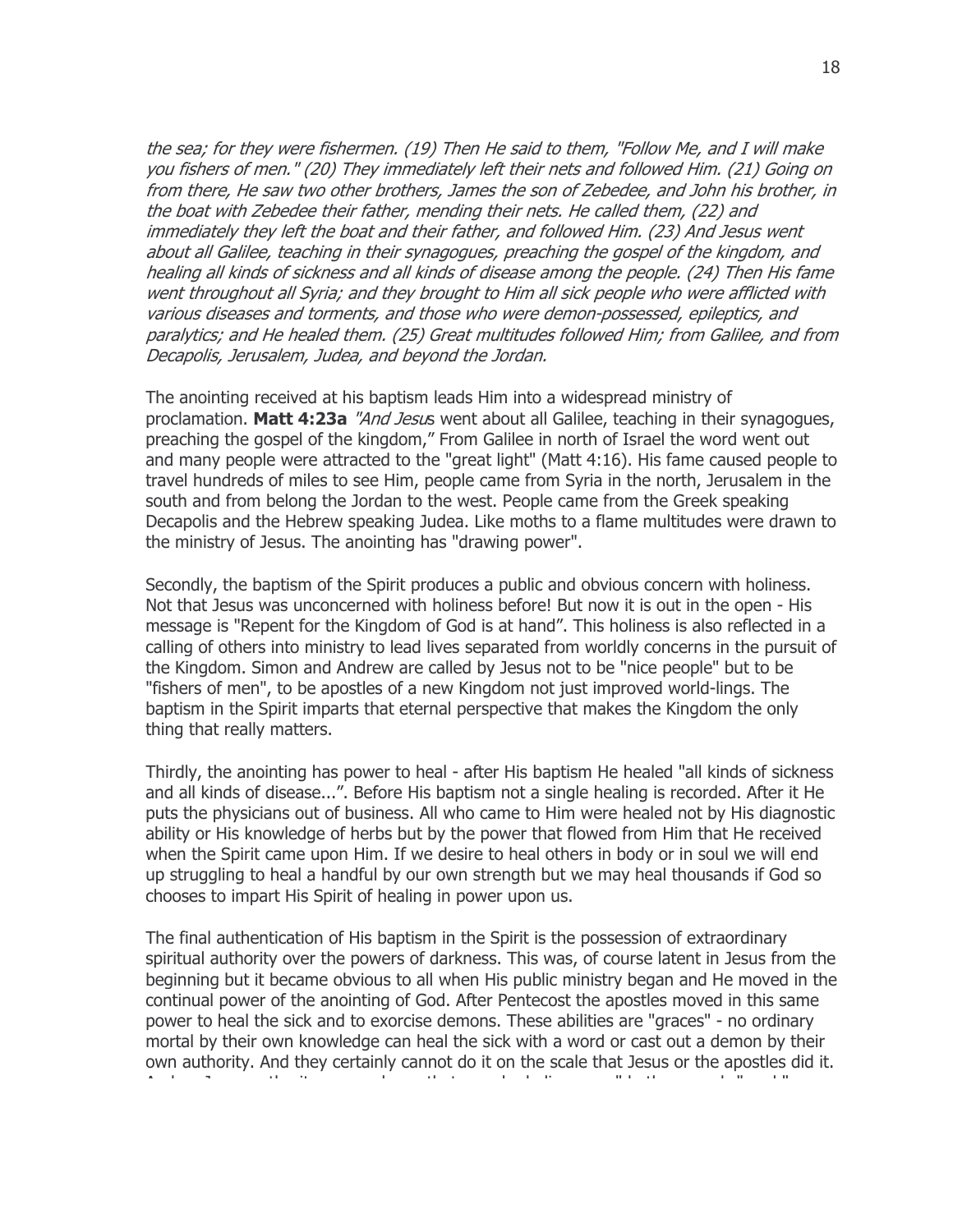greater works" not because we are special but because Christ has gone to the Father. Because of this the Holy Spirit - who is God and who can do these things, has been poured out upon us. Jesus early ministry clearly shows that our effectiveness is not of ourselves but lies entirely in the power of God.

#### **Summary**

The "baptism in the Holy Spirit" as experienced by Jesus resulted in :

(1) The proclamation of the gospel of the Kingdom.

(2) Attractiveness to others that draws people widely to hear God's message, this is not natural attractiveness (of which Jesus apparently had very little) but a supernatural blessedness that draws people in like moths to a flame.

(3) A concern with holiness that calls others to lead a repentant and separated lifestyle.

(4) Healing of the sick that is way beyond normal expectations in its scope. This wide scope is both in the numbers healed and in the great range of maladies that are cured -including "incurable" conditions such as epilepsy and paralysis. (Matt 4:24)

(5) Authority over the powers of darkness.

These five things are among the works of Jesus that we can replicate and even exceed (John 14:12) though few have done so or gone anywhere near it. They are the marks of an authentic baptism of the Spirit. They are the fruit produced by an empowered and prepared believer whose character is without fault. Next month we will take up the relationship between tested character and spiritual empowerment when we look at the temptation in the wilderness - the subject of Milton's "Paradise Regained".

#### Prayer

 Lord so work in me that I may be a fit vessel for your empowering. I acknowledge that any results I may see are because You indwell me or anoint me. I place myself before You and in obedience ask for an empowering of the Spirit suited for this hour and this time and for the mission you have called me to. Proclaim Your Kingdom through me in holiness and in Truth. May I testify to your Kingdom through healing and deliverance. May I set You forth so clearly that many will flock to find You. Amen.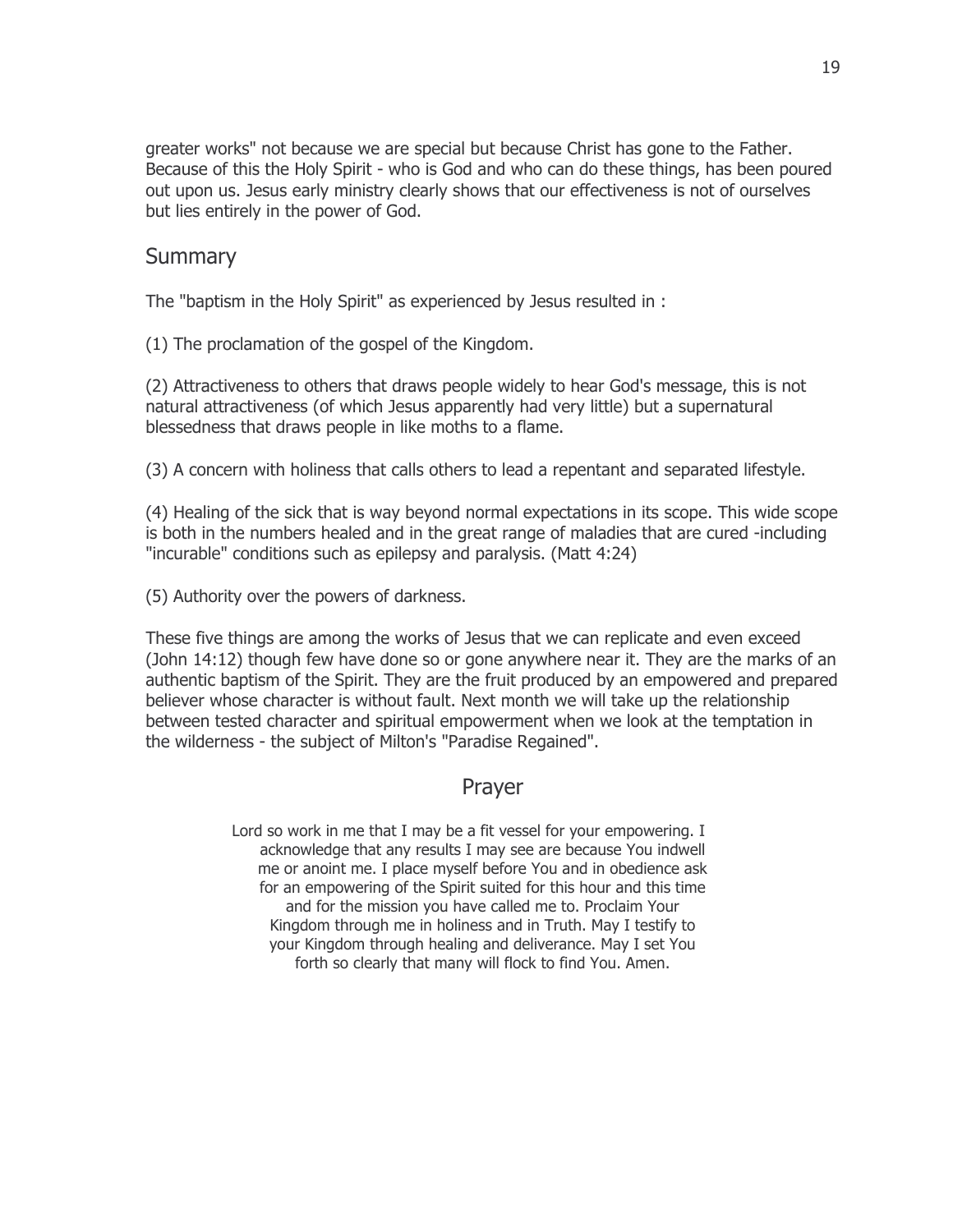## Jesus and Healing

## Working Out What The Bible Says On: Jesus and Healing

#### **Introduction**

Jesus' attitude is always the "plumb line" for our attitudes. Things "straighten up" when we see things from His point of view. This study aims to work out what Jesus' attitude was towards healing. It's a controversial area for us today but it was very much part of Jesus' life and ministry and as we watch Him in action - we may just learn something. May God bless you as you read this.

Let's start with the obvious!

#### Jesus always saw sickness as something to be healed

Whenever Jesus came across sickness His attitude was to heal it. (Matthew 4; 23-25, 8:16, 17, 9:35) Jesus had compassion on the sick just as we automatically have compassion on our own children when they are ill. It would be a most cruel and unusual for a parent that seeing one of their own children ill would say, "This child should suffer some more in order to learn a lesson". These natural instincts we have are part of the image of God in us and reflect the heart of God. All who came to Jesus for healing were healed. None were told to wait until....... (Put whatever you like in the gap).

#### Jesus sometimes saw sickness as the direct work of the Devil

Sickness can come from the Devil in two main ways - as a direct attack on the life of a righteous person, permitted by God but not "God's will". Job's sores (Job 2:4-7) and the sickness of the woman bound in the spirit of infirmity (Luke 18:10-16) seem to be in this category.

#### Jesus sometimes saw sickness as the direct result of sin

Throughout the Old and New Testament there has always been a strong connection between sin and sickness. Except for the book of Job and some cases of barren but righteous women there was an almost universal causal connection between the disruption of fellowship with God and bodily illness. This flows from the Bible's view of the person as a whole being body-soul-spirit knitted into one with each part affecting the other. Consequently spiritual health can also impart physical health and quicken our mortal bodies.(Romans 8:11) There is no record of Jesus being ill, though He was mortal and human and subject to the normal exigencies of human flesh. While Jesus broadens the OT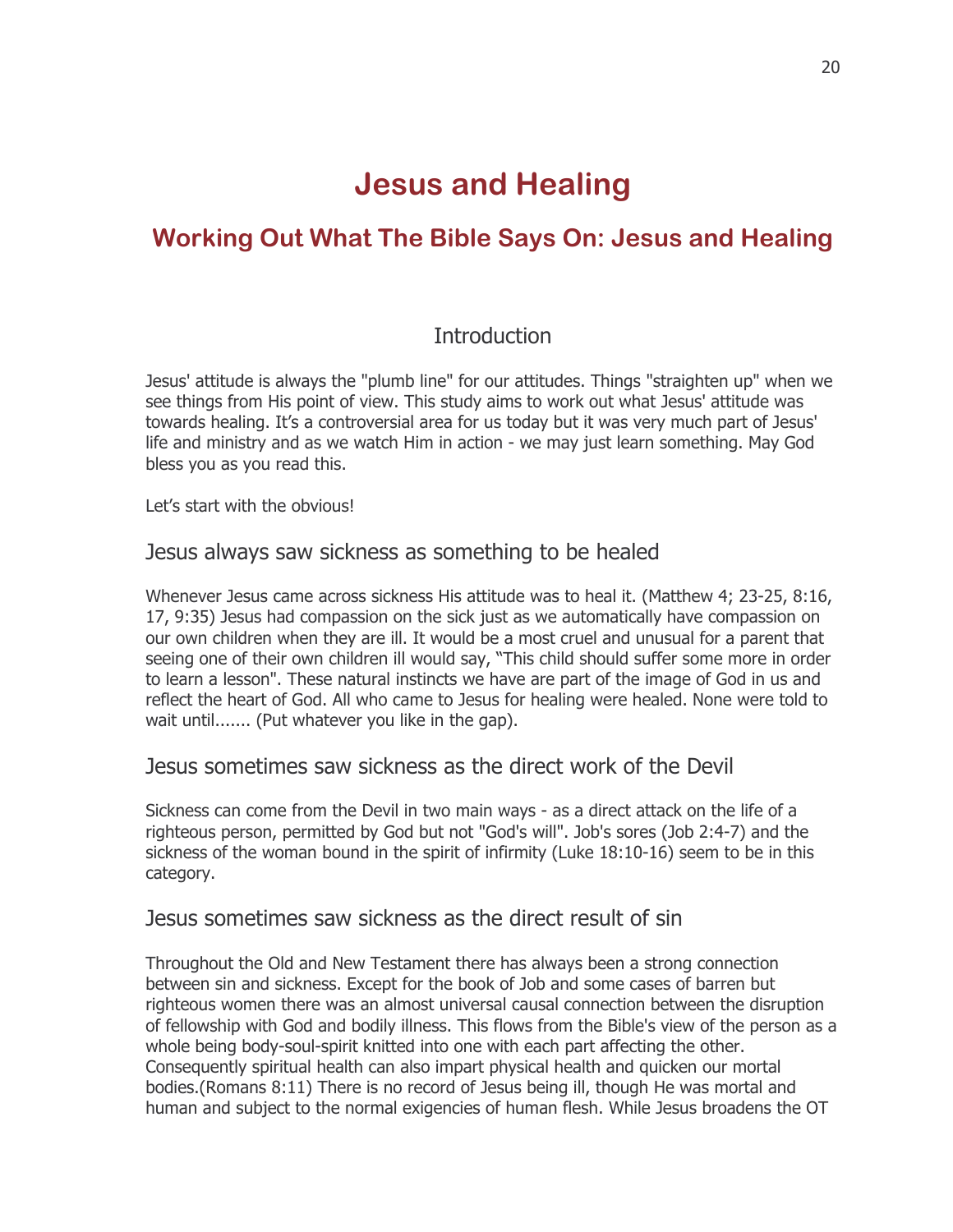understanding so that not all sickness was due to sin he twice indicated that a person's illness was based in prior sin. (Mark 2:5, John 5:14) Paul is more explicit about it in his writings to the Corinthians who had a strong triumphant streak. He indicated that sickness could be the result of Church discipline for gross immorality - "handing someone over to Satan for the destruction of the flesh." (1 Corinthians 5:1-5). The abuse of the Lord's Supper was also seen to result in physical illness (1 Corinthians 11: 28-32). In extreme cases sin may even result in physical death. (1 Corinthians 11:30, Acts 5:5-10, Romans 1:26-28). The normal aim of such illness is repentance and the soul being saved on the day of salvation. (1 Cor. 5:1-5, 11:28-32). Thus it is wise for the person seeking healing to confess any known sin and to get right with God before prayer is administered. This naturally leads to the question:

## Should we heal someone that the Lord is chastening?

The answer to this is simple. If they turn to God in their illness and submit themselves to the elders of the church, confessing their sins and asking for healing (as in James 5) then the chastening has done the work of leading them to repentance and we should heal them. Thus there is no contradiction between "healing all who ASK for it" and allowing the Lord to chasten people unto repentance. The very act of asking is a sign of seeking God. Later we will cover how to help people when repentance is needed prior to healing. While Jesus and the apostles acknowledged a connection between sin and physical illness they never blamed anyone for being ill (or even lacking faith in their healing) but rather always sought to heal them.

## Jesus often drew a direct connection between faith and healing

Healing is a manifestation of the kingdom of God in our mortal bodies and I think a prefigurement of the resurrection. Like all Kingdom realities healing is received by faith. Jesus explicitly acknowledges this in Matt 8:10, 9:28, 29, 15:28; Mark 2:5; 9:24, 10:52 and the parallel passages.

## Jesus saw healing as one of the signs of the Presence of the Kingdom

In Matt 4:23, 9:35 and Luke 9:11 healing and the preaching of the Kingdom are tied together In Jesus ministry. The ministry of the disciples (the 12 and the 70) is to have both aspects the Kingdom proclamation and the demonstration of Kingdom power (Matt 10:7, 8, Luke 9:2). Luke 10:9 is quite explicit (Luke 10:9 NKJV) "And heal the sick there, and say to them, 'The kingdom of God has come near to you.' In Matt 12:28 Jesus associates exorcism in His name with the Presence of the Kingdom (Matthew 12:28 NKJV) "But if I cast out demons by the Spirit of God, surely the kingdom of God has come upon you." This role of healing in demonstrating the validity of the gospel and the Presence of the Kingdom is graphically demonstrated when the imprisoned John the Baptist sends his disciples to Jesus....Luke 7:19-23 NKJV And John, calling two of his disciples to him, sent them to Jesus, saying, "Are You the Coming One, or do we look for another?" (20) When the men had come to Him, they said, "John the Baptist has sent us to You, saying, 'Are You the Coming One, or do we look for another?' (21) And that very hour He cured many of infirmities, afflictions, and evil spirits; and to many blind He gave sight. (22) Jesus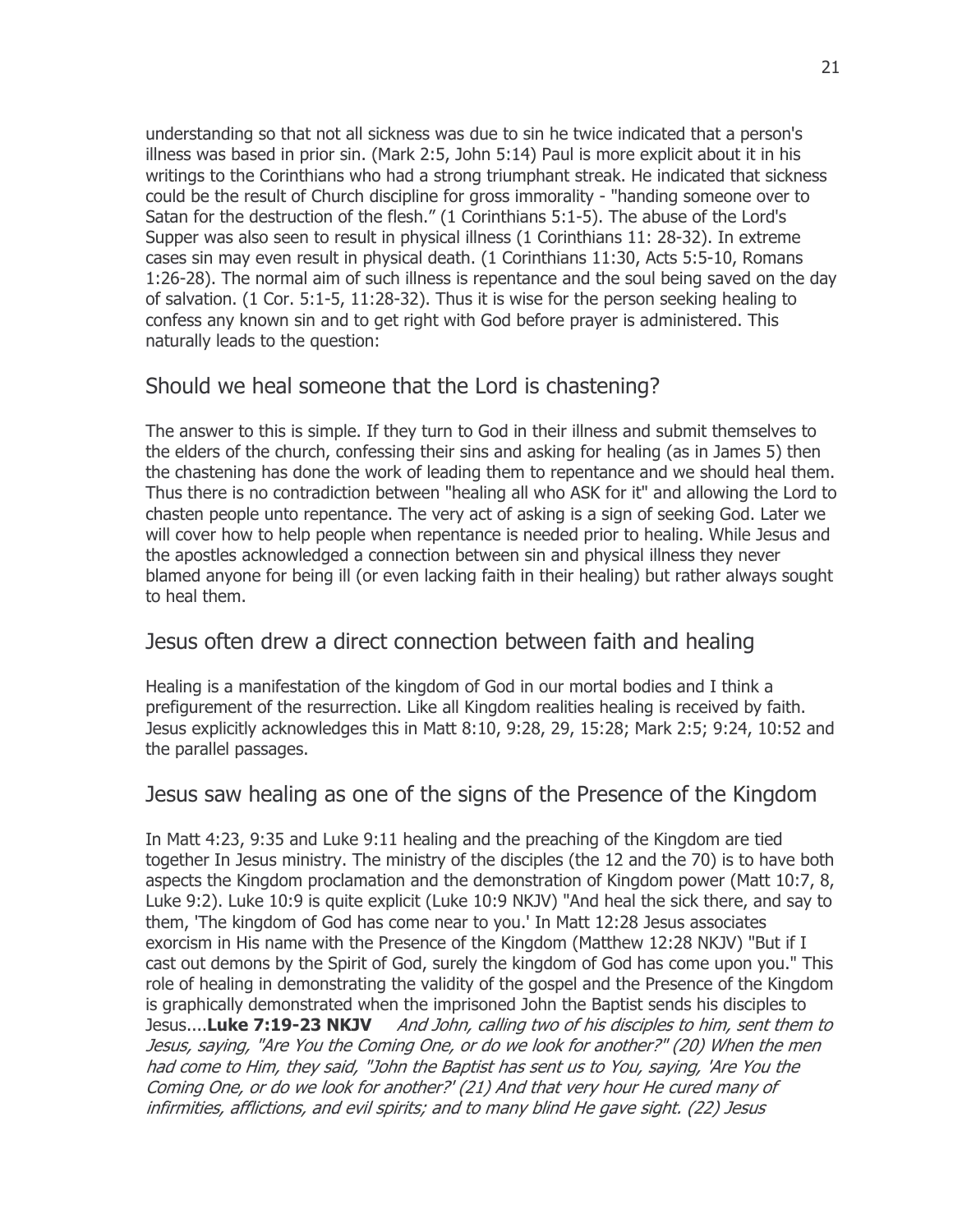answered and said to them, "Go and tell John the things you have seen and heard: that the blind see, the lame walk, the lepers are cleansed, the deaf hear, the dead are raised, the poor have the gospel preached to them. (23) "And blessed is he who is not offended because of Me. "Jesus saw healing as a demonstration of the real Presence of the Kingdom that would encourage those who struggled to believe.

## Jesus saw healing as a work that His disciples and His church could also work

This is partly covered above. Here are a few verses indicating the spread of healing from the 12 to the 70 to the wider church:

Matthew 10:1 NKJV And when He had called His twelve disciples to Him, He gave them power over unclean spirits, to cast them out, and to heal all kinds of sickness and all kinds of disease. Luke 10:1,9 NKJV After these things the Lord appointed seventy others also, and sent them two by two before His face into every city and place where He Himself was about to go..... "And heal the sick there, and say to them, 'The kingdom of God has come near to you.'

Acts 5:16 NKJV Also a multitude gathered from the surrounding cities to Jerusalem, bringing sick people and those who were tormented by unclean spirits, and they were all healed.

**James 5:13-15 NKJV** *Is anyone among you suffering? Let him pray. Is anyone* cheerful? Let him sing psalms. (14) Is anyone among you sick? Let him call for the elders of the church, and let them pray over him, anointing him with oil in the name of the Lord. (15) And the prayer of faith will save the sick, and the Lord will raise him up. And if he has committed sins, he will be forgiven.

The theological mandate for this is found in the empowering Presence of God experienced by Jesus at His baptism and experienced by the Church at Pentecost. With this is mind Jesus could say to his disciples: John 14:10-12 NKJV *"Do you not believe that I am in* the Father, and the Father in Me? ...... (11) "Believe Me that I am in the Father and the Father in Me, or else believe Me for the sake of the works themselves. (12) "Most assuredly, I say to you, he who believes in Me, the works that I do he will do also; and greater works than these he will do, because I go to My Father." The works spoken of here are the works Jesus did between His baptism and the cross. It is indicated that the Spirit-filled believer (discussed elsewhere in this chapter and very much in mind) "will do also" some of these works and perhaps do "greater works" because the Spirits power will be manifest in the believer and in the believing community. We cannot do Jesus' works of creation or redemption but we can do the works He did during his ministry -preaching the Kingdom , healing the sick, driving out demons etc. Jesus seemed disappointed and in fact angry when His empowered and called disciples failed to do these works (Luke 9:39-42) and doing them seemed to be an integral part of his approach to training them for ministry (Luke 9 and 10).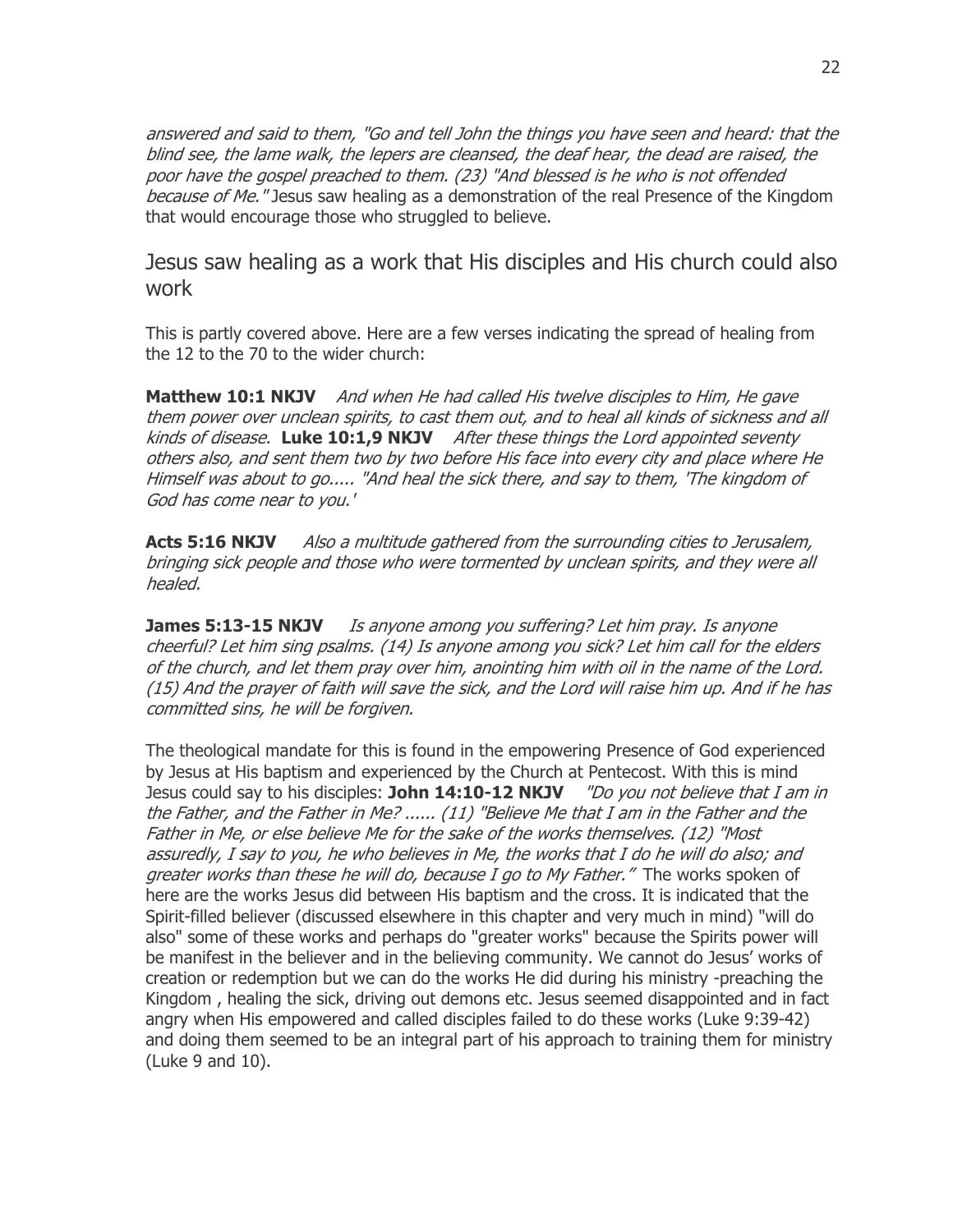Jesus saw healing as a demonstration of God's mercy and compassion, it was never "earned"

Mercy is a somewhat neglected concept. It means that you have the right to punish or destroy but do not do so. It was used technically when someone had lost a duel and the victorious party had every right to kill them. The victor could lift his sword point thus showing mercy. God's mercy goes much further than "not killing' but even unto restoring the person to wholeness. Jesus gladly responded to those who appealed for healing on the basis of the mercy of God (Matthew 9:27, 15:22, 17:15, 20:30, 31). Jesus also frequently healed out of compassion (Matt 14:14, 20; 34, Mark 1:41, 5; 19, 9:22-24, Luke 7:13-15).

Compassion is Christ's practical response to human need. It includes the practical action of the Good Samaritan and of Christ feeding the hungry multitudes (Luke 10:33, Mark 8:2) it is never just an empty sentiment. The power of God is linked to the compassion of God. However God's mercy and compassion is His to command and should never be taken for granted (Romans 9:15). The gospel record though should lead us to believe that His compassion is readily available to all who seek it. Remarkably it was this aspect, more than almost any other that enraged the religious leaders of His day. They often sternly opposed Jesus' healings being angered at the mercy He demonstrated.(Matt 9:9-13, 32-34, 12:10- 15, Jn 9:13-34) The Pharisaical mindset sees healings as "rewards" perhaps due to the saintly righteous but certainly not due to sinners. I cannot recall a single Pharisee being healed. This leads to three rough rules of thumb "You will only receive as much grace as you think you need." (Luke 18:9-14) and "No grace comes to those who think they deserve it."(Luke 18:9-14, Galatians 3:2-5, 5:1-11, Romans 11:6) and "You receive more grace than you give but you have to give it first". (Luke 6:35-38)

## Jesus saw healing as a sovereign work of the Father not as an act of "Christian magic"

There is a fine line between the "magical" and the "Christian" uses of supernatural power. Supernatural power becomes "magical" when it is seen to operate separately from the will of the Father. For instance the bronze serpent that Moses held up in the wilderness eventually had to be destroyed because its healing properties were attributed to it separately from YHWH and it thus became an idol. (2 Kings 18:4). A similar thing happened to the Ark of the Covenant in the days of Eli (1 Samuel 4:3, 4) when it, not the Lord, was credited with victory for Israel. Consequently it went into captivity for a while. (1 Samuel 4, 5)

The temptations Satan used on Jesus were temptations to achieve the purposes of God by means divorced from the will of God. He was asked to turn stones into bread for his own gratification. He was asked to use His new endowment of supernatural power for the purposes of showmanship and jump from the Temple. Finally He was to conquer the world - but acknowledge Satan as the source of his Kingdom. The word of God and fasting kept Jesus from these temptations. It strikes me that these must be very powerful temptations to be able to be used on Jesus and it does seem that certain Christians are in their grip - to their very great spiritual peril (Matt 7:21-23). Jesus kept His integrity in ministry by only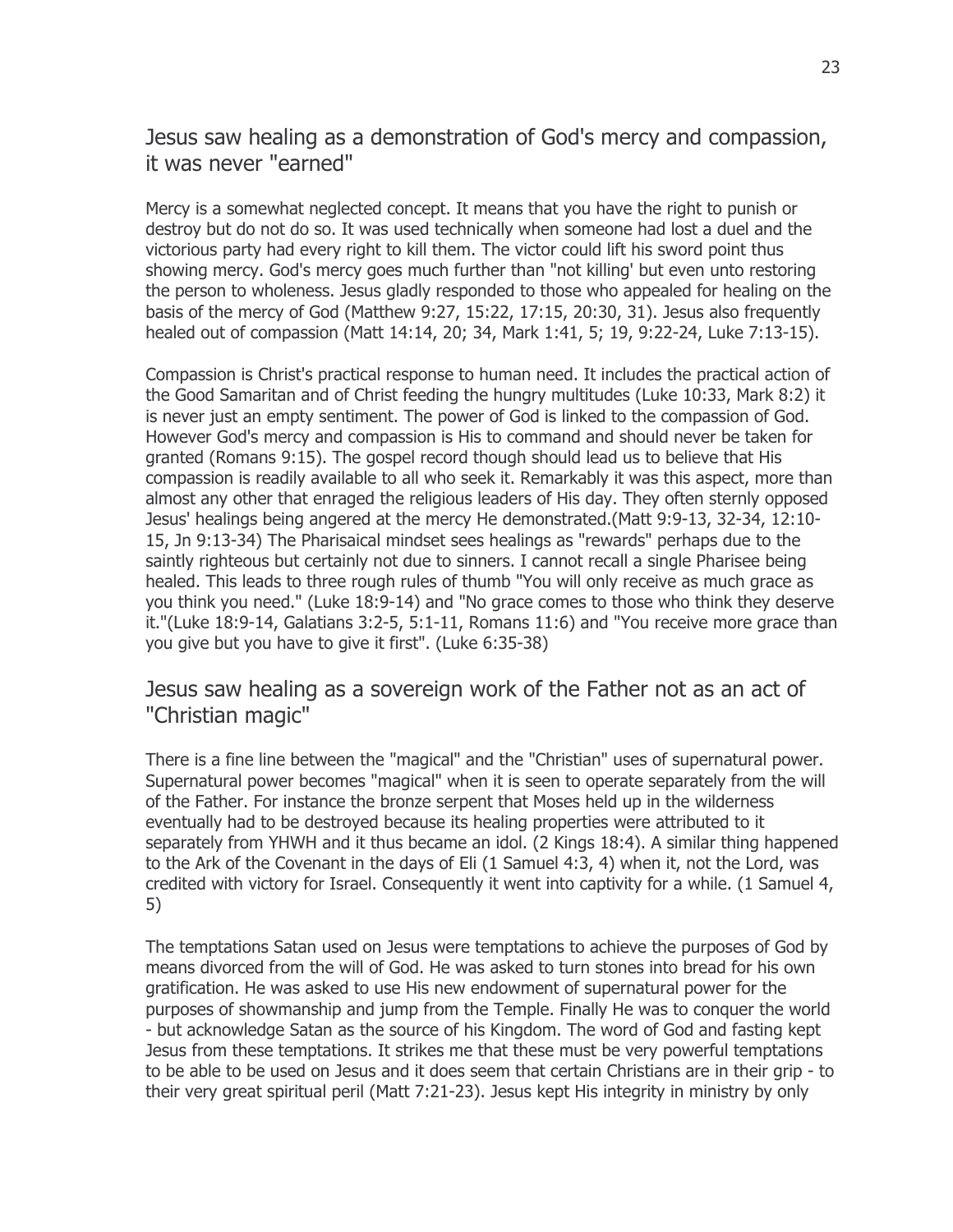doing that which He saw the Father doing. (John 5:19,20, 36 ; 10:32,37,38; 14:10-12). Relationship with God and obedience were keys to His overcoming this most subtle of temptations. Thus the safest way to minister is to minister in an attitude of holy fear, reverence, praise and worship.

Therefore preparatory worship is more than emotionally satisfying it also draws us into the necessary state of humility and obedience that can safeguard us from wrong desires. Paul Tournier treats this aspect of the temptation to magic in healing well in his book "A Doctor's Casebook In The Light Of The Bible" pages 113-116 (written in 1954!). He finishes up by saying " There are then two contrary errors: to refrain, for fear of magic, from every kind of bold and sensational act, even when God requires it of us; this course has been all too common in the Church, and is what has made us as poor as it is today in manifestations of God's power. And, on the other hand, through zeal to demonstrate that power, to run after the sensational, even when God does not will it, and so fall into magic; certain religious sects are guilty of this. In the Gospel, the skeptics sneered at the miracles in Galilee and at the Cross: 'He saved others; let Him save Himself, if this is the Christ of God, His chosen' (Luke 23:35). Neither the miracles nor the Cross can be taken out of the gospel without distorting it."

### Jesus always healed what the person wanted healed

There is a tendency to be wiser than the patient when one is in healing ministry and doctors, counselors and psychiatrists are particularly guilty of this and I am afraid some Christians are getting in on the act. If a person wanted to be healed of leprosy or blindness that was what got fixed. Even though Jesus knew the hearts of people He did not say "Your real problem is..." Jesus took people's problems at face value and healed them. He was not an arrogant know all and He left people with their dignity.

## Jesus remembered the social context when He gave instructions after healing

Jesus treated the sick as part of a social structure that needed to accept that the person had been healed. Lepers had to show themselves to the priest and be certified as clean so they could resume their place in society. (Matthew 8:2-4, Luke 17:12-19) Certain illnesses can relapse (particularly schizophrenia) if the family does not incorporate the person as "healed" but still views them as "sick". Jesus frequently gives instructions to the family or the sick person that initiates a resumption of normality. (Matt 8:14, 15; 9:6; Mark 5:43; 10:52, John 11:44).

### Even though Jesus had a powerful healing ministry it was not His top priority

His redemptive work on the cross, the training of the disciples and the proclamation of the good news of the Kingdom were all given a higher priority than healing the multitudes at various times. Healing was an integral part of the whole and a visual and practical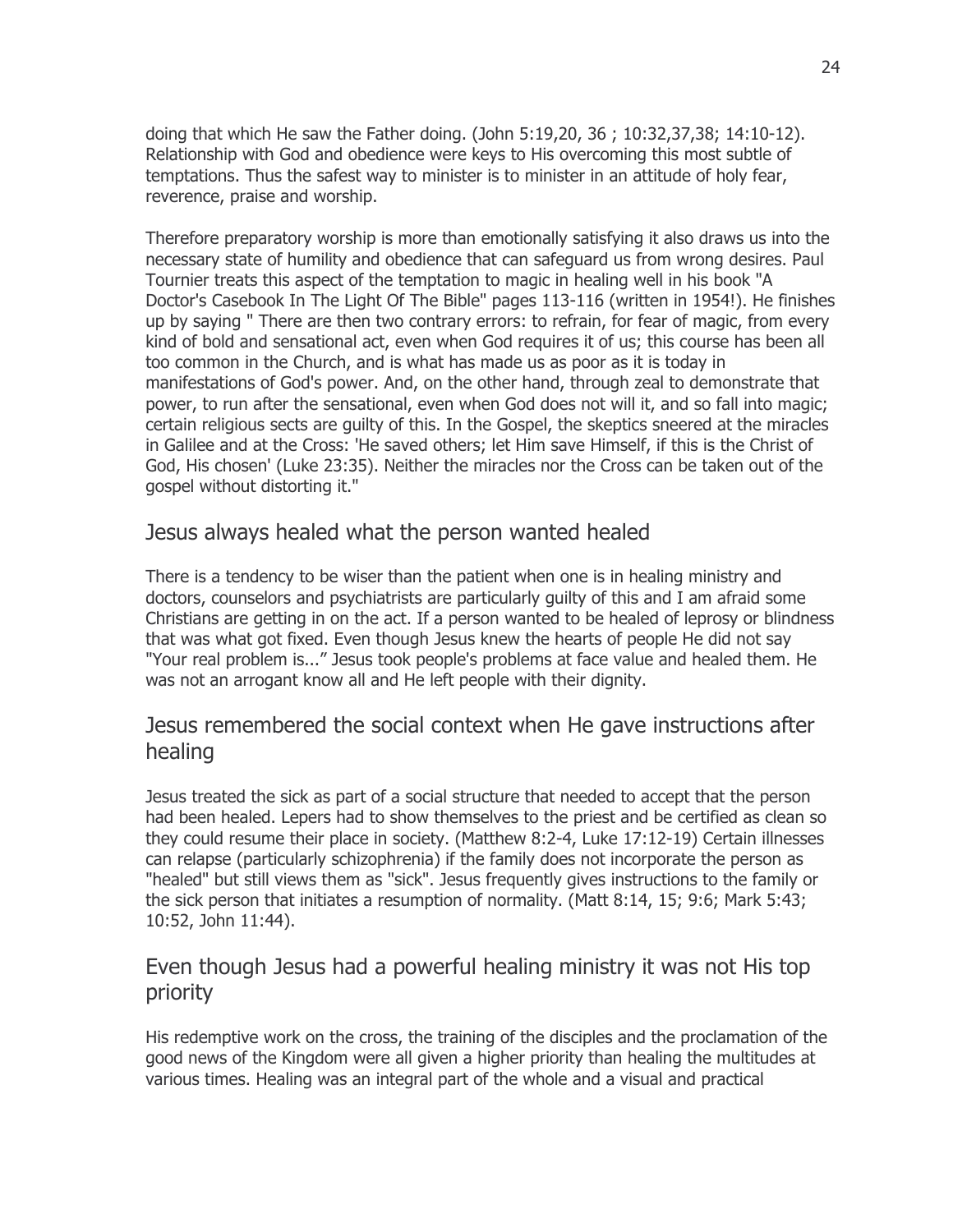demonstration of His message but it was never of ultimate importance. (Mark 6:12, 13 then 30-32; Luke 4:40-43; 9:51).

### Jesus saw healing as a manifestation of Divine authority and power

The original commission to Adam was to 'subdue the earth" to bring about God's order and perfection in Creation. As the last Adam Jesus subdued evil spirits and even illness which represents a serious imperfection in God's created order. To do this He exercised spiritual authority which He also passed on to others.( Matthew 8:9-13, 9:6, 10:1; Mark 3:15, 6:17; Luke 5:17; 6:19, 9:1, 10:19). Healing requires power and authority to flow from God. Sometimes evil spirits can strongly resist this power and a "power encounter" may take place such as that with the Gadarene demoniac in Mark 5. Healing is a miniature exertion of God's restoring power and is a way of "doing His will on earth as it is done in Heaven" where there will be no more sickness or crying or pain. (Rev 20:1-3)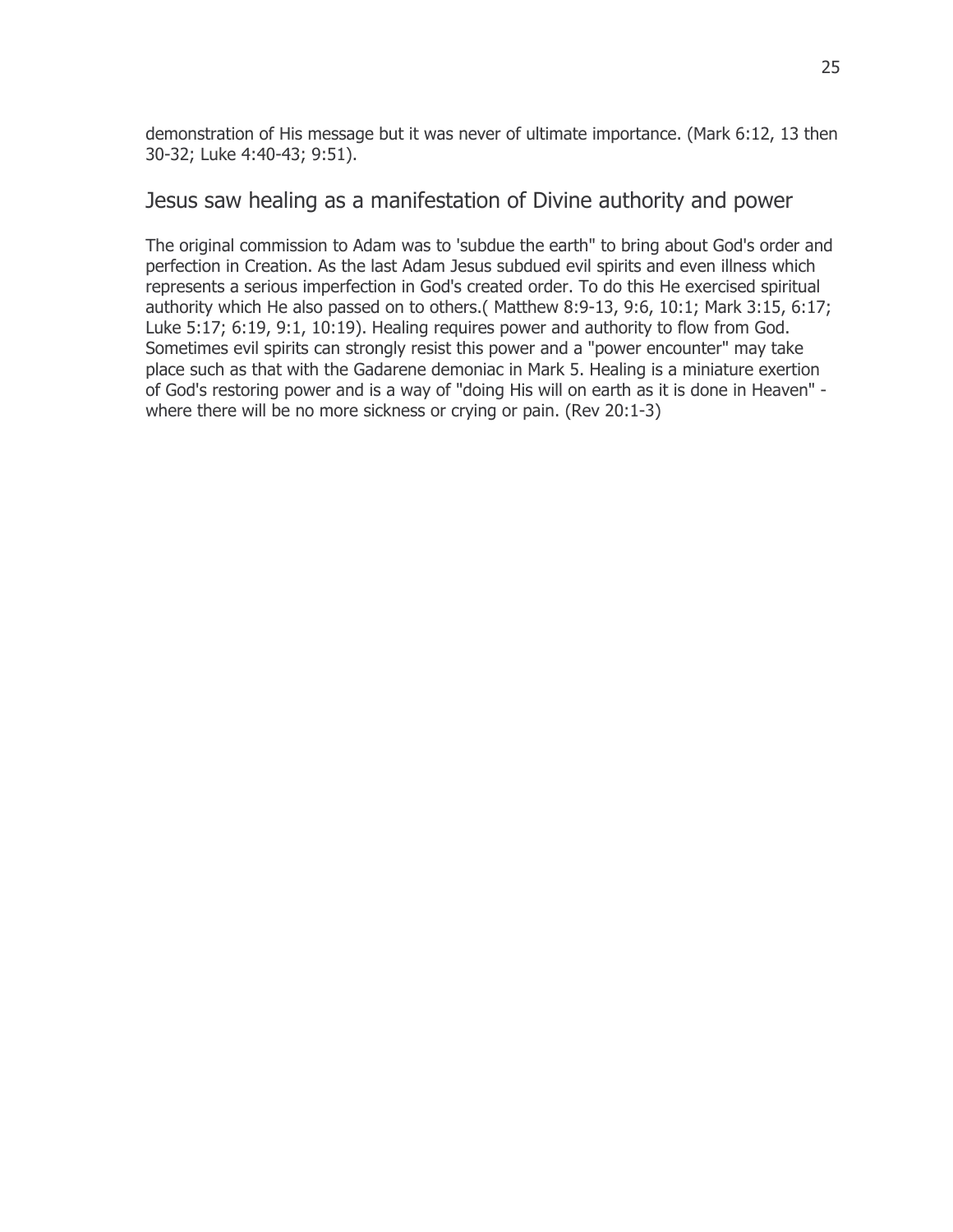## Jesus and Healing Ministry

The healing ministry of Jesus is one of the most acknowledged and most controversial parts of His redemptive work. There are those who see healing as being "in the cross" and thus automatically and instantly available to the believer. Others see physical healing as outside of redemption which they confine to dealing with sin. Both views are, to my mind, a little less than fully biblical. Jesus did indeed bear our illnesses - but not first of all on the cross, but during His earthly ministry to the sick. Matthew clearly sees the fulfillment of the prophecy being while Jesus was alive and ministering!

Matthew 8:16-17 NKJV When evening had come, they brought to Him many who were demon-possessed. And He cast out the spirits with a word, and healed all who were sick, (17) that it might be fulfilled which was spoken by Isaiah the prophet, saying: "He Himself took our infirmities And bore our sicknesses."

However that fact that Jesus has ceased His earthly ministry does not mean that He has ceased His healing ministry because healing is part of the nature and goodness of God and that does not change. The ministry of healing is as unchanged as Christ Himself.

#### Hebrews 13:8 NKJV Jesus Christ is the same yesterday, today, and forever.

The healing ministry of Jesus can be broken into two parts:

1) That which He did before the cross and which He taught His disciples to do (Matthew 10:8, Luke 10:1, 9, Acts 5:16) and which we can participate in by faith today (John 14:12, James 5:13-15)

2) That which He did in the cross itself. This is a unique and completed work and we simply proclaim its benefits. This is the healing of our spirits from sin, death and going astray. (1 Peter 2:24, 25).

I will deal with the second part in a later part of this series on redemption. For now I will concentrate on physical healing, exorcism and raising the dead as typified by Jesus earthly ministry before the Cross and which He continues today through His servants. (Acts 4:22, 30, 5:16, James 5:13-15)

#### Physical healing

Even among unbelievers there is a general perception of Jesus as a healer of the sick. It is closely entwined with who He is and how He acts towards needy people. People see Jesus as someone who is supposed to meet their deepest needs including the need for physical healing. When people see healing take place in Jesus' name it strengthens their faith in His nature and in the gospels thus enabling many to believe for salvation. Healing the sick and preaching were often associated in Jesus' ministry. But to confine healing to something that validates the gospel is to miss Christ's compassion for the sick and to turn healing into little more than an attention- gaining religious publicity stunt. Jesus was genuinely moved out of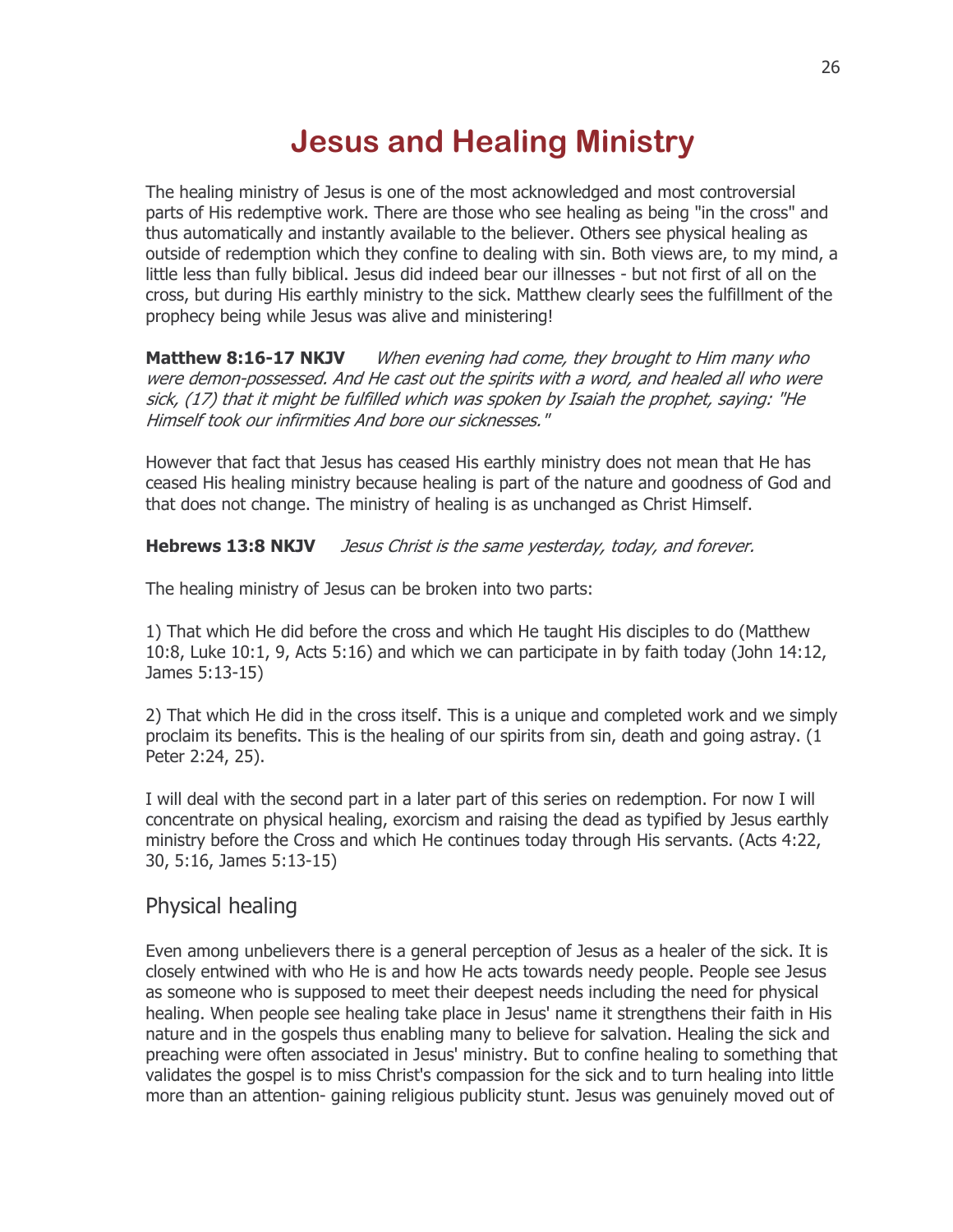compassion for the sick. For Him healing was an essential part of His ministry to hurting people and not merely an "opener" before the message. Jesus associated healing with the Presence of His Kingdom (Luke 10; 9). The Kingdom has not yet arrived and still needs to be proclaimed with power and authority. Jesus through His body the Church needs to confront evil in all its forms - physical, emotional, spiritual and systemic. Thus we can expect His healing ministry to be manifested today to some degree in the redemption of our physical bodies from the effects of evil. This will be finally accomplished at the resurrection but is accomplished in part and as a foretaste through His healing ministry today. So we see that Jesus is still the same yesterday, today and forever and is still healing the sick.

Each day thousands of people around the world experience healing in answer to prayer. Sure not all are healed, sure a lot more should/could be healed, but the Church is reawakening to the Presence of Jesus in our midst as our healing Redeemer. The following six points provide a brief theological tour of the reasons underlying Jesus' healing ministry. I am sure you can diligently search the Scriptures to find even more!

- As the incarnation of God. One of the names of God is YHWH Rapha "The Lord Your Healer". Our God has always been a healing God and this is His nature. Therefore Jesus as incarnate deity represented this by healing the sick. **Exodus 15:26** NKJV and said, "If you diligently heed the voice of the LORD your God and do what is right in His sight, give ear to His commandments and keep all His statutes, I will put none of the diseases on you which I have brought on the Egyptians. For I am the LORD who heals you.
- As an intercessor against evil and bearer of sin. Jesus confronted all forms of evil and lifted it off people. (This is perhaps a more literal translation of nasa to bear). As the confronter and demolisher of evil He took on sickness and the toll it takes on suffering humanity. 1 John 3:8 NKJV He who sins is of the devil, for the devil has sinned from the beginning. For this purpose the Son of God was manifested, that He might destroy the works of the devil [See also Matt 8:16,17, Isaiah 53:4,5]
- As One who did "the Father's will" and only did what He saw the Father doing He enacted God's "Father-heart" toward His Creation. If as human fathers we want our children well how much more does God want His images healed - both physically and spiritually? John 5:19-21 NKJV Then Jesus answered and said to them, "Most assuredly, I say to you, the Son can do nothing of Himself, but what He sees the Father do; for whatever He does, the Son also does in like manner. (20) "For the Father loves the Son, and shows Him all things that He Himself does; and He will show Him greater works than these, that you may marvel. (21) "For as the Father raises the dead and gives life to them, even so the Son gives life to whom He will. [See also Luke 11:10-13] Note: These verses tell us that all His works flowed from an intimate relationship of obedience to the Father so that Jesus knew His actual will in all things. This was not some quick presumption of what His will "should be" (like we tend to do) and knowing the Fathers will from an intimate relationship with Him is perhaps one of the keys to healing people today.
- Out of mercy God's relenting in judgment on sinners and consequent bestowing of blessing. The blind men cried "Have mercy on us Son of David." and were healed. Many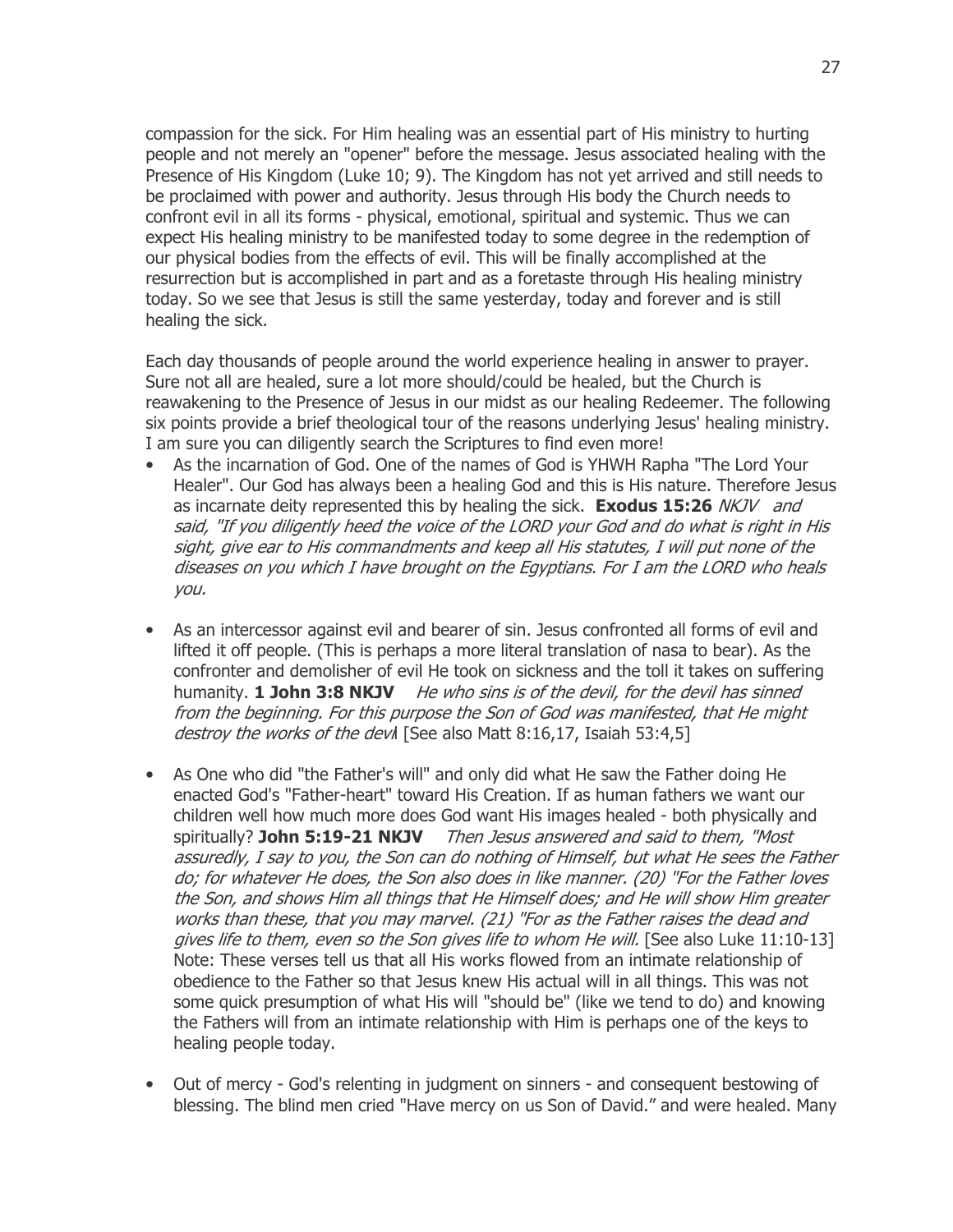of Jesus' miracles flowed from His compassion for hurting humanity. As a fulfillment of Old Testament prophecy and His nature as the Messiah. For instance in Malachi it says: Malachi 4:2 NKJV) But to you who fear My name The Sun of Righteousness shall arise With healing in His wings; And you shall go out And grow fat like stall-fed calves.

• As a demonstration of the Spirit's power and the Presence of the Kingdom of God. (Luke 10:9 NKJV) "And heal the sick there, and say to them, 'The kingdom of God has come near to you.'

#### Exorcism

Matthew 12:22-29 NKJV Then one was brought to Him who was demon-possessed, blind and mute; and He healed him, so that the blind and mute man both spoke and saw. (23) And all the multitudes were amazed and said, "Could this be the Son of David?" (24) Now when the Pharisees heard it they said, "This fellow does not cast out demons except by Beelzebub, the ruler of the demons." (25) But Jesus knew their thoughts, and said to them: "Every kingdom divided against itself is brought to desolation, and every city or house divided against itself will not stand. (26) "If Satan casts out Satan, he is divided against himself. How then will his kingdom stand? (27) "And if I cast out demons by Beelzebub, by whom do your sons cast them out? Therefore they shall be your judges. (28) "But if I cast out demons by the Spirit of God, surely the kingdom of God has come upon you. (29) "Or how can one enter a strong man's house and plunder his goods, unless he first binds the strong man? And then he will plunder his house.

There is increasing recognition today of an evil spiritual kingdom arrayed against the Kingdom of God. Movies such as "The Exorcist" and "The Omen" and sensationalized reports of exorcisms gone wrong have done little to help the Church. They have instead created a paralyzing fear of tackling the demonic realm. Yet for Jesus His authority over the demonic realm was undisputed and absolute. He cast out demons with a word (Matthew 8:16, Mark 1:27) and relieved the symptoms of their possession (Luke 13:11-13). He also passed this authority to the Twelve and later to the 70.

Luke 10:17-22 NKJV Then the seventy returned with joy, saying, "Lord, even the demons are subject to us in Your name." (18) And He said to them, "I saw Satan fall like lightning from heaven. (19) "Behold, I give you the authority to trample on serpents and scorpions, and over all the power of the enemy, and nothing shall by any means hurt you. (20) "Nevertheless do not rejoice in this, that the spirits are subject to you, but rather rejoice because your names are written in heaven." (21) In that hour Jesus rejoiced in the Spirit and said, "I thank You, Father, Lord of heaven and earth, that You have hidden these things from the wise and prudent and revealed them to babes. Even so, Father, for so it seemed good in Your sight. (22) "All things have been delivered to Me by My Father, and no one knows who the Son is except the Father, and who the Father is except the Son, and the one to whom the Son wills to reveal Him."

This is a great perspective statement. It puts authority over spirits in the second rank of blessings behind those associated with salvation (v. 20). Yet it clearly states that even "babes" - the ordinary Christians who are neither "wise" or "prudent"(v. 21) can operate in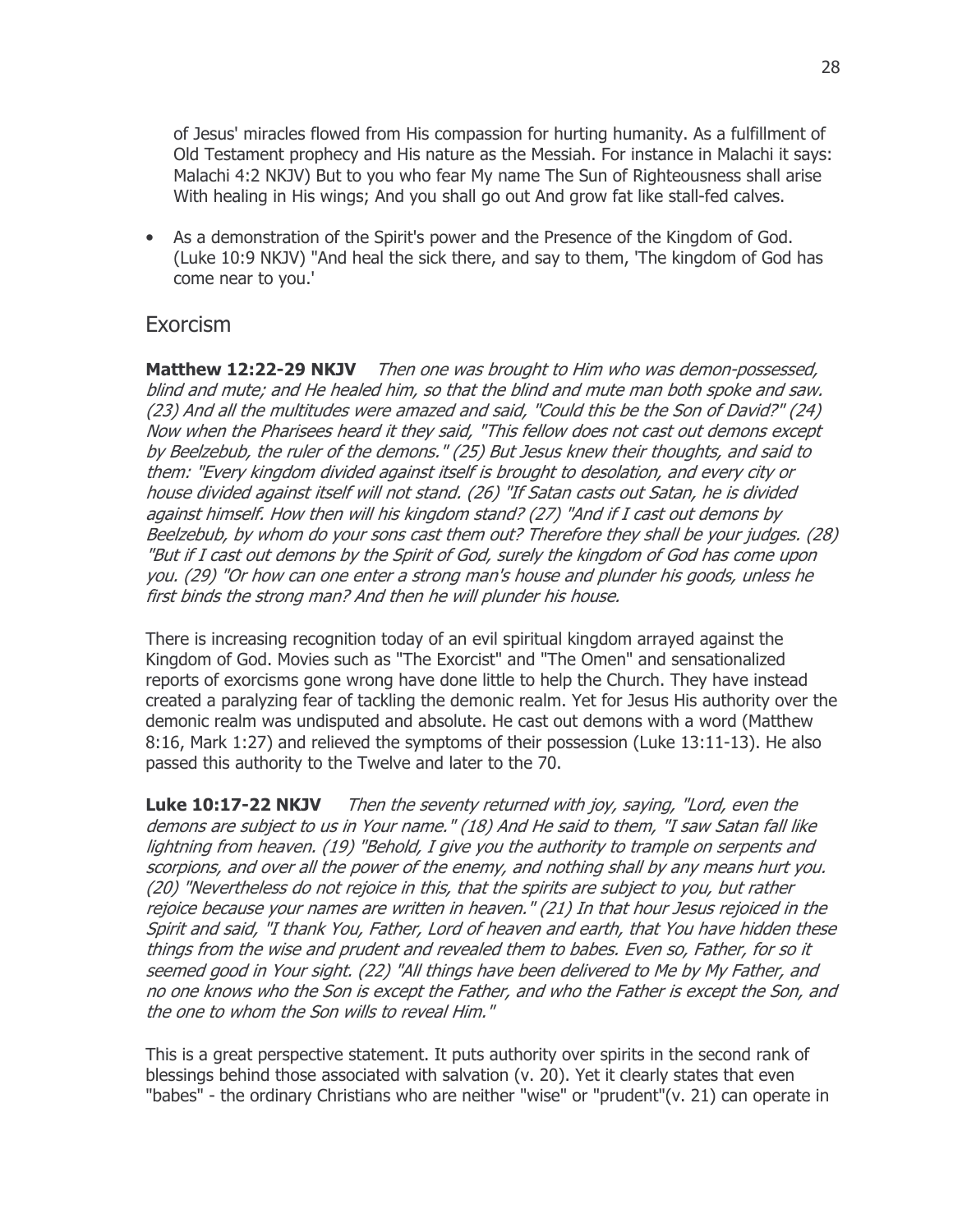spiritual power and authority providing they operate within the scope of Jesus' redeeming Name.(v. 17-19) . Demons do not respect knowledge. They only respect authority and power. God gives His authority and power to all who believe and operate in his name. The humblest believer can be endowed with great authority from God. The apostles were certainly "unschooled" miracle workers. (Acts 4:13, 14)

The power to deal with the demonic comes from God through faith in the name of Jesus and is part of His works that He trained His Church to do (Matt 10:8). The Presence of the Kingdom demands the absence of the demonic and evicting evil powers is a battle of heavenly proportions that the Church is called to wage.

**2 Corinthians 10:3-5 NKJV** For though we walk in the flesh, we do not war according to the flesh. (4) For the weapons of our warfare are not carnal but mighty in God for pulling down strongholds, (5) casting down arguments and every high thing that exalts itself against the knowledge of God, bringing every thought into captivity to the obedience of Christ,

**Ephesians 6:10-12 NKJV** Finally, my brethren, be strong in the Lord and in the power of His might. (11) Put on the whole armor of God that you may be able to stand against the wiles of the devil. (12) For we do not wrestle against flesh and blood, but against principalities, against powers, against the rulers of the darkness of this age, against spiritual hosts of wickedness in the heavenly places.

We cannot wage this battle in our own strength but only with weapons that are given to us from God and with His delegated power and authority. We only have a right to this authority because of what Jesus did on the cross in "spoiling", capturing and defeating and "looting" the "principalities and powers."

Colossians 2:15 NKJV Having disarmed principalities and powers, He made a public spectacle of them, triumphing over them in it. The Christian is by definition "in Christ" and participates in this victory of his Master just as a mere private participates in the victory of a General. When one wartime commander defeats another even a private in the winning army has authority over a general in the losing army. Christ has won the battle for us and God has given us authority to defeat evil. (Luke 10:19; Romans 16:20) Demons are afraid of 1) The blood of Jesus Christ 2) The bold testimony of Christians 3) The authority of Christ and His saints. (Revelation 2:11, Ephesians 1:20, 2; 6).When Christians resist evil even Satan himself is forced to flee. (James 4:7)

How can we tell if a demon is involved? In brief demonic activity most frequently stems from the person's or their immediate families involvement in occult activity, destructive addictions or promiscuity/pornography. These are very strong life-controlling things that affect our spirits directly. When illness results from such a lifestyle and proves largely untreatable (some alleviation may be experienced but never freedom) then pray and ask God if evil spirits could be involved in the person's subjugation. There were two main groups of symptoms of demon activity that were alleviated when Jesus cast out evil spirits - 1) Chronic untreatable illness 2) Mental instability , inner torment and derangement. On liberation from demonic activity epileptics were healed (Mark 9:17-27), infirm cripples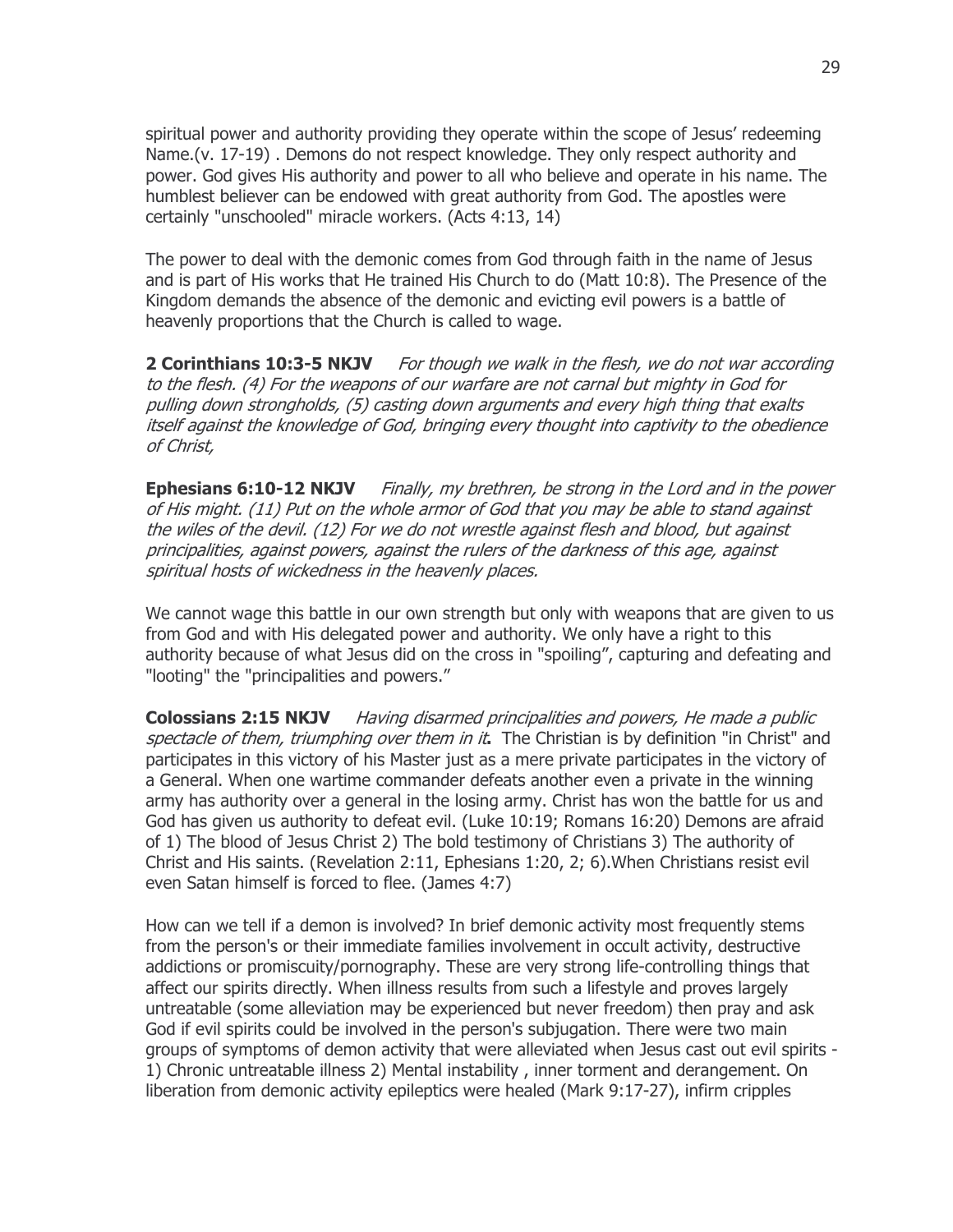straightened up,(Luke 13:11-13) blind and mute people received speech and sight (Matt 9:32-34) and people were relieved from inner torment (Luke 6:18, 8:29-35). This is not to say that all chronic illness or mental instability is due to demonic activity but merely that when it is due to evil spirits that we have the authority in Christ Jesus to alleviate the distress. I can recommend Ed Murphy's "Handbook of Spiritual Warfare" for a balanced and thorough treatment of this topic.

## Raising the Dead

One of the most obvious effects of Jesus redeeming us is that we will all one day be raised from the dead. 1 Corinthians 15:51-55 NKJV *Behold, I tell you a mystery: We shall* not all sleep, but we shall all be changed; (52) in a moment, in the twinkling of an eye, at the last trumpet. For the trumpet will sound, and the dead will be raised incorruptible, and we shall be changed. (53) For this corruptible must put on incorruption, and this mortal must put on immortality. (54) So when this corruptible has put on incorruption, and this mortal has put on immortality, then shall be brought to pass the saying that is written: "Death is swallowed up in victory." (55) "O Death, where is your sting? O Hades, where is your victory?"

Jesus is "the resurrection and the life"(John 11:25, 26). He is able to impart life to our mortal bodies through the power of the indwelling Spirit (Romans 8:11). The final wonderfilled resurrection to glory is pre-figured in gospel events such as the raising of Lazarus from the dead. (John 11:1-45). Raising the dead in the here and now as a result of the faith-filled prayers of the saints is in the category of "great wonders". Raising the dead was a rare event even in the ministry of Jesus and the apostles and only occurred a handful of times. It is never implied that all who die should be raised to life. It always seems an extraordinary mercy of God toward some person "deserving" of that mercy because of great need or a life of good works. While the New Testament amplifies at length on the healing ministry of the church and the gift of healing and commands the elders to pray for healing there is only one recorded injunction to "raise the dead" - that given to the twelve by Jesus when sending them out into ministry, . (Matthew 10:8). Thus the New Testament raises the possibility of believers being able to do this work of Jesus but seems, frustratingly, to leave it there. There have been various reports of the dead being raised even today however they are nowhere near as common as that of healings or exorcisms. Those raisings from the dead that have occurred in modern times seem to have mainly been in conditions of exceptional revival. I think this is generally its proper context.

Despite all this caution we should remember that Jesus is the Lord of Life - in all its forms (not just spiritual life) and that He can raise the dead and give people a second chance at life. After all "nothing is impossible with God"(Luke 1:37). The possibility of the dead being raised in answer to prayer exists because Jesus has chosen to confront and defeat Death "the last enemy"(1 Cor 15:26). While Death will be the last enemy to be defeated some victories are possible here and now though most will undoubtedly wait until the resurrection of the dead when Christ returns.

## Summary and Conclusion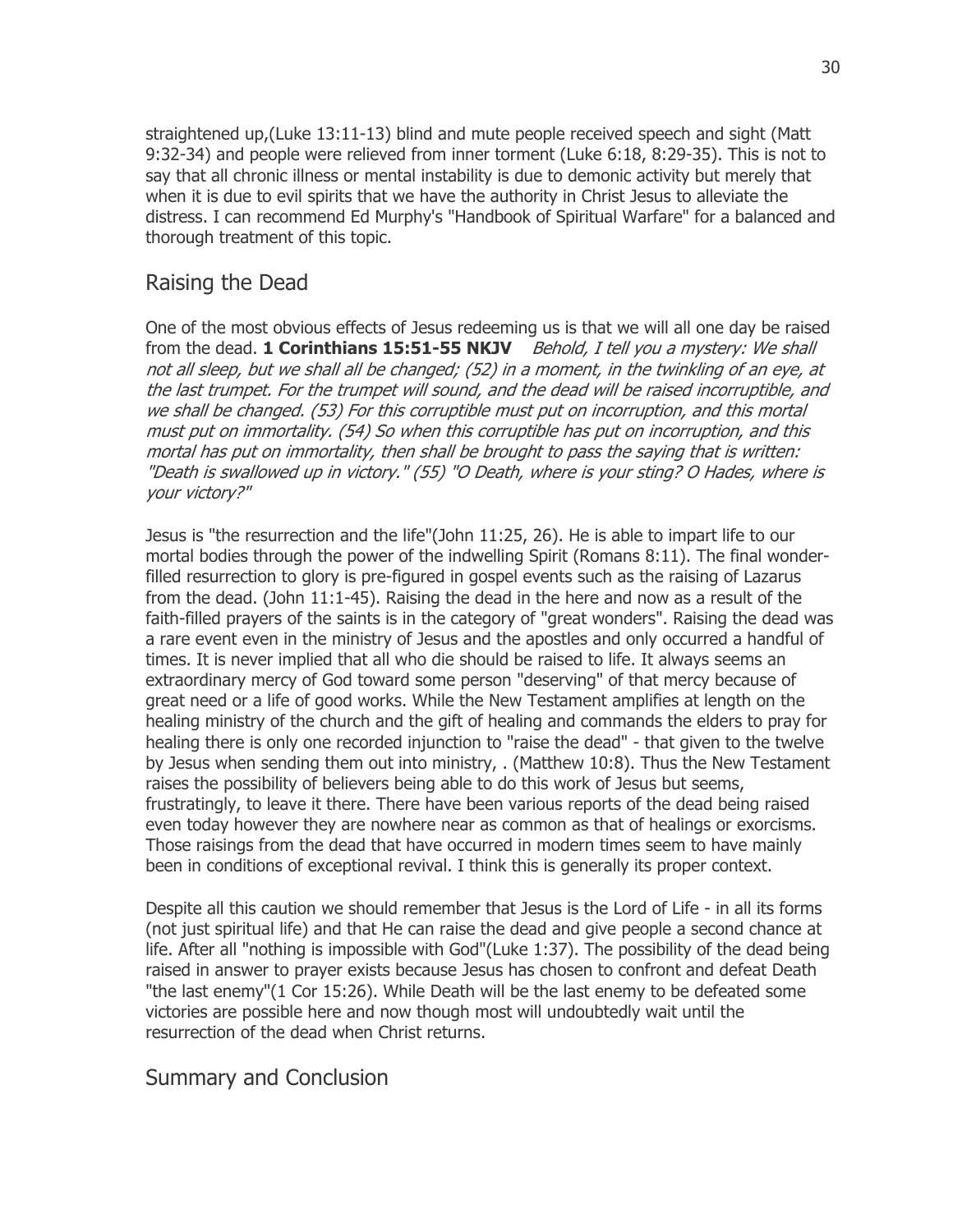Jesus' redemption of mankind has opened up possibilities for the believer in healing the sick, raising the dead and in casting out demons. Two of these - healing and exorcism seem to have been commonplace in the early church while raising the dead seems to be much rarer. Jesus confronted evil in all its forms and has borne not just our spiritual afflictions such as sin and judgment but our physical illnesses and emotional grief. He began to bear these latter things during His earthly ministry (Matt 8:16, 17) and culminated this lifting of burdens on the Cross. Since then He has continued to heal the sick through the ministry of His body the Church.

Where to from here? There is not sufficient space for me to fully outline a balanced and compassionate and Biblical theology of healing. That would take a book. What I can recommend is starting with a concordance or computer Bible program go through and study every biblical reference to healing, exorcism and raising the dead. Test your theories against the biblical data and pray, pray, pray for the sick. They need your prayers and Christ's help.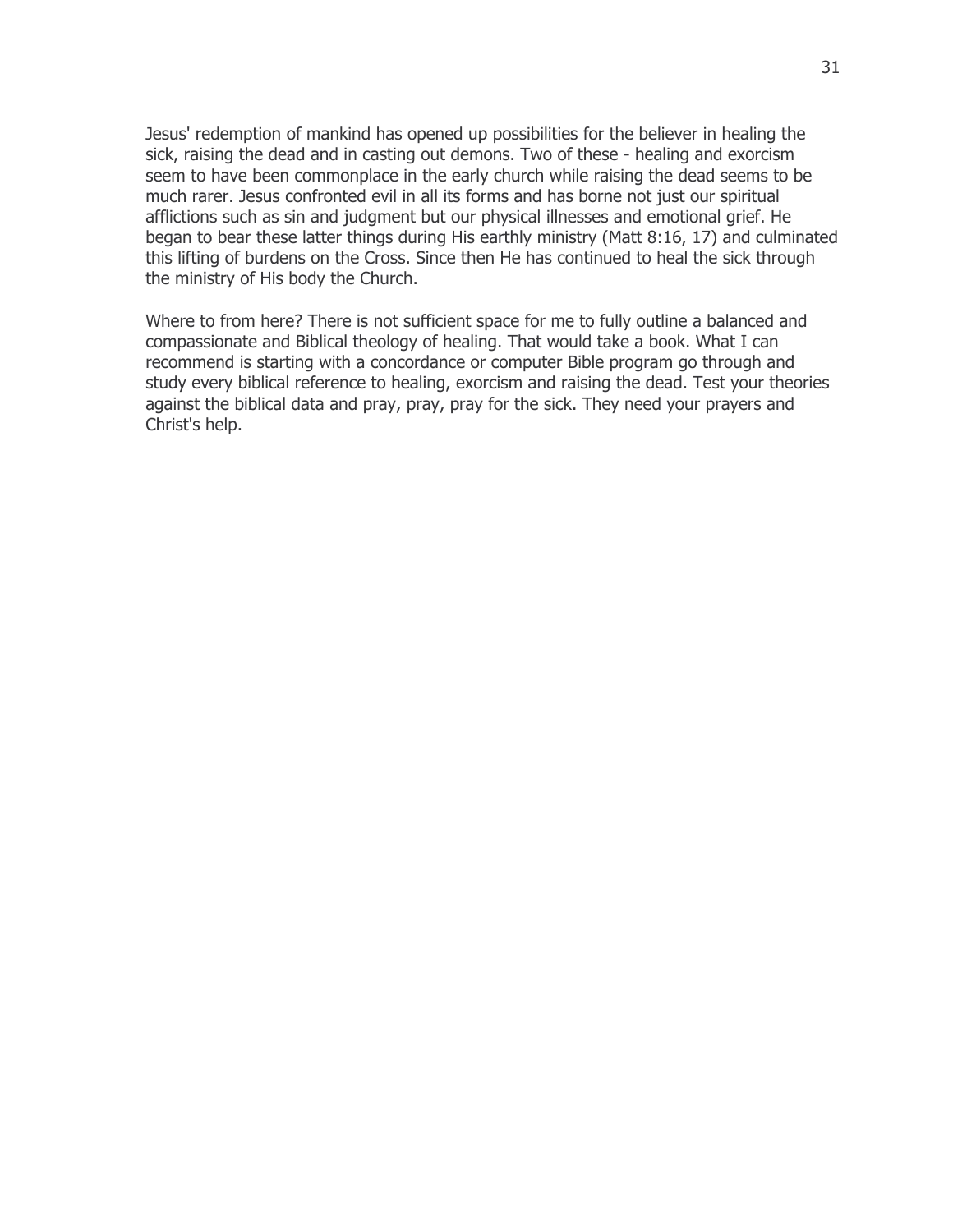## Jesus And The Law

Jesus believed in a kingdom that was "not of this world" and established a kingdom that would eventually fill the world and bring to an end "the kingdoms of this world". His agenda was distinctly anti-the-system and it was this that brought Him scourging, crucifixion and death. Jesus created no systems and left no bureaucracy. It has been argued by some theologians that man was designed to be a totally free, Spirit-indwelt agent. Certainly Jesus gave a strong hint to this in John's gospel where He says "The wind blows wherever it pleases. You hear its sound, but you cannot tell where it comes from or where it is going. So it is with everyone born of the Spirit." (John 3:8) It is the thesis of this writer that we were made to be God-indwelt beings of great beauty, wisdom and intelligence, full of a Spirit empowered reality. All people were to be "in the image of God" , bits of eternity expressed through human flesh. This original intention for mankind is being fulfilled through the church, the glorious bride of Christ and Holy Spirit indwelt believers. This Spirit-filled state is not one that fits into the ordinary patterns of life. It has an order but an order that makes sense only when eternity is taken into account.

For instance if God had intended Spirit indwelt beings to be legalistic, ordered, judicial and to seek redress in this world by legal means then He would never have instructed us to ignore our rights, turn the other cheek, go the extra mile or to love our enemies. When a society falls in love with legal process every slighting, every wrong, every injury, is brought to court and "justice must be done". Instead God has destined His church to be unjustly treated in this world in order that it might participate in the sufferings of Christ and have eternal glory. We are meant to be a persecuted people, a people who suffer wrongs gladly in the name of Christ knowing that the temporary sufferings of this age will be compensated for by our receiving an overwhelming weight of glory.

Jesus calls His people to be people who do not quickly resort to law. He has called us to be people who call upon the Spirit and upon their God. Neither Jesus nor any of the apostles took anyone to court - even though they were most unfairly treated. As Christians we are to turn off the tape in our head that says "I'll take them to court for that...." and replace it with a Christ like ability to suffer well. I must confess this has been one of life's great challenges for me as I have often wanted to take a certain so-and-so to court, or to sue a doctor for malpractice. Yet despite the reasonableness of it, despite the fact that God has not taken away my rights to justice, I know inside myself that there is a better course. I know, clearly, that seeking legal solutions is as expensive spiritually as it is economically. Somehow it does not cure the bitterness or sooth the soul.

Jesus has called us to leave behind the world's way of legal thinking "the leaven of the scribes and the Pharisees". His inveighing against "the teachers of the law" was not because the law of Moses was evil but because it was interpreted in a cruel and oppressive way. The law was being interpreted by the flesh not the Spirit. Jesus often quoted the saying "I desire mercy rather than sacrifice", telling the scribes and Pharisees to go and learn what mercy and true spiritual values meant before they constructed laws about tithes, the Sabbath and a thousand other things. Spiritual values underlie legal requirements. Without these under girding spiritual values of mercy, justice, and charity the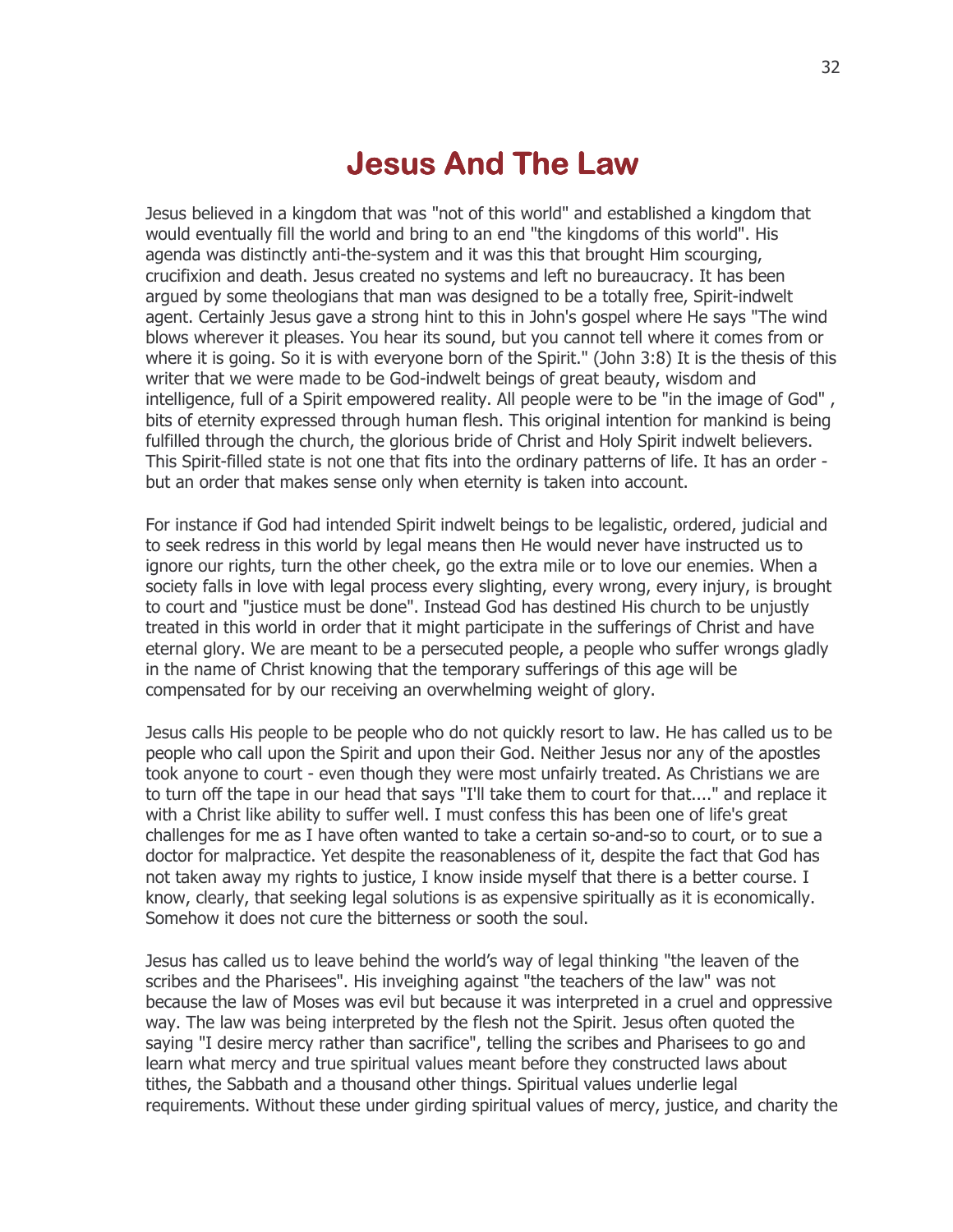superstructure of commandments and regulations collapses and becomes a tool for oppression.

Galatians 5:19 lists the works of the "flesh" or god-less nature of man as being "sexual immorality, impurity and debauchery; idolatry and witchcraft; hatred, discord, jealousy, fits of rage, selfish ambition, dissensions, factions and envy; drunkenness, orgies and the like..". It is the central group from hatred to envy that I want to bring your attention to. What happens when this god-less nature, this "flesh", gets hold of a bunch of laws, any laws, from the rules of bridge to the Constitution of England. We quickly see people hating one another in court, using the law as a weapon, we see discord produced, we we see jealousy and fits of rage, we see the law twisted to further selfish ambition and interpreted so as to cause dissensions, promote factions and serve the cause of envy. The flesh loves the law, under the rubric of "justice" the flesh aims to achieve its own divisive way.

Law without the Spirit is a dreadful thing. Do not get me wrong, law is not bad, it is just twisted and misused. There is a true Christian love of law that is a deep reverence for the ways and values of God. There is a Spirit-filled law-abiding. We will see more of that later. But be certain of this - true Spirit-filled Christianity is not of the letter. True Spirit-filled Christianity both transcends the letter of the law and penetrates to the spiritual values underneath. A trained and Spirit-filled Christian conscience in living communion with its Savior knows what is right and true without having to consult a thousand law books and a myriad regulations. Christians must give up drawing lines to live behind and find Jesus in their conscience instead. Legalism and the love of the letter of the law is not for the Christian.

How did Jesus deal with His incredibly law-loving culture? How does the Sermon on the Mount prove or disprove all I have just said? Surely it, above all, is a collection of laws? As I showed in chapter one, it is not, and cannot be, a new law code. I am sorry that my fellow preachers and commentators have treated it as such. There are those who use the beautiful Sermon on the Mount as a club to beat young people into line and damage many a sensitive conscience on the way. How many young men struggling with new-found surges of lust and unbreakable habits have been utterly condemned by some preacher saying that such lust is adultery and wicked? They crawl out condemned; beaten, discouraged, feel total failures as Christians and sometimes even leave the faith as a result. Of such interpreters it can be truly said that they "lay huge burdens on men's shoulders and do not lift a finger to shift them". We cannot stand by and tolerate the spiritual carnage that results when Christianity is turned into a set of laws to be fulfilled "don't smoke, don't drink, don't dance, don't associate with those kinds of people etc."

There are many people who have said to me "I just can't be a Christian any more..." utterly crushed and dejected by the failure they feel at living up to "Christian expectations". Surely this is not the intended outcome of the Sermon on the Mount. Surely this outpouring of God's grace is there to help and not to hinder?

Jesus does two things with the law in the Sermon on the Mount. Firstly he sets it right. It had been monstrously twisted by the spirit of legalism and the ease of the flesh. Jesus puts it back on plumb centre showing us the spiritual values underlying the letters of each law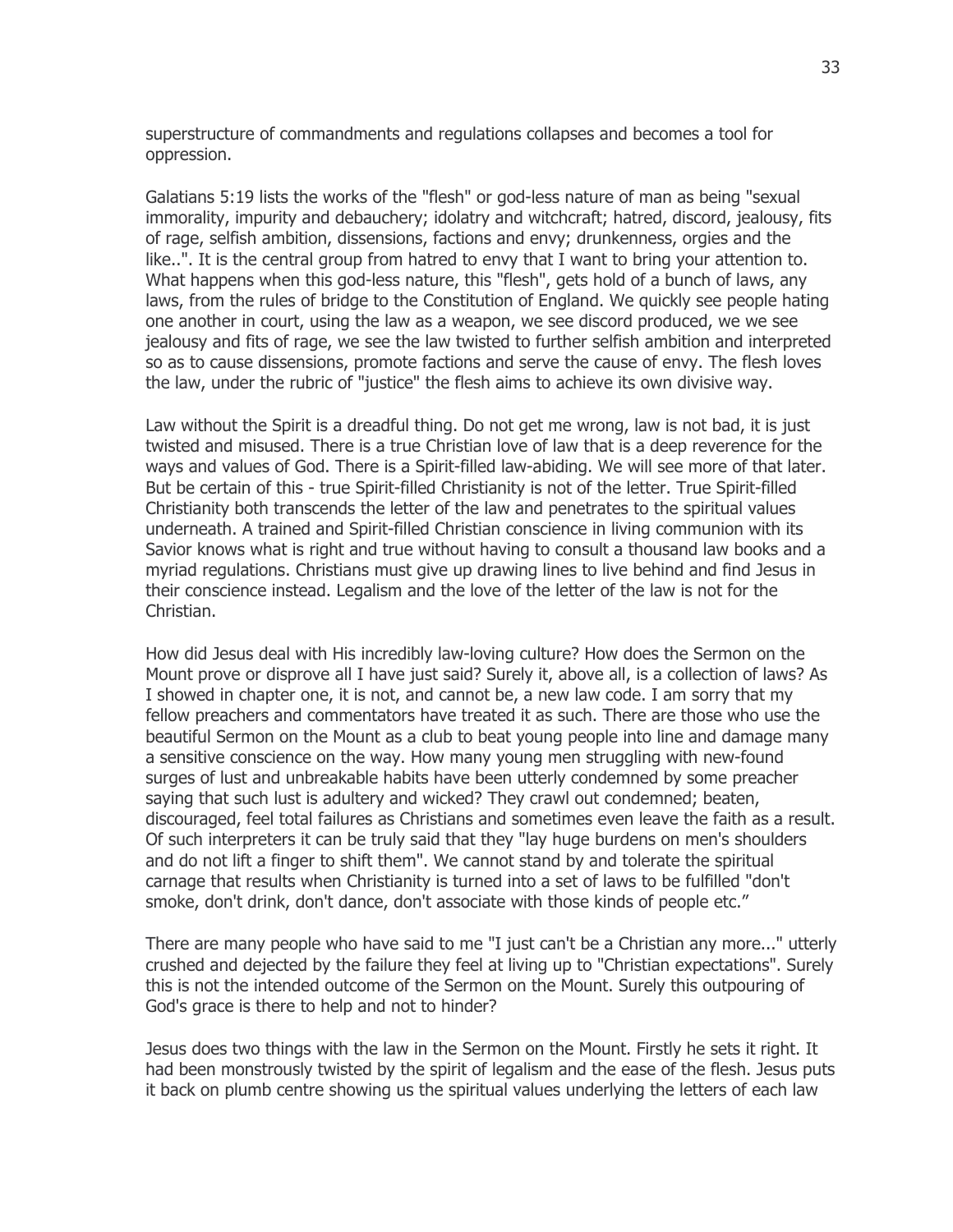He addresses. Secondly He breaks the "spirit of legalism" forever and teaches a higher ethic than the lex talonis. He teaches us to suffer well, to be meek and to love in a radical new way that penetrates to the core of life.

When Jesus says "But I tell you, love your enemies and pray for those that persecute you." He spoke as one who would be crucified. He spoke as the one who prayed "Forgive them Father for they know not what they do." He spoke as one who would shortly have to live out His words. How then, can we, who know all this, and who possess the indwelling Holy Spirit, act in high dudgeon and drag our enemies off to court? If that next door neighbor irritates you with their barking dog do you call the Council, full of wrath and demanding "justice" or do you pray for them? Do you do good to them, build a friendship, and find out the dog is not so bad after all? These daily nuisances are when I find people least lovable and where I must find some spiritual resources to change my impatient nature.

Now I must say that I have not been held hostage by terrorists or brutally assaulted. The great criminal injustices of life have escaped me by and large. These are, perhaps, in a somewhat different category. Terrorism cannot just be politely ignored. There is a time and a place for the proper exercise of criminal justice in order to protect society. The Sermon on the Mount does not invalidate the hanging of terrorists or the jailing or rapists - but it does invalidate your and my temper tantrums over our small and even moderately large injustices. How to treat the criminally inclined is a whole different topic. Some people have forgiven completely and never sought the help of the police; others forgive and see the person jailed. I see nothing inconsistent with the second approach. Loving our enemies does not mean taking away from them the consequences of their behavior. God loves His enemies but allows us all to make our mistakes and suffer our consequences. I think the Christian heart should be reluctant to brace the law. It should be an awful last resort not a first expedient.

Yet Jesus was not law-less. He believed utterly that God had standards that human lives should be ordered by. When Jesus taught that marriage was ordained ideally to last forever and was not a disposable commodity He meant it with every fiber of His being. When He taught us that greed was not good and that Mammon was not God, He could not have been more in earnest. What then are we to make of the standards taught in the Sermon on the Mount if they are not a "law code". The first thing we must note is that they are incomplete. The Sermon on the Mount does not touch on many things - the proper conduct of worship, idolatry, theft, much is left out. As a law code it is terribly inadequate. What it does address is the spirituality underlying Pharisaism. This includes judging others, twisting the law, hypocrisy, the love of money, prayer, fasting, almsgiving, boastfulness and spiritual superiority.

If the Sermon on the Mount is a law code it is a law code for lawyers! It condemns those who used their understanding of the law to justify themselves and to condemn others. All of us are clearly shown to be in need of grace. So then - it is no law code but an unleashing of grace. The standards of the Sermon on the Mount are not laws we must live up to in order to be pronounced good - that has happened when we believed in Christ. Rather they are standards that call us to a life of grace. They are the goal of our walk not the perimeters of our disobedience.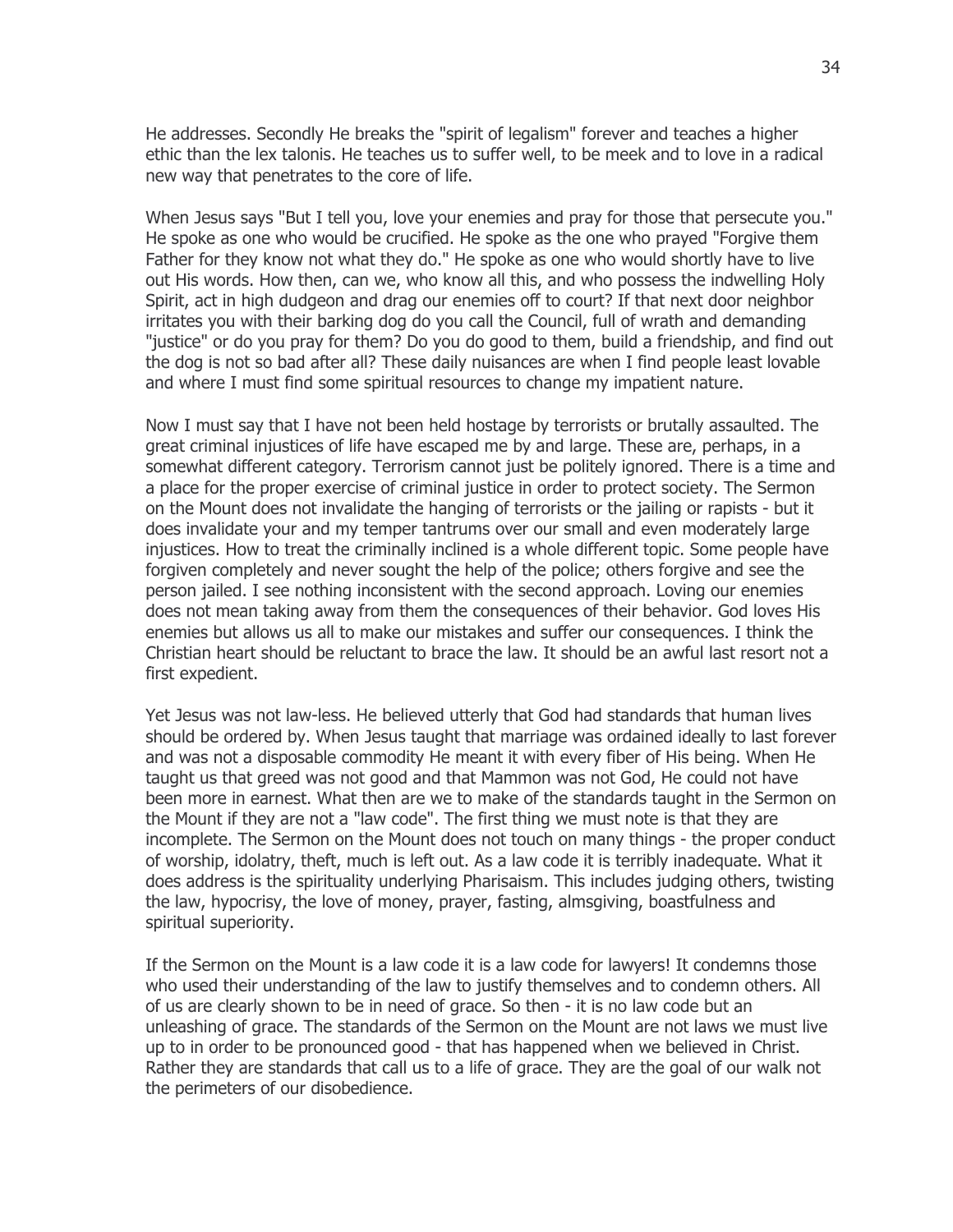Can we use the Sermon on the Mount to judge our fellow Christians - or unbelievers for that matter? Certainly not! The whole aim of Jesus in the Sermon on the Mount was to end such judging. The Sermon on the Mount is to be used to show each of us where we need God's grace. It is a manual for prayer so that in its light we can approach God and ask Him to change us. It is a call to sanctity and right practice in life. It calls us to live worthy noble and extraordinary lives as saints of the Most High God.

Deep down inside each of us, in "the flesh", there lives what I picture as a little green leprechaun with a shillelagh who is itching to get out and whack someone on the head. One day at some point we let him out - it is an issue of justice or doctrine or morals. The little green man has a grand old time and many people are hurt - some forever. There is no issue worth letting that little green man out for. The Sermon on the Mount is like a dose of cyanide to this law-loving leprechaun. It takes away his right to ever use his shillelagh. It says to him that there is nothing worth brawling over. It says it is better to lose than to brawl and fight and accuse. It is better to suffer injury than to judge one another; it is better to weep than to say that we alone are righteous. Jesus did not come to give fuel to that little green man. He did not come to feed him more laws to stoke his fires of "righteous indignation" and to create a legalistic, defensive monster. He came to put that little green man behind bars forever - in fact to crucify him, to take the commandments that were hostile to us out of the way through the cross (Colossians 2:15) and to create a race of gracious grace-filled people.

The Sermon on the Mount tells us how gracious grace-filled people behave. The Sermon on the Mount gives us a calling worth living up to and a direction to grow in. That young man struggling with his lusts can now be told - we do not judge or condemn you, here is the direction Jesus is calling you to grow in, we want to help you get there and we are here for you every step of the way and we know it will take some time. We can invite him to join the brotherhood of the weak - of those who need grace and we can understand for we ourselves are tempted and weak. I believe far more people would stay Christians if they were treated with that sort of gracious understanding. The standards of the Sermon on the Mount cannot be relegated to the Millennium or turned into a law code. They are God's callings for grace-filled souls. They are the end of the little green man, they are the condemnation of the Pharisee, they are the death sentence for the legalistic mind set. They require a new way of thinking about life - not by the letter of the law but through the lens of the Spirit who wrote the laws and engraves them on the heart of all who believe.

We can no longer hide our inner beings from the gaze of God while outwardly conforming to a law code. The Sermon on the Mount demands our inner beings as well. It claims God's rulership of the heart. Jesus brought heaven's laws to human hearts through the Holy Spirit and here displays heaven's teachings so that those who are of God may rejoice and those who hide from Him may repent.

The Sermon on the Mount shows us that the inner laws of the heart - the knowing of God in the inner being and the living out of His life through us are paramount. We are not allowed to hide from God - not even miracles, prophecy, exorcism , almsgiving or prayer are allowed as hiding places. We may not hide our being behind our doing. It must come out into the light. We must be known by God for who we are - for being loving, humble, meek, and seeking after God. Jesus does not allow us to use the law as a mask any longer.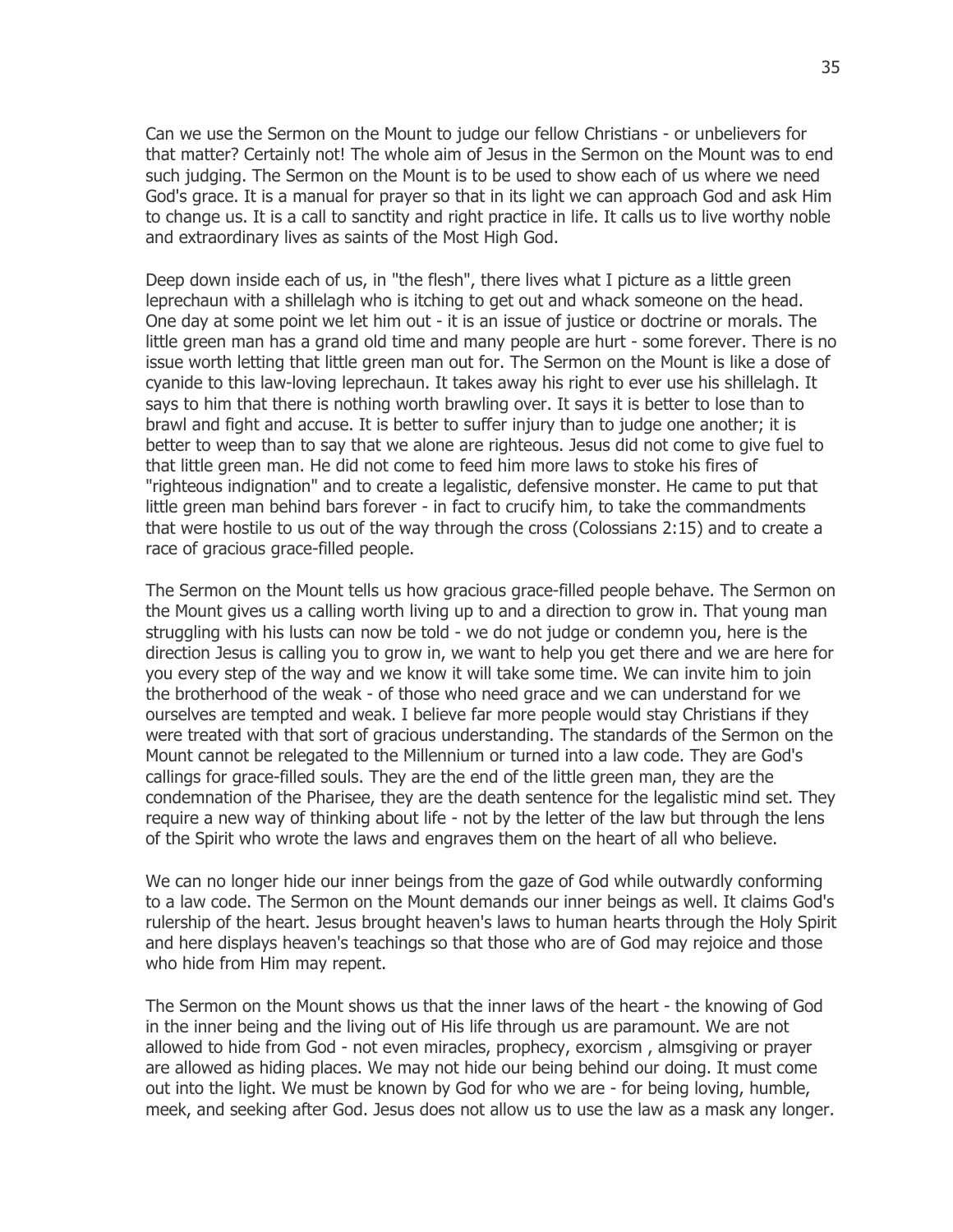We cannot say "I am OK with God, in fact he really likes how I live." such pompous prattle is gone. The law cannot protect our hearts from the gaze of God. Jesus takes away the law as our shelter from God. Jesus finishes legalistic self-righteousness as a comfort zone forever. We are really only left with three choices - to deny or distort the truth of the Sermon on the Mount, to ignore it, or to start out on the life of grace.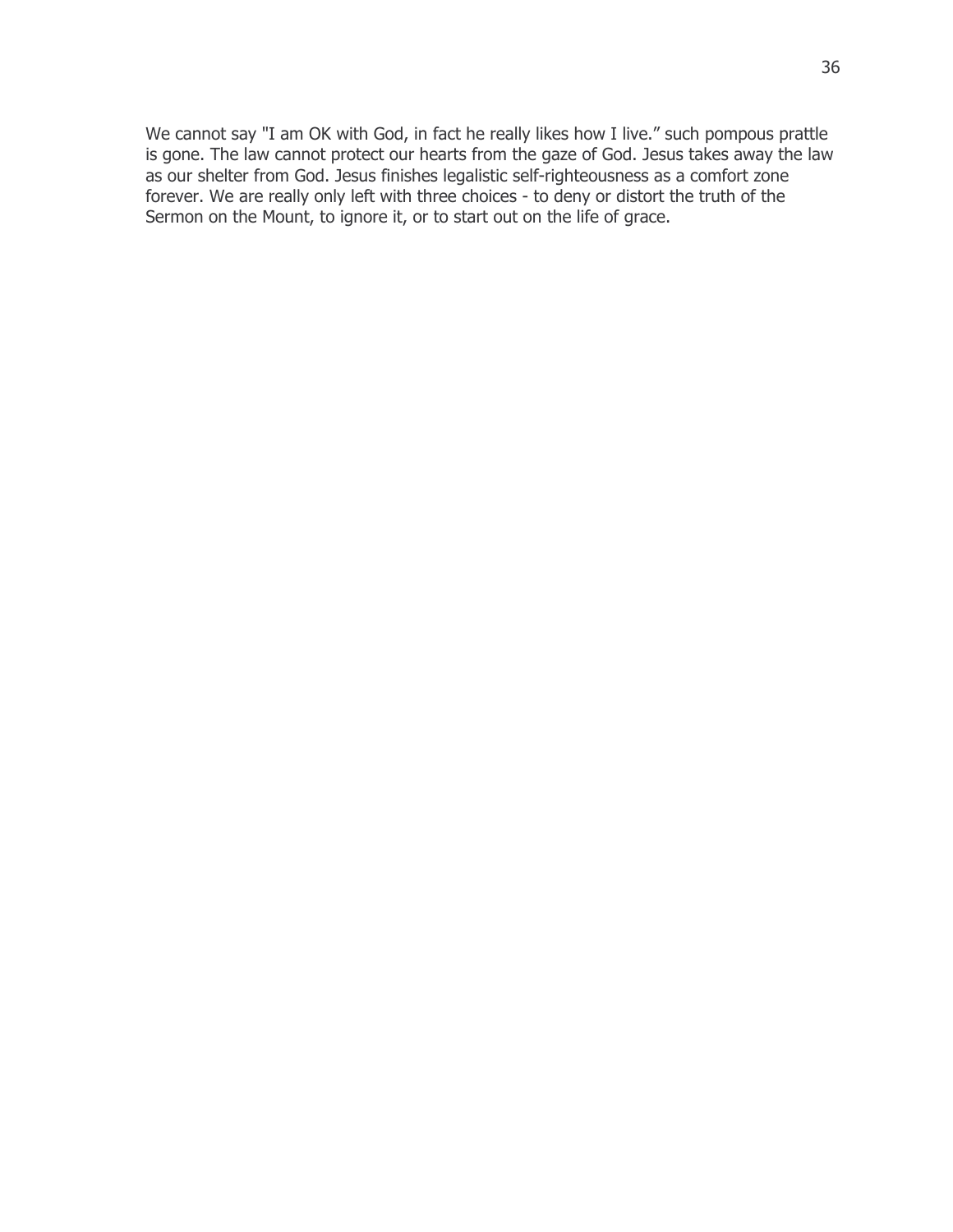# Jesus And The Bible

Jesus comes closest to agreeing with the Pharisees when it comes to His view of Holy Writ. To Jesus the Scriptures were absolutely sacred, lasting and eternal, and of paramount authority. Jesus was no textual critic taking a bit from here as merely human and a bit from there as authentically divine. There was no question for Him that the Bible was true from start to finish along with all its evident supernaturalism.

And this was not just Jesus being "a man of his time" with outmoded views imposed upon Him by his culture. For a start Jesus did not let the culture of the day impose their views on him in any other matter, let alone one as important as this; secondly the range of views on Scripture then was as broad then as it is today. The viewpoints abroad in Jesus day included everything that is common today. There was extreme mysticism and allegories, skepticism about miracles and the supernatural, strict literalism, superstitious veneration of prophets tombs, codified morality, people seeking signs and wonders, others retreating to the deserts to save their souls.

Numerical systems abounded, Messianic triumphalism was common, Platonic idealism occupied the minds of those favorable to Greece and Rome. Philosophies and interpretative schemata from political to allegorical found adherents in first-century Palestine. Jesus could have chosen to champion one or all of them . He certainly refuted many of them. The Sadduccean view that there were no angels, demons, or after-life was characterized by Jesus as "sadly mistaken". Messianic triumphalism was refuted by His poverty, His suffering and His death on the cross. Mystical and fanciful interpretations were scuttled by Jesus' straightforward approach. Jesus took Scripture seriously and fairly literally - every word therein was Truth.

Yet Jesus transcended the literalism of the Pharisees by putting the interpretation of Scripture on the basis of spiritual and moral insight not on the scholastic ability to add, subtract and compare texts. Scholarly study has its place but, as is commonly experienced, it can be dry and very unsatisfying spiritually if it is not enlivened by appropriate spiritual insight.

My original theological training was in fundamentalism and there the Bible is held in high esteem and texts are treated with respect - but largely without spiritual or humanitarian insight. No fundamentalist could have come up with the insight that the Sabbath was made for man - not man for the Sabbath. Fundamentalism sees man as being made for the Scriptures and what they command. Fundamentalism often lacks the mercy of Jesus and a true love of people. It lacks the basic spiritual insight that could bring it to life - yet I am very glad of the knowledge of Scripture it has given me and which has enabled me to write this book. Liberalism on the other hand is even more of a catastrophe. It denies the basic building blocks of Christian faith - even the hope of the resurrection. In its effort to communicate with unbelievers it has lost its faith. I believe if Jesus was to "have His say" He would call us back to the simple, experimental faith of St. Francis of Assisi where the call is to live out the gospels as if they were true - and of course they are.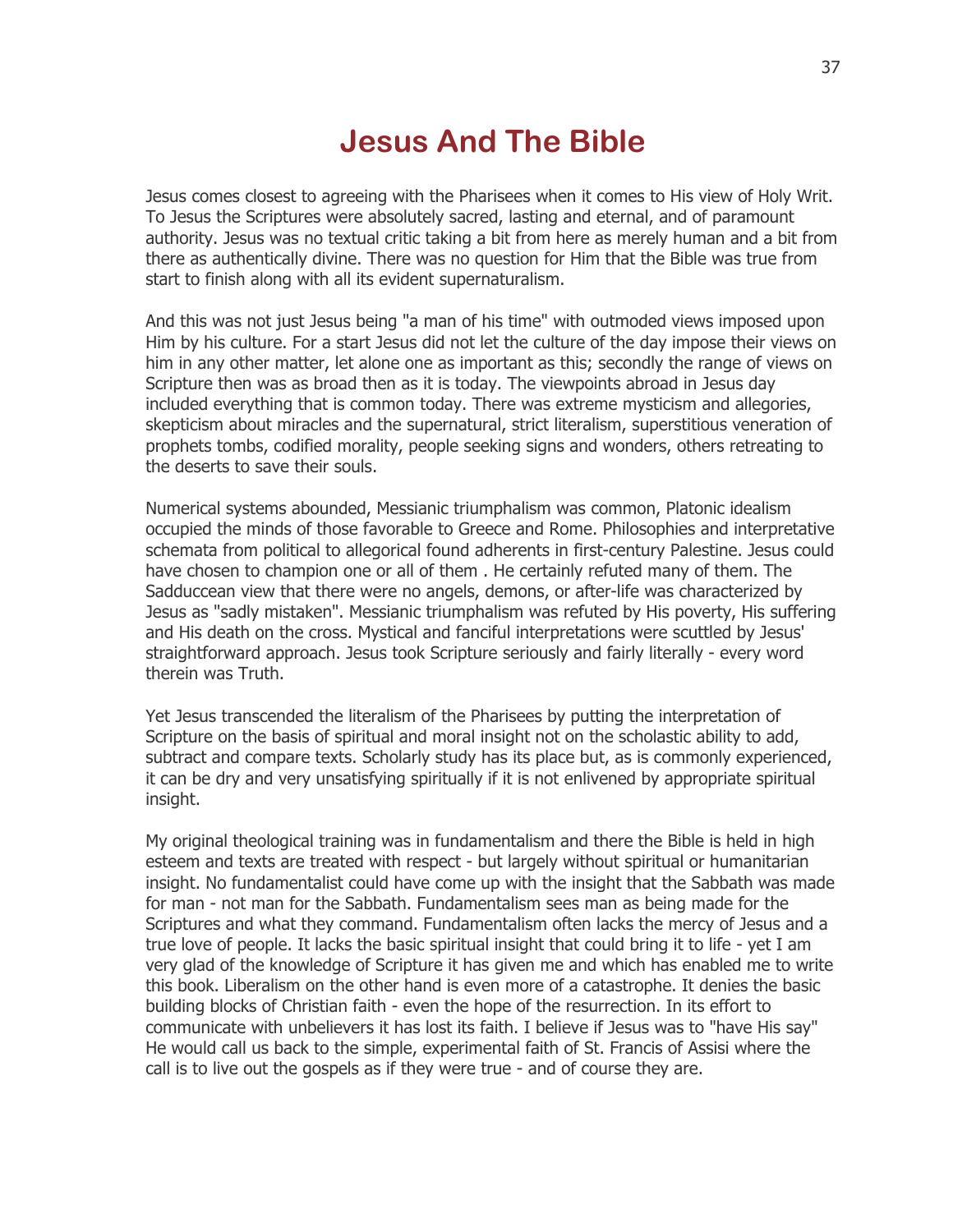Here we come to two essential statements about Jesus and the Bible. First - Jesus believed every word of the Bible was true. Secondly - Jesus put the Bible into practice assuming that it was true. I have signed many statements saying that I believe in the Bible - in fact I signed one last week. But I must honestly ask - do I really and truly believe it? Will I take the risks that come from putting the scary dangerous bits into practice? How many times have I sold a possession to give to the poor? How much do I really believe in God healing people? Can I really be meek and humble when people in bureaucracies treat me like dirt? Can I leave my rights behind some days? To be gladly obedient to God when there is very little earthly advantage in doing so is my challenge. Yet Jesus took hold of the Bible and said "This is worth obeying - right down to the last jot and tittle" and He obeyed it - right down to the last jot and tiittle.

But what was the nature of that obedience? It was the obedience of someone who was fully human but not corrupt. He did not cheat. He did not use more of the indwelling power of God than any human being is fairly entitled to. As I explained earlier we were all meant to be God-indwelt images of God. He was human but He was in no way corrupt. He did not bend commandments to get around them or create excuses for sin. He lived in the bare light of God's love and holiness. It was a full obedience - obedience in spirit and truth as well as outwardly in form. It was a natural obedience not a bug-eyed striving of a tormented soul, it was a natural outflow of an obedient inner being not a terrible attempt to conform to expectations. It was a wise obedience that knew obeying the law in one situation may not be the same as obeying it in another. It was an obedience governed by a spectacular level of spiritual insight. The law for Jesus and the Bible for Jesus were absolute governing determinates of His life. He saw Himself in them - and indeed He is there. When we come to living by the Sermon on the Mount our guiding principle should be - how did Jesus live by the light he had and how then should we live in the light of this sermon?

Our obedience must then be obedience without evasion. We must try to actually live out the calling to blessedness set before us. Every jot and tittle of the Sermon on the Mount is important and authoritative to you and I. Underlying our obedience must be mercy, discretion, love of others and a growing spiritual insight. I have said a fair bit about this earlier and so I will leave it here - but it is a lesson worth repeating that the sermon needs a certain cohesive underlying spiritual insight before it can be properly and graciously applied and lived today.

When Jesus approached Scripture there was no question in His mind that it was true. The question seemed to be how it was to be lived and understood and what everlasting principles were revealed. He distinguished between weightier matters - such as justice, and lesser matters such as tithing. But even the lesser matters were not to be neglected. His only agenda seemed to be joyous obedience to God. What do I mean by this? In the encounters Jesus had with other people they all seemed to have a private agenda which distorted the way they viewed Scripture.

The Pharisees seemed to ask "How can I justify myself before God?" then there were others who had nationalistic political agendas and asked about the Messiah "When will he restore the kingdom to Israel?" and those such as the lawyers and Sadducees who had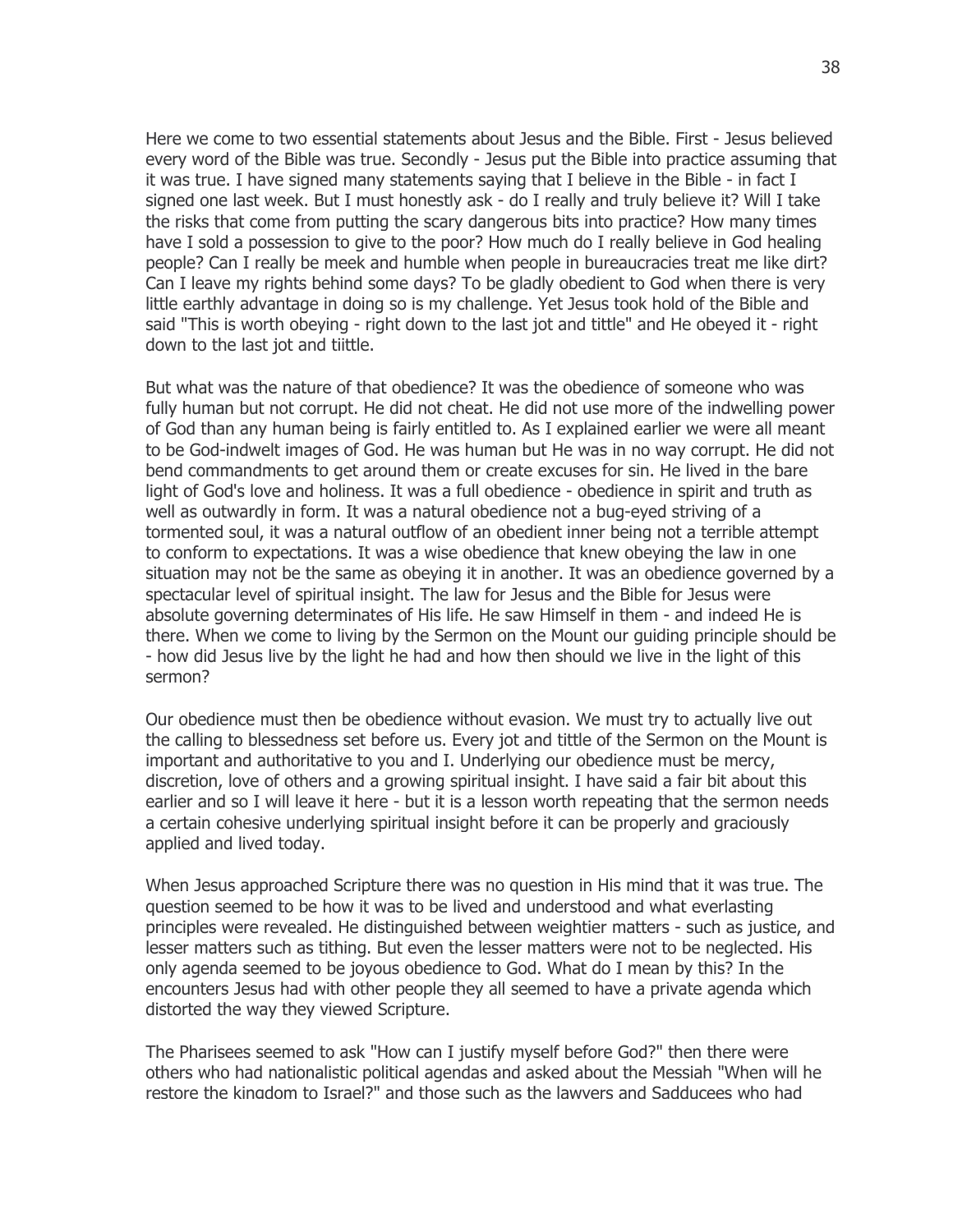self-centered social ambitions and could not tolerate Jesus' answer to the question "Who is my neighbor?" Then as now people wanted Him to interpret Scripture in a way that would validate their lifestyle of choice. On the other hand when Jesus came to the Scriptures He seems only to have asked "How can I glorify my Father who is in Heaven?". He saw God in Scripture, in nature and in the events of the world around Him. He reveled in what was revealed and Scripture glowed for Him as he sought God's glory in obeying it, living it, being it, and of course imparting it. Joyous obedience to God out of simple-hearted love of the glorious Father drove Jesus into the Scriptures and opened the book to Him.

Interpretation involves renunciation. Jesus renounced reputation, possessions, political power and even life itself in order to live out Scripture in a hostile world. To see Scripture clearly means letting go of those things that blind us. I remember when I was a new Christian I tried to go out with a girl who was not a Christian. There were certain sections of Scripture I crept around and just plain refused to read. I would not read them because I knew they would tell me I was wrong and I wanted the girl more than I wanted to obey God in that area. I had to sort that out before I could get back on track spiritually.

There are many things we may have to simplify or even renounce totally if we are to see Scripture as Jesus saw it. I doubt we can be materialistic and read the gospels with much comfort. I doubt we can hold grudges and join church factions and then survive the epistles. Or we may have to renounce some of our far too busy schedules and make time to fast and pray. While the concepts of Scripture can be of vast delight the real joy comes from radical obedience and realizing that God is there and with you and loving you as you attempt to put it all together and into practice. That radical obedience costs but it makes things clear. That is what I mean by interpretation involves renunciation - you cannot have armchair Christianity and truly know God. You must get out there and do it.

Here is a simple suggestion for putting into practice the Jesus view of Scripture - start with one commandment that really scares you. For you it may be merciful - go and be merciful to someone you hate, who annoys you, who you would like to judge all the way to Hades and back again. Or it may be God calling you to come out of your cultural boundaries and love people from other nations and backgrounds - even other denominations! You may be called to help the poor. Take something - just one thing that scares you witless and do it for Jesus just because you love Him and want to obey Him. Then do it again and again. Joy will fill your soul and God's word will come clearer and you will see God's love for those people all through Scripture. Christianity will become an adventure not an obligation - and so it should be.

Jesus never taught His followers how to interpret Scripture - only how to live it out. Jesus did not produce scribes, He produced disciples. I am not suggesting that we abolish all the courses on hermeneutics (the art and science of interpreting Scripture) taught in Bible colleges and Universities rather I am suggesting that we average Christians need to get our focus fixed on living right lives rather than arriving at correct conclusions. Correct conclusions are well and good and incorrect conclusions can be damnably dangerous however we quickly reach a point when we are doing little more than engaging in warfare over how many angels can fit on the head of a pin and disobeying the Pauline injunction not to engage in disputes over words. In the contest for our interpretation we divide the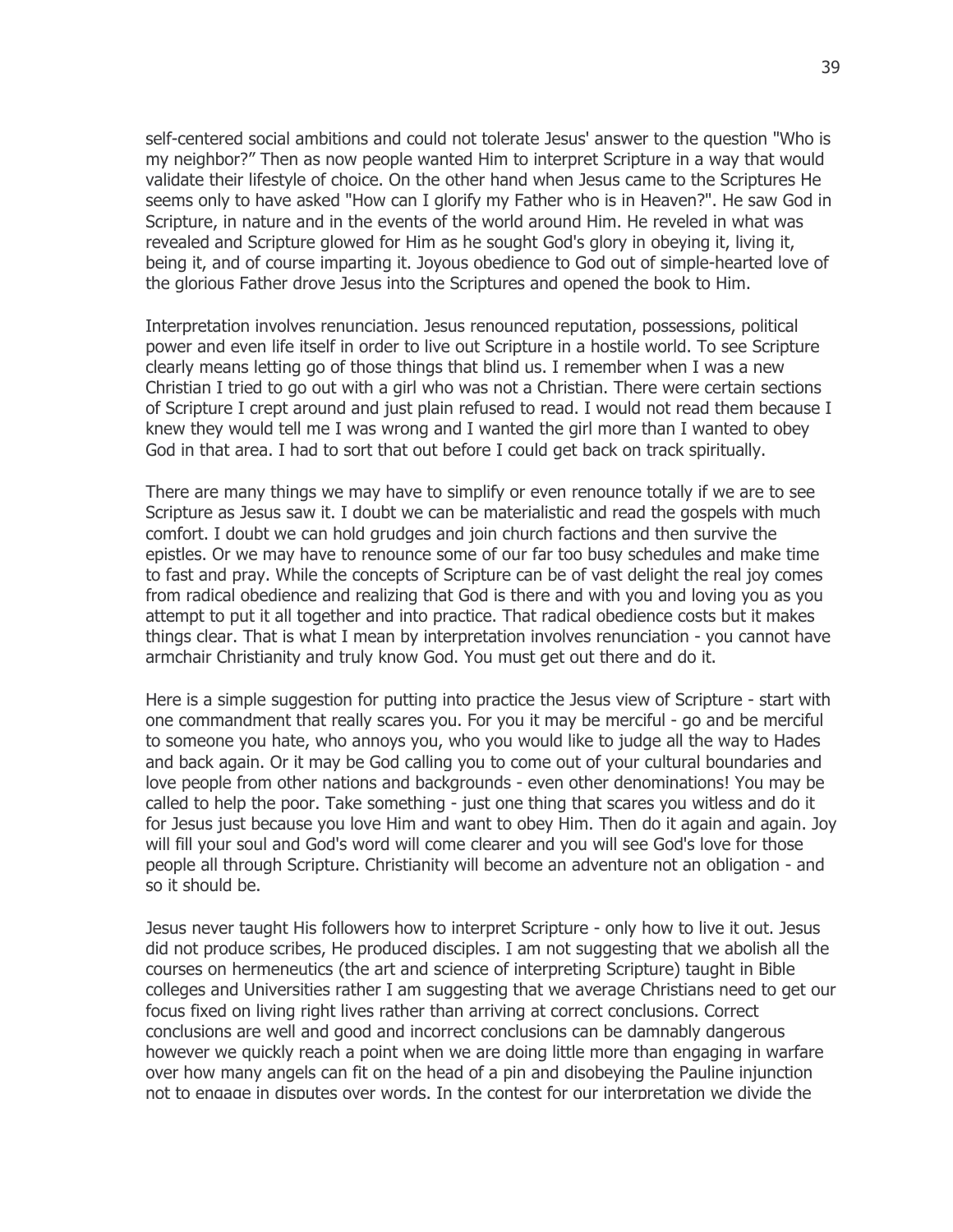body of Christ, cause factions and set up disputes all "in the name of Christ". When we indulge in that we fail to live out the gospel. We live like scribes not like disciples.

What I am suggesting is not new, there have always been proponents of a practical obedience. What I am asking of you, especially if you are a pastor, is that you stop nitpicking and start living. Take up the challenge of actually doing what the gospels say. Be a disciple and in doing so you will not only save yourself but will inspire others to seek salvation as well. The to and from of this and that interpretation were the stuff of the scribes and Pharisees and consumed their energies and defined their social relationships. For Jesus this was not so. I am sure that He cared that Scripture was interpreted rightly - He takes great pains to disembowel the wrong interpretations of His day in the Sermon on the Mount, but for all this it was not His preoccupation. Jesus did not define His piety in terms of "for" and "against" this or that interpretation. For Jesus piety was not arrived at through discussion but through action. Jesus and His disciples lived - they were not a committee or a forum, they were not an itinerant band of speculative Jewish philosophers, they were a group of people committed to living for the Creator and to serving the Most High God. So must we be.

Jesus appears to have done us all a great disservice in leaving behind no writings and no teachings that give us a neat and tidy infallible system of biblical interpretation. If correct biblical interpretation is necessary for holiness and if faith cannot proceed except on the basis of right exegesis then He should have told us how to do the job with less confusion than we currently have. These assumptions assume Christianity is an exercise of the intellect first of all, then the will and last of all the emotions. The spirit is relegated to being a source of data for the intellect which is placed in supreme position of guidance for the Christian. Such a position is sadly mistaken.

If we take that position then we go ever backwards trying to find absolutely reliable data back to original languages, textual and form criticism, redaction criticism and parallels from ancient languages and we end up ultimately asking "How do I know what I know - in fact do I know anything at all? Can I prove that the Bible is true and if I cannot prove it how can I know God exists and if I can't then......" We get lost in a quagmire of doubt and some even lose their faith in the process. It just doesn't work that way. Faith does not depend on confirmation by ancient manuscripts.

Faith lives off life and the confirming witness of the Holy Spirit. When i was converted I came to believe the Bible was true, my spirit found nourishment in its words and my initial doubts were eventually swept aside. Years later new aspersions were cast against Scripture and I began to ask questions again but the "proofs of Scripture" I discovered were appreciated by me because I already deep down believed in the truth of Scripture because of the testimony of the Holy Spirit. First came the Spirit, second came the "proofs". This is how it is with most people. We believe the Bible not because it is demonstrated to be true by some historian but because of its impact on our lives and the testimony of the Holy Spirit convincing us inwardly that it is true. The historical proofs come later. The intellect comes last, the spirit comes first.

Jesus did not teach us how to interpret Scripture because he was to send the Holy Spirit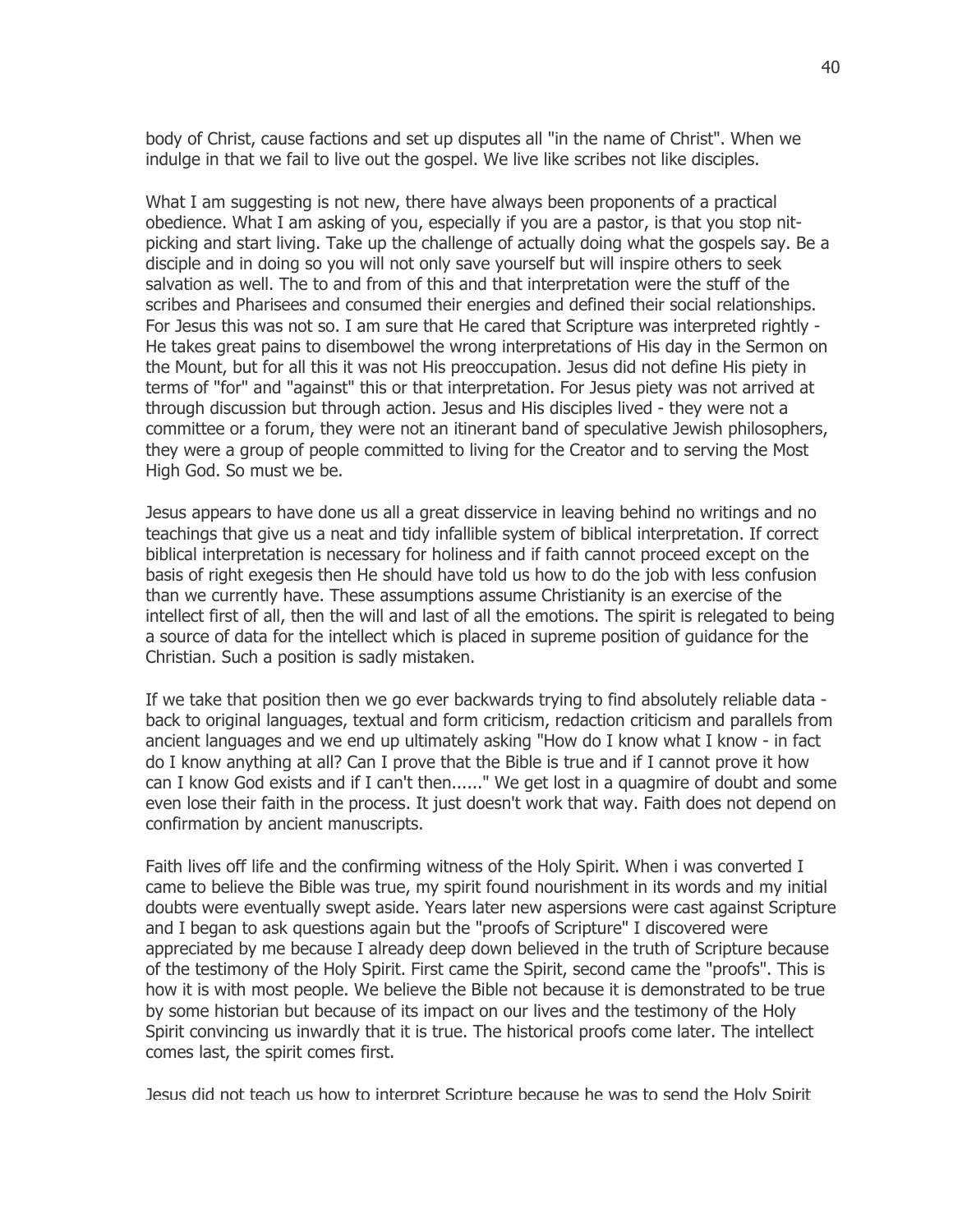into our hearts to write His laws there and to create a prophetic community which glorified God together. The Holy Spirit imparts to us the few dozen truths we need to know to be fully Christian, in fact He imparts all truth (1 John 2:20,27). We do not need to make Christianity more complicated than the Holy Spirit makes it. You do not need to know Greek in order to be godly. If we simply paid disciplined attention, disciple-like attention, to the basic doctrines of the faith and to loving the Lord our God with all our heart and mind and strength and our neighbor as ourselves then we would be quickly on the path to saintliness.

This path to saintliness seems to be the centre of Jesus' teaching in the Sermon on the Mount. Of all the Old Testament He could have chosen from in this call to blessedness He selects those things that lead to saintliness most quickly. He does not present a systematic theology of God's dealings with Israel or a lecture on the proper interpretation of prophecy - as important as these things may be. He gets to the common core - about what it really means to be God's person and to live in joyful and holy obedience. Jesus seems to see the Bible as a guide to saintliness, as the light-filled book of the Kingdom. To Him the Bible is not burdensome and not to be so interpreted as to become a burden.

It is the opposite; it is the razor that cuts us free from the entanglements of life and into the glorious freedom of the humble and the poor in spirit. It cuts away pretension and the crushing burden of having to maintain a facade of righteousness. It demolishes the thousands of regulations imposed by men in order to prop up their own respectability. The Bible of the saint is a book that is loved not feared, it is a book that frees not burdens, it is a book that strengthens the heart in the love of God and promises joy at the end of the pathway of suffering. The Bible for Jesus floated on the Spirit - its author and interpreter.

There is a view abroad today that Scripture is there as a set of proof texts to increase our faith, that "the promises of God" are what we are to hold to and that the proper result of Bible study is a miracle-working faith. This is not Jesus' view of Scripture at all. Jesus aims at producing responsible, godly and love-filled disciples. Miracles are secondary. Love, not faith, is the goal of the teaching of Jesus.

Faith is good and miracles are marvelous but there is a greater good that Jesus calls us to and that is the good of a noble, faithful and loving character. It is who we are in our inner being that is His preoccupation, not the results of our prayers. Paul, echoing these sentiments says that even if we have faith to move mountains but do not have love - then we are nothing. While the call to blessedness may include a call to work miracles or to great faith that is not the end or goal of the matter. True Truth leads us to Christ and to Christ-likeness as the goal of our Christianity.

If the goal of Bible study is saintliness then what is the Bible and how does it change us? Jesus answers that the Bible is the Word of God and that we are changed to the extent that we prepare ourselves for and train ourselves in godliness. In His parable of the sower He explains that the seed of saintliness is the Word of God - both spoken and written it seems. He then goes on to describe the outcomes of this same seed falling on hearts with differing degrees of softening and differing degrees of attention to the things of God. The Word of God is not magical. It cannot convert the totally hard-hearted. It does bear great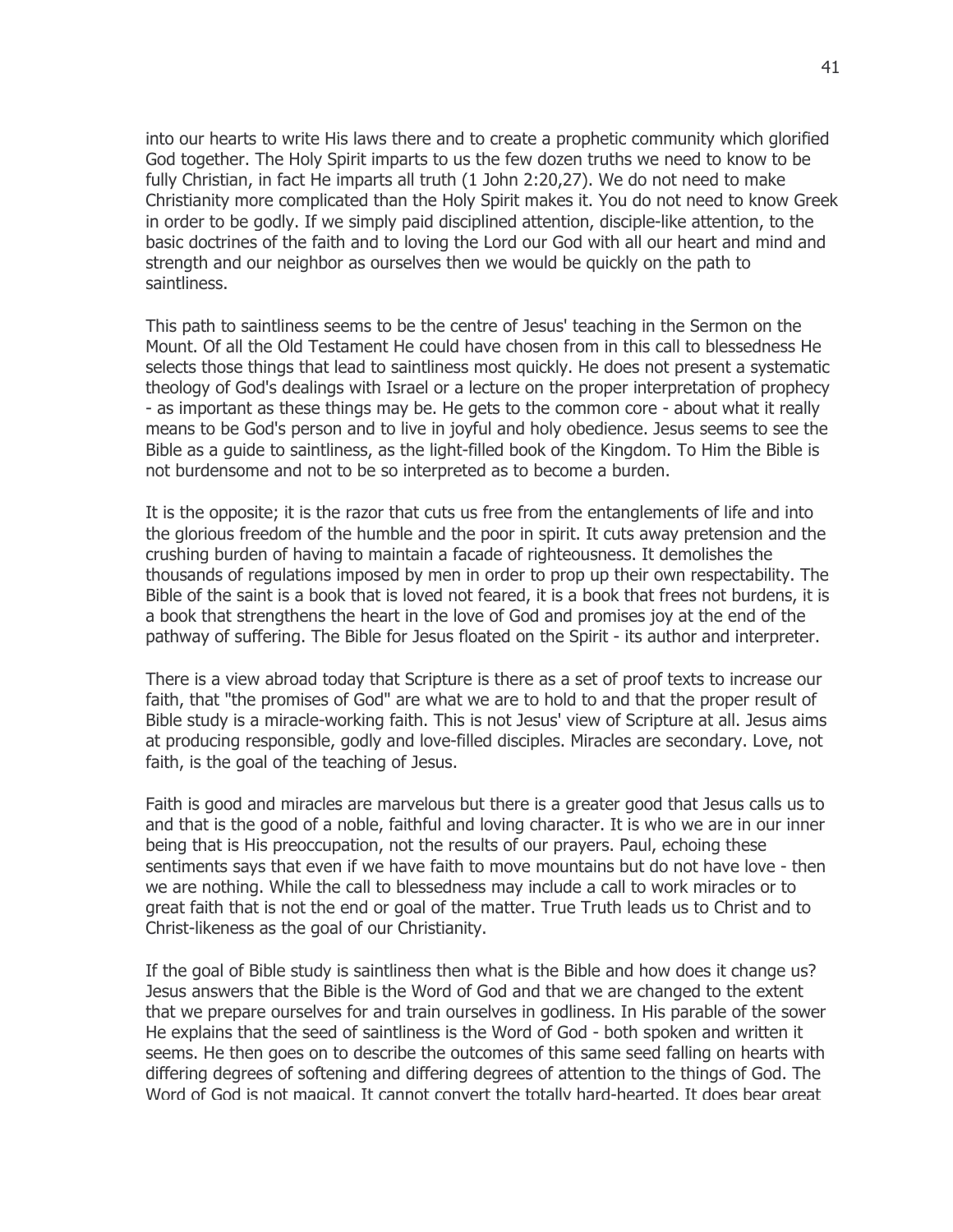fruit though in those who are "good soil" - who are receptive to the Word and who deal with the distractions of this life, in them it has a power of its own to bear fruit , thirty, sixty even a hundred-fold over.

The Bible for Jesus had life and had the power to be life-giving to those who would receive it with a good and faithful heart. In all His kingdom parables the Kingdom is portrayed as having a particularly vigorous energy about it. It is the quickly growing mustard seed, the leaven in the loaf, the salt of the earth, it is light, it overcomes the world. The kingdom of God is full of vitality. It is exploding with life and part of this life is the Word of God which is portrayed as "living and active, sharper than any two-edged sword.". The Bible is not a dead book but a living force-to-be-reckoned-with! For Jesus the Scriptures were not something you studied, dissected and killed but something that lived in you and animated your whole being. Yet he did study Scripture; let me not discourage you from that! Study it as much as you can, but do not kill and dissect it - let it live within you with power and surrender to all the changes it brings.

I see in many a gradual loss of enthusiasm for the Scriptures. At first there is a tremendous zeal and much learning. Then in the midst of all the learning the Holy Spirit prompts them to some difficult personal change and they push it away with a gentle "Not now...". Gradually the years slip by, too many "Not now" accumulate and the Spirit's voice seems dull and Scripture rather boring. The zest has gone and they do not quite know why. Perhaps you are in this category. I know about it because I have been there too. There is a way back to refreshing times and that is simply to say "Yes, Lord". Vow to yourself that you will simply do that entire God tells you to. Do it to the best of your ability and if you fail, try again. Turn "Not now" into "Yes Sir". Take the time to bother with obedience. I know that sounds harsh to you. When I say that you must bother with obedience it is because I know that many days it will be an effort and that on many days it will seem an effort that is not worth the making. But you do love Jesus and you will try won't you?

This clear path to saintliness through the enlivening power of specific Scriptures applied and obeyed in the heart of a receptive and diligent believer is what the Scriptures were meant for. The Scriptures were never meant to be the happy hunting ground for historians, linguists or even theologians. The Scriptures are meant for the saints. I hope you understand that ordinary people like you and I can be saints too, that you don't have to dead and buried to radiate the love of God in your corner of the world. Anyway Jesus got it right (are you surprised) and He used the Scriptures the way they were meant to be used. Not as weapons to divide people in ecclesiastical bun fights but as pointers to the Truth and to the saintly life. Not as proof texts for some marvelous system of thought. Not as flag-waving rhetoric to rally people (as one US politician tried to do recently - and failed). Not as a way of feeling better than others. But as the lights that lit the path to Heaven, as the life-giving power behind true godliness, as the razor of truth that sets people free from the greed and materialism and foolish vanity that ensnares them for so long and in such great fear.

This chapter is only an introduction to the ways Jesus used the Scriptures in love. But I think it has begun painting a picture for you that you can think about and take away with you. Remember the Scriptures are for the saints. Remember how Jesus used them to free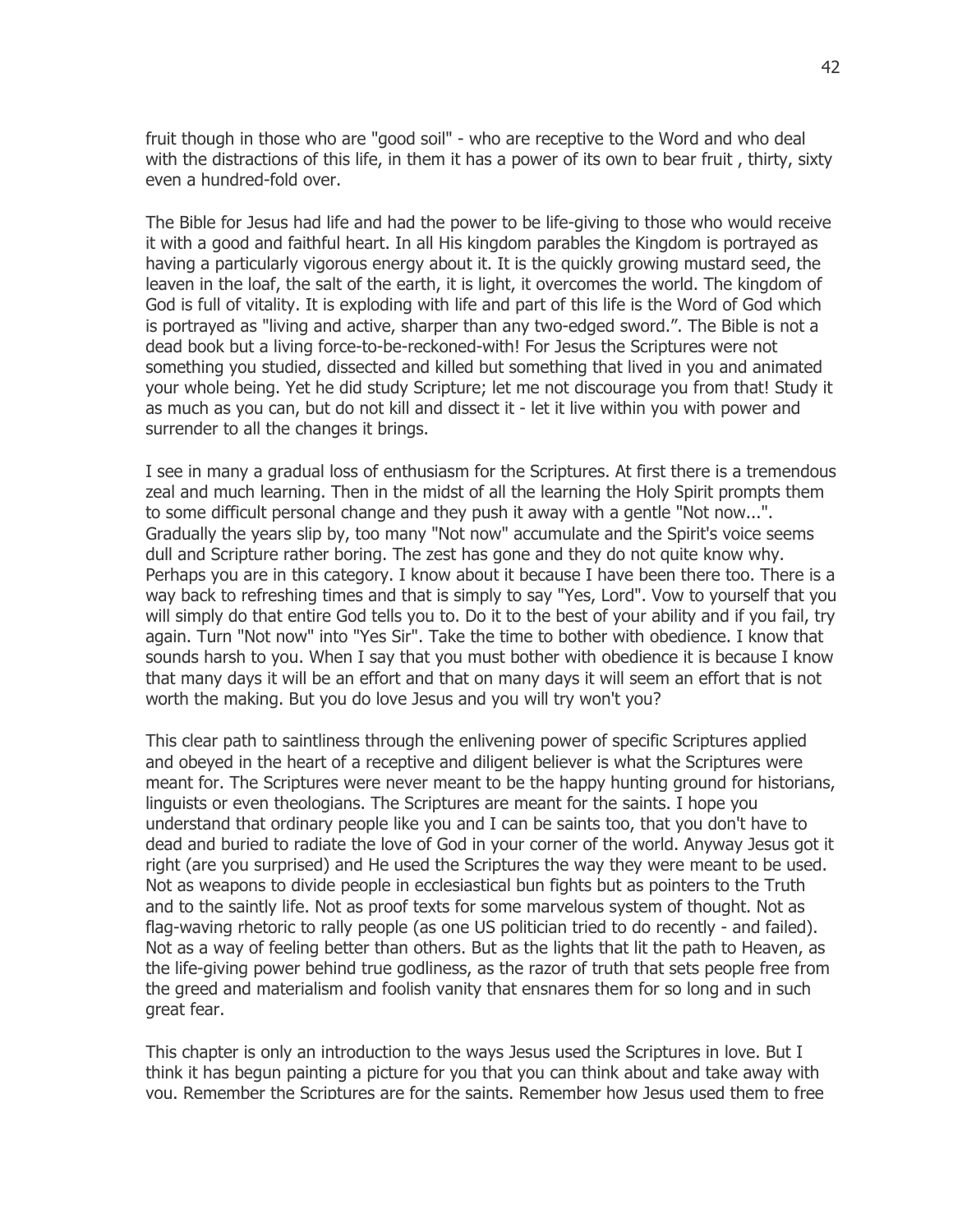people. How He used them in all purity of heart and motive. How He obeyed them and rejoiced in them. Remember their living power to change us. Remember how seriously He took them. With them He rebuked the strong who were using their strength unjustly and encouraged the weak who felt crushed by even the most basic duties of life. With them He changed the world and produced disciples - not scribes. I want you to use the Scriptures well. I want you to continue to lok at how Jesus used the Scriptures and to follow His very wise and spiritual example. The Scriptures are not cannon fodder for your personal war or ammunition for rebuking your enemy. They are not cudgels for defending the faith. They are there to grow saints for God and to proclaim His truth in your life. You will most help the Scriptures by a life of joyous obedience. No-one wants an argumentative person, but everyone loves a saint.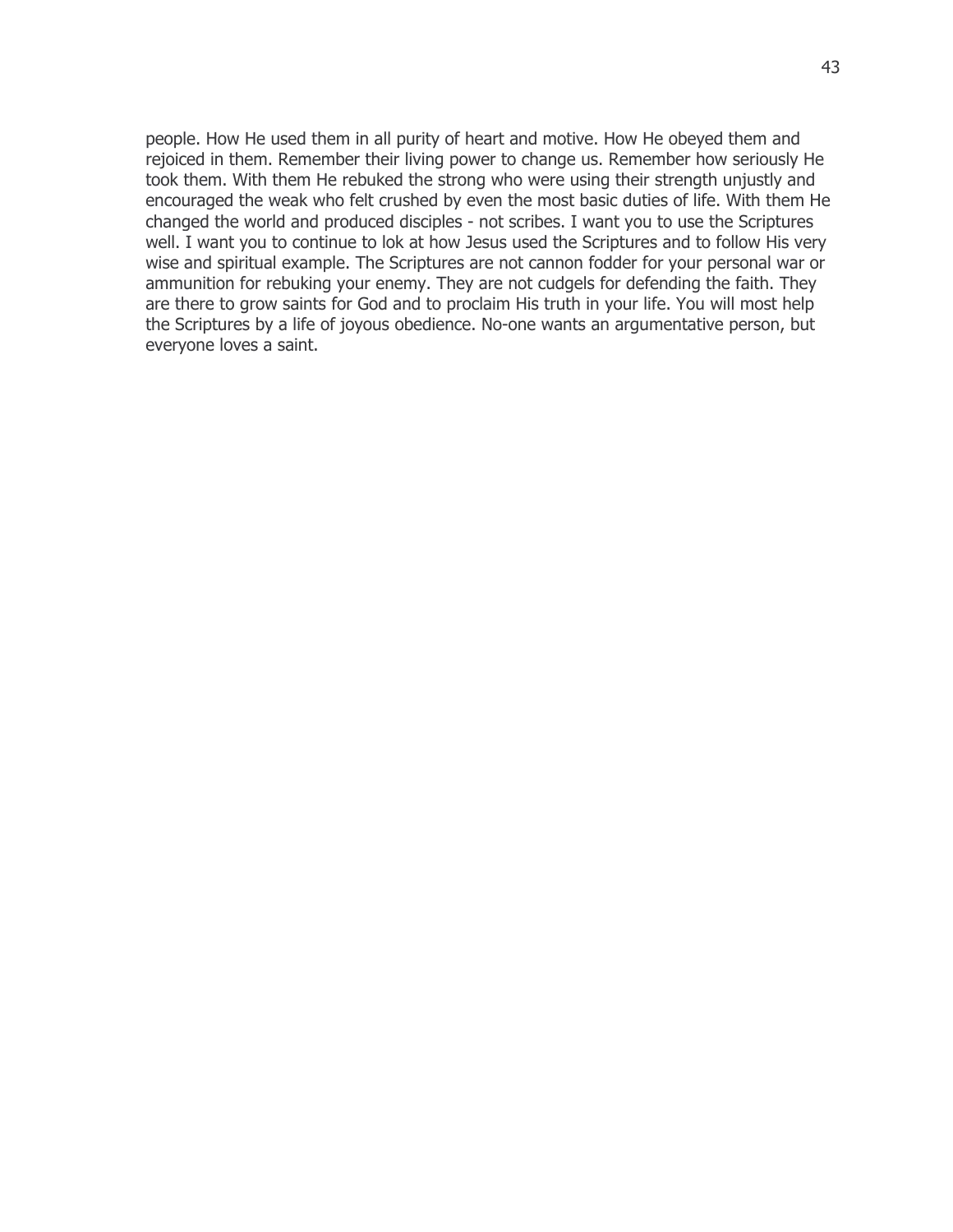## Can Jesus Be Our Model For Emotional Maturity?

Hebrews 12:1-2 NKJV Therefore we also, since we are surrounded by so great a cloud of witnesses, let us lay aside every weight, and the sin which so easily ensnares us, and let us run with endurance the race that is set before us, {2} looking unto Jesus, the author and finisher of our faith, who for the joy that was set before Him endured the cross, despising the shame, and has sat down at the right hand of the throne of God.

It is one of the key teachings of Christianity that our Master and Model is Jesus Christ and we are to be conformed into His image and be like Him in all respects. Let's look at two well-known verses in this regard:

Romans 8:29 NASB For whom He foreknew, He also predestined to become conformed to the image of His Son, that He might be the first-born among many brethren;

**Ephesians 4:15 NASB** but speaking the truth in love, we are to grow up in all aspects into Him, who is the head, even Christ,

God's plan for our lives is that we become conformed to the image of His Son. Now to "grow up in all aspects into Him" includes the emotional aspects of the nature of Jesus Christ. Becoming emotionally mature and skilled is part of our sanctification - but it is only a part. There are many other aspects of sanctification as well such as faith, knowledge and purity. Growing up emotionally is important and it's the part of sanctification that this book will focus on but please don't get the impression that I think Biblical EQ is all there is to sanctification.

Is Jesus Christ An Appropriate Model For Emotional Maturity?

There are a number of objections that people might think of against using Jesus Christ as our Model of EQ:

1. The standard is too high, the idea is terrifying, it just gives me a panic attack to think of it. I can never be like that.

2. He was God and sinless, I'm neither. He had an unfair advantage. What's possible for him is just not possible for me.

3. There isn't enough information in Scripture to make a judgment. Its an argument from silence. You can just make Jesus into whatever you want Him to be to suit your purposes.

4. He was Jewish and lived in the Third World 2000 years ago and just ambled around the place healing lepers. What would He know about the pressures of corporate life and the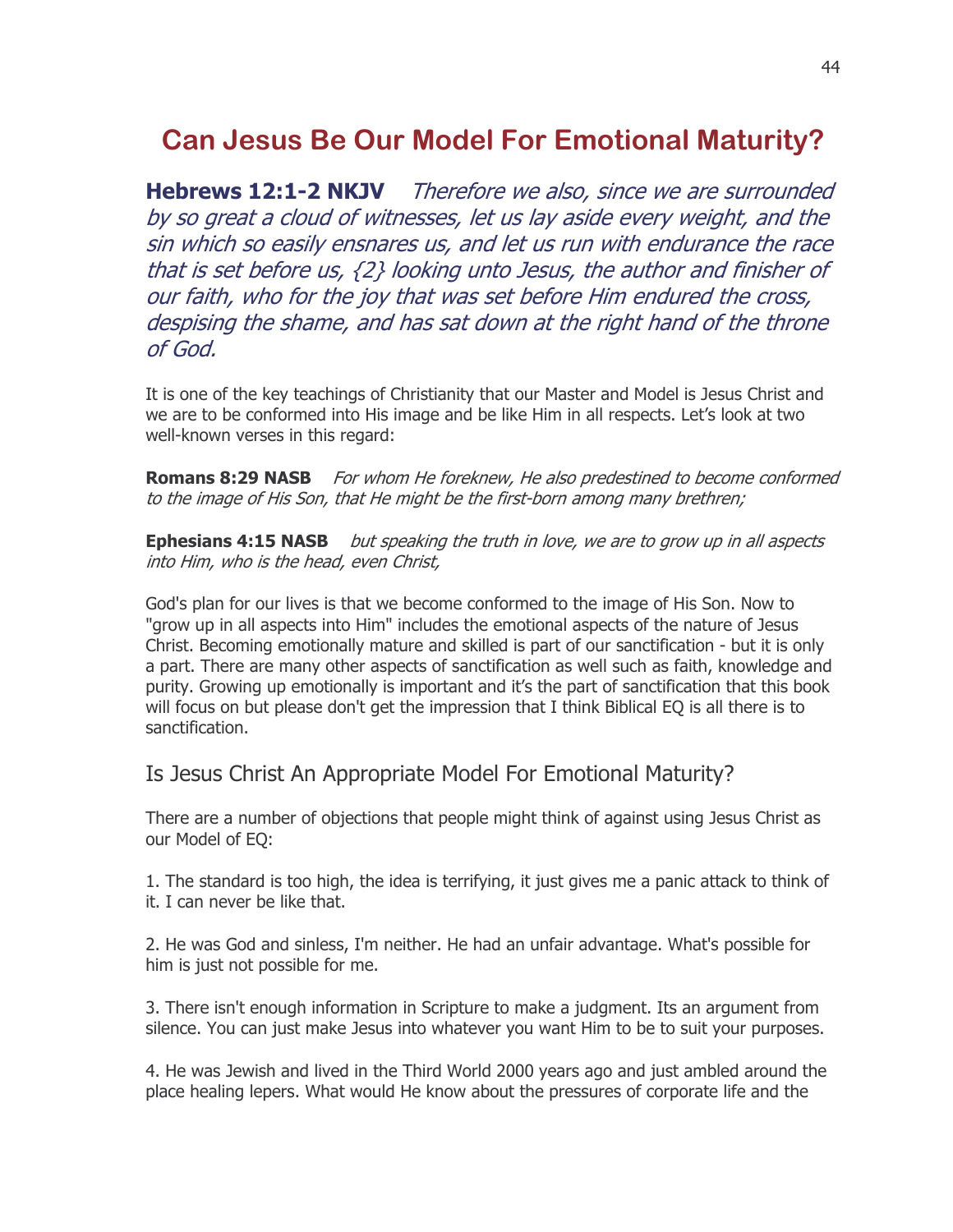emotional jungle that my office is? OR I'm a woman, He was a man and totally different emotionally. It's just silly to ask me to be like Jesus.

5. Jesus was a prophet and had the emotions of a prophet. I could never be that confrontational - its not my spiritual gift.

6. Jesus? High EQ? Kind of lacking in social skills if you ask me! I'm much more tactful and artful that that. Don't ask me to act in ways that get you nailed to a lump of wood.

Well let's look at some ways we can answer those objections and the assumptions that underlie them.

## Objection 1: The Standard Is Too High

Solution: Jumping Off Jacob's ladder - Getting Rid of Legalism over Emotions

Many evangelicals have a "Jacob's Ladder" view of the spiritual life with Jesus at the top and host of angels in-between and Christians climbing up rung by painful rung. The idea is to ascend to perfection, to strive to arrive. One slip and you tumble to the bottom to start all over again. Those that adhere to this view of spirituality are always envying those ahead of them, clinging on to the ladder for dear life, and having not too much to do with those "below" lest they get dragged down.

This view of the Christian life is thoroughly unbiblical. Ephesians 2:6 tells us that all those who are in Christ are already seated with Him in heavenly realms and Hebrews 12 tells us that we have come (past tense) to the Heavenly Zion. In Christ we have already arrived in terms of spiritual status. There is no ladder and if there is all born-again Christians are standing shoulder to shoulder on the top rung as brothers of Jesus Christ (Hebrews 2:10- 15). We have been saved by grace and not by our own spiritual strivings (Eph 2:8-10) and there is no condemnation for those in Christ Jesus (Romans 8:1) including condemnation about our emotional life.

To aspire to be like Jesus is not a matter of status or spiritual ascent. It's a journey, a destination, a joyous arriving. It was what we were made to be like from all eternity. If we view our emotional life as an indicator of spiritual status then it will be utterly terrifying to think of Jesus as our model. An emotional insecurity will seem to be a "sin" and every lustful thought a pathway to Hell. If we judge ourselves and rate our spiritual life by the difference between our emotional life and the emotional life of Christ, by how far we have yet to go on our imaginary Jacob's ladder, then all we will feel is endless guilt and insecurity. By trying to go up, you will go under.

If you recognize yourself as being on an imaginary Jacob's ladder, it's time to "jump off". It is time to let go of striving and relentless self-assessment, to stop comparing yourself to those around you, and to let the strain of sanctification go and to instead to learn how to receive grace so that you grow far more quickly than you can in your own strength.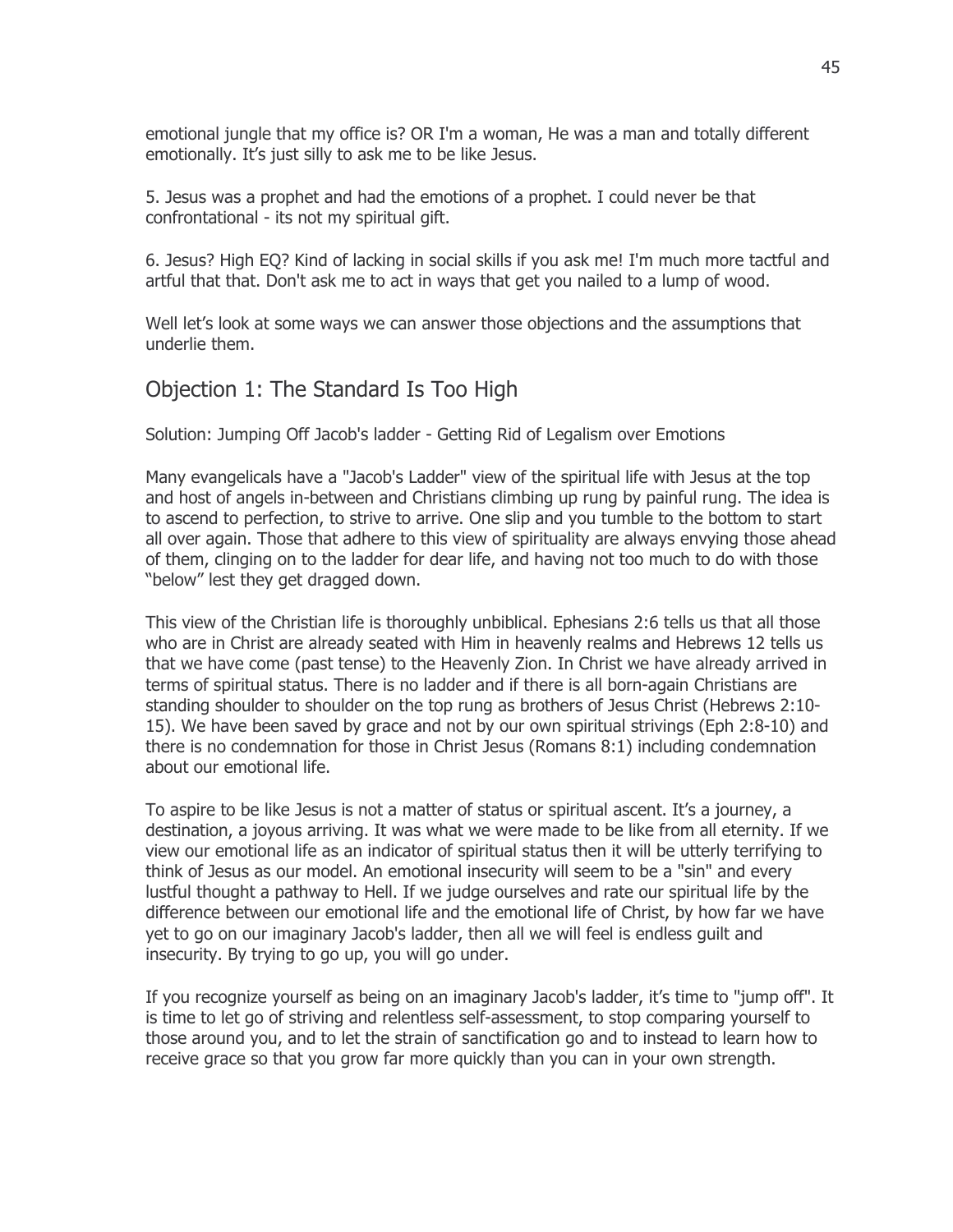When I am saying "let's consider Jesus as our model for the emotional life of the Christian" I am NOT setting a new standard to be "lived up to" by discipline and self-control. Your discipline and self-control will run out long before you reach that standard! Being like Jesus is our vision and our destination. We fix our eyes on Jesus, we seek to grow up into Him, we pattern ourselves after Him. It becomes an exploration and an adventure, a time of growing and learning, a receiving of grace upon grace as we learn to be like Him. It is a gracious growing - not a terrifying ascent.

Objection 2 - He was God and that's cheating!

Solution: He was also fully human. Jesus was the prototype of the perfect Christian, the elder brother among many brethren. We are of the same kind as Him.

Jesus was not some aloof divine maharaja floating six inches above the ground, another category of being entirely from you and I. Jesus is God yet He was also fully human and tempted in every point as we are and still retains that humanity in Heaven as our faithful high priest.

**Hebrews 2:10-18 NASB** For it was fitting for Him, for whom are all things, and through whom are all things, in bringing many sons to glory, to perfect the author of their salvation through sufferings. (11) For both He who sanctifies and those who are sanctified are all from one Father; for which reason He is not ashamed to call them brethren, (12) saying, "I will proclaim thy name to my brethren, in the midst of the congregation, I will sing thy praise." (13) And again, "I will put my trust in Him." And again, "behold, I and the children whom God has given me." (14) Since then the children share in flesh and blood, He Himself likewise also partook of the same, that through death He might render powerless him who had the power of death, that is, the devil; (15) and might deliver those who through fear of death were subject to slavery all their lives. (16) For assuredly He does not give help to angels, but He gives help to the descendant of Abraham. (17) Therefore, He had to be made like His brethren in all things, that He might become a merciful and faithful high priest in things pertaining to God, to make propitiation for the sins of the people. (18) For since He Himself was tempted in that which He has suffered, He is able to come to the aid of those who are tempted.

This passage and others like it in Hebrews (4:14-16, 5:7-10) emphasize that life or Jesus was difficult. It was so difficult that it was quite rightly described as suffering and had all the emotional hallmarks of suffering. It was no light suffering for it was to have the effect of perfecting Him! It was a suffering that matured His obedience by testing it under very stressful conditions. As we shall see Jesus was pressed again and again to almost breaking point but He never sinned. Though He was God He laid aside those privileges (Philippians 2:5-11) to become fully human and a servant and was "made like His brethren in all things that He might become a merciful and faithful High Priest".

He was made like us in our experiences of hunger, thirst, tiredness, frustration, misunderstanding, betrayal and even of unjust treatment by others. Even a cursory reading of the gospels will tell you that He did not just cruise through these experiences. He wept, He rebuked, He cried out, He rejoiced, He got angry, He became "troubled in spirit", He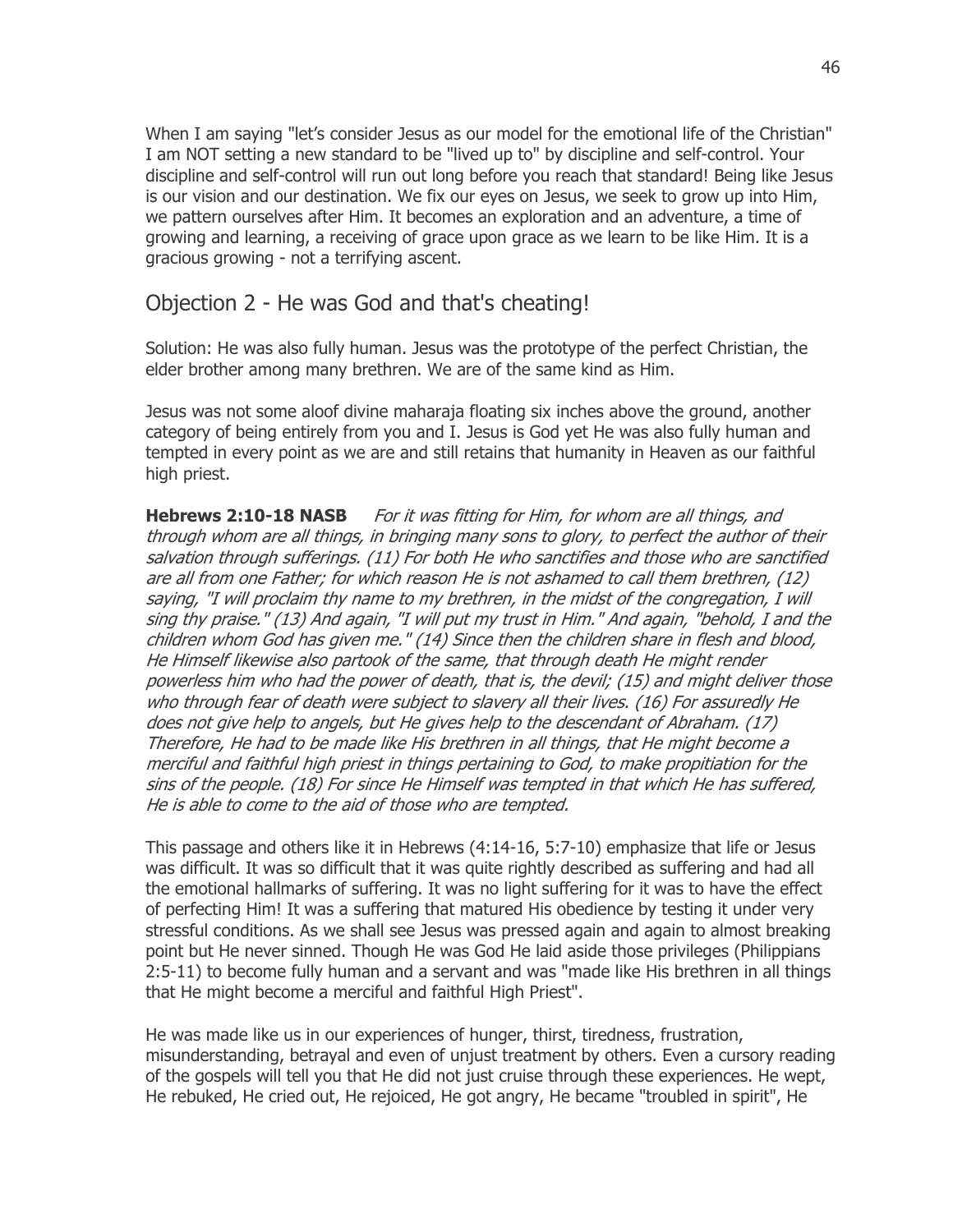groaned in anguish and sweated drops of blood. Life for Jesus was difficult and it was often emotionally intense. This has made Him merciful in His role as high priest for He has fully been where we are.

In fact the reason we can be like Jesus is because became very much like us. In fact He calls us "brethren" (Hebrews 2:11) which means that we are enough alike Him to be considered family and to bear a close "genetic relationship" that has some sort of equality about it. The Scriptures also say that we share the heavenly realms with Christ Jesus, and are members of Heavenly Zion (Ephesians 2:6, Hebrews 12:22-24). Therefore we are literally "in the same realm" as Christ Jesus. Romans 8:29 tells us that we will be conformed to His image almost like someone pressed into a mould. Our shape will be the same as His shape. We will be like Him. There will be a resemblance. We can resemble Him because he chose to resemble us. Finally Ephesians 4:15, which I quote often in this book, say we are to be made like Him "in all respects". That's a very close likeness.

To dramatize this with a touch of humor- imagine I was to compare a trout with a horse using these same criteria. Can a trout occupy the same realms a horse? No, a trout swims in the river and a horse gallops on land.. Can a trout be called a brother of a horse in any genetic likeness? Not at all. Can a trout be made into the image of a horse or expect to be made like a horse in all things? It's ridiculous. In order to occupy the same realms, be brothers and be able to transform into Christ Jesus we must be very much LIKE Jesus. In fact we are like Jesus because we are fully human and He became fully human. He became like us so that we could become like Him. Jesus took on our emotional life so that it may be redeemed and become like His emotional life.

Finally we share a common destiny with Jesus Christ and a common home.

**John 14:1-4 NKJV** "Let not your heart be troubled; you believe in God, believe also in Me. (2) "In My Father's house are many mansions; if it were not so, I would have told you. I go to prepare a place for you. (3) "And if I go and prepare a place for you, I will come again and receive you to Myself; that where I am, there you may be also. (4) "And where I go you know, and the way you know."

"That where I am, you may be also". This is not just the offer of streets of gold. It's the offer of an elder brother to His younger brethren. It is fellowship, it is love and it is a family. We shall be enough like Jesus to be considered family; He as the Son of God and we as sons of God. When we are made in all aspects like Him and conformed to His image we will share His habitations and have meaningful fellowship with our Lord and God. Going back to our trout and our horse - there is no possibility of meaningful fellowship there. It is only in likeness and communication that there can be fellowship with God. Jesus is not alien to us but in fellowship with us and we can be like Him. Our emotions, in the end, will be fitted for life in eternity with God. The goal of biblical EQ is thus not commercial success or social popularity but fellowship with God and harmony in Heaven.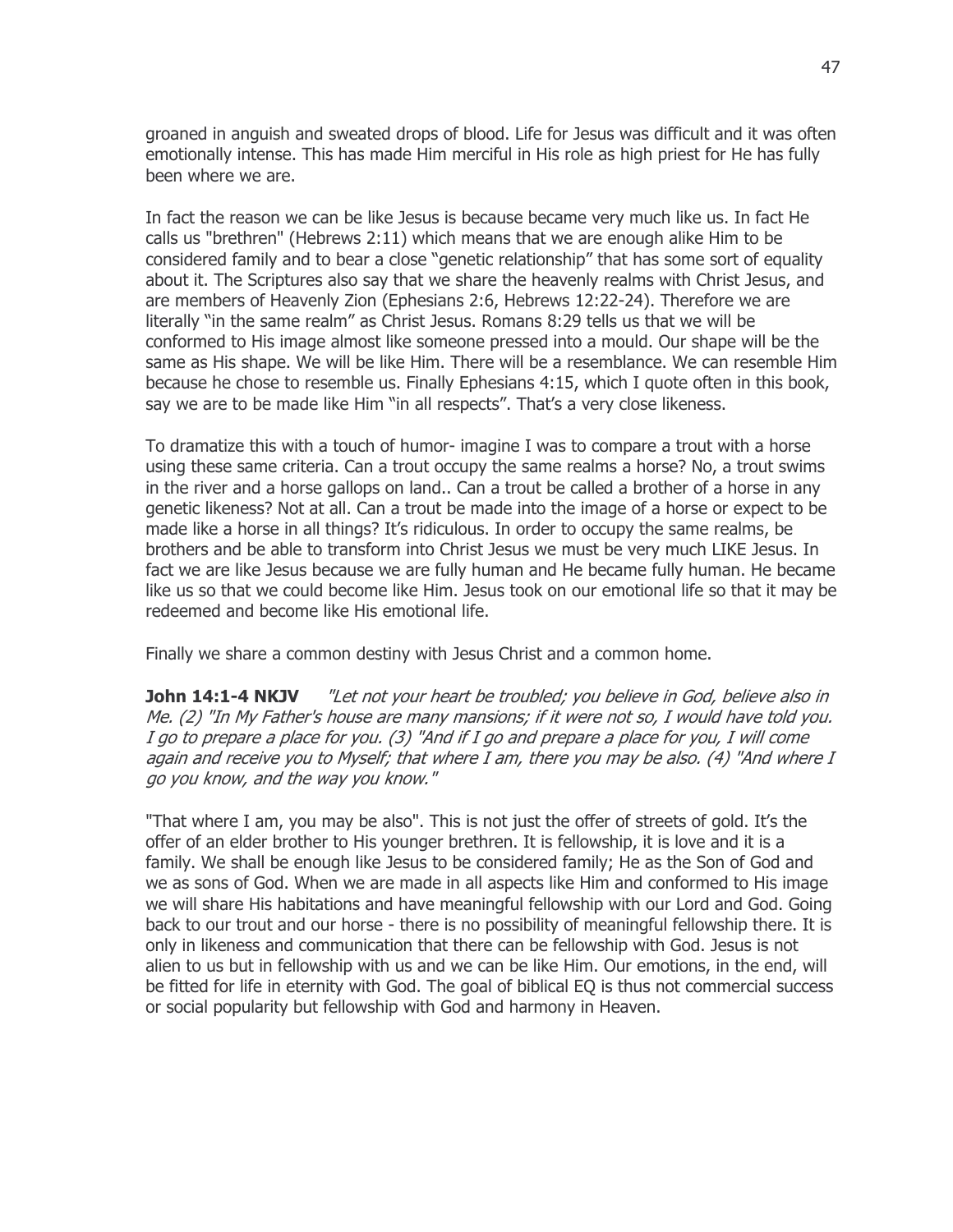## Objection 3: There isn't enough information about His emotional life to base an EQ theory on

Solution: There is enough to give us key reference points so we can gain a reasonable impression of what it means to have a redeemed and Christ-like emotional life.

The information about the emotional life of Jesus is contained both in direct references to His humanity such as "Jesus wept" in John 11 and in broader more theological references that imply His full humanity and complete goodness. For instance John calls Him "the light of life" and states that darkness had no place in Him and could not overpower Him. To have no "darkness" in one's spirit is to have emotions that are never deceitful, false, envious, spiteful, grumbling or small-minded. All his emotions were "light" not in the sense of light-hearted but as in the sense of positive, true and illuminating, righteous, appropriate and genuine. There was never a snicker or a snarl, never a dark brooding, violent emotion. Whether in tears or triumph the emotions of Jesus were noble, wise, good and perfectly righteous. Then there are the direct references.

A survey of any good systematic theology such as Erickson or Grudem will find a wealth of information under the heading "the humanity of Jesus" as well as a good discussion of the complexities this entails (such as how the divine and the human were combined in one person). I will leave these intricacies to the theologians and will just list some of the biblical references which show how complete His humanity and emotional life was: Jesus experienced hunger (Matt 4:2, 21:18), thirst (John 19:28) , fatigue (John 4:6) , He rejoiced at the end of the sending out of the seventy-two (Luke 10:21), marveled at the faith of the centurion (Matthew 8:10) and felt love for the rich, young ruler (Mark 10:21) . His most frequent emotion is compassion which is recorded 11 times in the gospels (e.g. Matthew 9:36). Anger was part of life for Jesus such as when He became angry at the Pharisees for their hardened cruelty (Mark 3:5). Zeal for God's honor caused Him to cleanse the temple (John 2:17). He grew in stature and in wisdom and in favor with God and man (Luke 2:52) was subjected to high-powered temptation (Matthew 4:1-11), and learned obedience without sinning (Hebrews 5:8-9). He had some of life's more painful emotions as well. For instance He wept (Luke 19:41, John 11:35), His soul was troubled (John 12:27) and a while later He was "troubled in spirit" (John 13:21). He underwent extreme emotional distress to the point of death (Matthew 26:36-41) and prayed with loud cries and tears (Hebrews 5:7). Finally of course he experienced an agonizing death on a cross (Matthew 27:34-54) with its attendant feelings of abandonment (Matthew 27:46).

The way Jesus processed His emotional life can also be deduced from some of the incidents in His life. For instance He was extraordinarily calm in the face of storms and authoritative even in the face of arrest. He was an accessible person who was a "friend of sinners" and seemed to enjoy a reasonable social life with stable friendships with His disciples and with the household of Lazarus, Mary and Martha at Bethany. He had an inner circle of Peter, James and John and the apostle John seems to have been a true friend and was known as "the disciple whom Jesus loved". Thus there is sufficient evidence from direct references, incidents in the gospels and proper theological inference to construct a reasonable portrait of the emotional life of Jesus - at least one that can inform our discussion of biblical EQ.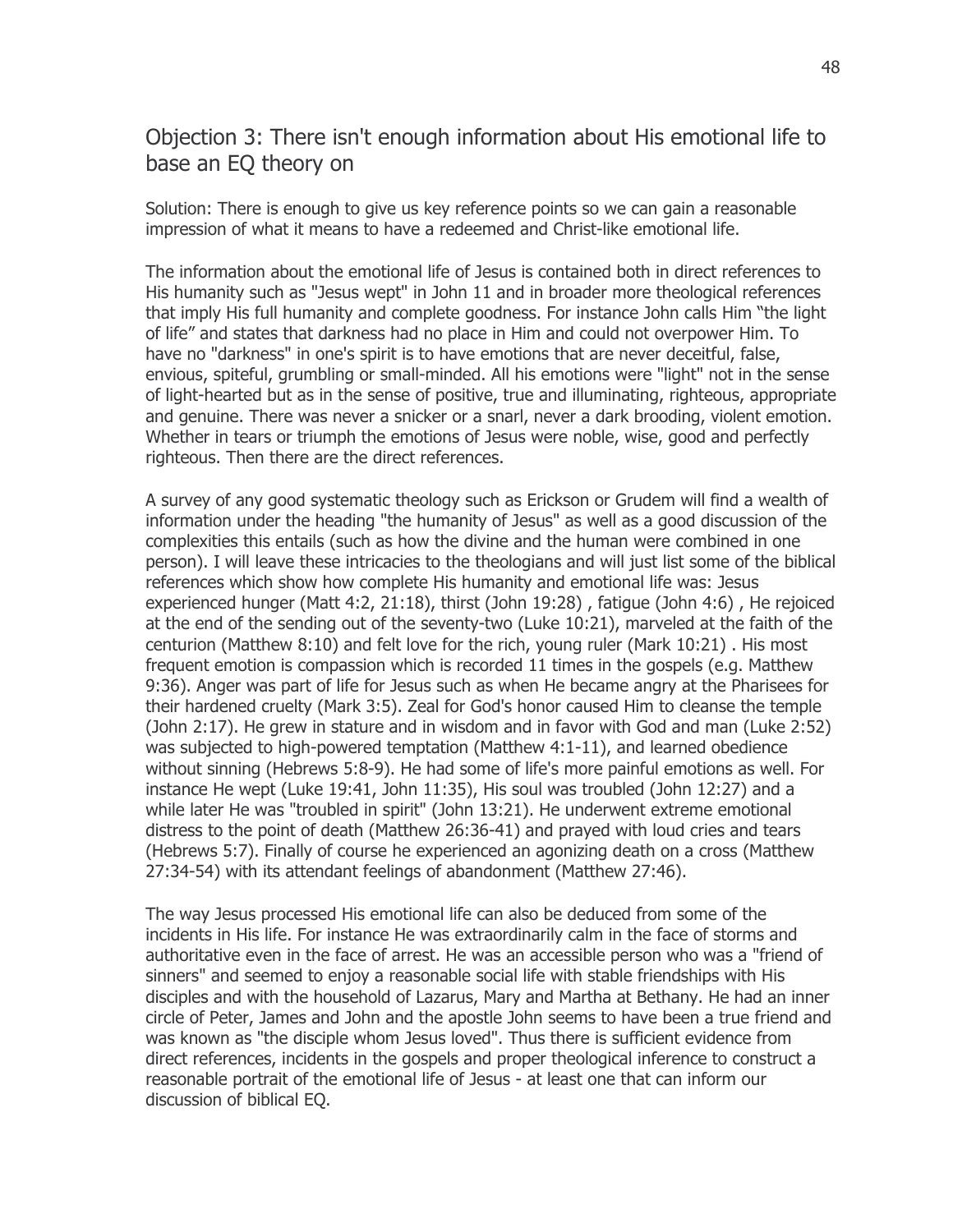Objection 4: Jesus is not a culturally relevant or gender relevant model for the emotional life I lead. To ask me to model my emotional life on His is inappropriate.

Solution: The cultural details of Jesus life are scant. God seems to have mainly preserved only those details about Jesus that are relevant for all places and times.

The core message of who Jesus is has been perceived by Jew and Gentile, slave and free, male and female down the centuries. We will find out that Jesus shows us how to cope with pressure, express anger, set limits and boundaries, participate in grief and feel for the lost, the sick and the downtrodden. No one argues that Jesus shows us how to have compassion and love as our primary emotional realities. These are the sort of principles that survive cultural and gender differences. Each of the EQ skills that Jesus displayed is written into Scripture for our instruction. Much about His personality is left out - even such vital details as His age or His personal preferences. This means that those details that are in there (e.g. He is recorded 9 times as saying thanks at meals) are ones that the Holy Spirit wanted to draw attention to and are largely personality independent. [In the case of "saying grace" it is the value of being thankful and cultivating a life of gratitude for daily provision.] Millions of people in dozens of cultures find the gospel accounts of Jesus highly relevant to their situation. Using Jesus as our model means following what Scripture says not what medieval paintings portray. There is no indication that Jesus had a beard or long hair or was slightly effeminate looking. All these cultural details are absent from the gospels. What is present is the account of a person with a remarkable understanding of humanity and an enormous desire to heal it and redeem it. If we mould our passions on His passions we will be highly relevant people in a very needy world.

Objection 5: Jesus had a totally different spiritual gifting. I could never be as assertive, confident or confrontational as He comes across as in the gospel narratives.

Solution: Becoming like Jesus is not about becoming a clone of a prophet but is a unique journey of self-discovery.

God does make us each very different and He certainly does not ask us all to be evangelists or prophets. In fact it is quite clear that there is no one "right" Christian personality. Some are like Peter or Paul, while others resemble Moses, Daniel, Barnabas or Elijah. Yet as different as each of these people are or were, each of them was Christ-like. There is almost a trick to this. If I imitate another human e.g. Billy Graham, I end up not being myself in the end yet if I imitate Jesus the reverse happens  $-$  I find myself. This is because Jesus is the center of humanity and the crown of humanity and we were all created by Him and for Him and in him everything holds together, including our personalities (Colossians 1:15-20). Thus becoming like Jesus is like a journey to the center of the Universe, full of adventures and surprises where we end up back where we began but marvelously transformed. When the timid person decides to become like Jesus he finds new boldness. When the sarcastic wit decides to become like Jesus she finds new gentleness and tact. When the messed up and confused person decides to become like Jesus, clarity appears as if from nowhere. The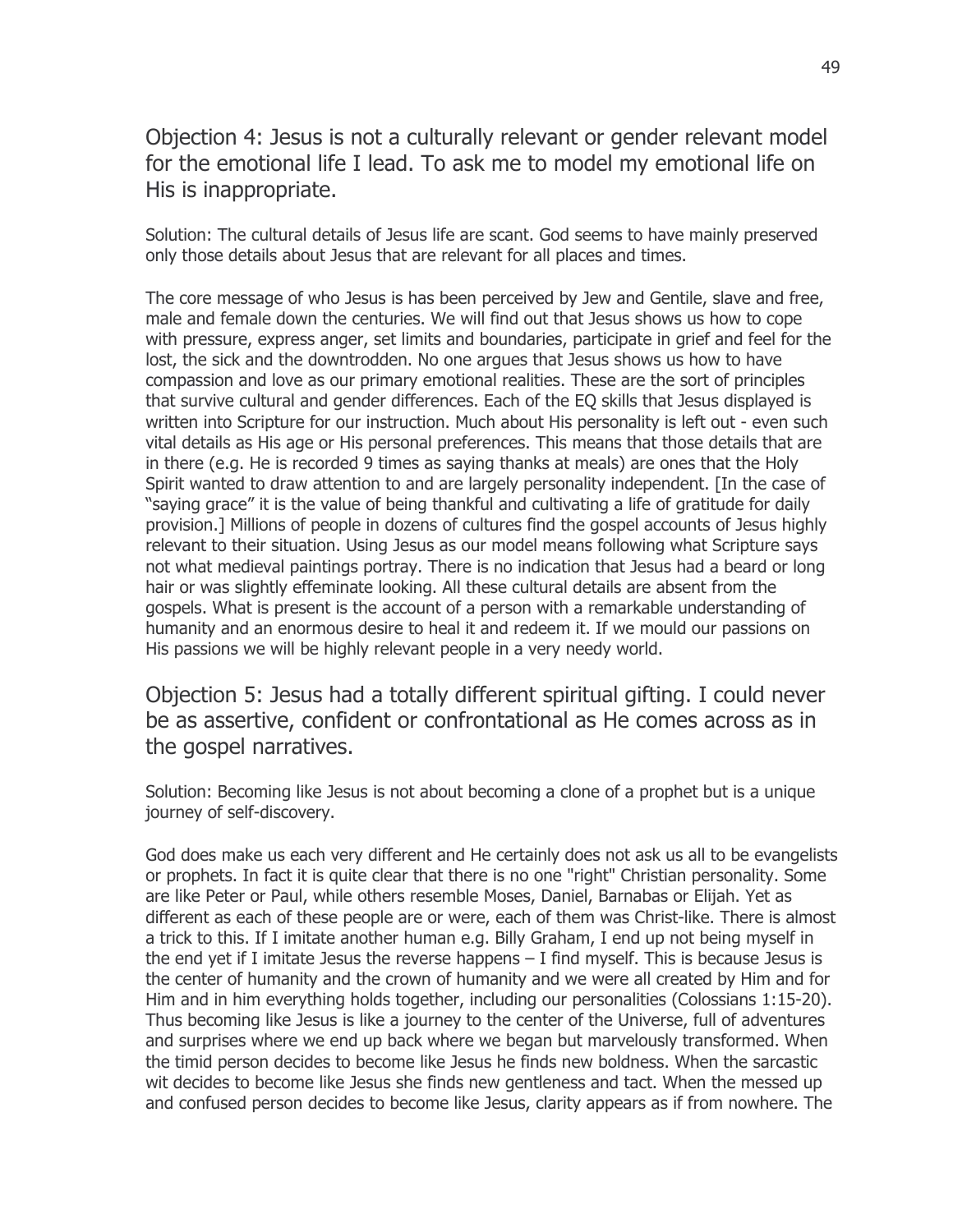gospels talk about losing yourself in order to find yourself and indeed we do. One person sets out, another return that is somewhat similar but entirely different. The timid person loses their fear that they have harbored for so long, the sarcastic person loses their cruelty, the disordered person loses their freedom to be foolish. No-one becoming like Jesus becomes a clone. It's not a journey to a single point, a "dot" we must all approximate. We don't all end up in Jerusalem wearing sandals. Maybe it's a bit like a spiritual black hole in which we seem to vanish but actually end up on a journey in another Universe traveling faster than the speed of light.

Objection 6: Jesus was tactless and His "high EQ" just got Him crucified. That is not something ordinary people should imitate. They should be tactful and careful.

Solution: Jesus was not tactless; He was an effective agent of change and a brilliant communicator who was steadfastly opposed. His EQ skills made Him effective and powerful and thus are worth imitating.

The ministry of Jesus and His EQ skills seem to have gone through three stages:

Favor: First Jesus grew in favor with God and man (Luke 2:52). Secondly His early ministry was characterized by people being astonished at the gracious words that fell from His lips. (Luke 4:22). At this stage His EQ skills make Him perceptive, gracious and tactful.

Effectiveness: Where He taught with authority and challenged the teachings of the scribes and the Pharisees. Some opposed, many listened, His following grew. His opponents were infuriated by Him, but at this stage they were not yet afraid of him. At this stage His EQ skills make Him authoritative and effective as a public speaker and prophetic teacher

Power: Jesus eventually became a national political and religious figure that many people wanted to see become King. He was able to challenge the highest authorities in the land and to create genuine fear in His opponents. His enemies were now truly afraid of Him and plotted His death like that of any political enemy. At this stage His EQ skills make Him a skilful leader of a mass movement and also someone able to withstand enormous pressure and persecution.

For Christians the development of a high biblical EQ goes through these same three stages of favor, effectiveness and power. Stage one is "to grow in favor". This is where EQ skills are honed and refined and poor strategies are discarded. Stage Two is effectiveness where EQ skills are honed in one's own home town and district and an effective and authoritative ministry develops. Stage Three is power when EQ skills are used to effect large scale change in one's community such as being a community organizer, politician, writer, moral crusader, preacher or evangelist.

These latter stages generally provoke a reaction from the Evil One who launches his attacks against the now highly effective Christian. Two Scriptures are relevant here: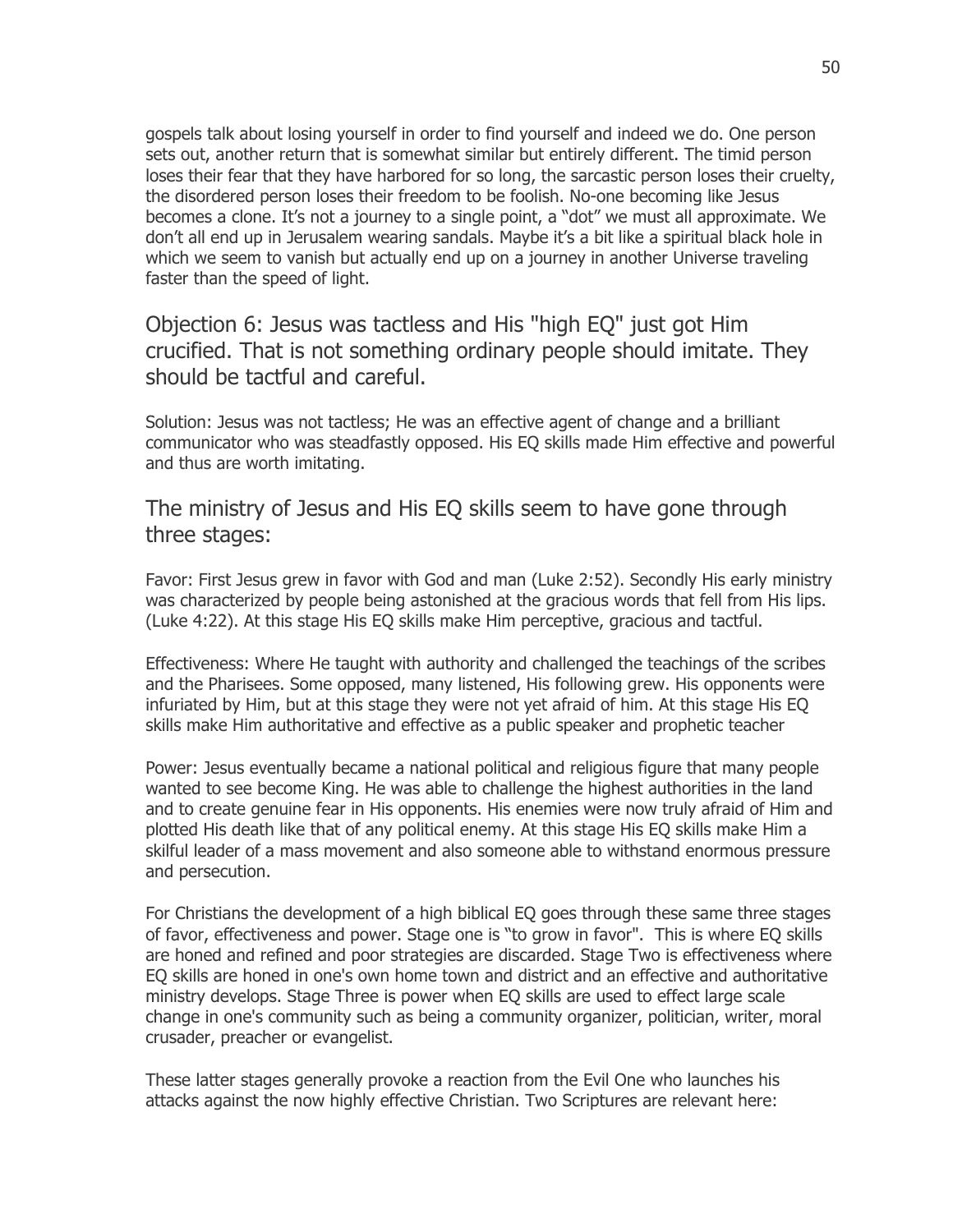**2 Timothy 3:12 NKJV** Yes, and all who desire to live godly in Christ Jesus will suffer persecution.

Matthew 16:24-28 NKJV Then Jesus said to His disciples, "If anyone desires to come after Me, let him deny himself, and take up his cross, and follow Me. (25) "For whoever desires to save his life will lose it, but whoever loses his life for My sake will find it. (26) "For what profit is it to a man if he gains the whole world, and loses his own soul? Or what will a man give in exchange for his soul? (27) "For the Son of Man will come in the glory of His Father with His angels, and then He will reward each according to his works.

Godliness will attract the scorn of some and the hatred of a few. If those few occupy places of power then the persecution can be trying indeed. Nevertheless we are called to be lights in the midst of darkness and sheep in the midst of wolves; as wise as serpents and as innocent as doves. A high EQ will enable you to skillfully handle high level social and political issues and be a real influence for good in your society. However, this will attract attention, envy, rivalry, and in some cases ridicule, scorn and hatred.

The prophet Daniel is a prime example of this. His high biblical EQ, wisdom and maturity made him effective and influential but made others envious and landed him in the lions den amongst other places. But God delivered him! My experience of Christian political involvement is that the persecution is always more than I wanted but always far less than I feared. If you strive to attain the EQ of Jesus Christ you will eventually become so gracious, poised, and authoritative that you will have a real presence that makes a difference at national and international levels. Unfortunately you will also have real enemies opposing the righteous changes that you are seeking to bring about. Then its time to take up your cross and follow Him!

#### **Conclusion**

Thus, we see that Jesus is indeed a very adequate and in fact ideal model for the development of the Christian's emotional life. This is a high calling and in some ways a daunting one. How did Jesus cope? What gave Him the strength? Or as His neighbors in Nazareth said when He returned from the wilderness "Where did He get this wisdom from?" From the Holy Spirit! And the work of the Holy Spirit in the life of Jesus – particularly in His emotions, soul and spirit, is the subject of the next fascinating chapter.

## Questions for Discussion:

1. How scary is it to have Jesus as the model for your emotional life? Is it adventurous scary or terrifying scary?

- 2. How much like Jesus can we hope to be?
- 3. What is the best thing about having Jesus as our spiritual model?
- 4. How can we "jump off Jacob's ladder"?
- 5. Name the three stages Jesus went through in developing His EQ skills?
- 6. At what stage are you at in developing your own EQ skills?
- 7. Name six emotions that Jesus felt. What do you think it was like for Him?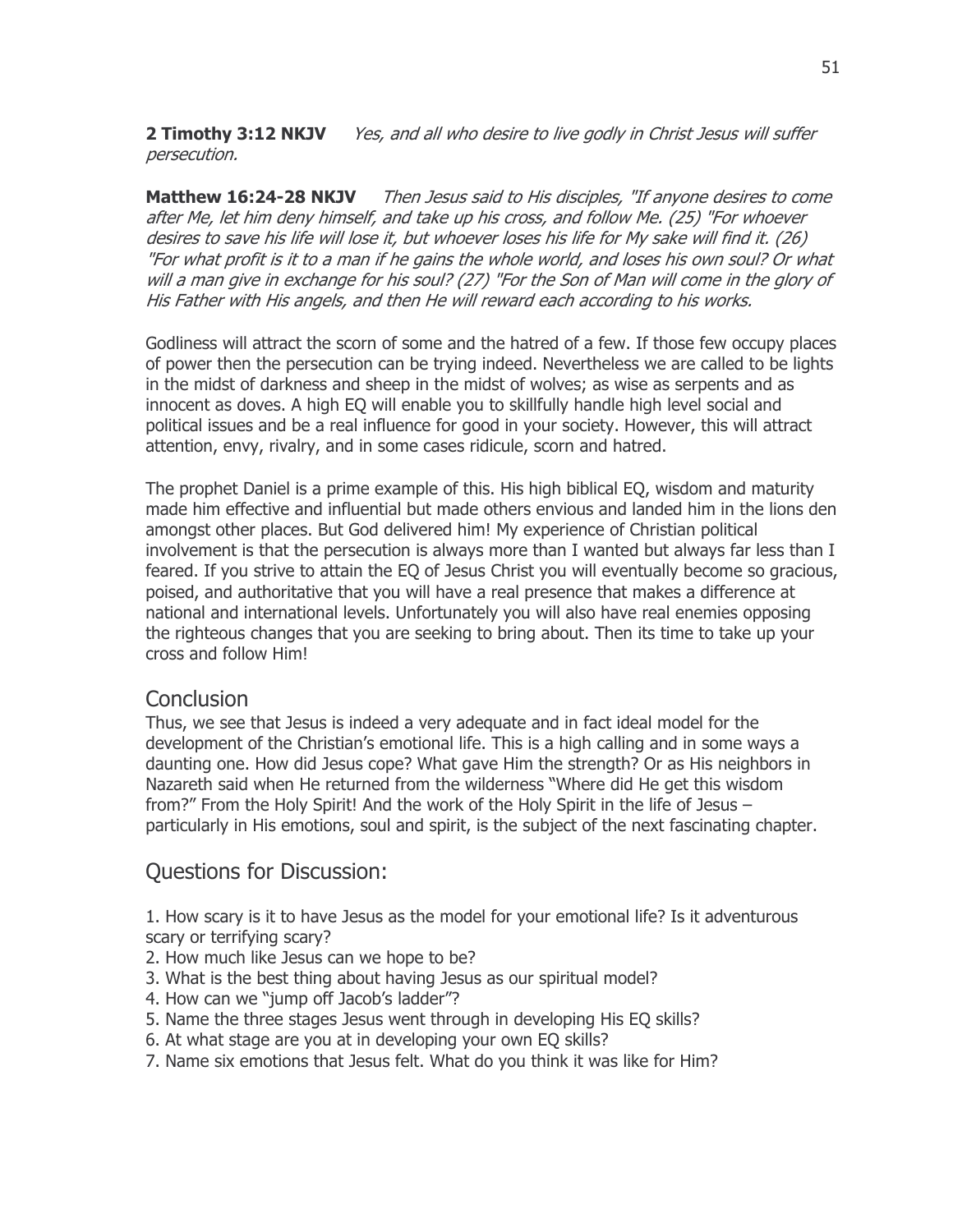# The Holy Spirit, The Emotional Life of Jesus, And The Emotional Life Of The Spirit-Filled Believer.

Isaiah 11:1-2 NKJV There shall come forth a Rod from the stem of Jesse, And a Branch shall grow out of his roots. (2) The Spirit of the LORD shall rest upon Him, The Spirit of wisdom and understanding, The Spirit of counsel and might, The Spirit of knowledge and of the fear of the LORD.

The central teaching of this book is that as part of their redemption Christians are to take on the emotional life of their Savior and that this occurs as a result of the power of the Holy Spirit who transforms us into the image of the Son of God. If the Holy Spirit is indeed the divine dynamic and the agent of deep emotional transformation then we should see some evidence of that in His work in the life of Jesus. Obvious questions arise that we will investigate such as: Did His baptism and empowerment with the Holy Spirit change Him or did He remain just the same? Are there any hints that the Holy Ghost lay behind the impressiveness of His personality? Can we appropriate some of the same power that moved Jesus?

## The Baptism of Jesus and His EQ

While Jesus grew in wisdom and stature and in favor with God and man there was also a sudden break in His life, a radical change in His emotions and personal authority so that those who knew Him said "where did He get this wisdom from…."

Matthew 13:54-58 NKJV And when He had come to His own country, He taught them in their synagogue, so that they were astonished and said, "Where did this Man get this wisdom and these mighty works? (55) "Is this not the carpenter's son? Is not His mother called Mary? And His brothers James, Joses, Simon, and Judas? (56) "And His sisters, are they not all with us? Where then did this Man get all these things?" (57) So they were offended at Him. But Jesus said to them, "A prophet is not without honor except in his own country and in his own house." (58) Now He did not do many mighty works there because of their unbelief.

He had changed! While Luke shows us that Jesus was a child prodigy (Luke 2:42-50) noone expected Him to turn into a miracle working prophet. The transition from promising youth to powerful prophet seems to have come at His baptism. There was a massive empowering work of the Holy Spirit that changed Jesus just as Pentecost changed the disciples.

The highest level EQ skills such as boldness and courage and skill in healing and proclamation are Holy Spirit endowed. The early church realized this when they prayed for boldness and the room shook! (Acts 4:29-31). EQ change empowered by the Holy Spirit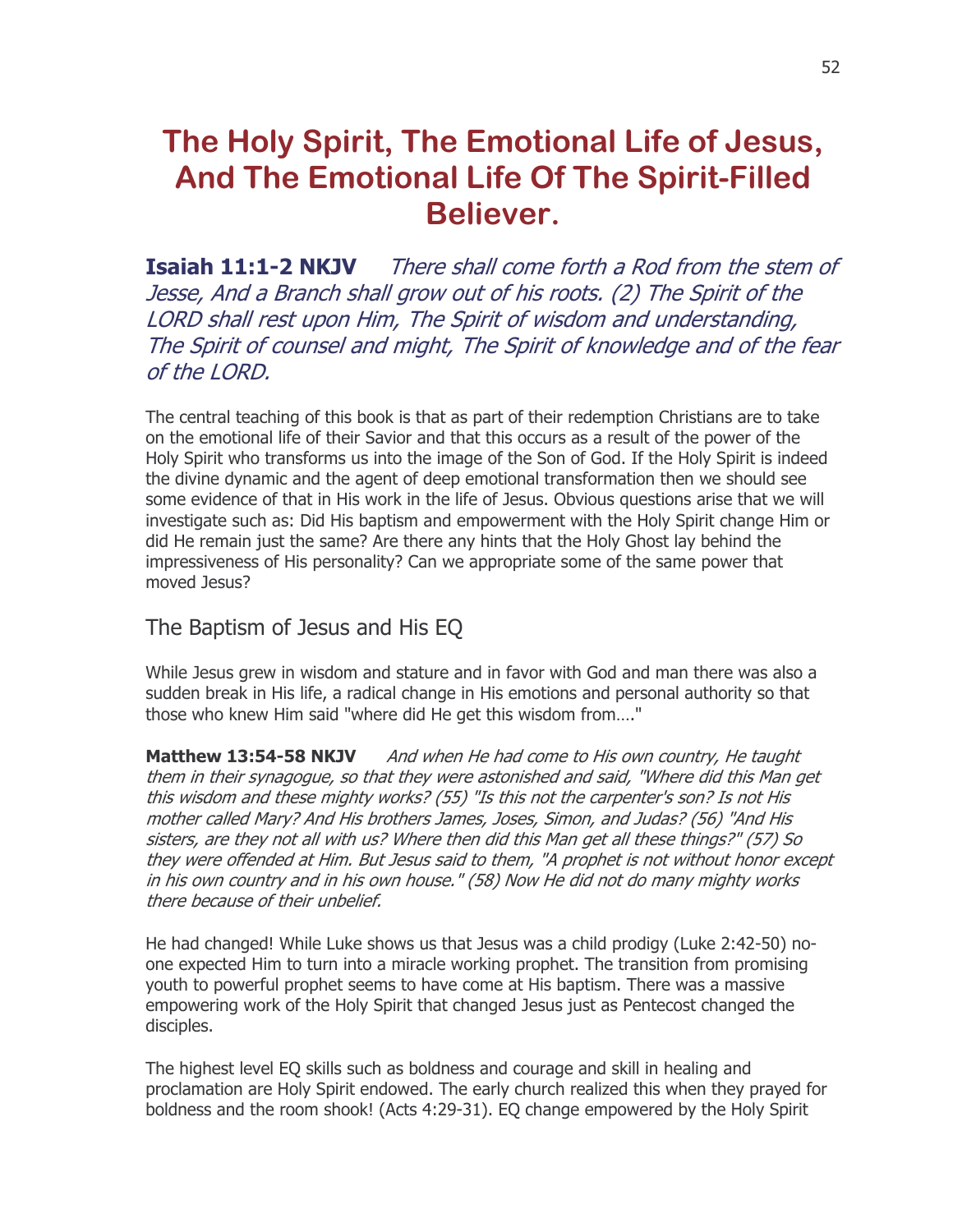can be remarkable and sudden and leave others astonished. I can testify personally to a remarkable change in one meeting in September 1978 when I went from being a timid and secretive Christian to being as bold as a lion and an ardent evangelist!

## The Body of Jesus and The Holy Spirit

As we all know our physical state and our emotional state are closely connected. We are more disposed to get angry when we are tired or hungry. We also seem to inherit certain emotional dispositions from our parents. We are "hard-wired" from birth into a certain emotional disposition (however this can later be altered as we shall see). This can be as toxic as a problem with rage or as beneficial as the ability to be enraptured by music. The Holy Spirit set Jesus' genetic structure at conception so that He was unusually inclined to love righteousness and hate wickedness (Hebrews 1:9). A passage from Hebrews indicates that His body was prepared for him by God, so that Jesus would love to do the will of God. (Emphasis mine)

Hebrews 10:5-7 NKJV Therefore, when He came into the world, He said: "Sacrifice and offering You did not desire, But a body You have prepared for Me. (6) In burnt offerings and sacrifices for sin You had no pleasure. (7) Then I said, 'Behold, I have come; In the volume of the book it is written of Me; To do Your will, O God.'"

Here we see that as Jesus came into the world He had a body prepared for Him by the Father and the express intent of His coming into the world was "to do Your will O God." Jesus had a body that was free from sinful genetic predispositions towards rage, alcoholism, drug addiction, or whatever other negative traits that can be passed on genetically. Basically Jesus was born without any sinful dispositions. His body and nervous system were formed to do the will of God by the creative, body-renewing and forming work of the Holy Spirit.

If the creative work of the Holy Spirit was able to make Jesus' body such that it was free from sinful tendencies then obviously that power can go to work in our bodies also. This gives us hope that long standing biological urges can be erased by the healing and renewing ministry of the Holy Spirit and countless Christian recovery programs attest that this is the case. Alcoholics can and do lose the biological desire to drink, homosexuals can and do have their sexual orientation set right, drug addicts can and do completely lose their cravings, sex addicts can be and are freed from the torment of 24hr a day lust. But is this a realistic and a scriptural expectation? Let's look at Romans 8:11

"But if the Spirit of Him who raised Jesus from the dead dwells in you, He who raised Christ from the dead will also give life to your mortal bodies through His Spirit who dwells in you."

The Holy Spirit can give life to our mortal bodies – not just our resurrection bodies, but the very bodies we have now, our mortal bodies. His renewing life can pulse through us and cleanse us from sins and addictions just as he can heal a person from illness or disease. Like a divine electrician he can fix the fuse box and rewire the house so the circuitry functions as it was always meant to  $-$  for the glory of God.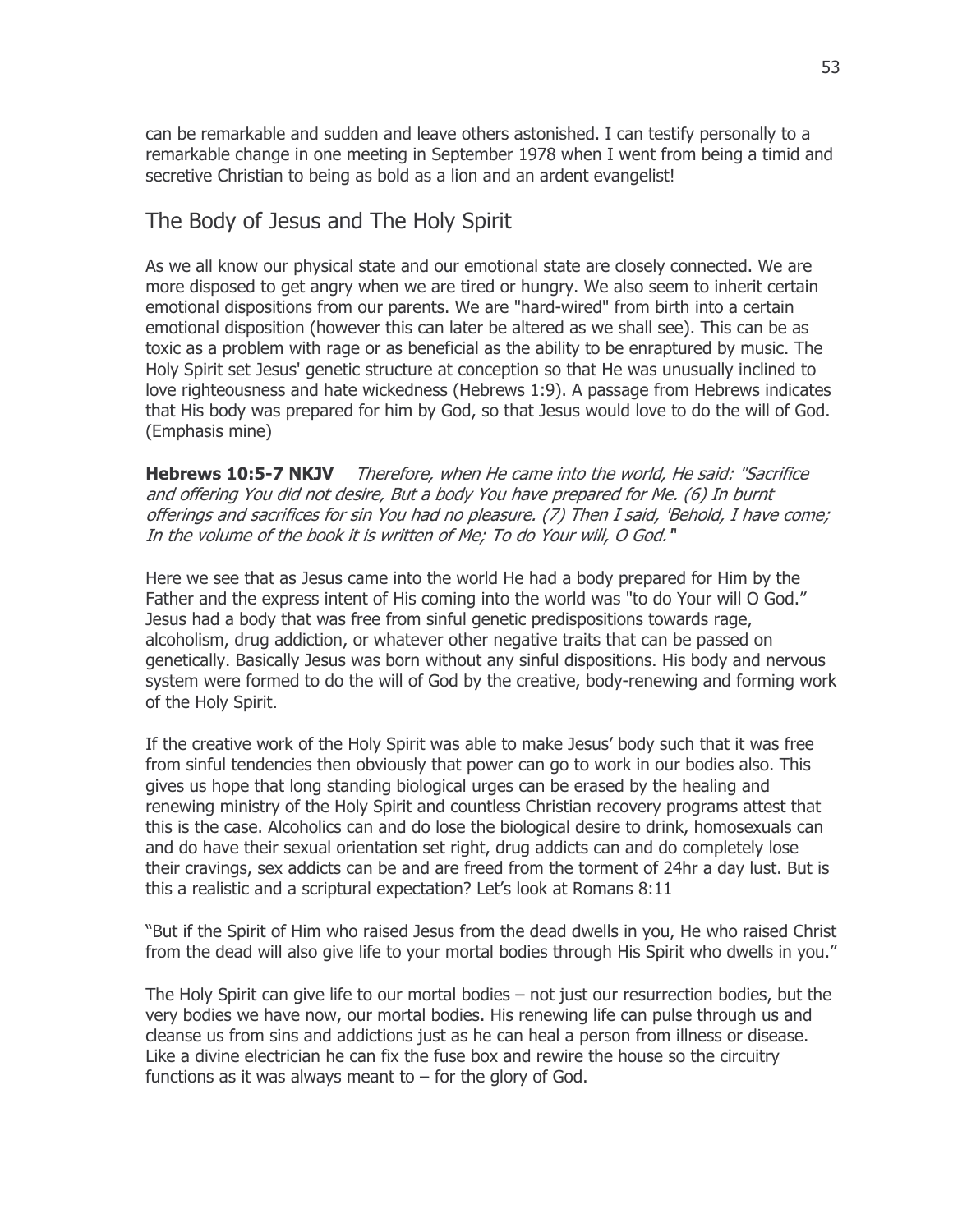The biological basis of sin is not separate from the spiritual basis of sin. When God delivers you from sin He can deliver you from sin in your spirit, sin in your soul and eventually from the power of sin in your members. He can fix the physical and medical basis of rage, lust, addictions and anti-social behavior. Minimal brain dysfunction, ADHD, post-traumatic stress disorder, and whatever else may be engraved in our neural tissue - can be healed by the Holy Spirit.

Let's see how this happened for the Christians at Corinth:

**1 Corinthians 6:9-11 NKJV** Do you not know that the unrighteous will not inherit the kingdom of God? Do not be deceived. Neither fornicators, nor idolaters, nor adulterers, nor homosexuals, nor sodomites, (10) nor thieves, nor covetous, nor drunkards, nor revilers, nor extortionist will inherit the kingdom of God. (11) And such were some of you. But you were washed, but you were sanctified, but you were justified in the name of the Lord Jesus and by the Spirit of our God.

The Corinthian Christians has come from some pretty terrible backgrounds including fornication and adultery (sexual addiction), homosexuals and sodomites (probably pedophiles in this case), and drunkards (alcoholics). These behaviors are generally acknowledged to have a strong and persistent biological and neurological component.

However they are now PAST behaviors, they have been repented of and forsaken and the Corinthians are now washed and made holy! "Such WERE some of you" - its over, dealt with, fixed. And this transformation took place "in the name of the Lord Jesus and by the Spirit of our God". Paul puts it this way….

Romans 8:13 NKJV For if you live according to the flesh you will die; but if by the Spirit you put to death the deeds of the body, you will live.

Galatians 5:16-18 NKJV I say then: Walk in the Spirit, and you shall not fulfill the lust of the flesh. (17) For the flesh lusts against the Spirit, and the Spirit against the flesh; and these are contrary to one another, so that you do not do the things that you wish. (18) But if you are led by the Spirit, you are not under the law.

The Spirit can deal with the flesh in both its spiritual and biological aspects. We are not at the mercy of our genetics or our addictions. The Holy Spirit can set us free! What He did in constructing the body of Jesus so that it was prepared to do God's Will can be done for you as well "for nothing is impossible to him who believes".

#### The Soul and Spirit of Jesus

Listed below are all the direct gospel references to the soul and spirit of Jesus Christ.

**Matthew 26:38 NKJV** Then He said to them, "My soul is exceedingly sorrowful, even to death. Stay here and watch with Me."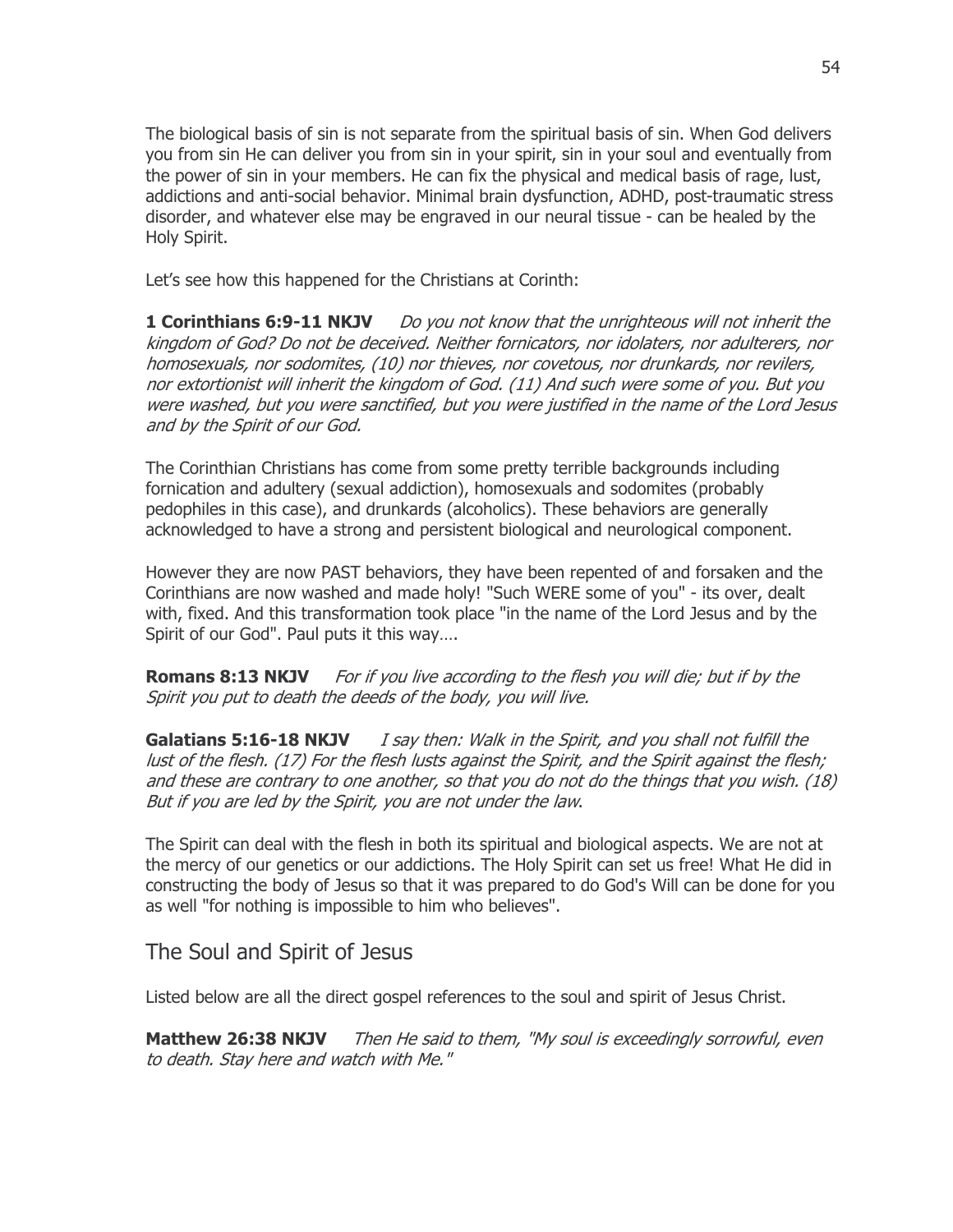Matthew 27:50 NKJV And Jesus cried out again with a loud voice, and yielded up His spirit.

Mark 2:8 NKJV But immediately, when Jesus perceived in His spirit that they reasoned thus within themselves, He said to them, "Why do you reason about these things in your hearts?

Mark 8:12 NKJV But He sighed deeply in His spirit, and said, "Why does this generation seek a sign? Assuredly, I say to you, no sign shall be given to this generation."

Mark 14:34 NKJV Then He said to them, "My soul is exceedingly sorrowful, even to death. Stay here and watch."

**Luke 10:21 NKJV** In that hour Jesus rejoiced in the Spirit and said, "I thank You, Father, Lord of heaven and earth, that You have hidden these things from the wise and prudent and revealed them to babes. Even so, Father, for so it seemed good in Your sight.

Luke 23:46 NIV *Jesus called out with a loud voice, "Father, into your hands I commit* my spirit." When he had said this, he breathed his last.

**John 11:33 NKJV** Therefore, when Jesus saw her weeping, and the Jews who came with her weeping. He groaned in the spirit and was troubled.

John 12:27 NKJV "Now My soul is troubled, and what shall I say? 'Father, save Me from this hour'? But for this purpose I came to this hour.

**John 13:21 NKJV** When Jesus had said these things, He was troubled in spirit, and testified and said, "Most assuredly, I say to you, one of you will betray Me."

John 19:30 NIV When he had received the drink, Jesus said, "It is finished." With that, he bowed his head and gave up his spirit.

Three things especially stand out:

- That Jesus perceived life's situations with His Spirit.
- That Jesus was moved on the basis of those perceptions.
- That Jesus candidly expressed His emotions to those closest to Him.

[Also to be noted are His ability to surrender His spirit to God and that with the surrender of His spirit His life ended.]Note the power and depth of Jesus reactions. He cries out with a loud voice, is troubled unto death, or rejoices greatly. His Spirit-filled emotions were powerful and present. He is no antiseptic, calm beyond belief, purely logical and mental being. The triumphs and tragedies of faith move Him deeply indeed - as they have moved all great men and women of God.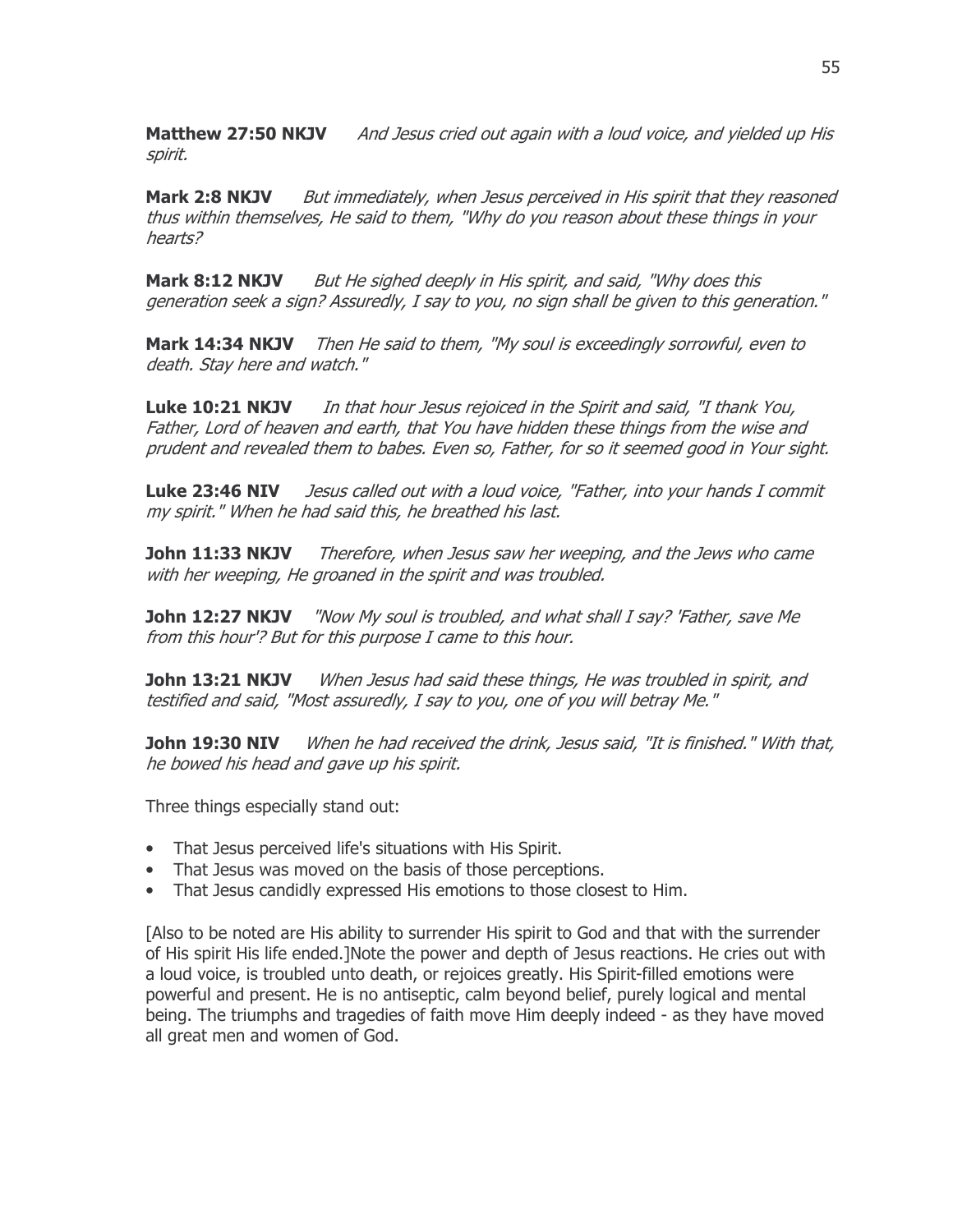#### Jesus and Perception

In Mark 2:8 Jesus "perceived in His spirit". The spirit is the true organ for the perception of reality for Jesus as Isaiah declared in one of the best known passages in the Bible:

**Isaiah 11:1-5 NKJV** There shall come forth a Rod from the stem of Jesse, And a Branch shall grow out of his roots. (2) The Spirit of the LORD shall rest upon Him, The Spirit of wisdom and understanding, The Spirit of counsel and might, The Spirit of knowledge and of the fear of the LORD. (3) His delight is in the fear of the LORD, And He shall not judge by the sight of His eyes, Nor decide by the hearing of His ears; (4) But with righteousness He shall judge the poor, And decide with equity for the meek of the earth; He shall strike the earth with the rod of His mouth, And with the breath of His lips He shall slay the wicked. (5) Righteousness shall be the belt of His loins, And faithfulness the belt of His waist.

The presence of the Holy Spirit upon Jesus gave Him extraordinary knowledge and wisdom so that He judged situations righteously and truthfully and inwardly. He did not judge situations as they appeared to the eyes and ears and to sense perception (verse 3 above). Rather He judged life's situations with a spirit of wisdom and understanding, counsel and knowledge that saw into the heart of things. This special perception that Jesus had shows in many of the gospel encounters and is neatly summarized by the apostle John who writes: (John 2:24 NKJV) But Jesus did not commit Himself to them, because He knew all men. ( see also Matthew 9:4, 12:25, Mark 5:30, 12:15 Luke 11;17, John 5:6, 6:61, 64 , 13:1-3, 18:4)

Jesus' perceptions of situations then led to His emotional reactions to them. On sensing His impending death His soul was troubled unto death, on seeing the grief at Lazarus's tomb He groaned in spirit and was troubled, when the disciples returned victorious He rejoiced, when He perceived the hardness of heart of the Pharisees He became angry, and when He sees masses of people coming out after healing and teaching He is moved with compassion. (See "objection 3 in the previous chapter). Jesus then expressed these emotions powerfully but appropriately. There is always great dignity in the reactions of Jesus Christ. His emotionality was deep and expressive - never trivial, sentimental or chaotic. This then gives us a process for our own emotionality:

1. Perceive life spiritually, righteously, truthfully and with a Kingdom perspective.

2. React in our soul and spirit. Be moved by life. Not aloof and detached or cold and hard.

3. Express those reactions with dignity, power and poise. Be full-hearted emotionally but also be wise in expression.

In the next chapter we will see that the apostles and many great men and women of God over the centuries have done precisely this - bringing their emotions under the control and empowerment of the Spirit of God so they reacted to things no longer from a merely human perspective with its five senses and self-interest but from a divine perspective with spiritual perception and true Kingdom interests. This is what makes a good Christian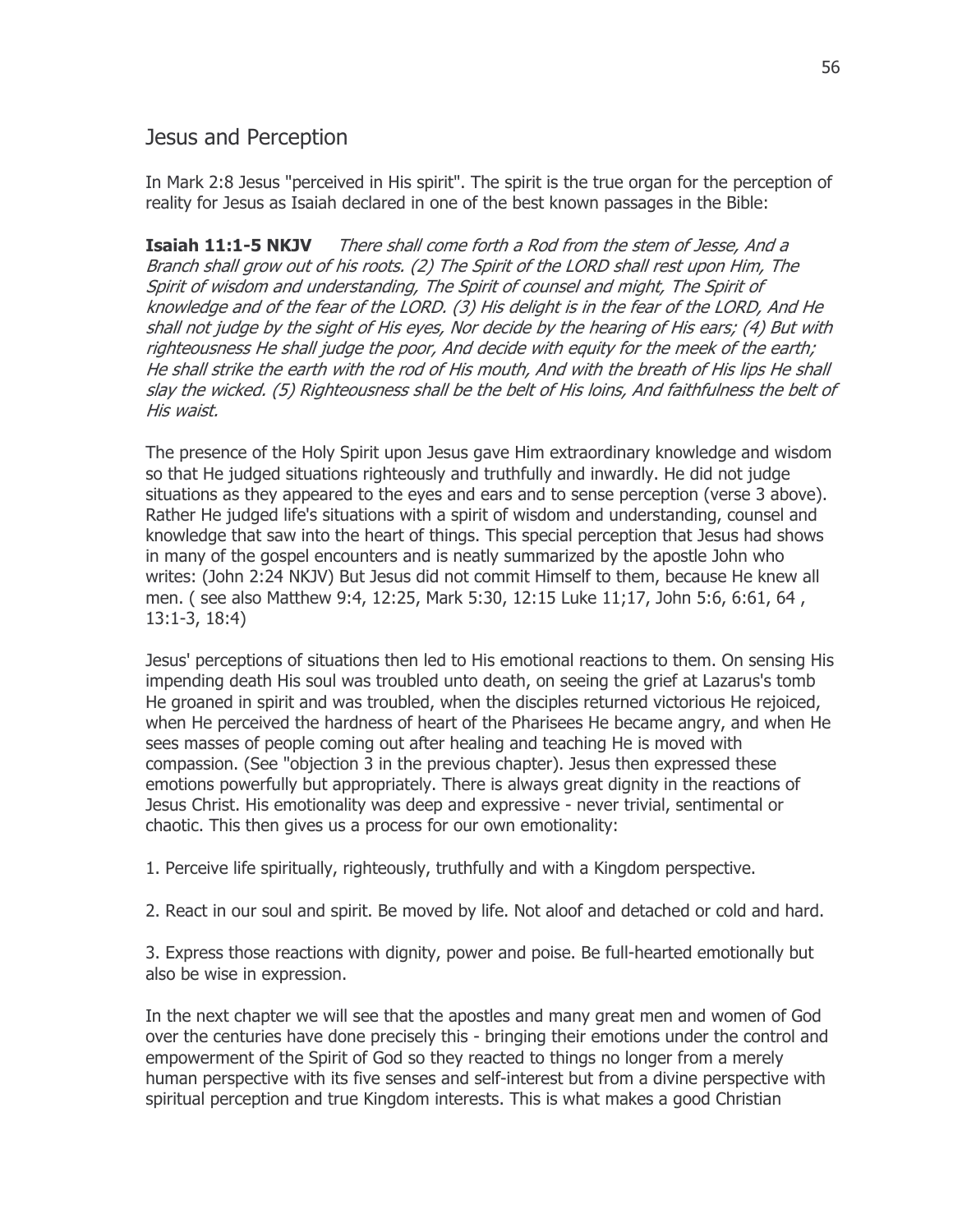biography so compelling - we sense a different way of looking at the world - a heart controlled by God and seeing His interests in all things. In that chapter I will argue that a Kingdom perspective is not only good for our sanctification it is also critical for good emotional health and a high EQ. However I have more to say about the emotional life of Jesus first.

#### The Beliefs of Jesus Christ

Emotions flow from beliefs. When I was a young boy I was playing by the local creek when I found a huge lump of iron pyrites (Fool's Gold) and it was heavy and soft and looked like gold. I showed my brother Peter and we went home very secretively so nobody could see us with our important find. We then showed Dad and said, "We are rich! We are rich! We found this huge lump of gold and there's more just down by the creek!" Dad just laughed and explained about Fool's Gold. Even though our belief was not a true belief it still made us very happy while it lasted. We were so excited, not by actually finding gold, because we didn't actually find gold, but by the belief that we had found gold. When this belief was corrected, our emotion of joy was unsupported by an adequate belief, and it vanished. We went from very excited to being a bit disappointed. Once the belief vanished, the emotion vanished. Underneath emotions are beliefs, if you take way the belief the emotion vanishes, if you change the belief sufficiently, the emotion changes.

How we believe has a direct affect on how we feel. This applies even in spiritual things. So if, like Jesus, you think that stealing houses from poor widows is wrong, you will react to it with the intensity that Jesus did. The difference between a video camera recording an event and a person seeing the event is that the person has prior beliefs. These prior beliefs cause the person to react to what they see. Let's look at three incidents in the life of Jesus to see how His beliefs informed His emotional reactions and made them different from those of so called "normal people". First we will look at His cleansing of the temple:

Mark 11:15-17 NKJV So they came to Jerusalem. Then Jesus went into the temple and began to drive out those who bought and sold in the temple, and overturned the tables of the money changers and the seats of those who sold doves. (16) And He would not allow anyone to carry wares through the temple. (17) Then He taught, saying to them, "Is it not written, 'My house shall be called a house of prayer for all nations'? But you have made it a 'den of thieves.'"

John 2:13-17 NKJV Now the Passover of the Jews was at hand, and Jesus went up to Jerusalem. (14) And He found in the temple those who sold oxen and sheep and doves, and the moneychangers doing business. (15) When He had made a whip of cords, He drove them all out of the temple, with the sheep and the oxen, and poured out the changers' money and overturned the tables. (16) And He said to those who sold doves, "Take these things away! Do not make My Father's house a house of merchandise!" (17) Then His disciples remembered that it was written, "Zeal for Your house has eaten Me up."

What beliefs of Jesus lay behind the strength of His reaction here? In Mark's gospel we see that Jesus believed: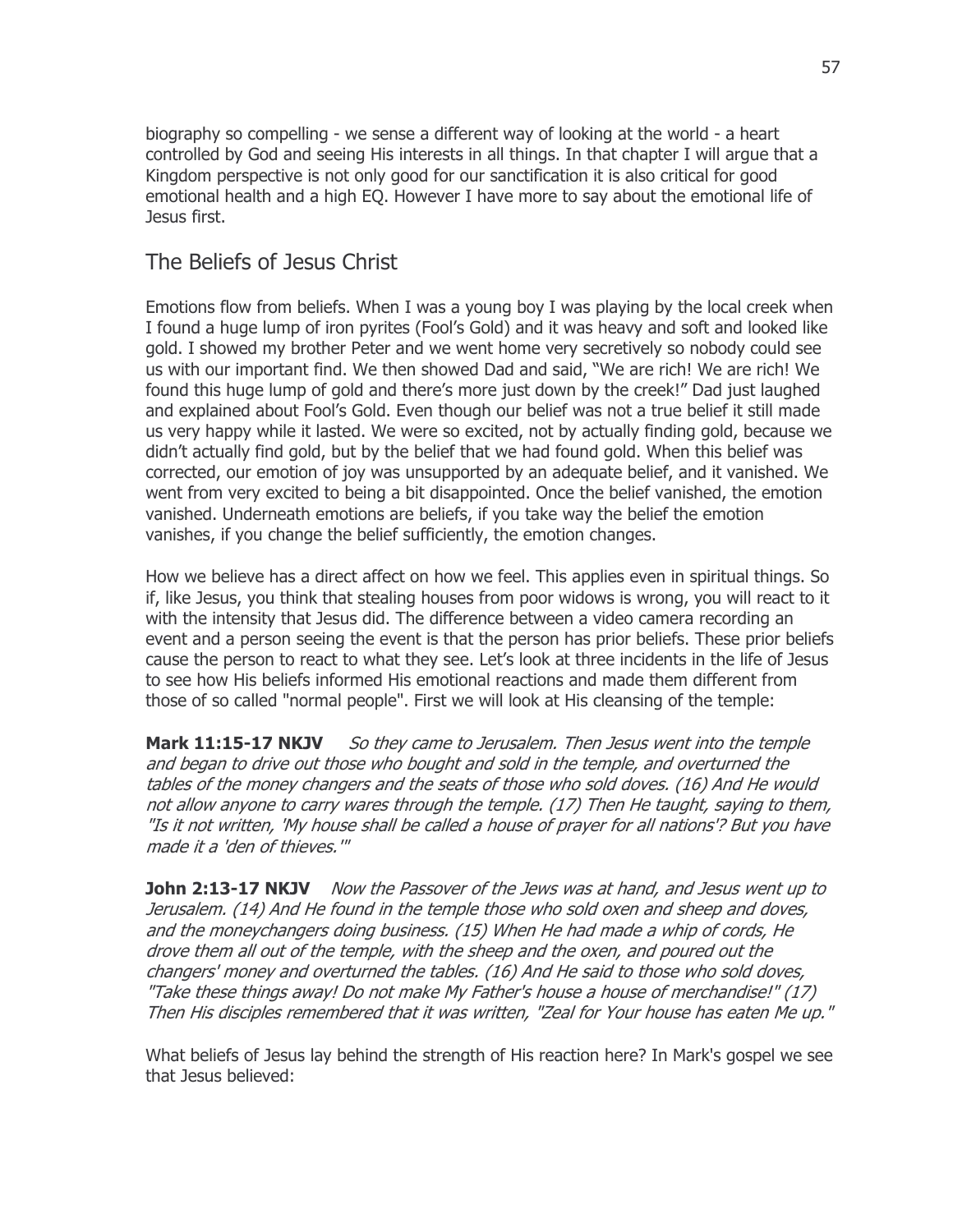- That the purpose of the Temple was to be a house of prayer for all nations.
- But that it had become a robbers den.

In John's gospel Jesus is shown believing that it is:

- My Father's house
- But instead it had become a house of merchandise (with the implication that it was dishonest trade.

[The accounts are not contradictory they just report slightly different samples of Jesus reactions at the time. It is probable that he said many other things as well while He was overturning the tables.]

Let's look at the sequence of events. Jesus believes it should be A but perceives it is in fact B this leads to emotional reaction C which is expressed in verbal and physical behavior D. For Jesus His beliefs included the honor due to His Father, the fact that the right use of the temple was prayer and that all nations should have access to it. They also included the belief that trade, especially dishonest trade was inappropriate in such a location. These were not widely and strongly held beliefs in His time otherwise the traders would not have been there in the first place. His unique beliefs led to His unique emotional reaction based on His spiritual perception of the nature of the situation.

Let's move on and look at another of Jesus' puzzling reactions - during a fierce storm on the lake of Galilee.

Matthew 8:24-26 NKJV And suddenly a great tempest arose on the sea, so that the boat was covered with the waves. But He was asleep. (25) Then His disciples came to Him and awoke Him, saying, "Lord, save us! We are perishing!" (26) But He said to them, "Why are you fearful, O you of little faith?" Then He arose and rebuked the winds and the sea, and there was a great calm.

Here Jesus' belief seems to have been that He was absolutely safe and that nothing could touch Him because His Father was protecting Him and the disciples. His belief also included the fact that it was a sane and reasonable thing for Him to speak to waves and wind and expect that they would obey Him. Furthermore He seems to believe that the disciples ought to share these beliefs and were quite unjustified in being fearful in the midst of such a storm.

Based on these beliefs Jesus perception of the situation seems to have been "Not a problem!" It just wasn't a big deal. To say that this is "counter-intuitive" and defies all common sense is no under-statement. Nevertheless his beliefs were justified for He calmed the storm with a word. It truly wasn't a problem for Him at all.

People of great faith have a tremendous poise in crisis situations. In a later chapter we shall learn how to handle situations we dread from a position of faith and a sense of mastery. Here Jesus beliefs led to Him having emotions of calm and a sense of mastery in a crisis situation and enabled Him to take effective action to remedy the situation.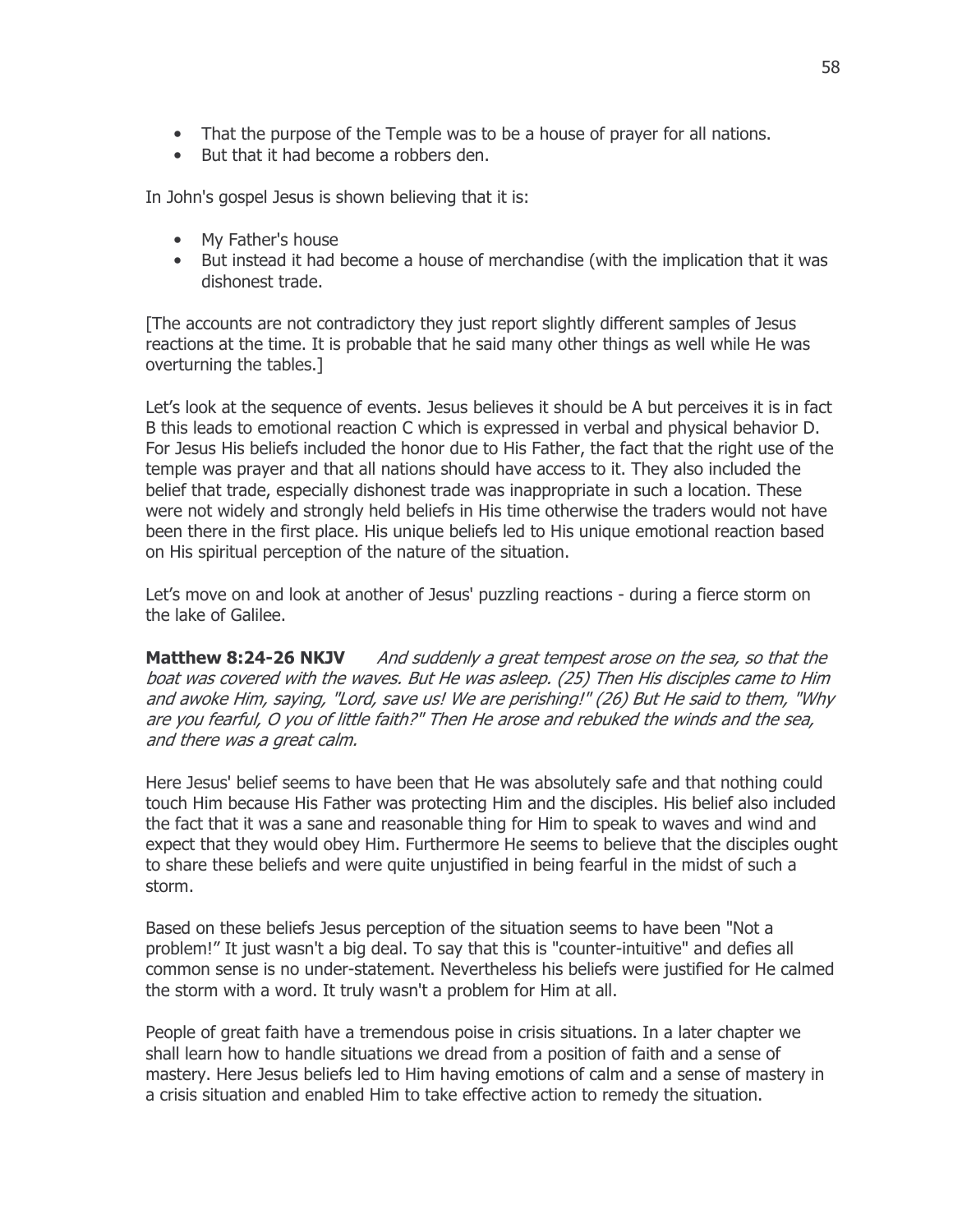For our third illustration of Jesus' belief system we will go a few verses earlier in Matthew 8 to see the only time Jesus is recorded as "marveling" at something…

Matthew 8:7-14 NKJV And Jesus said to him, "I will come and heal him." (8) The centurion answered and said, "Lord, I am not worthy that You should come under my roof. But only speak a word, and my servant will be healed. (9) "For I also am a man under authority, having soldiers under me. And I say to this one, 'Go,' and he goes; and to another, 'Come,' and he comes; and to my servant, 'Do this,' and he does it." (10) When Jesus heard it, He marveled, and said to those who followed, "Assuredly, I say to you, I have not found such great faith, not even in Israel! (11) "And I say to you that many will come from east and west, and sit down with Abraham, Isaac, and Jacob in the kingdom of heaven. (12) "But the sons of the kingdom will be cast out into outer darkness. There will be weeping and gnashing of teeth." (13) Then Jesus said to the centurion, "Go your way; and as you have believed, so let it be done for you." And his servant was healed that same hour.

Here Jesus is marveling at the "great faith" of the Roman centurion. There are many beliefs of Jesus recorded here such as the hardness of Israel, the salvation of the Gentiles and the power of His commands to heal the sick but none of these beliefs are the mainstay of His marveling at the centurion. Jesus is reacting to the presence of great faith in an unexpected place - a Gentile and a soldier, a man who was outside of the covenant and whose job was killing people and who was in part responsible for the occupation of His nation.

This was the reaction of one belief structure to another belief structure. The centurion expressed His beliefs about a) his unworthiness as a Gentile (though a powerful man) to have Jesus visit him and b) His belief in Jesus' authority and the power of His words of command. As the centurion expressed these beliefs Jesus in turn resonated with them. Just as the hardness of heart of the Pharisees enraged Him, just as the littleness of faith of the disciples disappointed Him, the great faith of the centurion encouraged and astonished Him. It was a "rare find" "Assuredly, I say to you, I have not found such great faith, not even in Israel!

So we see that belief structures react to one another and evaluate one another. When we find another who is astonishingly full of faith we rejoice. When we find someone hard and cynical and unbelieving we are discouraged or angered. Like Jesus we search out those that resonate with us. They are a rare find and a treasure. The way we interact with others will depend in large measure on what we believe about what they believe. Much interdenominational misunderstanding revolves around "what we believe about what they believe" and the strong emotional reactions that result. It's a critical area for mental health and is why some types of fundamentalism though very sound in many areas are incredibly damaging psychologically.

#### Putting It All Together

Earlier we saw that perceptions led to internal emotions which were then expressed appropriately. Later we have seen that our perceptions work in with our beliefs to produce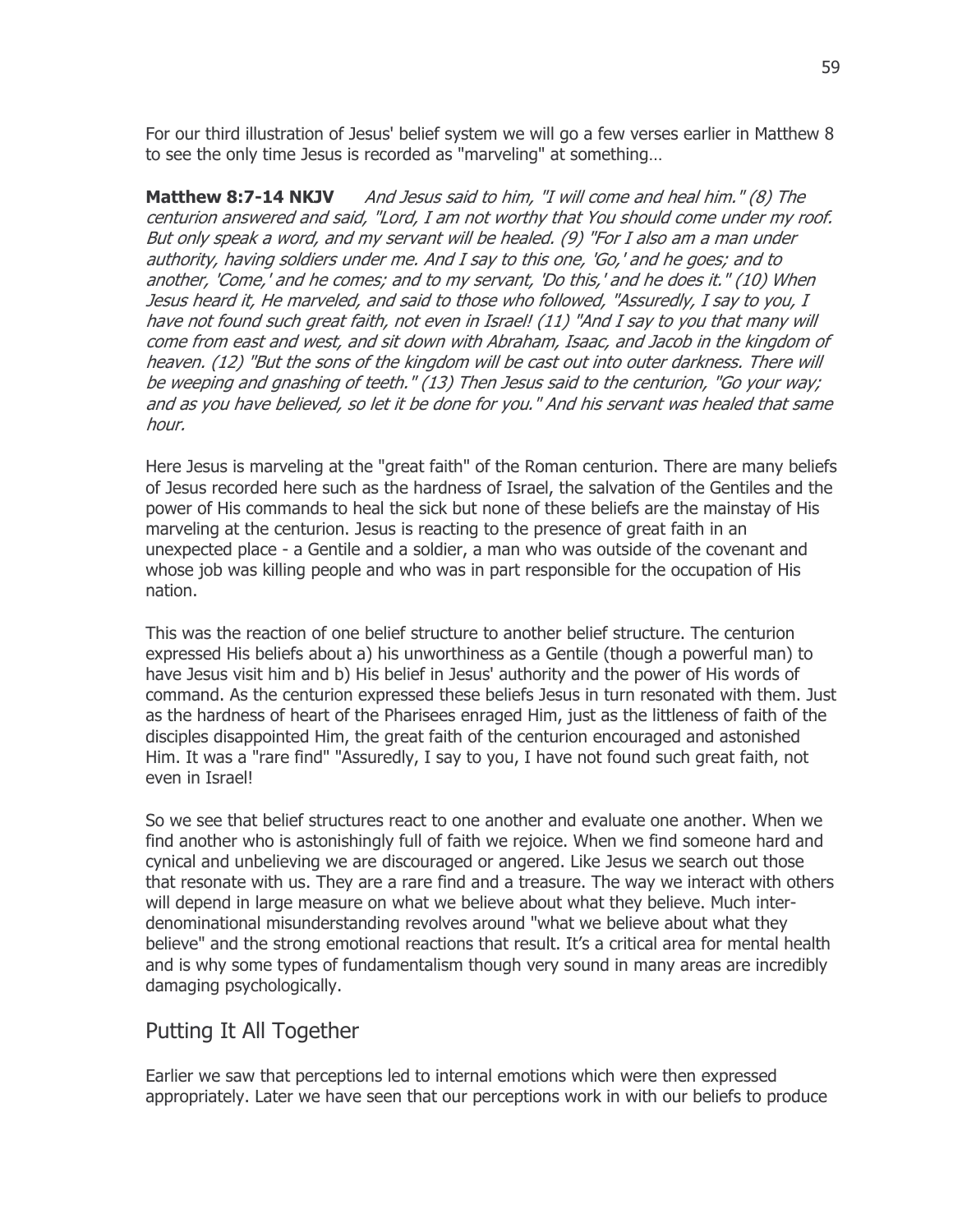astonishing emotional reactions that are unique to the Christ-like Spirit-filled believer. On top of this we have a physical predisposition to certain types of emotional reactions and behaviors - covered in the first part of this chapter. Thus we can say that for Jesus and the Spirit-filled believer the steps are:

- 1. Perception of person or situation ideally in the Spirit.
- 2. Interaction of perception with belief system.
- 3. Internal emotion generated.
- 4. Interaction of internal emotion with physical predisposition.
- 5. Expression of emotion outwardly.

You may be wondering about the title of this chapter "The Holy Spirit and the Emotional Life of Jesus" where is the Holy Spirit in Jesus' beliefs, perceptions etc. Let's see!

**Perception:** Jesus perceives by both His Spirit and the Holy Spirit who brings these realities to Him.

**Beliefs:** The Holy Spirit writes the law of God on our minds and hearts and forms our beliefs within us as our teacher and the One who shows us the things that God has prepared for those who believe and reveals to us the deep things of God. Here are just a few direct references to His teaching ministry. (John 6:45, 14:26, Galatians 1; 11, 12, 1 Corinthians 2:9-16, Ephesians 4:21, 1 Thessalonians 4:9, Hebrews 8; 10-11, 1 John 2:20, 27)

**Internal Emotions:** Emotions can proceed directly from our spirit under the influence of the Holy Spirit "and Jesus rejoiced in His spirit." and emotions such as love, joy and peace are called the fruit of the Spirit (Galatians 5:22, 23).

**Interaction with Physical Disposition:** The indwelling Holy Spirit gives life to our mortal bodies that we may be renewed and be able to cry out "Abba Father!" to our gracious Heavenly Father. See also the first section in this chapter on how His powerful work can break the domination of our lives by sin and addictions.

**Outward Expression of the Emotional Reaction:** The spiritual basis for revelation that culminates in teaching is shown in 1 Corinthians.

**1 Corinthians 2:9-13 NKJV** But as it is written: "Eye has not seen, nor ear heard, Nor have entered into the heart of man The things which God has prepared for those who love Him."(10) But God has revealed them to us through His Spirit. For the Spirit searches all things, yes, the deep things of God. (11) For what man knows the things of a man except the spirit of the man which is in him? Even so no one knows the things of God except the Spirit of God. (12) Now we have received, not the spirit of the world, but the Spirit who is from God, that we might know the things that have been freely given to us by God. (13) These things we also speak, not in words which man's wisdom teaches but which the Holy Spirit teaches, comparing spiritual things with spiritual.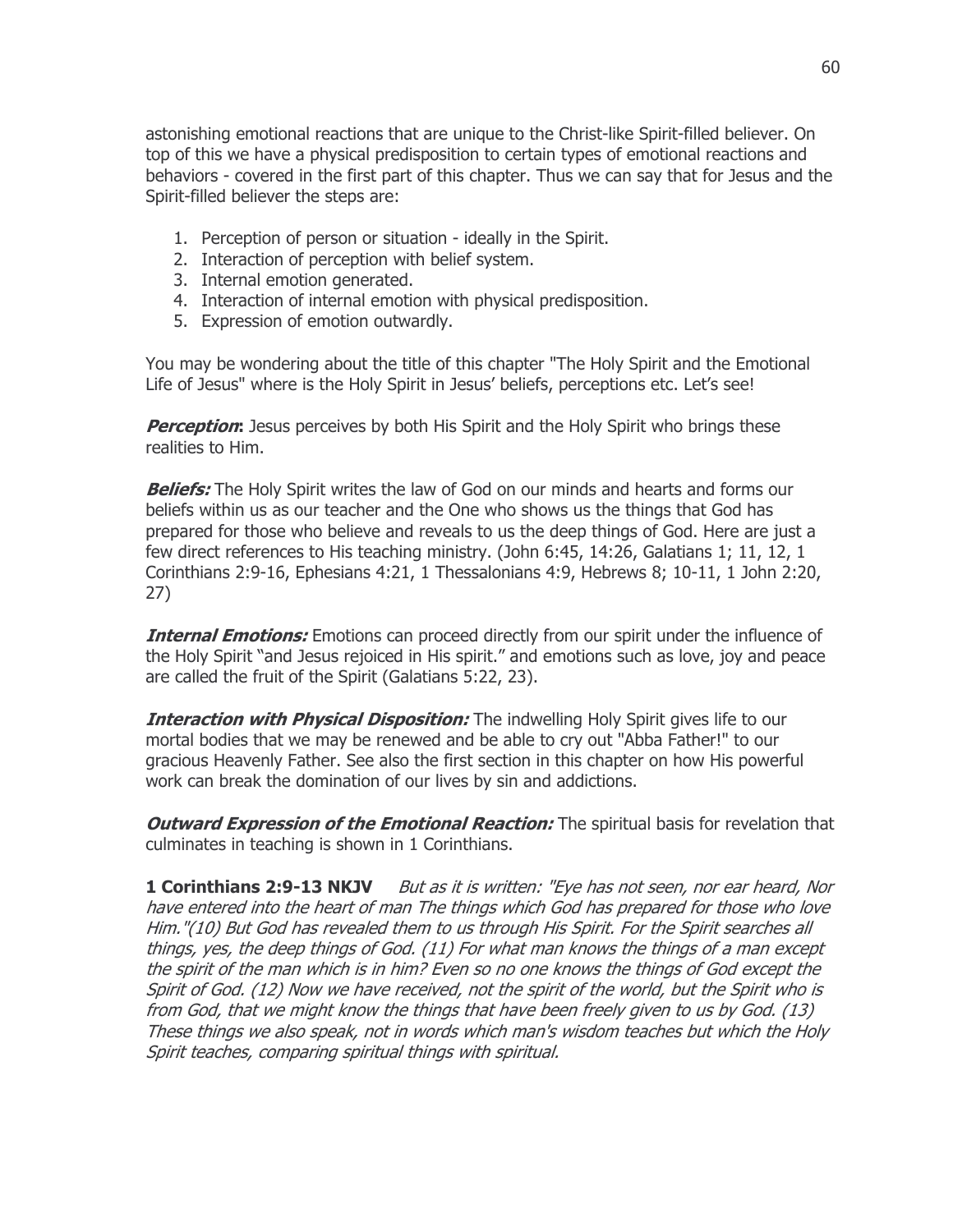Thus verse 13 is the culmination of a long sequence. Firstly truth which eye cannot see and ear cannot hear is revealed to us through the Holy Spirit (verses 9-11). Then we receive them through the Holy Spirit who teaches us and works them into our belief system. This is freely and graciously given (verse 12). Finally we speak and we speak not human, but divine wisdom and not in human words and categories but in words the Holy Spirit gives us.

Thus Scripture is not just God's Word in human words; rather it is God's Word in the Spirit's Words. Let's see how this worked for Jesus:

**John 8:28 NKJV** Then Jesus said to them, "When you lift up the Son of Man, then you will know that I am He, and that I do nothing of Myself; but as My Father taught Me, I speak these things. {29} "And He who sent Me is with Me. The Father has not left Me alone, for I always do those things that please Him."

The responses, reactions, words and expressions are taught to us by God and are in spiritual categories "comparing spiritual with spiritual."

That leads on to the last section of this chapter - symbols, metaphors, and archetypes how the Spirit teaches us to express spiritual things - including our emotions.

The Language of the Spirit and the Emotional Realm: Symbols, Metaphors and Archetypes.

As I am writing this "Just As I Am" is playing on the stereo in the background and the choir is singing "O Lamb Of God I come.". This is the language of the Spirit that makes no sense to the carnal man but which abounds in Scripture and in the great moments of the Christian faith including the hymns that lift us to God. To take up where we left off in the passage1 Corinthians:

**1 Corinthians 2:13-16 NKJV** These things we also speak, not in words which man's wisdom teaches but which the Holy Spirit teaches, comparing spiritual things with spiritual. (14) But the natural man does not receive the things of the Spirit of God, for they are foolishness to him; nor can he know them, because they are spiritually discerned. (15) But he who is spiritual judges all things, yet he himself is rightly judged by no one. (16) For "who has known the mind of the LORD that he may instruct Him?" But we have the mind of Christ.

There is something called "the mind of Christ" which enables the believer to make sense of symbolic language such as "the Lamb of God that takes away the sin of the world" and to quickly grasp the meaning of parables and to feel the wonder of the scenes in Revelation. The Holy Spirit enables us to perceive and believe correctly thus renewing our mind into the mind of Christ. He is our Teacher and instructor and does so in the language of the spiritual realm - dreams, visions, symbols, parables and metaphors - using analogues of the faith to explain it as well as more straightforward language such as that of the book of Romans.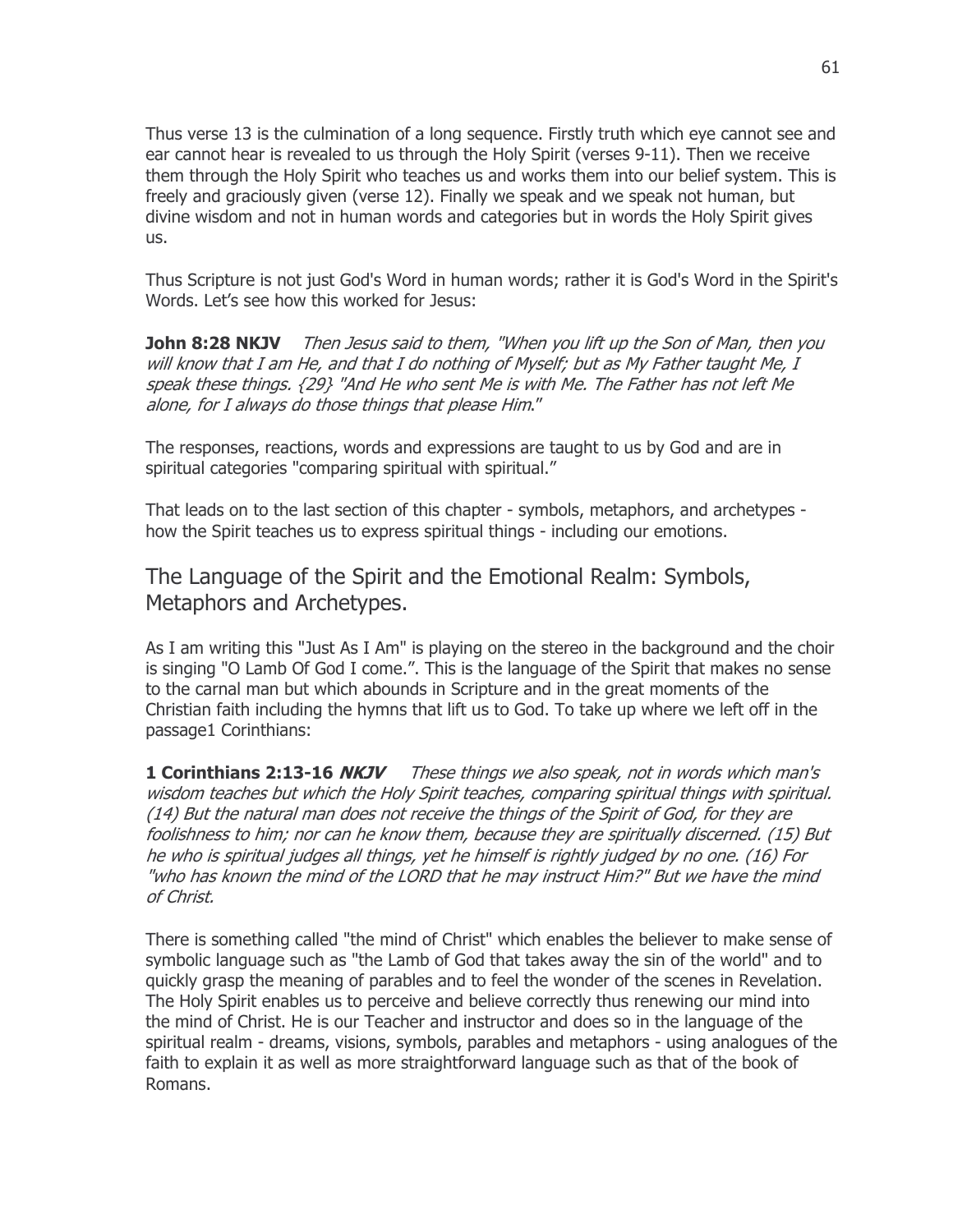In the language of the Spirit beasts with seven heads and ten horns are juxtaposed with scarlet women and numinous symbols such as the Throne of God. These can be visual as well as verbal symbols and realities angels, demons, cherubim and seraphim are seen by the seers and prophets. To the purely material and "scientific" mind this is all quite offensive and many liberal theologians have stumbled over it. The more we think of the power of our own intellect the less we think of God's Word and the more we think of God's Word the less we think of the power of our own intellect!

Jesus was supremely taught of God and a master of the symbolic realm so the He expressed Himself skillfully in parables, aphorisms, sermons and stories. His teaching was unlike that of the scribes and Pharisees for He taught with authority and in such a way that those truly seeking God understood Him while those who were just curious walked away puzzled and frustrated with His teaching. The language of the Spirit is not "plain language" but is strangely numinous and symbolic. If you have seen some the "New Age advertising" around that taps into these common and universal symbols of the emotional world you will know what I mean.

These symbols or archetypes such as a woman dressed in a flowing white robe holding a torch aloft, or a dove against a clear blue sky, or a rainbow or a man on a white horse dressed for war or a shining sword or a red dragon. These symbols have universal emotional content almost independent of culture. The psychologist Carl Jung spent His life exploring them and Hitler was a master at exploiting them. Transpersonal psychology and various schools of psychoanalysis take them very seriously indeed. Myth, saga, music, song and poetry all tap into this treasure trove of emotional and spiritual symbols as do fables and stories and most national anthems.

We interact with spiritual language either totally or not at all. The phrase "the Lamb of God" either has immense meaning or is a total enigma. It is an almost binary form of communication that literally "separates the sheep from the goats" and believers from unbelievers.

John 10:25-27 NKJV Jesus answered them, "I told you, and you do not believe. The works that I do in My Father's name, they bear witness of Me. (26) "But you do not believe, because you are not of My sheep, as I said to you. (27) "My sheep hear My voice, and I know them, and they follow Me.

In a startling statement Jesus said "but you do not believe because you are not of my sheep". In other words you have to be one of God's people to understand His teaching! It's the other side of the more usual "because you do not believe you are not God's". Here its "because you are not God's - you d o not believe." Some eagerly believe and can understand the language of the Spirit while others are just further hardened by it. (John 12:40).

Thus the spiritual person understand the things of the Spirit including symbols, parables and dreams; is taught spiritual things by God, has a deep emotional response to them which in turn finds its deepest expression in the language of the Spirit speaking spiritual truths in words taught by God comparing spiritual with spiritual.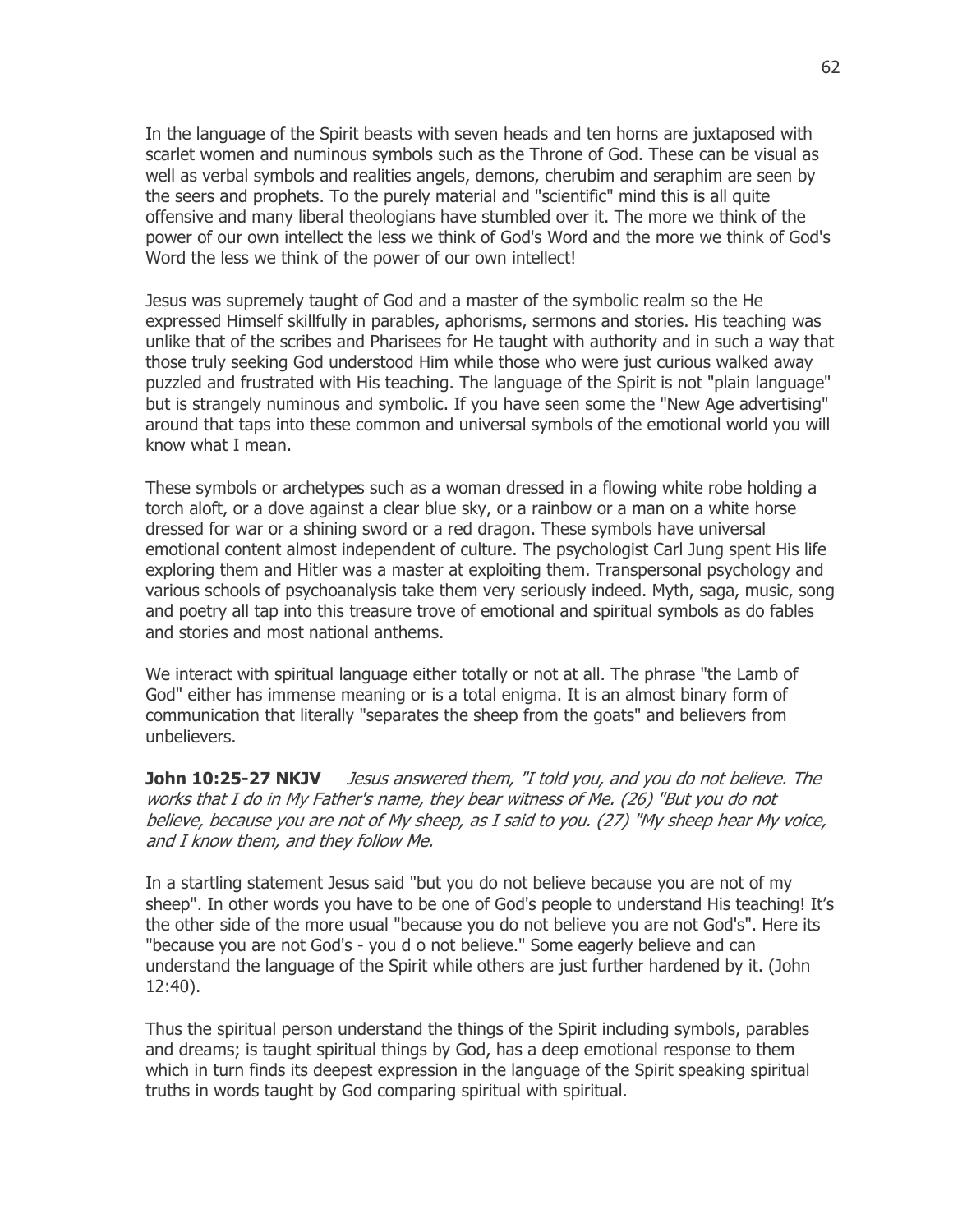#### **Summary**

For Jesus and ideally for the Christ-like Spirit-filled believer the model of the process for the development of the emotional life is as follows:

1. Things are perceived in and by the spirit by believers with the mind of Christ and a lucid grasp of symbol and metaphor. These believers see life as being in a Kingdom framework.

2. This perception is then passed through a grid of beliefs taught to the believer by God.

3. This results in a godly internal emotional state in the believer - of rejoicing, awe, wonder, repentance, burdens for the lost etc.

4. This is then mediated through the renewed life-filled temple of the Holy Spirit that is the believer's body and translated through his or her natural God-given temperament.

5. Finally the emotional response is expressed in words taught by the Spirit bringing edification to the body of Christ and reflecting the mind of Christ on the matter.

This should result in a deep, powerful resonant emotional life that is totally in tune with Kingdom realities and which can express matters of justice and truth as well as care and compassion. This Holy Spirit produced emotional life should weep for the lost, ache for the poor and celebrate the repentance of a single sinner. Like Jesus we should have a Holy Spirit given courage that enables us to speak God's truth in God's words at God's moment. Like Jesus the Holy Spirit in us should make us radiant with a healing and gracious personality so that people sense the love and peace that is in us and know that in our earthen vessels dwells a priceless treasure.

The next two chapters will test the above five step theory before we put it into practice on ourselves. Firstly we will look at the emotional life of apostles, prophets and great Christian leaders. Then we shall examine the dreadful emotional life of carnal Christians. On the way we shall see if the model we have developed works.

#### Discussion Questions:

- 1. What are the five steps in the five-step model?
- 2. What was special about the body of Jesus Christ?
- 3. What difference did the Holy Spirit make in the life of Jesus?
- 1. How did Jesus perceive reality differently from others
- 5. How did the beliefs of Jesus Christ affect or determine His behavior?

6. How is symbolic language often quite different from the language we normally use? Why is it useful?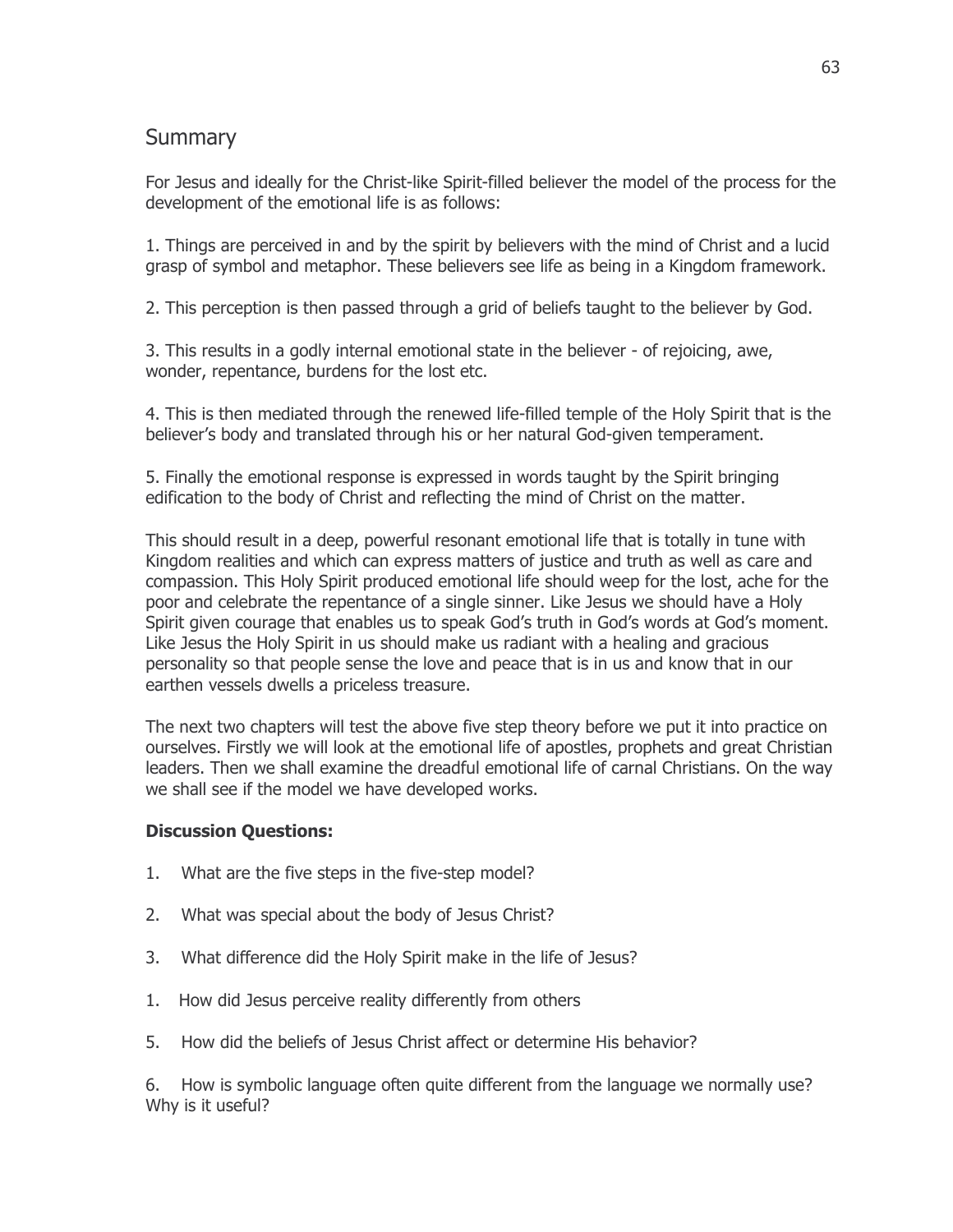## Perfected by Suffering

Heb 2:10 NKJV For it was fitting for Him, for whom are all things and by whom are all things, in bringing many sons to glory, to make the captain of their salvation perfect through sufferings.

Heb 5:6-10 NKJV As He also says in another place: "You are a priest forever According to the order of Melchizedek"; (7) who, in the days of His flesh, when He had offered up prayers and supplications, with vehement cries and tears to Him who was able to save Him from death, and was heard because of His godly fear, (8) though He was a Son, yet He learned obedience by the things which He suffered. (9) And having been perfected, He became the author of eternal salvation to all who obey Him, (10) called by God as High Priest "according to the order of Melchizedek,"

Heb 4:15 NKJV For we do not have a High Priest who cannot sympathize with our weaknesses, but was in all points tempted as we are, yet without sin.

Jesus' Suffering

It is an astonishing thing for most Christians to think of Jesus "being perfected" and "learning obedience". It seems contrary to our popular idea of Jesus as arriving fully formed and spotless like a stainless steel robot that saves the world. That was not the case - He came as a human being and human beings LEARN. Jesus learned to obey. This seems like a contradiction when Scripture declares Him at the same time to be "without sin" (Hebrews 5:14 above). Jesus learned - but never made a mistake! He was the perfect pupil without a blot on the copybook - but He nonetheless did learn!

Throughout His 33 years He "learned obedience". At first He learned obedience to His parents Joseph and Mary whom he "continued in submission" to. And of course He learned obedience to God. The Jesus we see at age 30 to 33 is thus a more perfect and mature Jesus than the child of 12 we briefly see in the early chapters of Luke's gospel. He has matured not only intellectually and physically but spiritually and in His ability to endure sustained temptation and stay on course with His Heavenly Father. Jesus the man has learned a level of obedience that Jesus the child could never have attained to. By the time He reached the cross and had endured the intensity of Gethsemane He was perfected in obedience and was the Perfect Lamb that could be slain for the sins of the world.

Let me immediately say that suffering at no time removed any supposed moral imperfections in Jesus. Jesus had no moral imperfections to remove. Rather suffering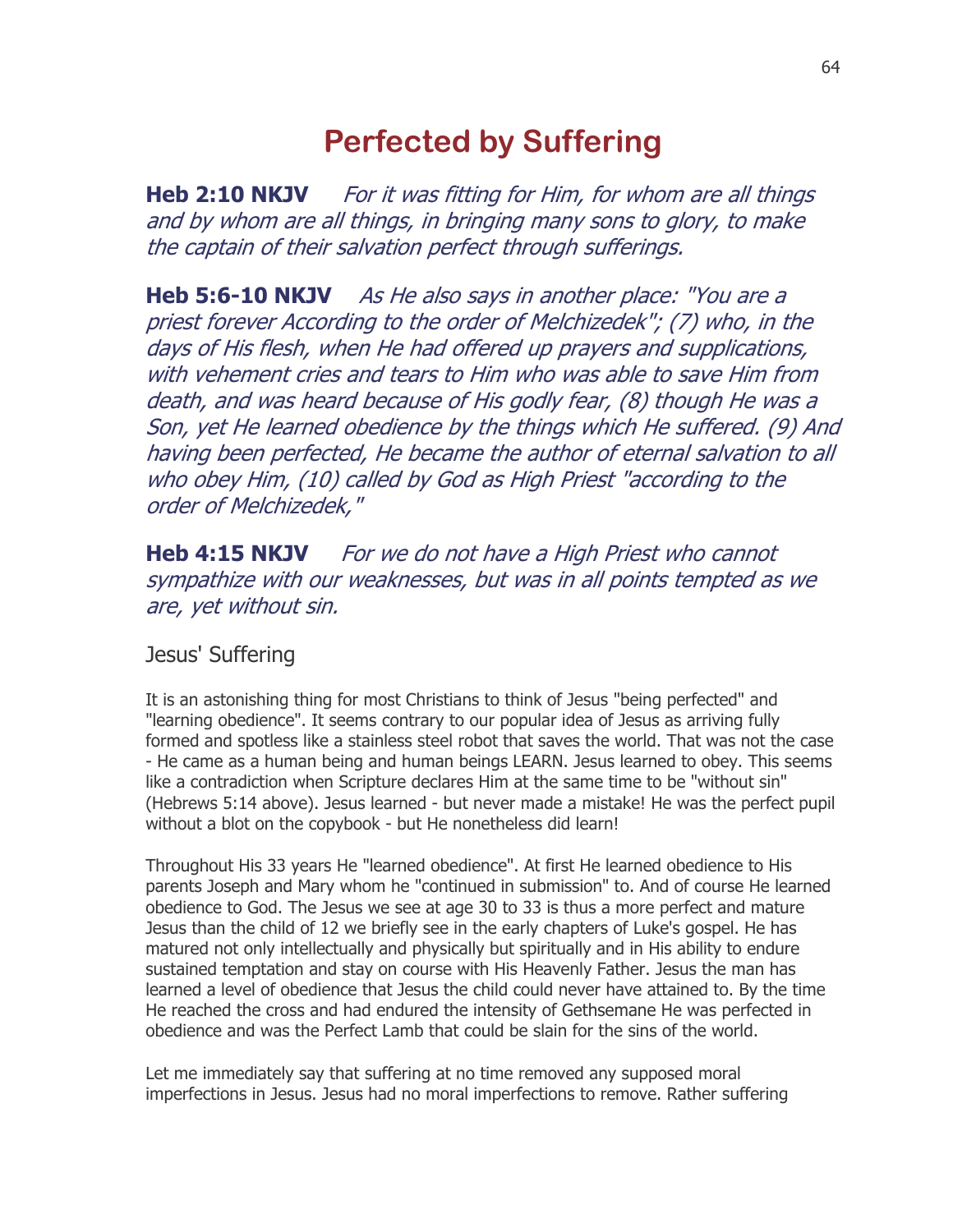strengthened the virtues of His free will so that it was more and more obedient, more and more able to follow God through more and more difficult and confusing circumstances. Thus suffering simply strengthened that which was good in Jesus. It was not the penal suffering of a prisoner but the strengthening suffering of a great spiritual athlete in training. Jesus had the greatest liberty of anyone yet He used that liberty in only one way to serve God.

## Our Suffering

This bears greatly on our own view of suffering. It says that suffering is absolutely inevitable in the Christian life because if Jesus - who was sinless, was perfected through sufferings so then we, quite logically will also need to suffer to be perfected in our struggle against temptation. Let us consider an everyday example:

"Bill Christian" works as an apprentice mechanic in a typical garage that is adorned with pictures of scantily clad women. He will suffer in a number of ways; firstly, he will suffer in his own struggles not to look lustfully at the pictures or to be enticed into sin by them. This is an intense, humiliating and difficult struggle for most Christian men. Yet there is peace in the victory. Eventually God will provide a way to overcome or to escape the temptation.

**1 Cor 10:13 NIV** No temptation has seized you except what is common to man. And God is faithful; he will not let you be tempted beyond what you can bear. But when you are tempted, he will also provide a way out so that you can stand up under it.

Secondly, he may suffer torment and outrage at the environment as Lot did with Sodom and Gomorrah.

2 Pet 2:7-8 NIV and if he rescued Lot, a righteous man, who was distressed by the filthy lives of lawless men (8) for that righteous man, living among them day after day, was tormented in his righteous soul by the lawless deeds he saw and heard

Thirdly, if Bill Christian takes a stand against the pornography in his workplace he may suffer ridicule, persecution or even be given the sack - depending on how contentious the issue becomes. This is the inevitable and unenviable portion of every godly Christian because sooner or later our living for Jesus will get us noticed.

2 Tim 3:12 NKJV Yes, and all who desire to live godly in Christ Jesus will suffer persecution.

This is just one example of how living a Christian life will lead to suffering - even if we do not sin at all. Bill Christian suffers because he is a righteous person living in a fallen and sinful world. This suffering does not however destroy Bill - it just makes him stronger in God. That which Satan intends to destroy us with God uses to sanctify us! As someone once said "That which does not kill me makes me stronger!" - That can be adapted to "The temptation which does not defeat me makes me godlier."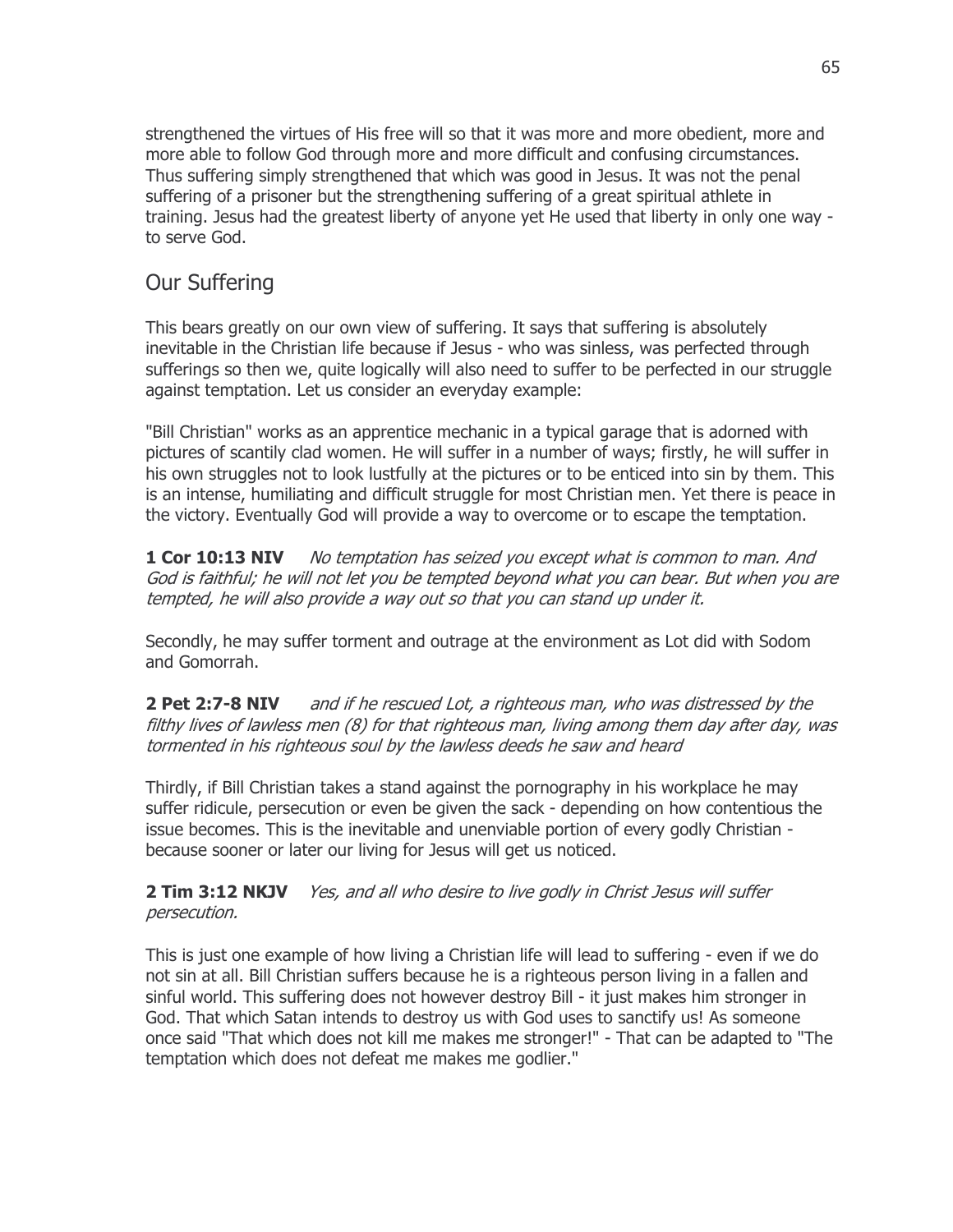So we see that suffering is absolutely inevitable if we are to be righteous in our thinking, our behavior and our view of the world. In particular the Christian's soul should be distressed by sin. To be uncaring about sin is not a desirable form of sophistication - it is in fact deadness of heart. To be distressed by sin does not lead us into misery but into its opposite. True joy flows down upon us when we take a right - and stern view of righteousness and wickedness.

**Heb 1:9 NKJV** You have loved righteousness and hated lawlessness; Therefore God, Your God, has anointed You With the oil of gladness more than Your companions.

#### Redemptive Suffering

Heb 2:14-15 NKJV *Inasmuch then as the children have partaken of flesh and blood,* He Himself likewise shared in the same, that through death He might destroy him who had the power of death, that is, the devil, (15) and release those who through fear of death were all their lifetime subject to bondage.

Jesus "took on flesh and blood" so that He could suffer death on the cross and through that suffering and death destroy the Devil and release the Devil's prisoners. This is paralleled in the work of the church which often has to "suffer and die" before revival breaks forth. In church history it often seems that for every great spiritual breakthrough there is an element of suffering. We see many hints of this in Scripture and theologians have given the name "redemptive suffering" to the suffering borne by a Christian in order to break the power of the Devil over a person, group or nation.

In redemptive suffering there is a painful wrestling with the "powers and principalities" which are determined to keep people in bondage and which will attack and attempt to destroy the servants of God who threaten their domination of people, social groups, cities and nations. Satan can inflict pain, disease, death, persecution and poverty along with fear, discouragement and doubt. He does not give up his territory easily. Satan has come to "steal, kill and destroy" (John 10:10) and is called "the father of lies" and "a murderer from the beginning" (John 8:44). However Satan can only move within the permission given by God. Paul was persecuted and afflicted by Satan but "out of them all the Lord delivered  $me''(2$  Timothy 3:11)

Paul had to suffer in order to accomplish his ministry. This was revealed to him even before he undertook it. **Acts 9:16 NKJV** for I will show him how many things he must suffer for My name's sake. It was a source of both anguish and pride right up until his martyrdom Col 1:24 NKJV I now rejoice in my sufferings for you, and fill up in my flesh what is lacking in the afflictions of Christ, for the sake of His body, which is the church. He exhorts Timothy and all Christians to follow his example in this.  $2$  Tim 3:10-12 NKJV But you have carefully followed my doctrine, manner of life, purpose, faith, longsuffering, love, perseverance, (11) persecutions, afflictions, which happened to me at Antioch, at Iconium, at Lystra; what persecutions I endured. And out of them all the Lord delivered me. (12) Yes, and all who desire to live godly in Christ Jesus will suffer persecution."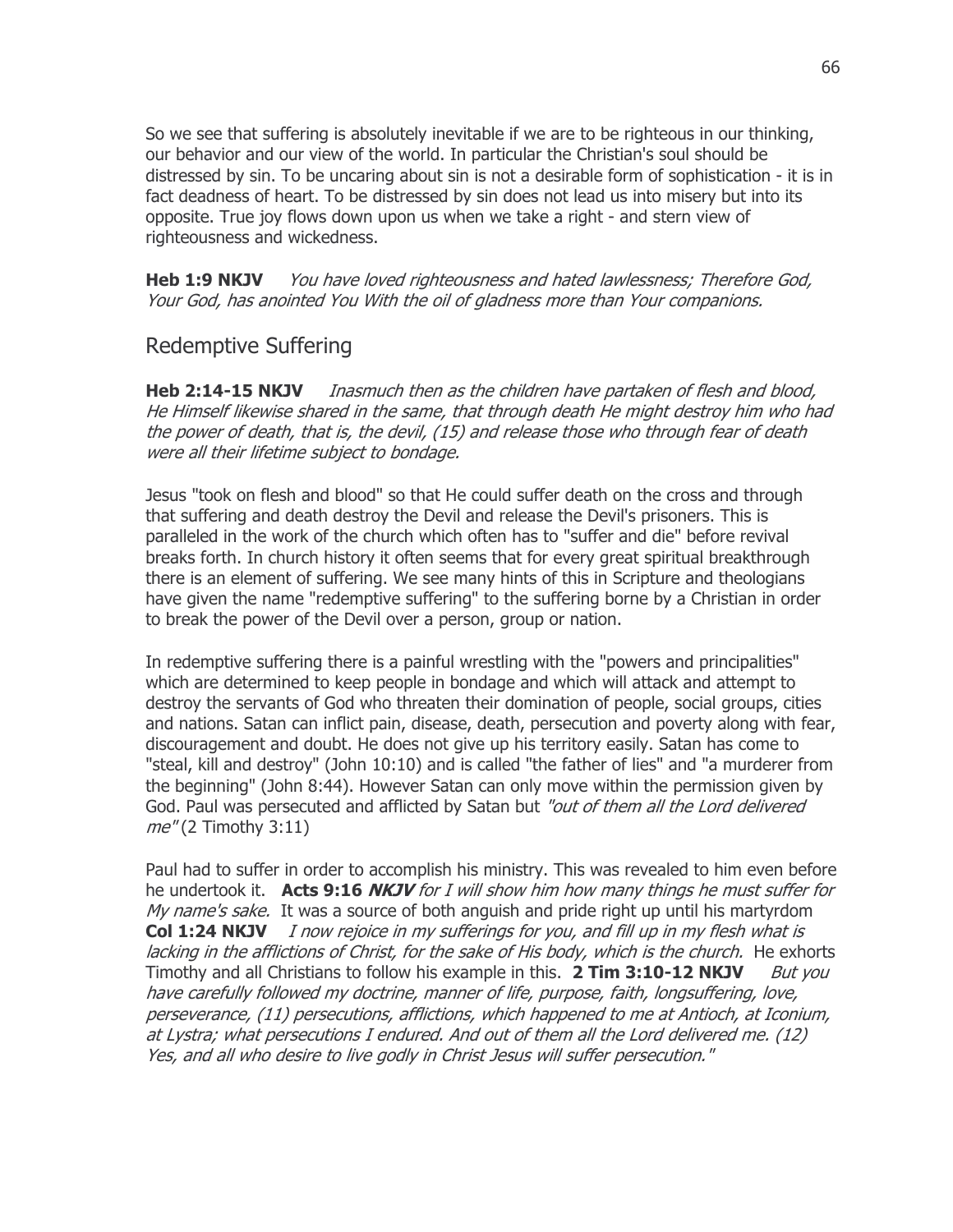Not only is the believer perfected through redemptive suffering but Satan is defeated and people are liberated from the kingdom of darkness. While redemptive suffering is powerful we should let it come to us and not go looking for it. Neither Jesus nor the apostles went seeking persecution. They just did a good job of preaching the gospel and endured the persecution that came as a result.

## The Suffering of Testing by God

God allows us to undergo personal trials and testing so that we may be made useful for His service. One of the classic examples is Peter the apostle....

Luke 22:31-34 NKJV And the Lord said, "Simon, Simon! Indeed, Satan has asked for you, that he may sift you as wheat. (32) "But I have prayed for you, that your faith should not fail; and when you have returned to Me, strengthen your brethren." (33) But he said to Him, "Lord, I am ready to go with You, both to prison and to death." (34) Then He said, "I tell you, Peter, the rooster shall not crow this day before you will deny three times that you know Me."

Satan was allowed to "sift Peter like wheat". Peter was only picked out by Satan because he was a key servant of God essential for the progress of the church. He was tested not because he was bad but because he was the best. Thus this suffering came on Peter because of his place in the plan of redemption and it was used by God to perfect Peter and make him an apostle of power later on. Peter failed the test, denied Christ publicly three times and needed to be restored to ministry. This does not seem a successful outcome but it changed Peter's brashness and kept him from the serious sin of pride as he headed up the growing Jerusalem church. This teaches us that even our failures during times of testing can perfect us and actually be woven into God's redemptive plan.

The trouble with testing is that it sometimes just feels like punishment or random catastrophe. That is the way the grumbling Israelites interpreted their testing in the wilderness and they failed badly and were laid low in the desert. Neither are we aware of how enormous the blessing can be from a successfully passed test. It seems Job did not realize that his suffering would bless millions and change the entire concept of God that people held at that time. It just seemed to be a really bad time that he was going through. Things like prolonged loneliness - which tests our ability to keep our relationships godly and to be content, or poverty - which tests our ability to believe in God's provision, can be tests that refine us and strengthen us in God.

These God ordained tests are NOT temptations. God does not pressure us into sinning or entice us to disobedience. James makes a clear distinction between "trials" that strengthen us and "temptations" that destroy us. James 1:2-4; 12-15 NIV *Consider it pure joy,* my brothers, whenever you face trials of many kinds, (3) because you know that the testing of your faith develops perseverance. (4) Perseverance must finish its work so that you may be mature and complete, not lacking anything. .. (12) Blessed is the man who perseveres under trial, because when he has stood the test, he will receive the crown of life that God has promised to those who love him. (13) When tempted, no one should say, "God is tempting me." For God cannot be tempted by evil, nor does he tempt anyone; (14)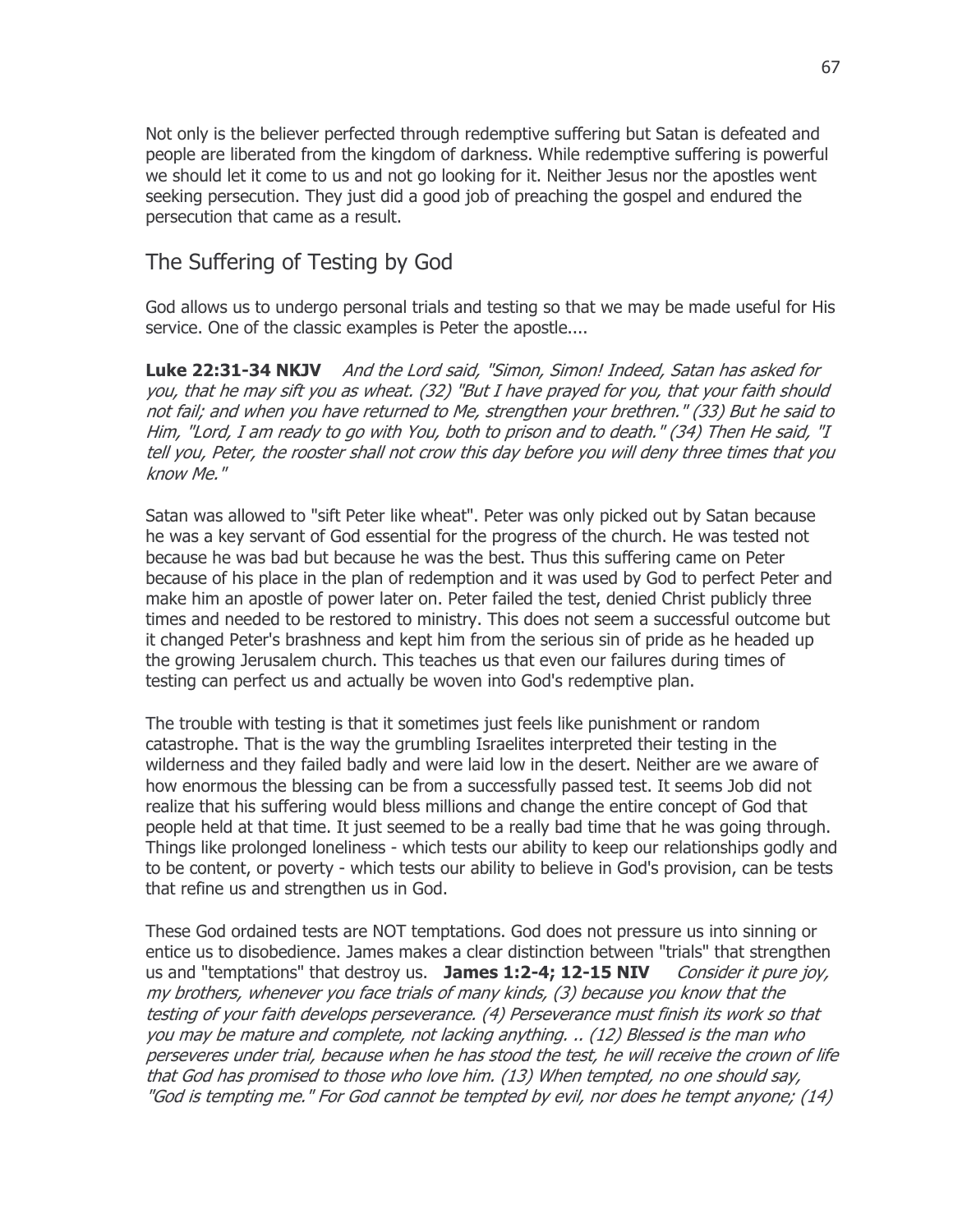but each one is tempted when, by his own evil desire, he is dragged away and enticed. (15) Then, after desire has conceived, it gives birth to sin; and sin, when it is full-grown, gives birth to death. For James trials come from outside and are to be endured and rejoiced in and develop perseverance, perfect character and enable us to receive the crown of life. Temptations come from within under satanic influence and lead to sin and death. Thus trials and temptations are poles apart. For instance poverty is a trial and can strengthen the Christian's character; however the temptation to steal is an evil desire and a temptation that leads to death. God may make a person poor to teach them contentment, but it is Satan that will suggest to that poor person that they steal. God put the tree of good and evil in the Garden but He did not tempt Adam and Eve to eat of it. God tempts no-one.

Why does God test us? Testing is like the football match after the weeks training. It shows what we are made of and where we need to improve. To watch training videos, absorb theory and throw the ball around with your friends is fine but the point of it all is to produce a match winning football team. Its the match that counts. To listen to good sermons, fellowship with believers and study the Bible is good - in fact it is essential, but God wants to see how we perform as Christians in the real world too! So He arranges tests which strengthen our obedience to Him. If we learn from these tests and improve then we inherit the crown of life. Thus tests are one way in which we are perfected through suffering.

#### Illness, Natural Disaster and Misfortune

When a family member dies in a car crash or a young loved one dies from cancer how do we cope and how do we handle this suffering? How can we perfect through tragedy? There are seasons of misfortune that God allows us to strengthen our love for Him and our patient endurance in God. However misfortune is often interpreted in a very negative light. It comes across as God having failed us or God punishing us. Job did not understand that the whirlwind that killed his sons or the raiders that took his cattle were in fact allowed of God because Job was the best person in the world. Job's interpretation, like that of many Christians, was that God was angry at him and that this was a punishment for some sin that he had no idea of. That was not the case at all!

If God does not explain why something happens it is probably because you are not to blame. When God punishes a person for sin He makes a clear connection between the sin and the punishment. He may use a policeman to charge someone or a Nathan the prophet to say "you are the man" or a doctor to say "your disease is due to your heavy drinking...". God never punishes us without telling us why. Unexplained suffering therefore is not - and never will be - punishment.

Unexplained suffering and catastrophe is allowed in our lives for a number of reasons. They include being able to identify with humanity (Hebrews 2:17, 18), and being made compassionate and faithful in Christian service (Hebrews 2:17, 4:15). Unless we suffer a certain degree of normal human pain and grief we are unable to be truly com-passionate with those around us. Jesus was "a man of sorrows and acquainted with grief". It is suggested by many commentators that Joseph may have died when Jesus was a teenager.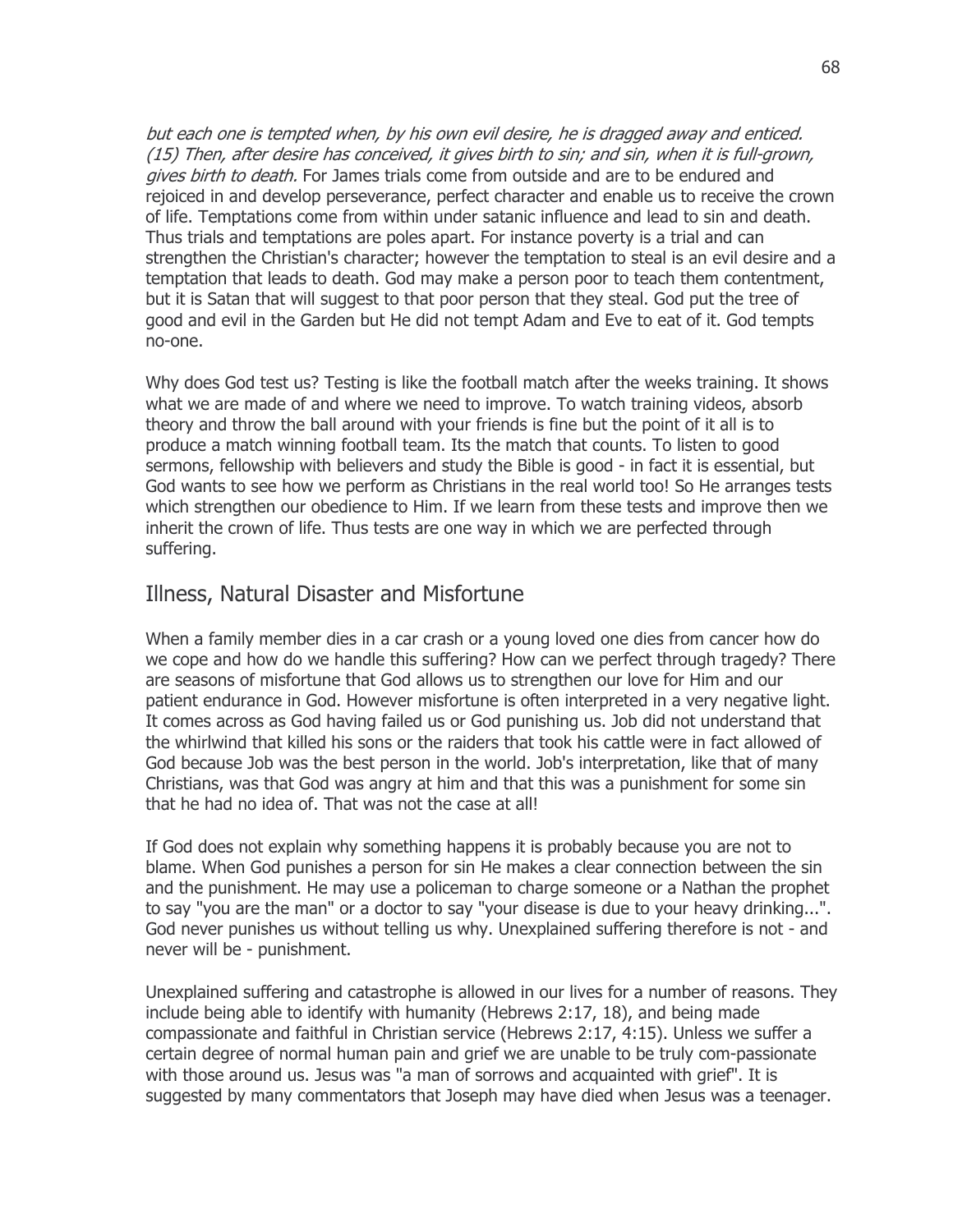Therefore tragedy is an inevitable part of living in and identifying with a fallen world and we can be perfected by it in becoming softer and more compassionate - becoming better not bitter.

#### Suffering As A Result Of Our Own Sin or Folly

**Luke 15:13-19 NKJV** "And not many days after, the younger son gathered all together, journeyed to a far country, and there wasted his possessions with prodigal living. (14) "But when he had spent all, there arose a severe famine in that land, and he began to be in want. (15) "Then he went and joined himself to a citizen of that country, and he sent him into his fields to feed swine. (16) "And he would gladly have filled his stomach with the pods that the swine ate, and no one gave him anything. (17) "But when he came to himself, he said, 'How many of my father's hired servants have bread enough and to spare, and I perish with hunger! (18) 'I will arise and go to my father, and will say to him, "Father, I have sinned against heaven and before you, (19) "and I am no longer worthy to be called your son. Make me like one of your hired servants."'

Most of us can identify with this - a time when God has brought us to our senses when we were being foolish and wasting our lives. Pain can bring us back to God. We can be perfected and instructed through the suffering that comes with our sin or folly. Much of our deepest suffering is of this kind. People end up in deep financial trouble because they will not budget. Others end up in disastrous marriages because they ignore the teachings in God's word. The pain of these things is not God trying to be cruel but God trying to get our attention so that we repent and learn. Even mature Christians may have some areas where they need to experience some pain and humiliation in order to learn - laziness, pride, lack of consideration for others - will all have painful consequences in our lives. As I said in an earlier section if we are suffering because of our sin God will make it clear to us . In the case of the prodigal son the suffering was clearly connected with the sin. He knew he was in the pig-pen because he had been a sinful, profligate, prodigal fool. If you suspect you may be suffering because of your own sin or folly ask God to show you what you need to fix up and He will gladly do so. Through Scripture, a friend, a sermon or an incident that is so clear it cannot be mistaken He will show you.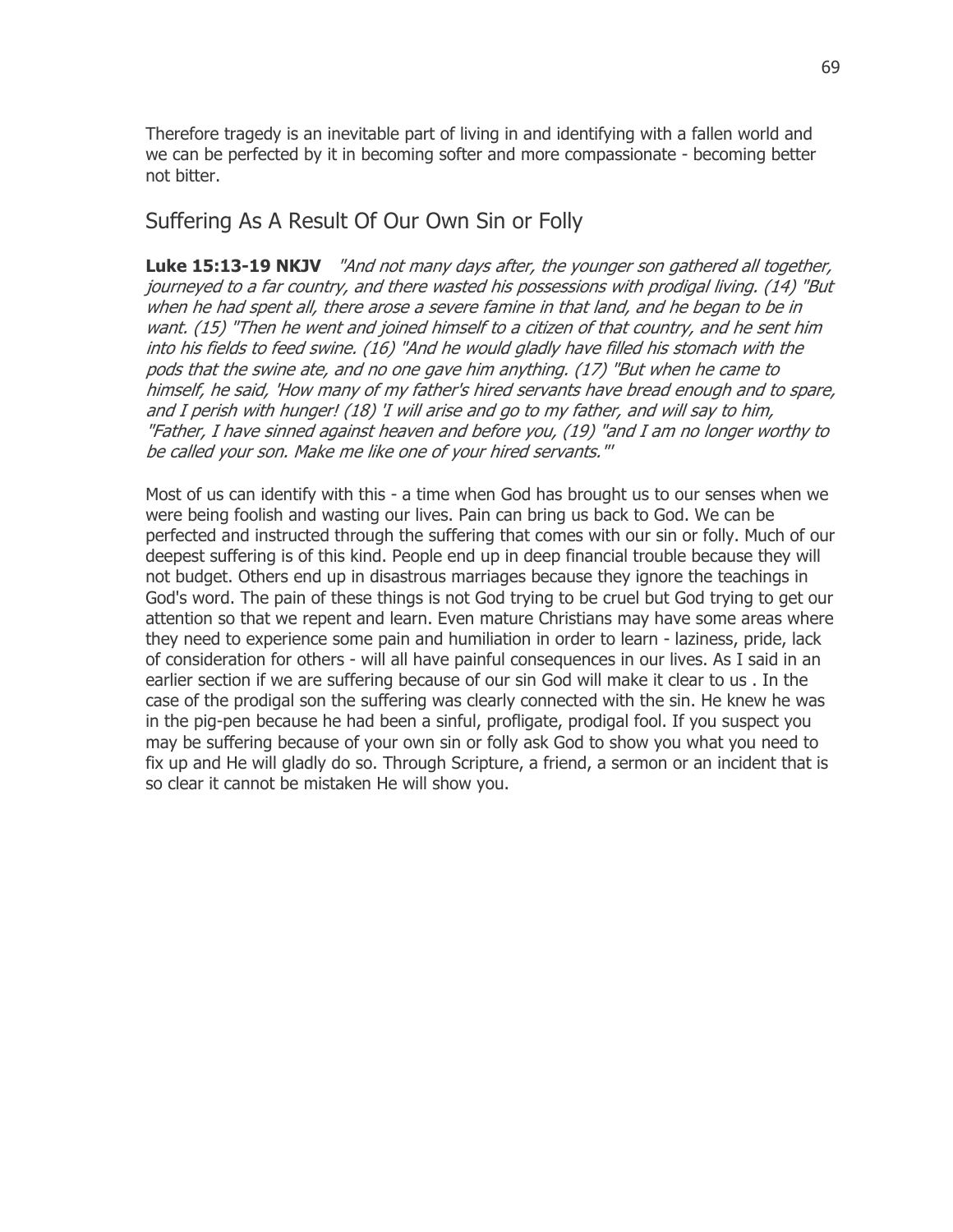# The Cross of Jesus Christ - Part One

## The Cross in Colossians

The cross is central to Christianity and the studies on it are numerous. I thoroughly recommend Leon Morris's "The Cross In the New Testament" for a deep and thorough understanding of this topic. This month we shall focus on the cross of Christ as presented in the book of Colossians.

Colossians has two main references to the cross. In chapter one verse twenty Paul writes of the cross in cosmic terms. The cross reconciles all things to God -whether those things are on earth or on heaven. This gives us the basis for missionary work because we know that every ethnic group is included in this reconciliation. It also gives us the basis for personal holiness built on the foundation of a far-reaching reconciliation with God. In chapter two verse 14 Paul writes of the cross as erasing the record of our sins and thus destroying the basis that the evil powers and principalities had to accuse and destroy us. Paul goes on to show that this action on the cross removes all the basis for having to observe rituals in regard to food, drink, festivals, new moons and Sabbaths etc. Now lets look at these interesting references in more detail.

**Colossians 1:19-23 NRSV** For in him all the fullness of God was pleased to dwell, (20) and through him God was pleased to reconcile to himself all things, whether on earth or in heaven, by making peace through the blood of his cross. (21) And you who were once estranged and hostile in mind, doing evil deeds, (22) he has now reconciled in his fleshly body through death, so as to present you holy and blameless and irreproachable before him—(23) provided that you continue securely established and steadfast in the faith, without shifting from the hope promised by the gospel that you heard, which has been proclaimed to every creature under heaven. I, Paul, became a servant of this gospel.

These verses point out the following four things about the cross.

1. That Christ was a perfect and pleasing sacrifice to God. In Him all "the fullness of God" was pleased to dwell.

Jesus was fully God and fully man. Perfect in every way. Because of His perfection God was pleased to use Him as the agent of reconciliation for all things. Being fully God meant that His reconciliation extended to all things in the heavenlies as well as all things on earth. Since the sacrifice was fully God, then it was infinite in scope. Jesus was able to be a substitute for all the sins of all the people for all time. The fact that Jesus was fully God also means that the sacrifice was sinless, perfect, and totally acceptable.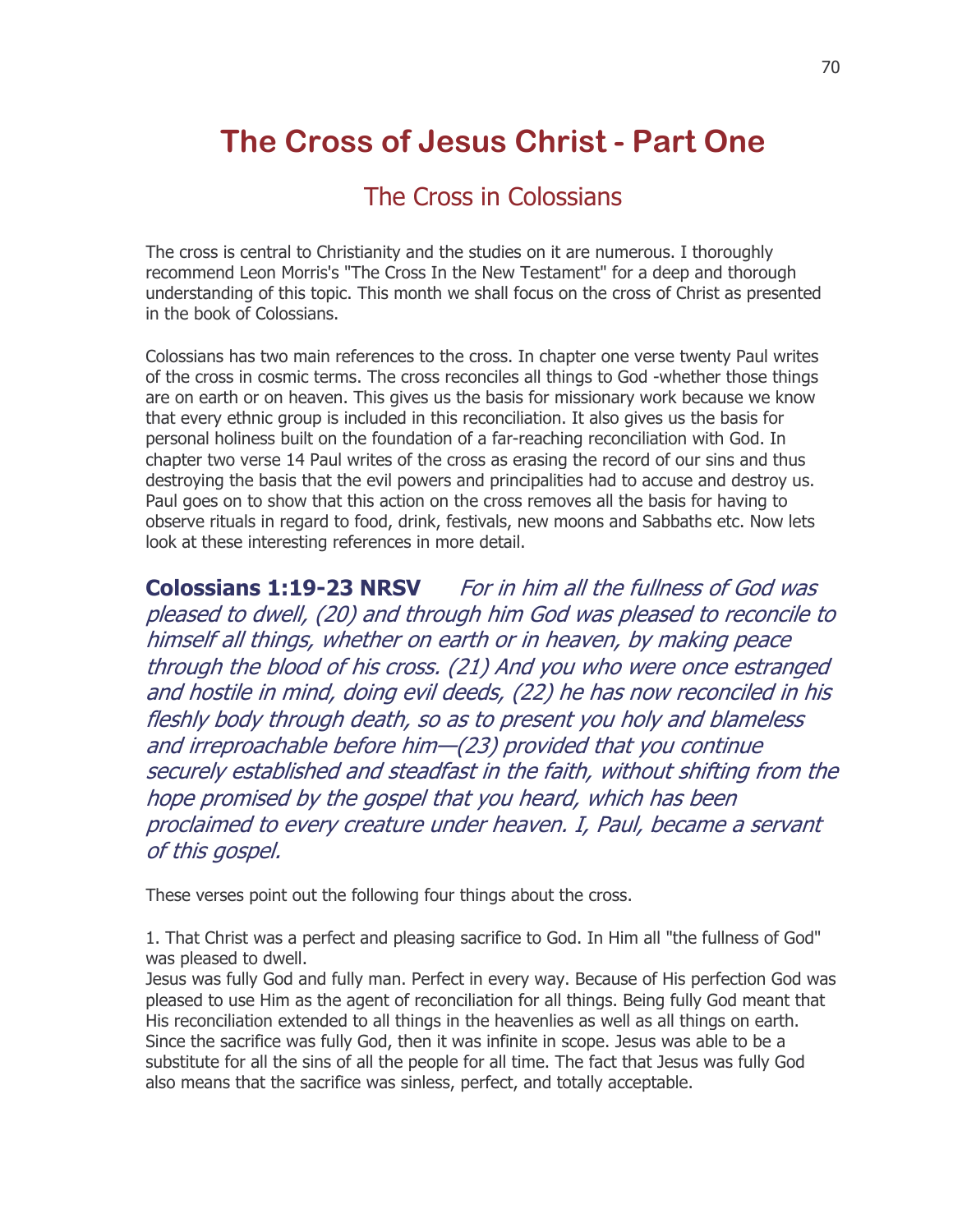2. That the reconciliation is extensive and all-embracing. God was pleased to reconcile to himself all things, whether on earth or in heaven,

No class of being is left out of the possibility of salvation. Kings can be saved, poor people can be saved, Jews can be saved, Gentiles can be saved, slaves can be saved, and so can their masters. There is no group at which we can point the finger and say "this group cannot experience salvation, Christ did not die for them, and they are beyond redemption". The cross is effective for all classes of people. This verse does not mean that all individuals will be saved regardless of their beliefs or lifestyle. It is not an indicator that all will, somehow, go to heaven. This has sometimes been argued from this and other verses. For a concise rebuttal of universalism read Millard J. Erickson's Christian Theology pages 1018- 1022.

3. That the cross results in peace." making peace through the blood of his cross". The sacrificial death of Jesus ends the war between man and God. Paul describes us as "once estranged and hostile in mind, doing evil deeds,". In other words both our inner and outer beings were at cross-purposes with God. When peace is made we move from being enemies of god at cross-purposes with Him to becoming obedient sons and daughters performing His will. This results in his blessing resting on our lives and this produces a state of blessedness known as "peace" or "Shalom" - the well-being, prosperity, abundance and joy of God. To enter into this peace the blood of the cross like the blood on the doorposts in Exodus has to be personally applied. The model in Exodus was that the lamb was slain, its blood collected in a bowl, then applied to the doorposts with a bunch of hyssop. This prevented the wrath of God's destroying angel visiting that house. The blood in the bowl protected no-one. It only became effective as it was applied with the bunch of hyssop. Christ is the perfect Passover lamb and the reconciliation purchased by His blood is only available to those who apply it to their lives through faith. (Exodus 12:6, 12-13, 21-23; 1 Cor 5:7) According to the philosopher and Bible teacher Derek Prince this peace applies to six areas of our lives:

- The blood of Christ brings redemption out of the hand of the Devil. (Eph 1:7, Psalm 107:2)
- Through the blood of Christ all your sins are forgiven. (Eph 1:7)
- The blood of Jesus God's Son, is cleansing you now and continually from all sin. (1) John 1:7-10)
- Through the blood of Jesus Christ you are made righteous, justified, "just-as if I'd" never sinned. (Romans 5:9, Proverbs 28;1, Isaiah 32:17)
- Through the blood of Jesus Christ you are sanctified, made holy, set apart for God. (Hebrews 10:29, 13:12 ; Colossians 1:12, 13 Romans 8:2)
- Your body is the temple of the Holy Spirit , redeemed, cleansed, sanctified by the blood of Jesus, therefore the devil has no place in you and no power over you. ( 1 Corinthians 6: 13, 19-20, 1 John 5:6, Eccl. 4:12)

The peace with God that comes through the blood of the cross affects every area of our lives bringing them into wholeness of body, soul, and spirit.

4. That the purpose of the cross is so that God may purchase for himself a holy and blameless people, His church."....He has now reconciled in his fleshly body through death,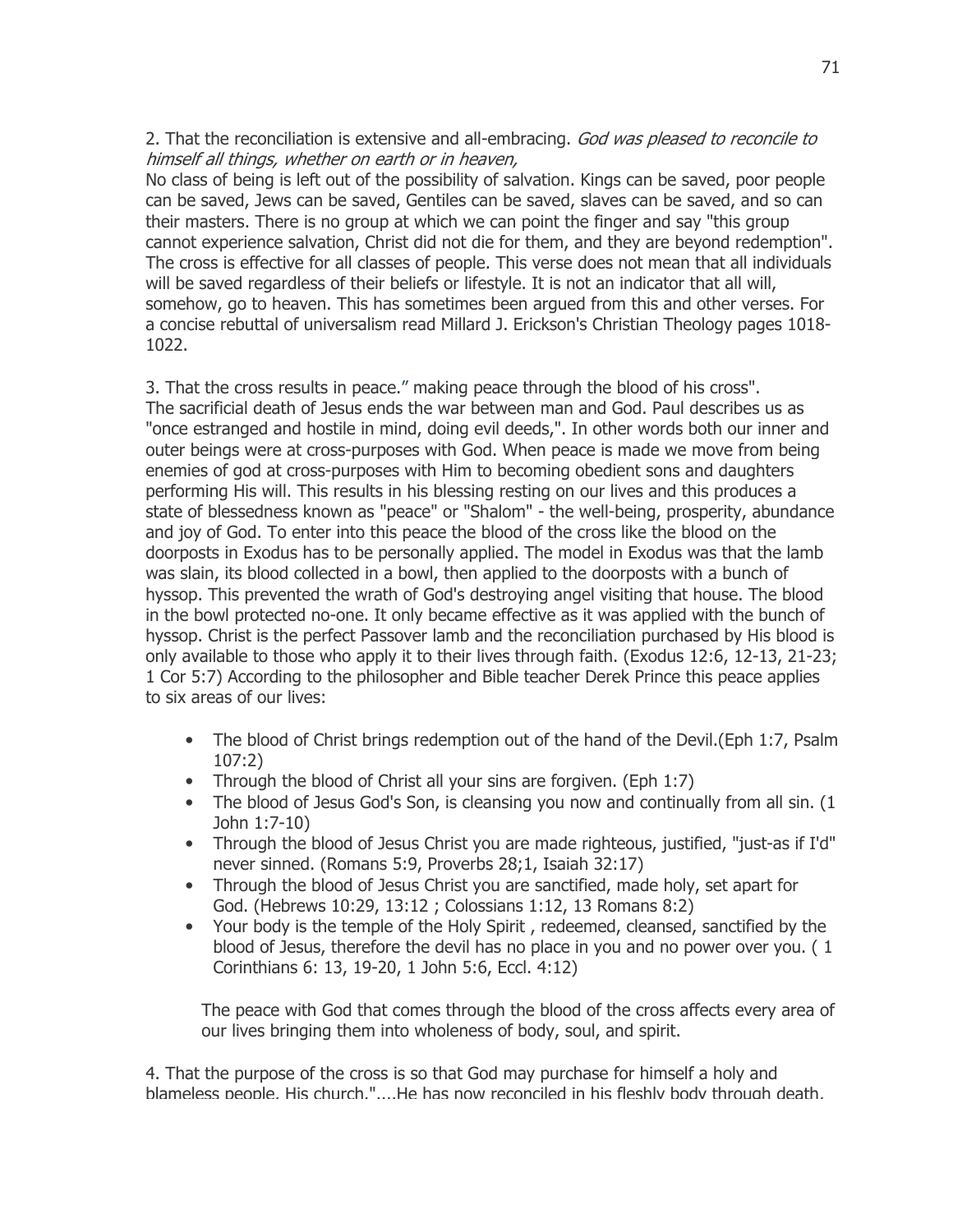so as to present you holy and blameless and irreproachable before him" This is confirmed in the epistle to the Ephesians where Paul writes in Ephesians 1:3-4 NRSV Blessed be the God and Father of our Lord Jesus Christ, who has blessed us in Christ with every spiritual blessing in the heavenly places,  $\{4\}$  just as he chose us in Christ before the foundation of the world to be holy and blameless before him in love. Jesus objective is to "present you holy and blameless". He wants to produce people that are spotless in every respect. Sometimes we see nothing further than forgiveness. As wonderful as forgiveness is we cannot rest there but must press on in the light of that forgiveness to lead holy lives. The cross works in our lives to give us the power to be holy. As you accept this transforming power and harness it by faith you will be made holy from within.

The second of the Colossians passages looks at the cross in the light of false religions and philosophies and show how Christ is vastly superior to all other spiritual powers and philosophical systems.

Colossians 2:13-22 And when you were dead in trespasses and the uncircumcision of your flesh, God made you alive together with Him, when he forgave us all our trespasses, (14) erasing the record that stood against us with its legal demands. He set this aside, nailing it to the cross. (15) He disarmed the rulers and authorities and made a public example of them, triumphing over them in it. (16) Therefore do not let anyone condemn you in matters of food and drink or of observing festivals, new moons, or Sabbaths. (17) These are only a shadow of what is to come, but the substance belongs to Christ. (18) Do not let anyone disqualify you, insisting on self-abasement and worship of angels, dwelling on visions, puffed up without cause by a human way of thinking, (19) and not holding fast to the head, from whom the whole body, nourished and held together by its ligaments and sinews, grows with a growth that is from God. A further four points about the cross can be extracted from this short passage they are:

5. The cross gives life to the spiritually dead. And when you were dead in trespasses and the uncircumcision of your flesh, God made you alive together with Him, when he forgave us all our trespasses,

The point at which we are "made alive" is the point when we accept the work of the cross in our lives and are forgiven all our trespasses. Our life is not an independent life but comes from being "with Him". The spiritual deadness of the unbeliever is total. To put it bluntly some corpses may be warmer than others and some may be very decomposed indeed but they are all corpses. They cannot come alive by their own power. Ephesians 2:8-9 NKJV For by grace you have been saved through faith, and that not of yourselves; it is the gift of God, (9) not of works, lest anyone should boast. Life for the spiritually dead flows from God through the cross to all who believe.

6. The cross ends the power of rules and regulations over the life of the believer. (14) Erasing the record that stood against us with its legal demands. He set this aside, nailing it to the cross. (15) He disarmed the rulers and authorities and made a public example of them, triumphing over them in it. (16) Therefore do not let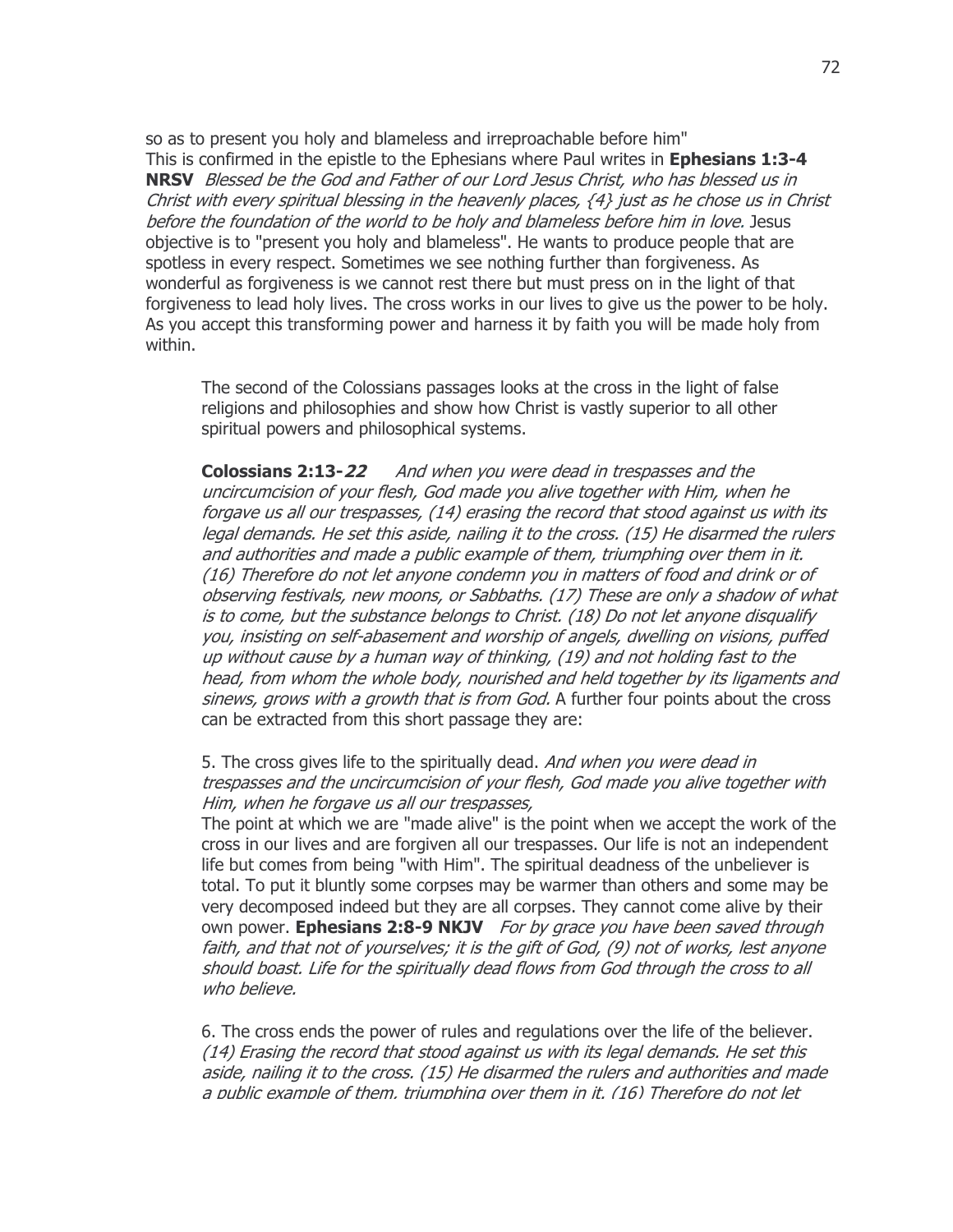anyone condemn you in matters of food and drink or of observing festivals, new moons, or Sabbaths. (17) These are only a shadow of what is to come, but the substance belongs to Christ.

The total forgiveness of us purchased on the cross ends the power of rules over the life of the believer. Let's look at it this way. Rules in the spiritual realm are either from God or the Devil. The cross has defeated the Devil and so his rules have no power. The cross has also purchased forgiveness for breaking God's rules. The cross has freed us from them into a lifestyle where we are led by the Spirit and not under a law code for approval from God. The cross has thus abolished the rules about food, drink, and festivals that are from God and destroyed the rules about food, drink and festivals that the Devil tried to impose. Thus there are no laws of this nature that the believer has to obey. They were once useful as "tutors to lead us to Christ" but they are the 'shadow' not the 'substance'. Christ is the "real thing" and rules are now a thing of the past.

7. The cross is a final and permanent end to Satan's ability to accuse us erasing the record that stood against us with its legal demands. He set this aside, nailing it to the cross. (15) He disarmed the rulers and authorities...

When Satan wants to dig up our sins and fling them at us we can say to him. "I'm afraid you will have to go the cross and find them - they have been nailed there by God". Crucified criminals had their crimes nailed above the cross so people could know why they died. On Christ's cross is a board with all the sins you and I have ever done nailed to it. They were nailed to Christ's cross and he took the punishment for them. He bore all the charges in one massive hit - and rose from the dead. It was as if Jesus stood in court with literally millions of charges against His name and pleaded guilty to all the sins you and I had committed (out of love for us so that we could go free). Then the Judge (God) said "You will serve all these death sentences concurrently - on the cross". (They had to be served concurrently you cannot keep executing someone). Since the penalty for the crimes had been paid Satan had no further basis for accusing believers before God. . Their charge sheets were all nailed to the cross! With "penalty paid in full" written on them! Satan was out of ammunition! Paul describes this as "disarming the principalities and powers.." and "triumphing over them". It was a victory indeed!

8. The cross gives Christians the confidence they need to break with the domination of their lives by spiritual powers, taboos and superstitions. He disarmed the rulers and authorities and made a public example of them, triumphing over them in it. The Colossians like many Christians now came from a culture which had strict taboos related to spirit-worship and other customs. This part of the gospel message was and is very freeing to them as they no longer have to abide by the countless fear-filled rules of their culture. Some of these taboos can be very cruel -especially toward women. Before the missionaries came to the Gogodala tribe (in which I worked for a short while) the women were required to require wear large heavy cane baskets that covered their heads and most of the length of their bodies for three months after the death of any clan member. This meant that most women were permanently encased in these cruel baskets out of fear of what the spirits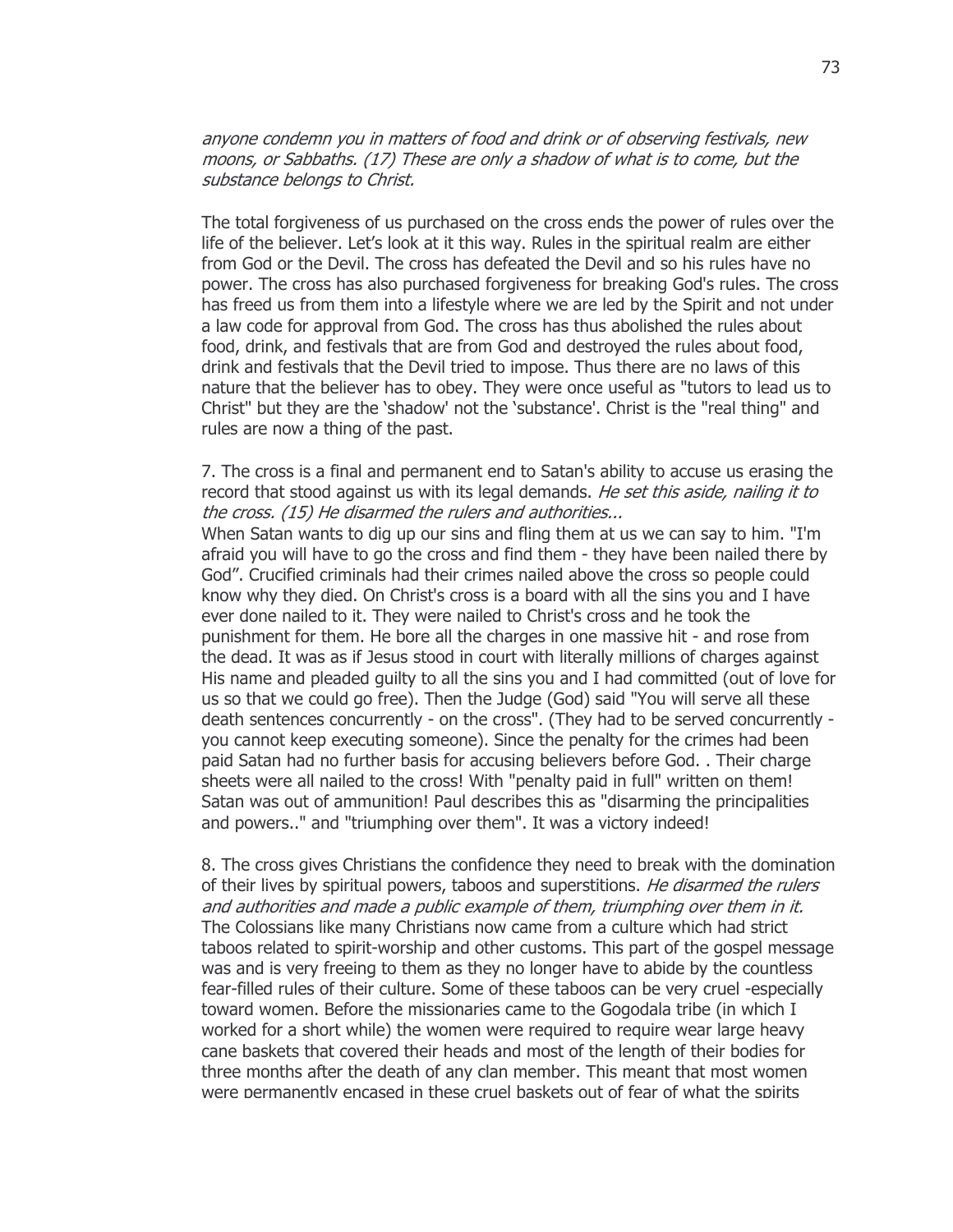would do if they broke with this taboo. The spiritual powers that are behind these taboos and which make them work are defeated by the cross of Christ. All the taboos have been broken down and the demonic powers have no ground of attack. They have in fact been publicly humiliated and stripped of their power. The Gogodala are now a very Christian tribe that sends out evangelists to other tribes. The cane baskets are long forgotten as the light of the gospel has broken forth into their hearts. The cross ends any need to fear or obey the spirits of darkness (even as a precaution). No Christian needs an amulet, a charm, an incantation, a potion, statue, spell, secret writing, mantra, special diet, or any other thing to ward off evil spirits. We have the cross and the blood of Jesus and that has rendered the spirits powerless, humiliated and made us victors "triumphing over them through the cross".

### **Conclusion**

The cross of Jesus Christ gives us the confidence and assurance we need to progress in God. We know that we are part of a work of God on a cosmic scale where the perfect Lamb of God was sacrificed to reconcile everything on heaven and on earth to God and bring us peace and forgiveness of sin. The cross enables spiritually dead people to be made alive in Christ and empowers those with new life to become holy and blameless and without accusation. The cross is also our protection against all the attacks of the demonic world. It has disarmed Satan and removed his ability to accuse us and means we no longer have to live in fear of breaking taboos or incurring curses and spells. As a result we need no longer be bound by obscure rituals, pointless obligations, religious dietary requirements and festivals designed to appease the spirit world. The cross is our defense and our refuge and gives us the ability to triumph over all spiritual powers. Thus we are freed from human observances into the liberty of the Spirit through the cross of Jesus Christ. Praise be to God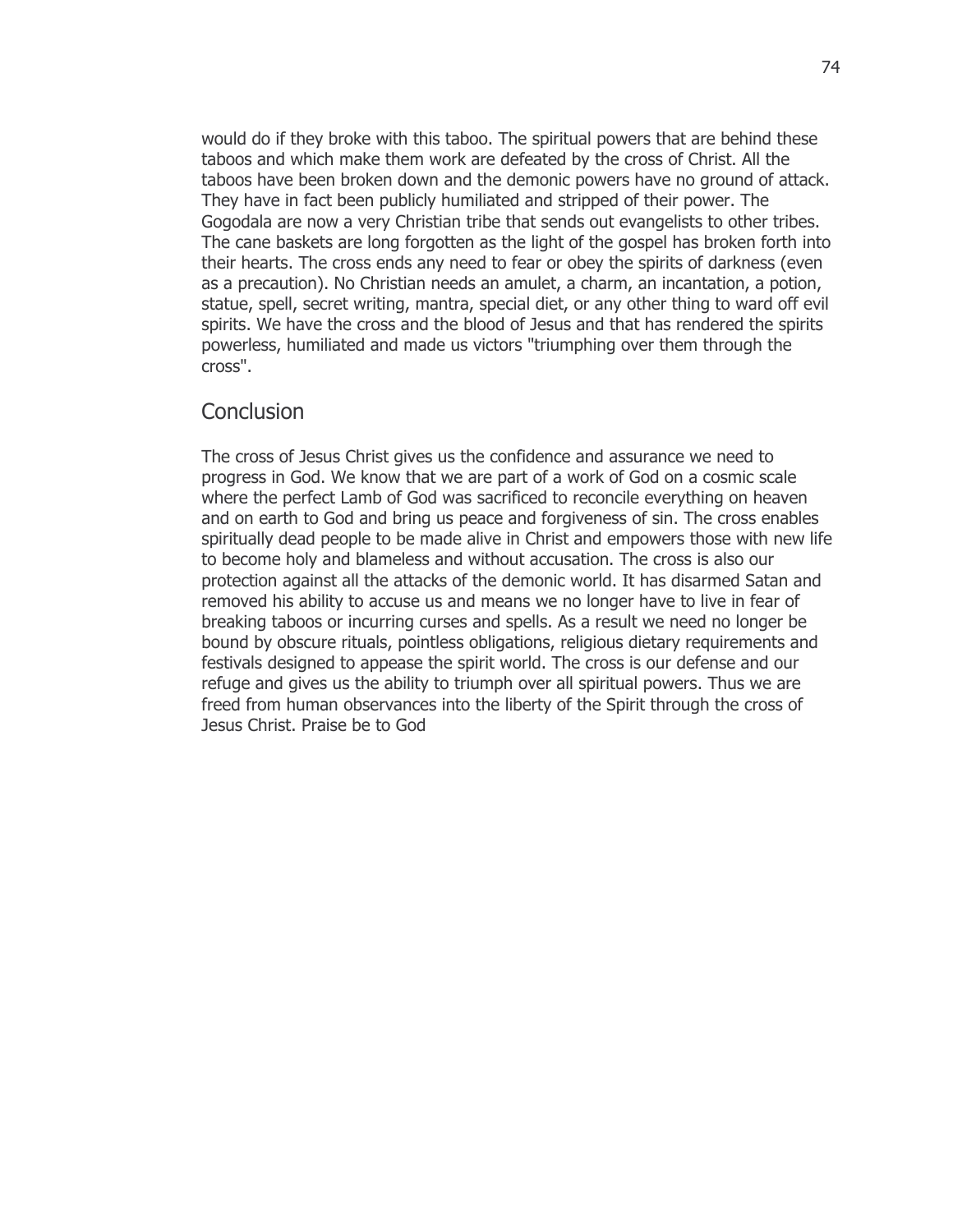# The Cross - A Radical Commitment

In this second part of our series on the cross we will look at the cross as a symbol of radical commitment. And not just in theory.

In Uganda hundreds of thousands, if not millions of Christians were martyred by Idi Amin and his troops in an effort to turn Uganda into an Islamic republic, in Vietnam Christians are vigorously persecuted and in China the house church leaders are beaten and arrested. According to David Barret's World Christian Encyclopedia over 150,000 Christians are martyred for their faith each year. The flood of testimonies of these martyrdoms and books like "Vanya" that recount the martyrdom of prominent believers tell us that we may all be faced with the very real choices regarding our faith.

Many of us have faced painful choices where we have struggled to obey God. Breaking off a cherished relationship with an unbeliever. Giving up a good well paying career to enter Bible College and Christian work. Separation from family for the sake of the gospel. Financial hardship. Isolation. Fear of ridicule. These all play their part. Being a Christian is a difficult and often expensive commitment. If this life alone were to be considered then we are crazy to follow Christ for persecution is inevitable. **2 Timothy 3:12 NKJV** Yes, and all who desire to live godly in Christ Jesus will suffer persecution in fact this persecution was so intense throughout the apostle Paul's life that he thought that his state was "pitiable" unless eternity was factored in! 1 Corinthians 15:19 NKJV If in this life only we have hope in Christ, we are of all men the most pitiable.

Firstly, we will look at what the cross meant in terms of radical commitment for Jesus, then what it means in terms of radical commitment for us.

### What the Cross Meant In Terms Of Radical Commitment for Jesus

Philippians 2:5-11 NKJV Let this mind be in you which was also in Christ Jesus, (6) who, being in the form of God, did not consider it robbery to be equal with God, (7) but made Himself of no reputation, taking the form of a bondservant, and coming in the likeness of men. (8) And being found in appearance as a man, He humbled Himself and became obedient to the point of death, even the death of the cross. (9) Therefore God also has highly exalted Him and given Him the name which is above every name, (10) that at the name of Jesus every knee should bow, of those in heaven, and of those on earth, and of those under the earth, (11) and that every tongue should confess that Jesus Christ is Lord, to the glory of God the Father.

Hebrews 12:2 NKJV looking unto Jesus, the author and finisher of our faith, who for the joy that was set before Him endured the cross, despising the shame, and has sat down at the right hand of the throne of God.

The cross was for Jesus A movement from kingly authority in Heaven to a servant nature on earth. A letting go of His rightful status (as God) without feeling "robbed" or ripped off.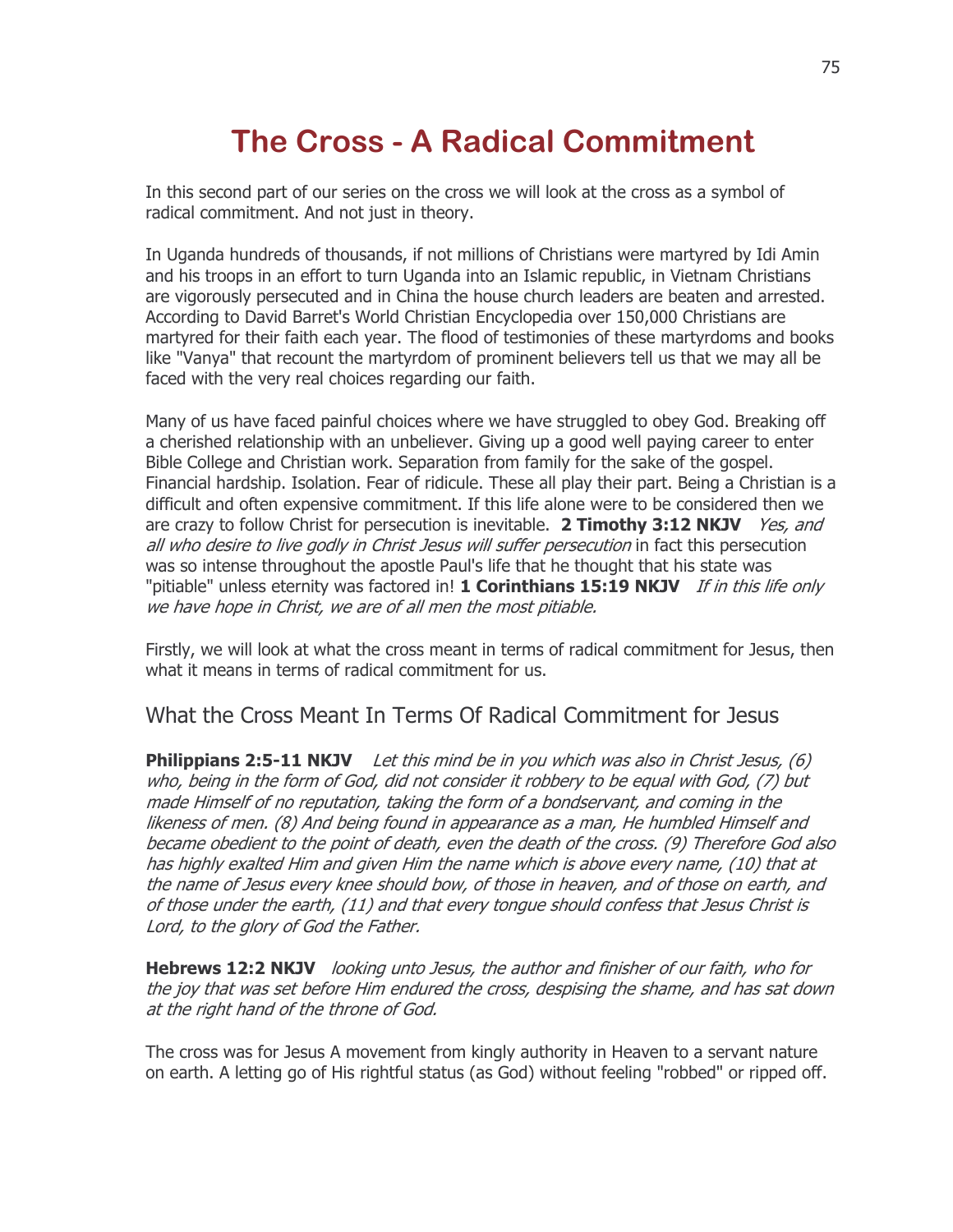A humbling of Himself in obedience. A suffering of death - on behalf of others. Something deeply shameful and humiliating Something to be endured.

He answered the challenge the cross presented by: Looking to "the joy set before Him" the reward from God. Perfectly obeying. Enduring shame. Completing the task he began as the "author" of our faith and the "finisher" as well.

### What the Cross Means In Terms Of Radical Commitment for the Christian

Luke 9:23-27 NKJV Then He said to them all, "If anyone desires to come after Me, let him deny himself, and take up his cross daily, and follow Me. (24) "For whoever desires to save his life will lose it, but whoever loses his life for My sake will save it. (25) "For what profit is it to a man if he gains the whole world, and is himself destroyed or lost? (26) "For whoever is ashamed of Me and My words, of him the Son of Man will be ashamed when He comes in His own glory, and in His Father's, and of the holy angels. (27) "But I tell you truly, there are some standing here who shall not taste death till they see the kingdom of God."

Here we see what the cross involves for us... Self-denial. Daily humble obedience following Jesus losing our lives - throwing them away for Jesus' sake. Weighing up the long-term consequences Not being ashamed of God - willing to suffer shame in this world for glory in the next.

This can be very costly and Jesus spells it out for us in the following passage:

Luke 14:25-35 NKJV Now great multitudes went with Him. And He turned and said to them, (26) "If anyone comes to Me and does not hate his father and mother, wife and children, brothers and sisters, yes, and his own life also, he cannot be My disciple. (27) "And whoever does not bear his cross and come after Me cannot be My disciple. (28) "For which of you, intending to build a tower, does not sit down first and count the cost, whether he has enough to finish it; (29) "lest, after he has laid the foundation, and is not able to finish, all who see it begin to mock him, (30) "saying, 'This man began to build and was not able to finish.' (31) "Or what king, going to make war against another king, does not sit down first and consider whether he is able with ten thousand to meet him who comes against him with twenty thousand? (32) "Or else, while the other is still a great way off, he sends a delegation and asks conditions of peace. (33) "So likewise, whoever of you does not forsake all that he has cannot be My disciple. (34) "Salt is good; but if the salt has lost its flavor, how shall it be seasoned? (35) "It is neither fit for the land nor for the dunghill, but men throw it out. He who has ears to hear, let him hear!"

The costs Jesus mentions include: Family relationships Your own life Bearing the cross. Coming after Jesus - suffering His fate in identification with Him. Carefully thinking through the cost Forsaking all Not compromising and so losing one's flavor and "bite".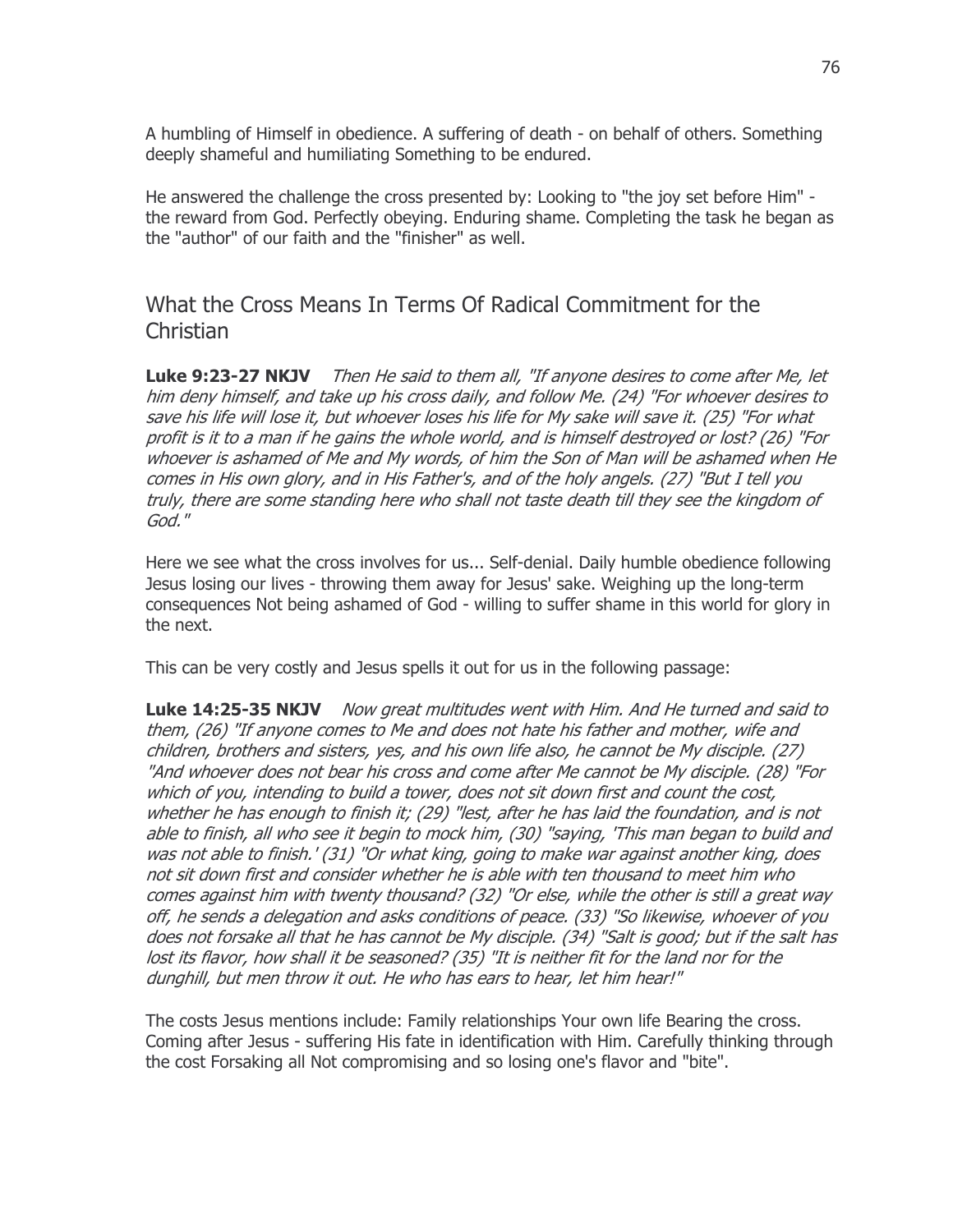From time to time the earliest Christians struggled with their lot and the sheer exhaustion of the sacrifices they were making -including confiscation of property, imprisonment and martyrdom.

Hebrews 12:1-3 NKJV Therefore we also, since we are surrounded by so great a cloud of witnesses, let us lay aside every weight, and the sin which so easily ensnares us, and let us run with endurance the race that is set before us, (2) looking unto Jesus, the author and finisher of our faith, who for the joy that was set before Him endured the cross, despising the shame, and has sat down at the right hand of the throne of God. (3) For consider Him who endured such hostility from sinners against Himself, lest you become weary and discouraged in your souls.

We see that they were called to make Jesus their example at such time and indeed we can see the similarity between what the cross meant for Jesus and what it means for us.

| <b>THE CROSS FOR JESUS</b>                               | <b>THE CROSS FOR US</b>                                      |
|----------------------------------------------------------|--------------------------------------------------------------|
| Letting go of His status of God                          | Deny ourselves                                               |
| <b>Death on a cross</b>                                  | Not loving our own life, "losing our life"                   |
| Taking the form of a servant                             | Daily humble obedience "take up our cross<br>daily".         |
| <b>Endured the cross</b>                                 | Do not become weary or discouraged                           |
| For the joy set before Him                               | Counting the cost of discipleship, factoring in<br>eternity  |
| Obedient unto death                                      | No compromise, remain "salty"                                |
| <b>Despising the shame</b>                               | Not being ashamed of Jesus but confessing<br>Him before men. |
| The "finisher" of our faith                              | Run with endurance the race set before us -<br>until the end |
| <b>Endured hostility from sinners</b><br>against himself | All who live godly in Christ Jesus will be<br>persecuted.    |

As we take the cross into our own lives we take on board a special relationship with God as well. Paul speaks of this when he writes, Colossians 1:24-25 NKJV I now rejoice in my sufferings for you, and fill up in my flesh what is lacking in the afflictions of Christ, for the sake of His body, which is the church, (25) of which I became a minister according to the stewardship from God which was given to me for you, to fulfill the word of God, and in the epistle to the Philippians he speaks of his sufferings as involving fellowship with Christ in a special way **Philippians 3:10-11 NKJV** that I may know Him and the power of His resurrection, and the fellowship of His sufferings, being conformed to His death, (11) if, by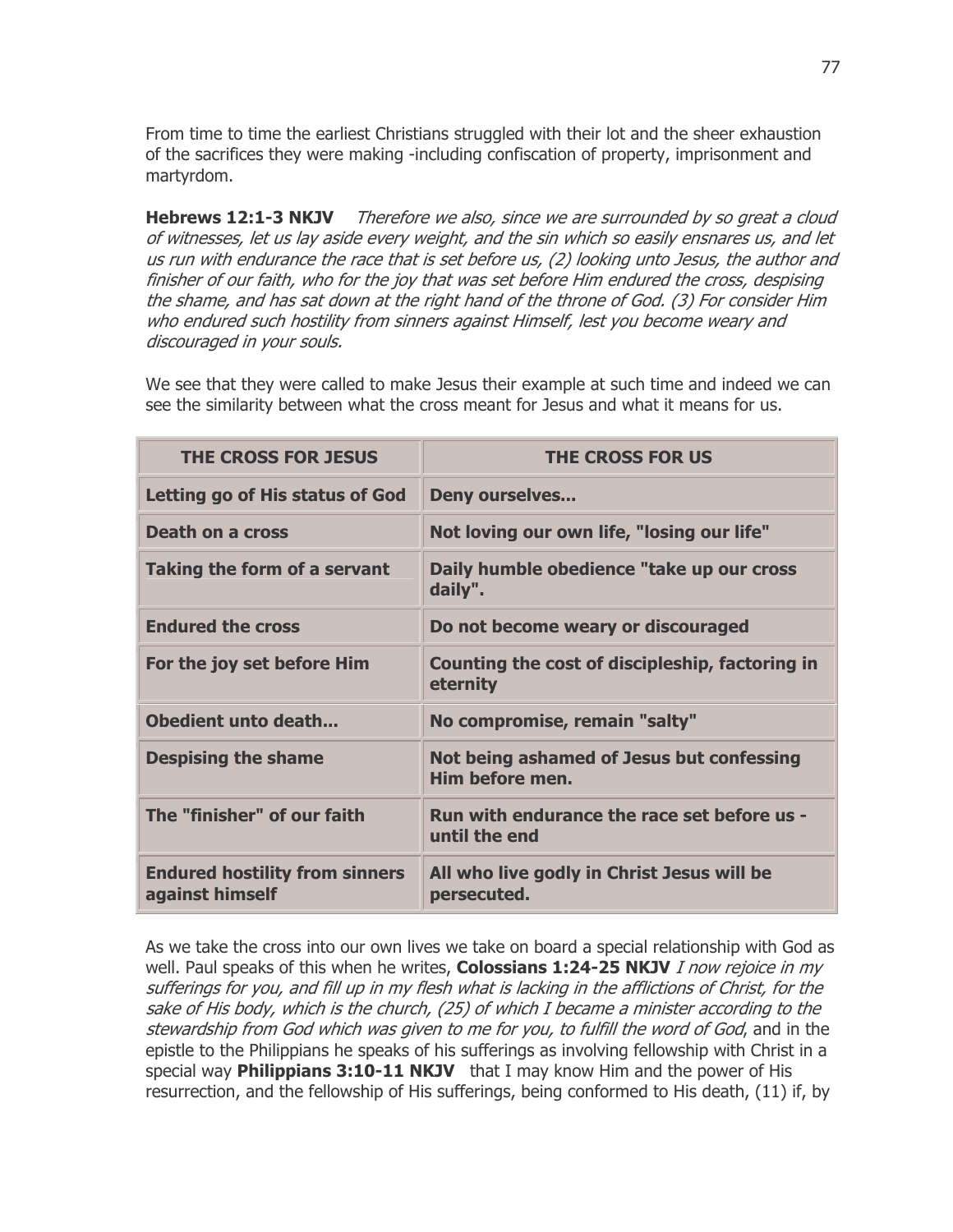any means, I may attain to the resurrection from the dead. In Colossians 1:24, Paul writes of Christ's sufferings as "lacking". He does not mean that they lacked in redemptive power. The wonderful redemptive power of the cross was Paul's gospel and he knew he could not add to that! Rather the "lack" is in the delivery of that good news to the world. Christ suffered to purchase men from sin. Paul suffers to get them to understand what Jesus Christ has done for their forgiveness. The sufferings of Christ need to be "added to" by the sufferings of Paul and other preachers of the gospel if the church is to be built. We are like people on a relief mission with food for the hungry - being waylaid by opportunistic bandits and profiteers - the forces of darkness. For we wrestle not against flesh and blood but against powers and principalities. (Eph 6:12). So our cross works with Christ's cross to produce the Church. Christ's cross wins the victory for souls our cross applies that victory to souls. Christ's cross brings reconciliation with God; our cross makes us ambassadors of Christ and ministers of that reconciliation. God has tied the power of his gospel and the fate of His church to the preparedness of His saints to suffer, to take up their crosses daily and to follow Him. Let's finish with Paul's exhortation to Timothy, a fellow minister of Christ.

2 Timothy 1:8-12 NKJV Therefore do not be ashamed of the testimony of our Lord, nor of me His prisoner, but share with me in the sufferings for the gospel according to the power of God, (9) who has saved us and called us with a holy calling, not according to our works, but according to His own purpose and grace which was given to us in Christ Jesus before time began, (10) but has now been revealed by the appearing of our Savior Jesus Christ, who has abolished death and brought life and immortality to light through the gospel, (11) to which I was appointed a preacher, an apostle, and a teacher of the Gentiles. (12) For this reason I also suffer these things; nevertheless I am not ashamed, for I know whom I have believed and am persuaded that He is able to keep what I have committed to Him until that Day.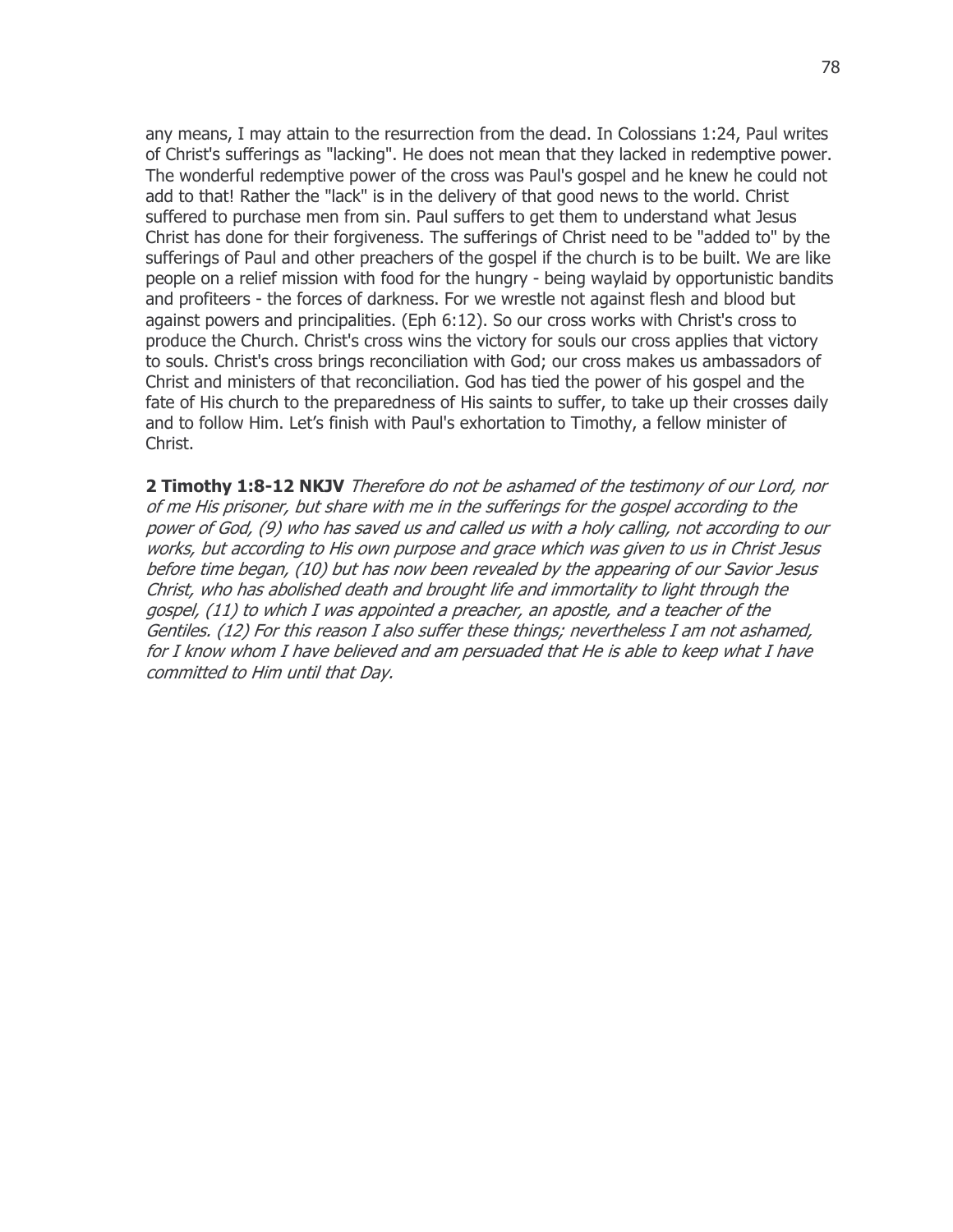## The Crucifixion

#### By "Darrell A. McCulley" <mcculley@lightspeed.net>

#### Darrell McCulley is a ordination student with the theologically conservative Lutheran Synod of Missouri and has a special interest in apologetics.

Crucifixion was considered by the ancient world, especially the Romans, to be one of the greatest sources of physical suffering a human being could endure. It was reserved for provincials, non-citizens, and the most heinous of traitors. It is to be noted that it was considered such an indignity that no Roman citizen, however hated, was to be crucified. When the Emperor Vitellius was deposed in 69 AD after a reign of only a few months, he was slapped and beaten by the crowd, publicly humiliated, ridiculed, and a hook was passed through his neck and his body thrown off the Tarpeian Rock into the Tiber--but even he was not crucified; that punishment was considered too extreme. When Nero was deposed by the Senate, the pronounced sentence (prevented by his timely suicide) was to be beaten with rods and thrown into the river. Not even the hated Nero would have been nailed to a cross. Paul of Tarsus, as a Roman citizen, was beheaded, which was considered a "kinder, gentler", even merciful mode of execution. The idea was that beheading at least permitted the person to retain a little dignity and honor, so important in the Roman world. The only methods of execution permitted by Jewish law were strangulation, stoning, beheading, and burning.

Crucifixion was adopted by the Romans from the Phoenicians, and when done publicly was a most effective deterrent as well as punishment. The criminal first was flogged with a Roman flagrum, a short leather whip consisting of a handle at the end of which were two or three leather scourges. It had either jagged pieces of bone or metal, or dumbbellshaped pellets of lead, sewn or bound onto the ends of the leather scourge. The pellets would have had the effect of pelting the victim repeatedly with the ancient equivalent of lead musket balls, pulverizing but not puncturing the skin. The skin would break down fairly quickly, becoming quite degraded. The person would bleed, but the main punishment would come from blunt trauma. On the other hand, if the jagged pieces were sewn into the scourge, they would upon impact flick out tiny chunks of flesh and there would be profuse bleeding. The destruction of the integrity of the flesh and loss of blood by both types of flagrum was such that forty lashes was considered to be tantamount to a death sentence, so when a Roman magistrate wished to cause the victim suffering, but not the full horror of crucifixion, the criminal might be sentenced to thirty-nine lashes before crucifixion. This would usually result in death, thus sparing them the lingering pain and suffering of a cross.

Roman crosses came in three types: The St. Andrew's Cross (crux decussata), which is shaped like an "X"; The crux commissa, also called St. Anthony's Tau, in which a crossbar is affixed to the top of a stake, forming a "T" shape; and the familiar crux immissa, forming the well-known shape that is traditionally associated with the death of Jesus. It was undoubtedly this type of cross used during that day on Golgotha, as the Gospels record that a record of Jesus' "crimes" was affixed to the top above His head. This would only be possible with the crux immissa. Greek crucifixions would use a variation of the crux immissa in which the crossbeam (patibulum) was of equal length to the upright beam (crux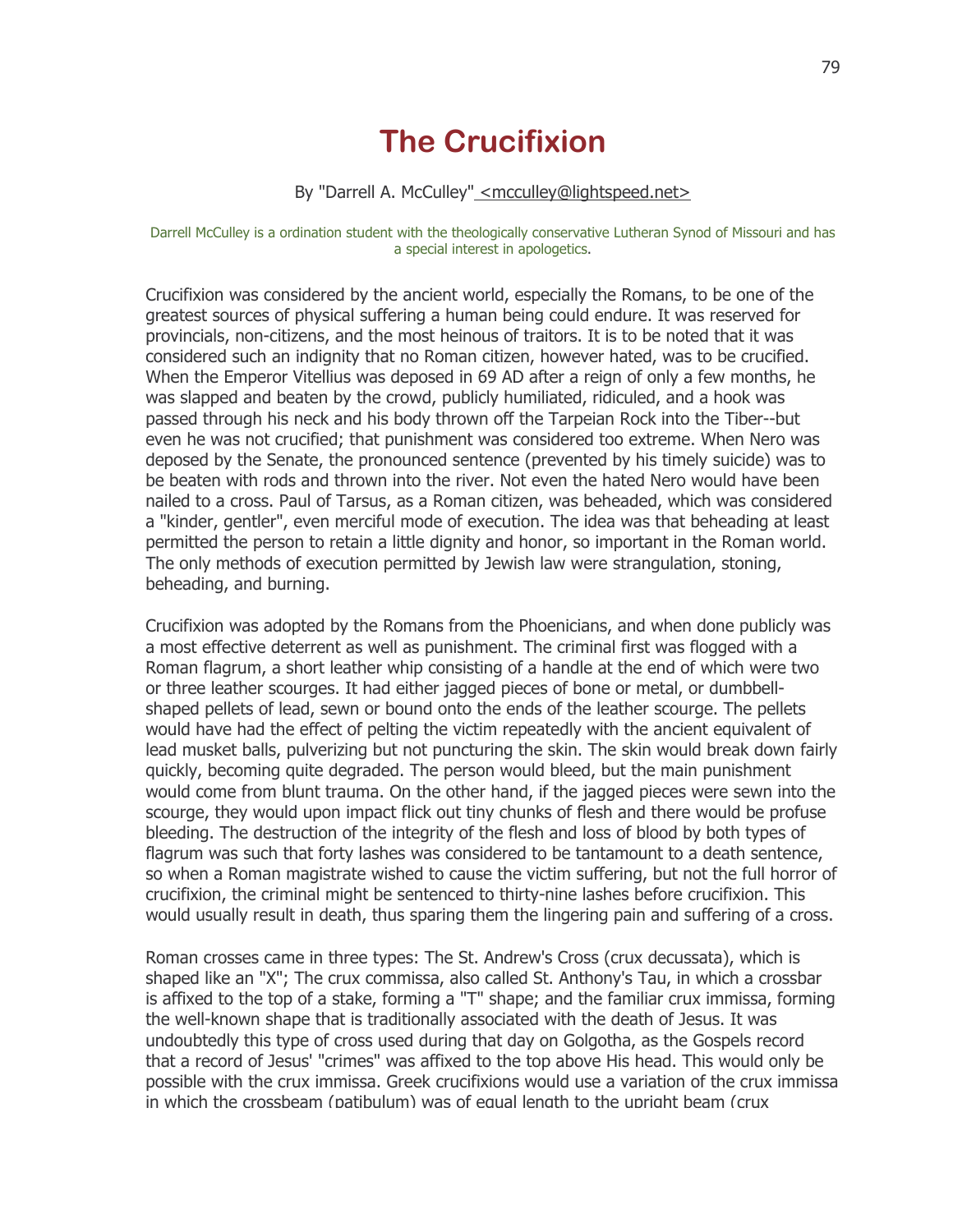simplex). Usually a peg (sedile), or occasionally a seat, was provided for the offender to straddle. It would be large enough to bear his weight.

The above mentioned record of crimes, called the titulus, was put on a white painted piece of wood and the centurion led the procession, carrying the titulus, to the place of death. In Jesus' case there was an additional painful indignity: the Crown of Thorns. It was probably in the form of either a circlet or cap. There were two Greek words usually translated by the English "crown." Though the distinction between the two was often blurred and sometimes the two were used interchangeably, in general the diadem (diadema) was the royal crown which is inherited and indicated a person of high rank. The stefanos, from where we get the name Stephen, was the crown awarded for athletic or other achievement. It was this latter crown made for the Lord during His ordeal, possibly indicating that He was not to be permitted the symbolic royal rank which the Romans thought He thought He deserved.

Deuteronomy 21:1-9 dictates what to do if a man is found murdered and the killer is not known. The elders of the nearest town were to kill a heifer and wash their hands over the sacrifice, declaring their innocence of the crime. Pontius Pilate, a learned man who had the intellect to prepare for a magisterial post by familiarizing himself with local law & tradition, might well have been conscientious enough to acquaint himself with this commandment of the Lord. He even paraphrases David in II Samuel 3:28 (Septuagint) and declares himself innocent of the blood of Christ.

So the Crucifixion of Jesus Christ probably went something like this: After Pilate pronounced the death sentence, he performed a version the rite of judicial cleansing, quoting David while doing so. He then turned Christ over to the centurion in charge of the crucifixion detail, believed by some researchers to be named Longinus. Wrapping Him in the "royal" robes of mocking, they bound His arms to the forty-pound patibulum, painfully stretching them out so that the beam would have been in at least partial contact with the flogging scars. Remember, too, that the Crown of Thorns had been on His head for over an hour. He had already been beaten about the face and head and spat on, and His face would have been aching from having His beard pulled on and jerked around--almost pulled out.

The titulum was prepared, dictated by the Governor himself. Normally the charge of "blasphemy" would be written on the sign; but Pilate, his ego still smarting from being maneuvered into ordering a crucifixion with which he was not comfortable, was determined once more to proclaim the man's innocence and tweak the noses of the Sanhedrin at the same time. Instead of admitting to the public that Jesus had indeed been guilty by writing "blasphemy" on the sign, Pilate instead wrote Jesus' true earthly title, thus implying that the Jews could not be trusted even to obey their own hereditary King. On the top it read IESOUS HO NAZORAIOS HO BASILEUS TON IOUDAION--Jesus the Nazarene, the King of the Jews. It was followed by the Latin HIC EST IESVS NAZARENVS REX IVD'ORVM. Finally, written last as if to pour salt on the open insult of the sign itself, were the Aramaic words Y'shua Han Notsriy, Malkha D'Yihudiy (Jesus the Nazarene, King of the Jews). The Sanhedrin objected to the blatant statement that Jesus was their King, but Pilate told them in effect "I wrote what I wrote. If you don't like it. . . tough!"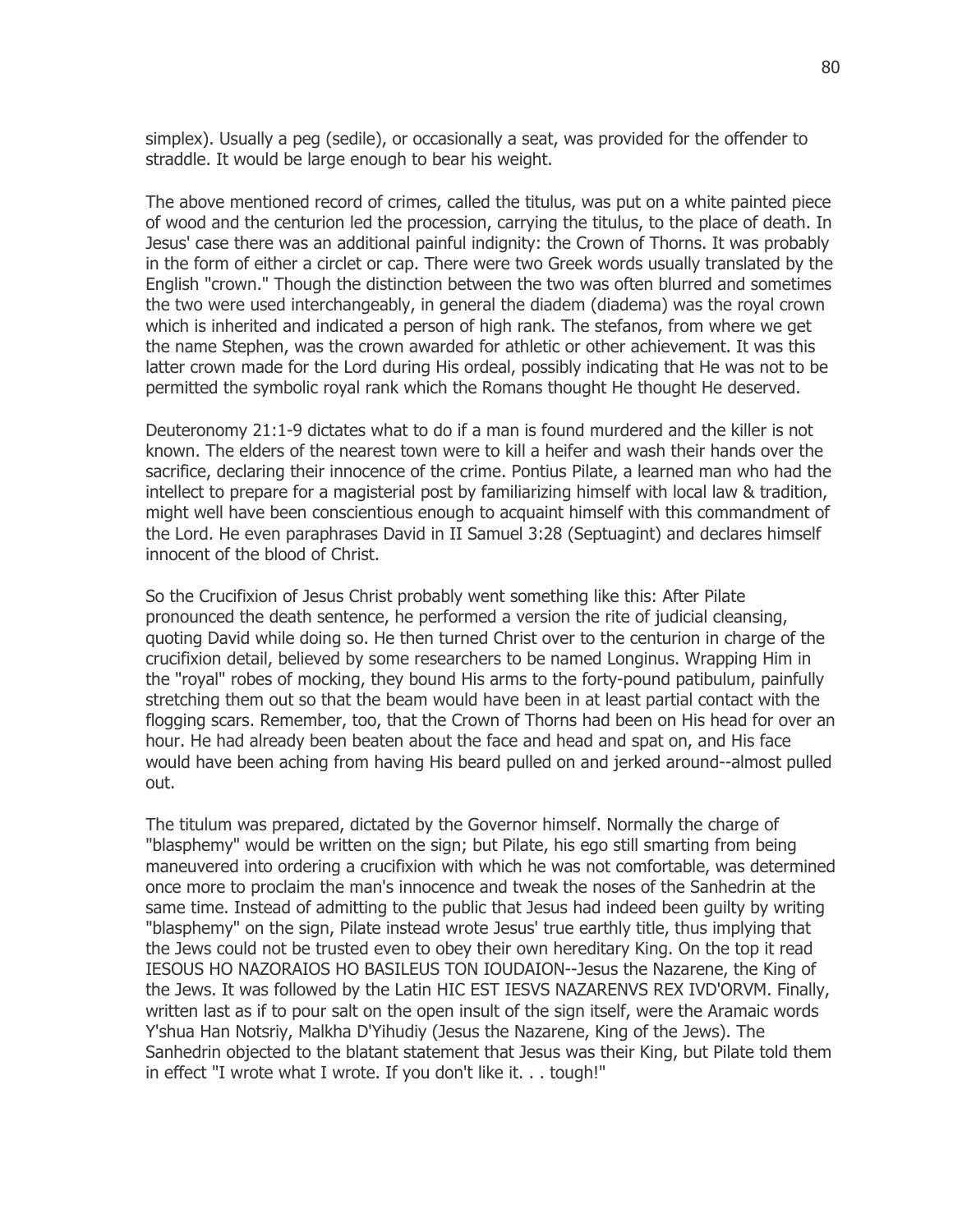Jesus was then paraded through the streets. The combination of blood loss, shock form the flogging, and physical and spiritual stress made Him by this time very weak. A strong man, named Shimon from the Roman province of Cyrene on the north coast of Africa, was forced to bear the patabulum because Christ was too weak. (Some scholars contend that, since he was from Cyrene, Simon was a black man; others believe that the name Shimon was exclusively Hebrew, thus they reason that he was probably Semitic.) By this time, removal of the crossbeam may have been as painful as putting it on Him in the first place; flexing the arms downward and the change in posture required could be excruciating. Finally, the procession reached the Place of the Skull. The entire walk was close to three-quarters of a mile, and Jesus was in an extremely weakened condition. Even if He had wished to offer resistance, by this time it would not have been possible for Him to put up much of a fight.

The spot was probably already occupied by the two thieves, crucified about twelve feet apart and hanging only a few inches off the ground. Shimon was allowed to put down the crossbeam. The mocking purple robes, which by this time because of the drying blood had begun to adhere to the wounds, were yanked off Him. It would have had all the unpleasantness of a band-aid being yanked off an unhealed wound, magnified by a hundred times larger area. The scars in His back that had begun to clot and close were probably opened up and began to bleed again. However, even though this was an execution carried out by Rome, it was at the behest of the Sanhedrin; hence, to remove Jesus' inner modesty garment would have offended Jewish sensibility, so He probably was allowed to retain His personal covering.

At this point Jesus was first offered a drink of wine vinegar mixed with gall, a powerful anesthetic mercifully provided by the women of Jerusalem to crucifixion victims to dull their pain--and their wits. Jesus, knowing that His atonement for our sins required His suffering, refused it. Jesus was laid on the ground over the crossbeam, allowing cold dirt and gravel into the lower scourge wounds. His arms were bound to the cross, at the shoulders or the elbows or both, with rough rope. Then Longinus ordered one of the soldiers to take an iron nail, about 4.5 inches long and with a square shaft about 1cm in diameter, with a head of about three quarters of an inch. Jesus' hand was stretched out, and the nail hammered in at about the place where the meaty part of the hand joins the wrist, not through the palms as is frequently depicted in Renaissance art. This would have severed the median nerve, causing an involuntary, spasmodic, and painful flexing of the thumbs inward toward the palm of the hand. Though nails alone would probably have been enough to hold the body, no chances were taken that the person could get themselves down or open the wounds wide enough to mercifully bleed to death; hence the tying to the cross as well as the nails. A ladder was lifted up after the nailing, and with the help of ropes Jesus was lifted about a foot off the ground and affixed to the crux simplex. Either pegs, nails, rope, or a combination of the three were used to attach the crossbeam. He was seated on a small, short peg between His legs which acted as a support for the body. It was smaller, harder, and more painful than the smallest bicycle seat, but in essence the same idea.

A flat piece of wood like a board was placed over his feet, and a somewhat larger spike (smaller than but akin to a railroad spike) was hammered through the wood, both feet, and the cross. His feet were first turned to the side and His legs bent at the knees. This position would have twisted His back in a constant wrenching, causing muscle strain and even more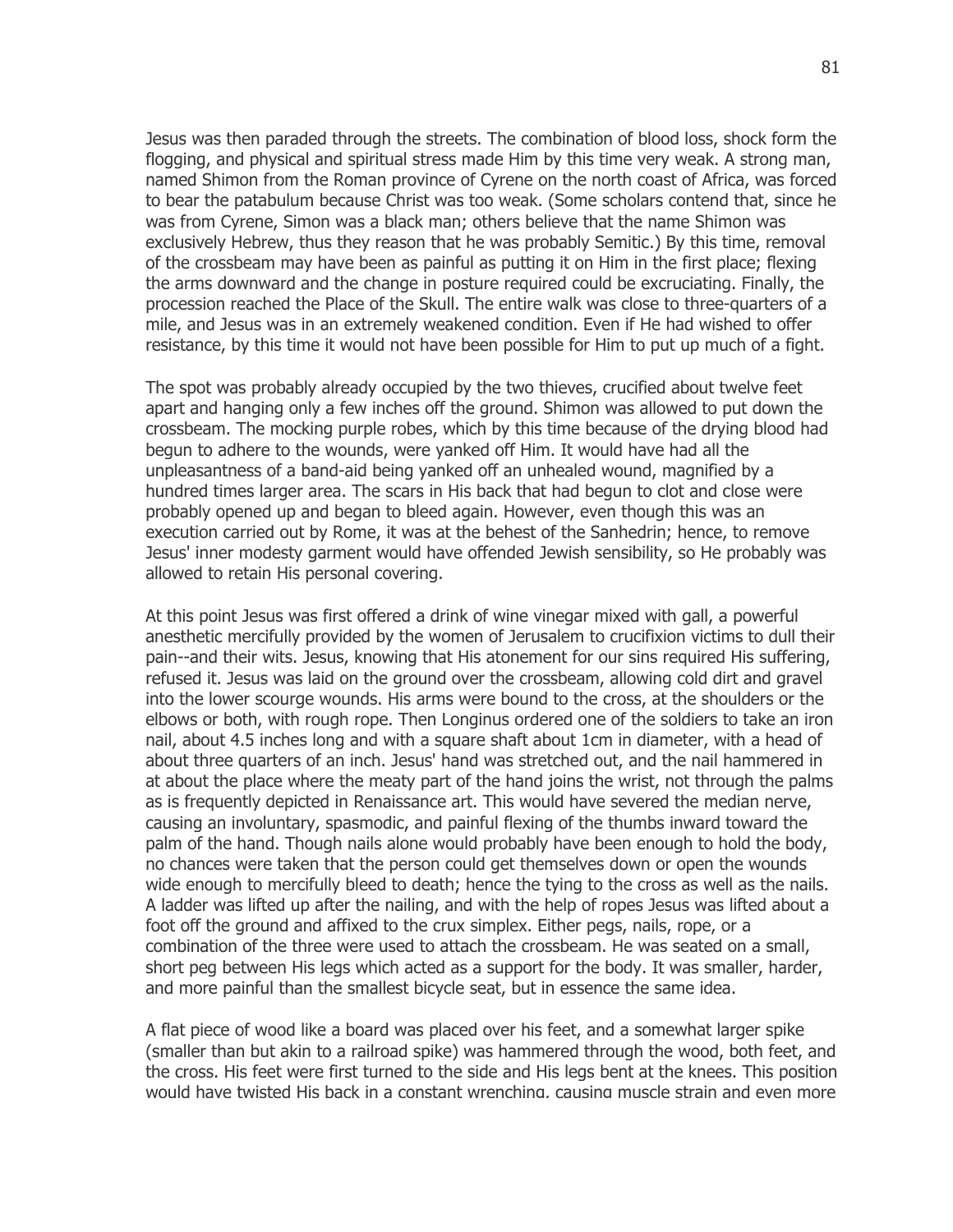agony to the already existing wounds. Then, using the ladder, one of the soldiers climbed up and attached the sign. As this was being done, Jesus said, "Father, forgive them; they have no idea what they're doing."

The scarlet "robe" Jesus wore was originally the outer cloak of a Roman soldier, and the tunic He Himself owned had been woven on a new kind of loom recently invented which allowed wider cloth to be made than was previously possible. The old type had a horizontal seam near the midsection where the two pieces were sewn together, top and bottom; but with the new wider cloth this was no longer necessary. This is what was meant by His "seamless" garment. Jesus' tunic was of this new kind, and the soldiers decided that the garment was too valuable to throw away; so in fulfillment of Psalm 22:18 they threw dice for Jesus' meager belongings. Dice was a common game in Roman society and many soldiers had a set; but gambling for the deceased's possessions was not only un-Jewish, it was against Roman army regulations, so they were breaking their own rules. One wonders why Longinus did not put a stop to it.

Not only the soldiers, but also the passers-by, probably on their way to the Upper City via the Gennath Gate, and even the two thieves, teased and insulted Him, until His lack of response no longer made it fun. Jesus hung there from approximately 9:00 AM until noon, suffering. Then at noon, all of a sudden, clouds began to form over the whole of Palestine. For three hours, the land was so overcast that it was called "darkness." During this time, one of the two thieves between whom Jesus had been crucified began to insult Him yet again and say things like "So You're the Christ? Then save Yourself--and us!" But the other thief, after three hours of seeing the Lord on the cross, had stopped mocking long ago and come to believe. He chewed out the first thief by reminding him that their punishment was legitimate while Jesus' was not, and that since he was about to meet God face to face he had best shut up. Then, turning to the Lord with regret in his heart for his previous ridicule, said, "Jesus, remember me when you enter Your Kingdom." Jesus forgave him and said, "I'm telling you the truth: today you will be with Me in The Paradise."

After a while, Jesus saw His beloved friend Yohannan (John) standing with Miriam (Mary) His mother. Using a polite form of address of the time, "woman", said, "Woman, behold your son", referring to John. Then He told John, "Son, behold your mother." In this way, Jesus was performing His last temporal act by seeing that Miriam would be provided for. It is noteworthy that Jesus, as eldest son, heir, and head of the family, would customarily have passed these jobs, along with the responsibility of being Israel's legal regent, to His brother Yaqov (James). However, at this moment James was not a believer; so, though Jesus' temporal authority passed to James, He entrusted the care of His mother not to the logical and expected person (His brother) but quite properly to the believing one (John).

By this time, breathing for Jesus would have been excruciating, and so He would most likely have been taking shallow breaths. This, over that period of time, would mean that gradually His lungs would fill with fluid and his body would not be able to utilize oxygen properly. In addition, it is entirely possible that one or both of His shoulders had become dislocated and His back was thrown out. Certainly His legs bent and held fast for so long, would have been spasming and cramping involuntarily, but being affixed by the nail they could not move at all. This would likely have resulted in great shuddering spasms from the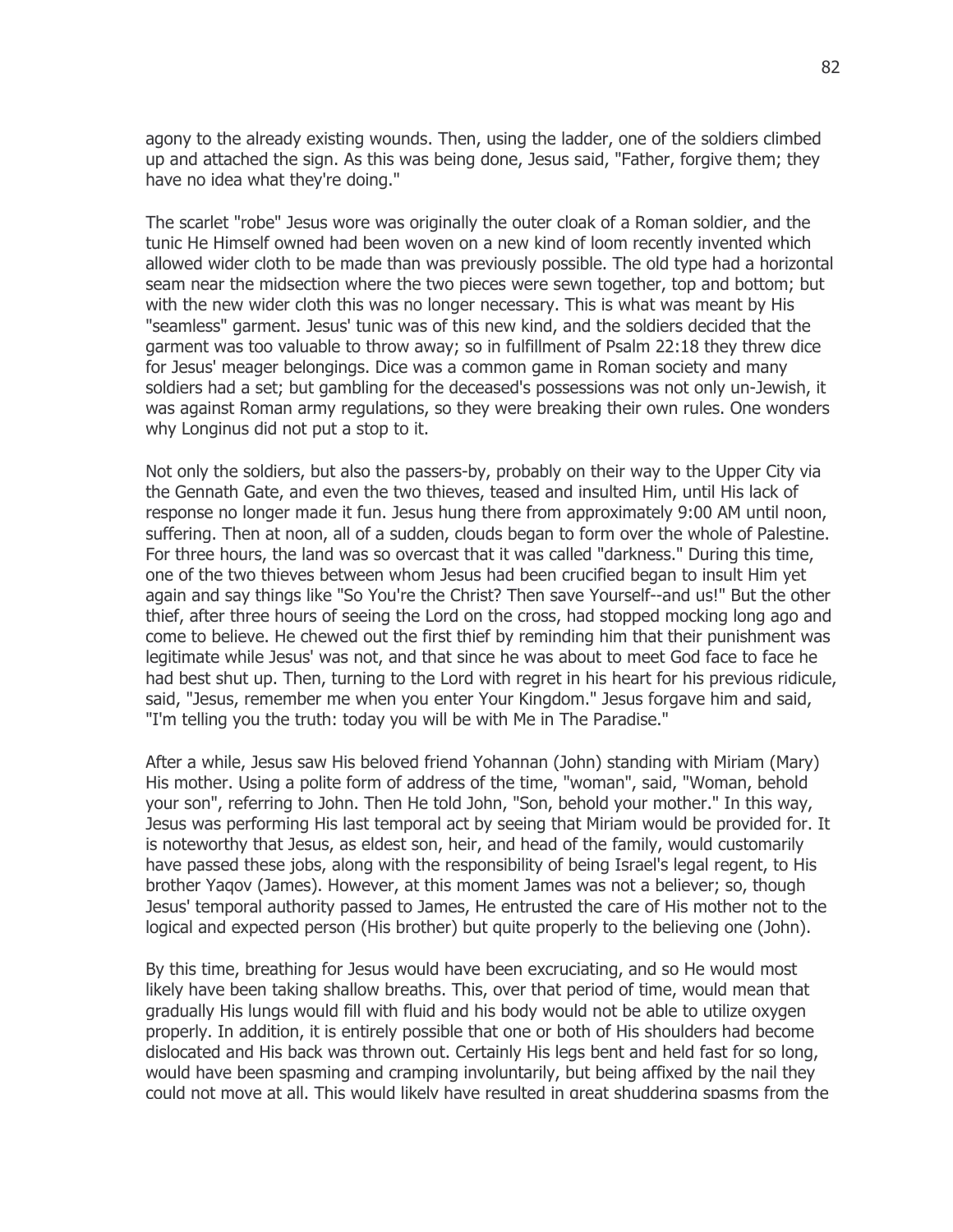lower part of His body, exacerbating His back and breathing difficulties, twisting and jerking the spike wounds in the feet and inflaming the flogging scars, which by this time would be drying and adhering to the wood of the cross. Any breaking of that adhesion would open the wounds and ignite the nerves yet again.

At about 3:00, Jesus shouted out Psalm 22:1 in Aramaic--Eloi, Eloi, lama sabachthani? "My God, My God, why have You forsaken Me?" Some of the observers speculated that He was calling out for Elijah, possibly mistaking Eloi for Eliahu. Jesus, knowing that His work was finally done, now requested something to drink. The gall mixture was gone, but a jar of just the wine vinegar was found and He was given a drink by the only means possible without climbing the cross: a sponge was soaked in the wine and lifted to His lips on a stick. Then things began to happen rapidly, almost simultaneously. Looking up to Heaven, He said tetelestai, "It has been completed." He added, "Father, into Thy hands I entrust My Spirit." Then, following an agonizing cry, He of Whom the prophets spoke and by Whom the sick were healed, the blind given sight, and the dead raised to life . . . died.

At that moment, the veil that separated the Holy of Holies from the rest of the inner Temple was torn in two from top to bottom, signifying that He Himself had entered into the Holy of Holies in Heaven, of which the earthly version was just a pale copy. Then, presenting Himself at the altar, the Father accepted His sacrifice. There was now no longer a need to separate men from God. Man was once again welcome at the feet of his Creator. The souls of the godly, waiting for so long for the sacrifice to be made, could at last with their sins atoned for enter into the Presence, no longer just of Abraham, but of the great I Am.

A great earthquake was felt in the darkness, and those who had believed in Christ but had died before Him had their very graves ripped open by unseen hands and, whole and newraised, they entered into the city of Jerusalem. What a walk into the city that must have been! Many of them, under threat of death, were forced to flee Jerusalem shortly thereafter. However, one can hardly doubt that having been dead once and raised by the power of God, they cannot have been all that afraid of going through it a second time, knowing that this last time they would receive not their resuscitated old flesh, but the new bodies of the First Resurrection.

One of the soldiers, remembering the request of the Sanhedrin to break the legs of those on the crosses (a common practice--when the crucifiers figured the criminals had suffered enough they broke their legs with either the shaft of a spear, a rock, or a hammer, thus accelerating their death from pain, shock, and the inability to rise an inch or so off the peg and draw a clear breath) broke the thieves' legs first. Then, seeing that Jesus was already dead, he did not break His legs. However, for good measure he impaled His body on a spear, piercing upward on the left side between the fifth and sixth ribs. The wound was made about halfway between the side and the front. It pierced the pleural cavity and the heart, releasing the flow of water and blood as recorded in the Gospels. The clear fluid came from the lungs and chest cavity, filling up for six hours now with fluid. The blood came from the heart.

Longinus, seeing all this, fell on his knees and confessed what all believers throughout the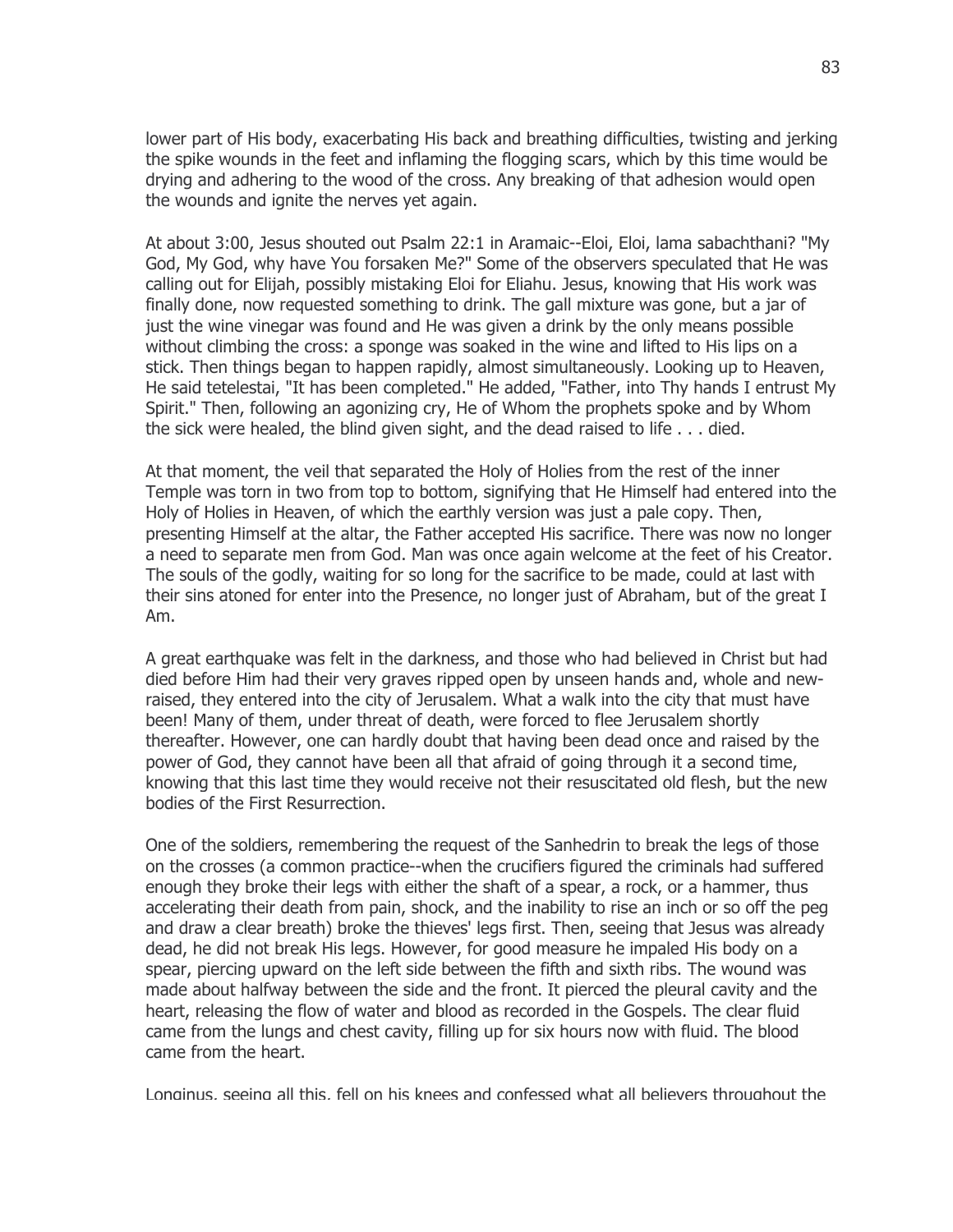ages have confessed, and what we as Christians and partakers of His suffering, confess to this day: "This Man was certainly righteous; He truly was the Son of God!" We participate in all these agonies through the Communion, in which we remember His death. But the joy underlying the sadness and agony of the death of Christ, and always in the back of the Christian's mind as he or she participates in the Lord's Supper, is that Jesus did not stay that way. Three days later, on a brisk Sunday morning in Palestine, He rose from the dead. He proved that the One who could conquer death by His own power and could raise Himself from the dead . . . can certainly raise us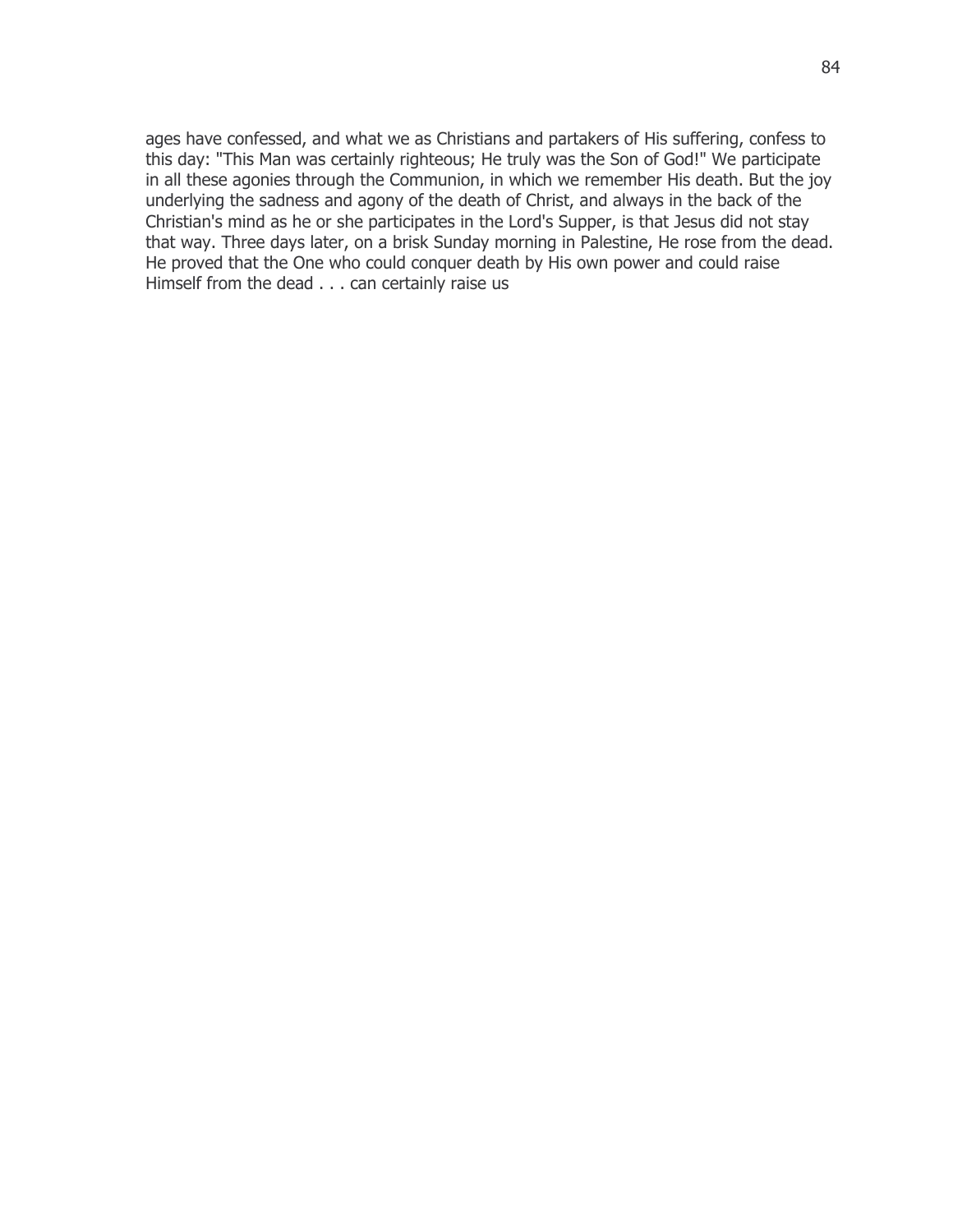

# The Wounds Of Christ

Mel Gibson's movie, "The Passion of the Christ" focused national attention on the suffering and death of Jesus Christ. Two Old Testament passages speak of this in some detail – Isaiah 53 and Psalm 22 – these passages were written hundreds of years before Jesus birth but predict the cross in astonishing detail and show us a) how God's word – the Bible - can be trusted and b) that the Cross was no accident but was planned by God. This article looks at what these passages tell about Christ's suffering and what it means for us. My comments are inserted in square brackets after each main paragraph in the text.

### Isaiah 53

[This prophecy was written in the  $8<sup>th</sup>$  century BC and is an incredible accurate picture of Jesus suffering hundreds of years later.]

Who has believed our report? And to whom has the arm of the LORD been revealed? (2) For He shall grow up before Him as a tender plant, And as a root out of dry ground. He has no form or comeliness; And when we see Him, There is no beauty that we should desire Him. (3) He is despised and rejected by men, A Man of sorrows and acquainted with grief. And we hid, as it were, our faces from Him; He was despised, and we did not esteem Him.

[Jesus was "despised and rejected by men" – as the Passion makes clear in its depiction of the mocking by the Romans and the malice of the Jewish High Priest. Jesus was not attractive in the conventional sense "He has no form or comeliness; and when we see Him, There is no beauty that we should desire Him." and was not naturally esteemed by people. "And we hid, as it were, our faces from Him; He was despised, and we did not esteem Him."]

(4) Surely He has borne our grief And carried our sorrows;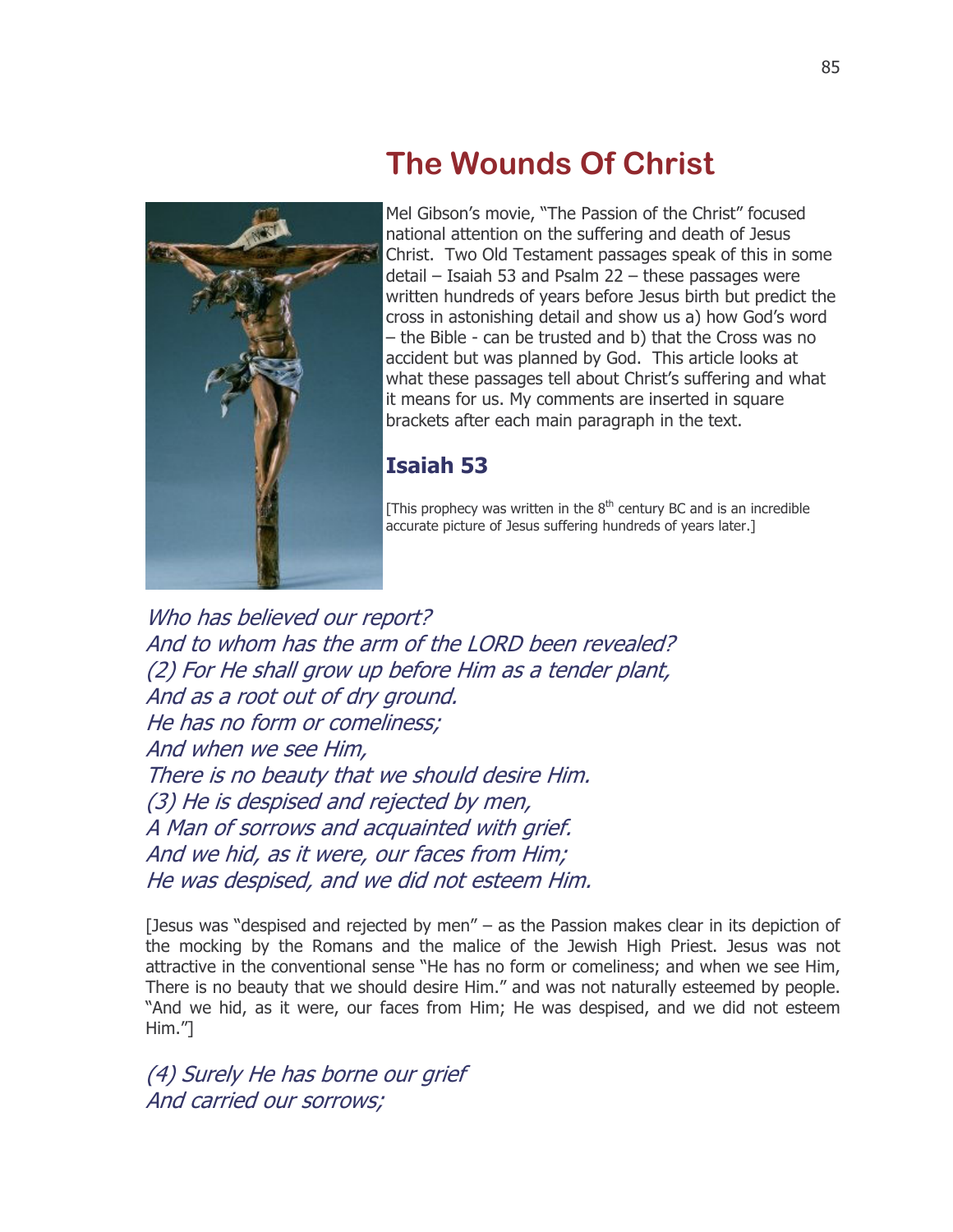Yet we esteemed Him stricken, Smitten by God, and afflicted. (5) But He was wounded for our transgressions, He was bruised for our iniquities; The chastisement for our peace was upon Him, And by His stripes we are healed. (6) All we like sheep have gone astray; We have turned, every one, to his own way; And the LORD has laid on Him the iniquity of us all.

[The word "griefs" is better translated "sickness" (Hb:choliy) and the word sorrows (Hb: mak'ob) means both physical and mental pain. The "chastisement for our peace" refers to the Hebrew word shalom or wholeness and abundance. Thus these verses deal with both our iniquity and the painful human conditions such as sickness, grief and lack of wholeness that flow from it. The cross brings healing for physical, emotional and spiritual ills. These are taken for us by Christ who bears the burden and exchanges it for us  $-$  see Matthew 8:17. The terrible suffering of Christ seen in The Passion of the Christ – was Jesus bearing our sins and sickness and anguish and was for our healing from physical, mental, and spiritual pain and for our salvation.]



(7) He was oppressed and He was afflicted, Yet He opened not His mouth; He was led as a lamb to the slaughter, And as a sheep before its shearers is silent, So He opened not His mouth.

[Jesus did not protest His treatment but silently endured it.]

(8) He was taken from prison and from judgment, And who will declare His generation? For He was cut off from the land of the living; For the transgressions of My people He was stricken. (9) And they made His grave with the wicked-- But with the rich at His death, Because He had done no violence, Nor was any deceit in His mouth.

[Jesus was innocent "He had done no violence, nor was there any deceit in His mouth." yet He was punished, not for His own sins, but for ours. "For the transgressions of My people He was stricken." Jesus' body was taken care of by Joseph of Arimathaea, a rich man (Matthew 27:57) and rested in his new, unused, grave.]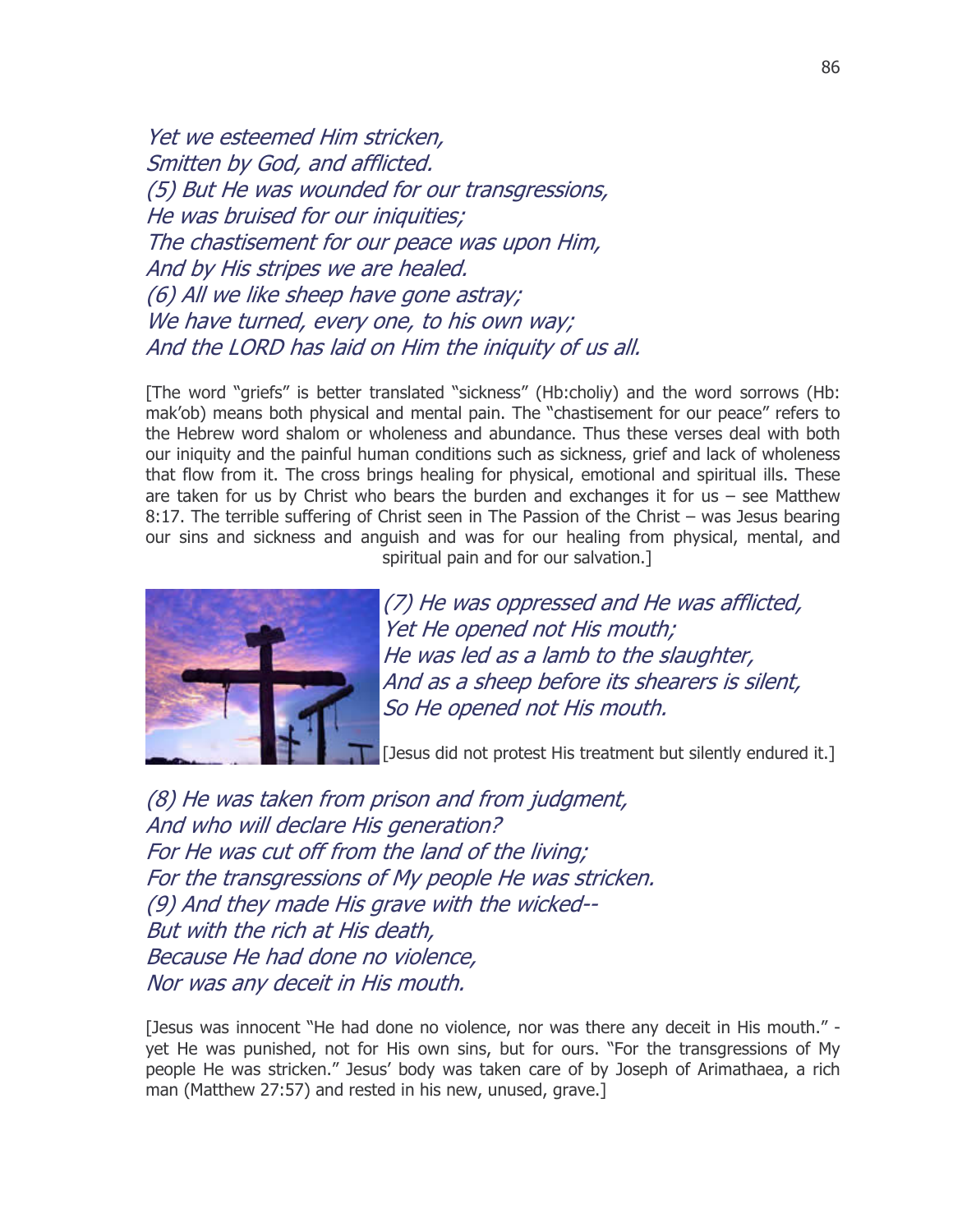(10) Yet it pleased the LORD to bruise Him; He has put Him to grief. When You make His soul an offering for sin, He shall see His seed, He shall prolong His days, And the pleasure of the LORD shall prosper in His hand. (11) He shall see the labor of His soul, and be satisfied. By His knowledge My righteous Servant shall justify many, For He shall bear their iniquities.

[These verses indicate that it was God's purpose to bruise Jesus and to put Him to grief – in this case the word translated "grief" is "chalah" and means "to be or become weak, be or become sick, be or become diseased, be or become grieved, be or become sorry." Thus both His physical and mental pain was part of making "His soul an offering for sin". then there is a strange contrast in tone: "He shall see His seed, He shall prolong His days,". In other words Jesus shall die, then rise gain, and thus be able to "prolong His days." Jesus will see the results of the cross and be satisfied and He will justify (put right with God) many people because "he shall bear their iniquities" so that we do not have to bear our sin and can stand before God clean and new.]

(12) Therefore I will divide Him a portion with the great, And He shall divide the spoil with the strong, Because He poured out His soul unto death, And He was numbered with the transgressors, And He bore the sin of many, And made intercession for the transgressors.

[Jesus was numbered with the transgressors – dying between two thieves and He "made intercession for the transgressors" when He said "today you shall be with me in Paradise" to one thief and prayed "Father forgive them for they know not what they do" concerning the soldiers. Jesus "poured out His soul unto death" that is He gave up His life, it was not snatched from Him. In the end this resulted in true greatness and power " I will divide Him a portion with the great, And He shall divide the spoil with the strong," God highly exalted Him – see Philippians 2:5-11—below:

"Let this mind be in you which was also in Christ Jesus, (6) who, being in the form of God, did not consider it robbery to be equal with God, (7) but made Himself of no reputation, taking the form of a bondservant, and coming in the likeness of men. (8) And being found in appearance as a man, He humbled Himself and became obedient to the point of death, even the death of the cross. (9) Therefore God also has highly exalted Him and given Him the name which is above every name, (10) that at the name of Jesus every knee should bow, of those in heaven, and of those on earth, and of those under the earth, (11) and that every tongue should confess that Jesus Christ is Lord, to the glory of God the Father."]

**Psalm 22** (written in the time of King David, 900 years before the cross) To the Chief Musician. Set to \*"The Deer of the Dawn." A Psalm of David.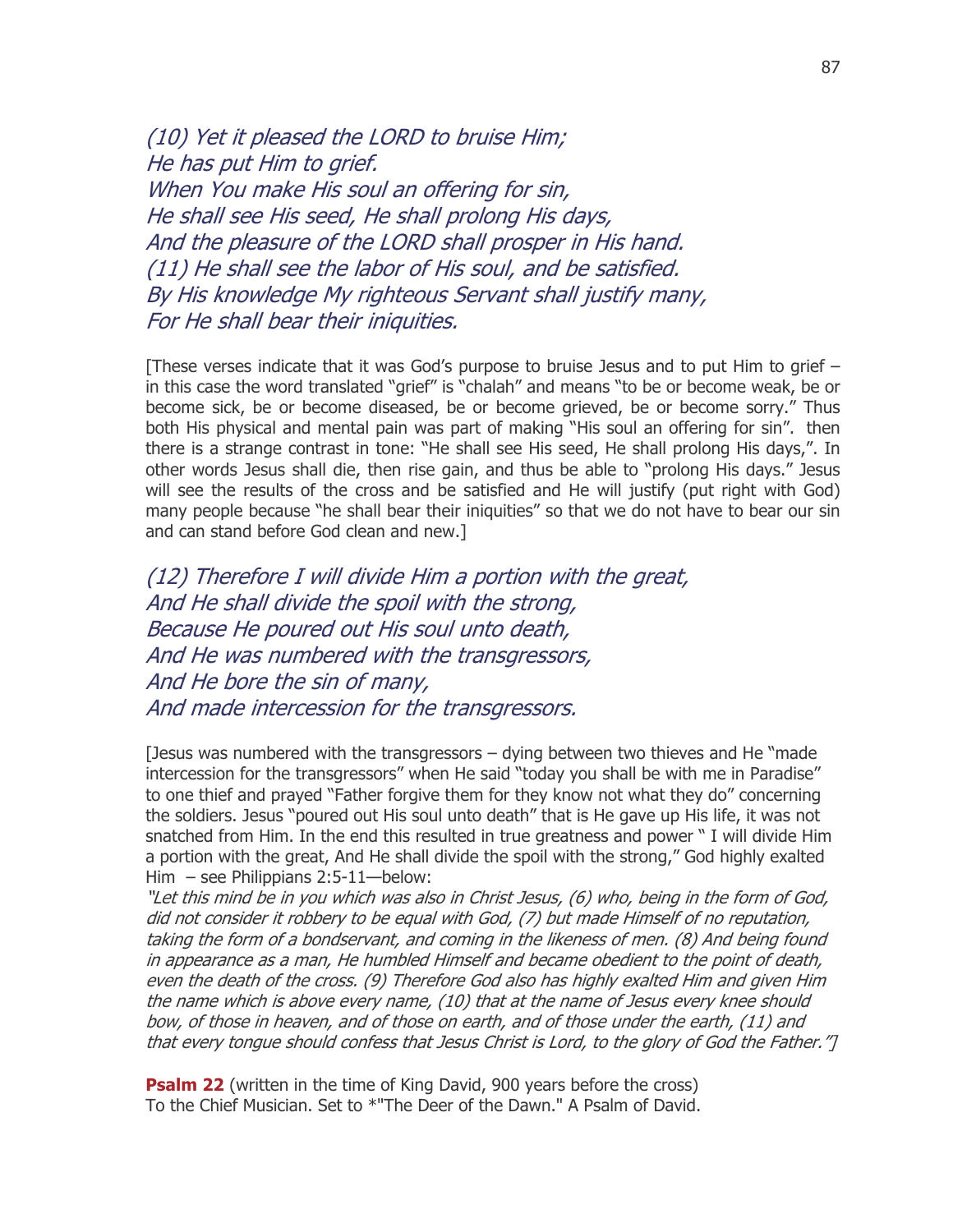My God, My God, why have You forsaken Me? Why are You so far from helping Me, And from the words of My groaning? (2) O My God, I cry in the daytime, but You do not hear; And in the night season, and am not silent.

[Jesus quoted the first line of this Psalm on the cross thus indicating that it applied to Him - Matthew 27:46 "And about the ninth hour Jesus cried with a loud voice, saying, Eli, Eli, lama sabachthani? that is to say, My God, my God, why hast thou forsaken me?". This is called the "cry of dereliction" as He bore the full weight of our sin. ]

(3) But You are holy, Enthroned in the praises of Israel. (4) Our fathers trusted in You; They trusted, and You delivered them. (5) They cried to You, and were delivered; They trusted in You, and were not ashamed.

[Jesus faces the puzzle of a righteous man being left to suffer. He goes to the nature of God and trusts in His delivering power – which comes not through instantaneous deliverance but through death and resurrection. ]

(6) But I am a worm, and no man; A reproach of men, and despised by the people. (7) All those who see Me ridicule Me; They shoot out the lip, they shake the head, saying, (8) "He \*trusted in the LORD, let Him rescue Him; Let Him deliver Him, since He delights in Him!"

[Those surrounding the cross mocked Jesus thus fulfilling this verse of Psalm 22. Matthew 27:39-44 And those who passed by blasphemed Him, wagging their heads (40) and saying, "You who destroy the temple and build it in three days, save Yourself! If You are the Son of God, come down from the cross." (41) Likewise the chief priests also, mocking with the \*scribes and elders, said, (42) "He saved others; Himself He cannot save. \*If He is the King of Israel, let Him now come down from the cross, and we will believe \*Him. (43) He trusted in God; let Him deliver Him now if He will have Him; for He said, 'I am the Son of God.'"(44) Even the robbers who were crucified with Him reviled Him with the same thing.]

(9) But You are He who took Me out of the womb; You made Me trust while on My mother's breasts. (10) I was cast upon You from birth.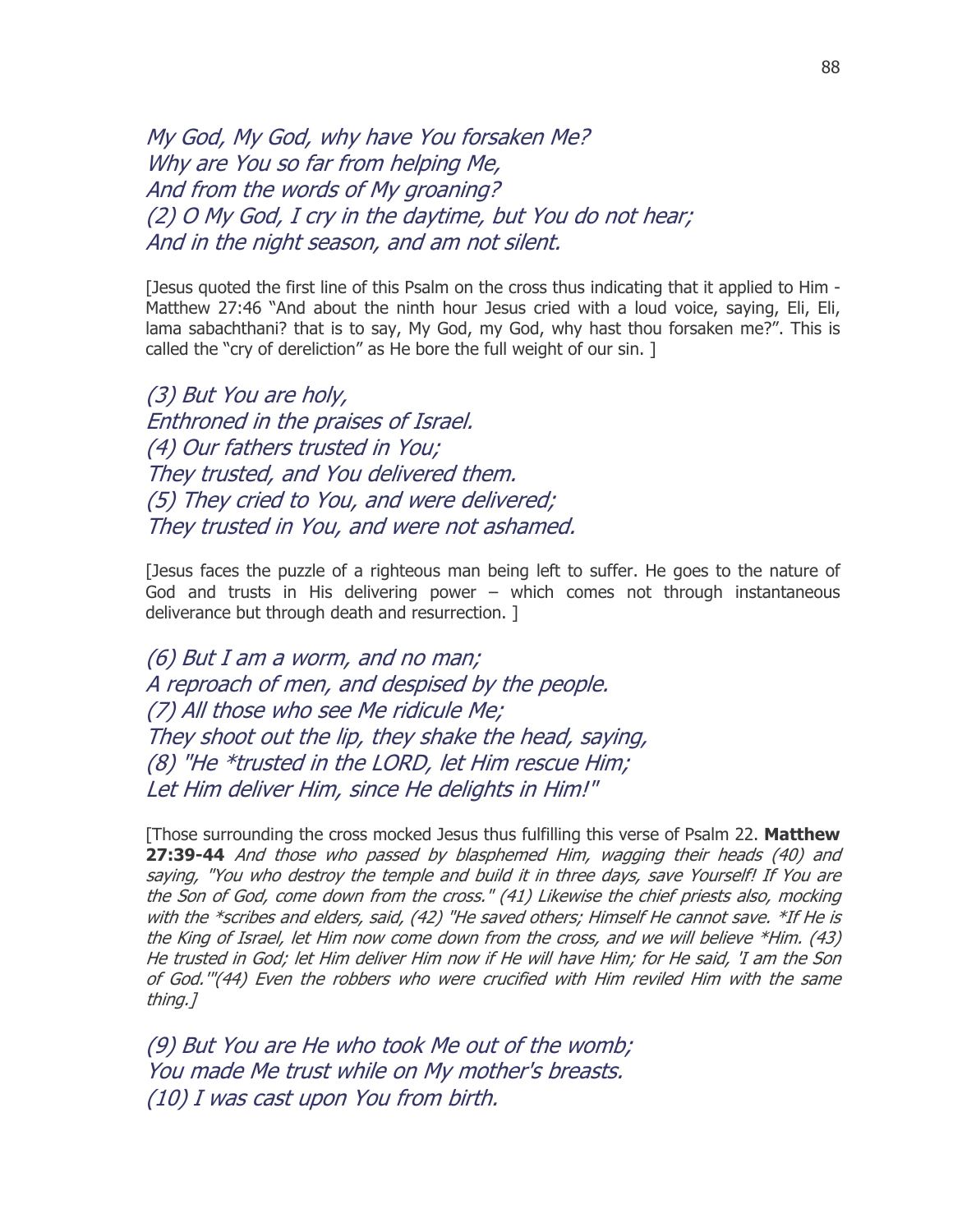From My mother's womb You have been My God. (11) Be not far from Me, For trouble is near; For there is none to help.

["From My mother's womb, you have been My God" – Jesus was a special creation of God in the womb – conceived when the Holy Spirit came upon Mary. Mary was at the foot of the cross during the crucifixion."

(12) Many bulls have surrounded Me; Strong bulls of Bashan have encircled Me. (13) They gape at Me with their mouths, Like a raging and roaring lion.

[Bulls and lions indicate dangerous people and evil spirits. The apostle Peter calls Satan a roaring lion, by Peter (1 Peter 5:8). Jesus was surrounded by raging evil that wanted to destroy Him.]

(14) I am poured out like water, And all My bones are out of joint; My heart is like wax; It has melted within Me. (15) My strength is dried up like a potsherd, And My tongue clings to My jaws; You have brought Me to the dust of death.

[Jesus life was poured out like water, the cross put his bones out of joint and made Him thirst and become extremely weak.]

(16) For dogs have surrounded Me; The congregation of the wicked has enclosed Me. They\* pierced My hands and My feet; (17) I can count all My bones. They look and stare at Me. (18) They divide My garments among them, And for My clothing they cast lots.

[They "pierced my hands and my feet" - with nails. See **Matthew 27:35** Then they crucified Him, and divided His garments, casting lots, that it might be fulfilled which was spoken by the prophet: "They divided My garments among them, And for My clothing they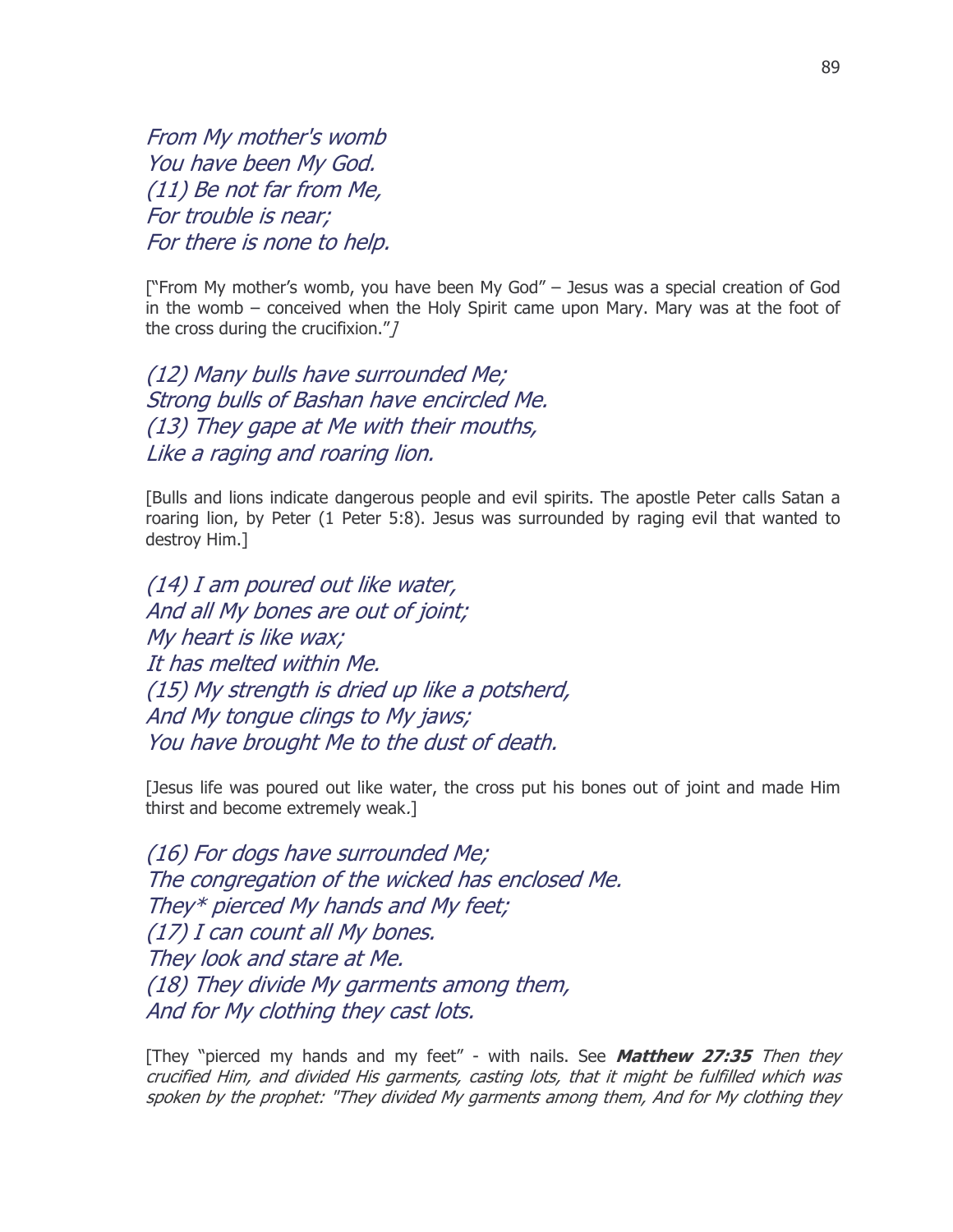cast lots. "Dogs/congregation of the wicked – people who are without moral values had surrounded Jesus.]



(19) But You, O LORD, do not be far from Me; O My Strength, hasten to help Me! (20) Deliver Me from the sword, My precious life from the power of the dog. (21) Save Me from the lion's mouth

And from the horns of the wild oxen!

[Jesus does not struggle to save Himself or use His powers to that end but instead trusts in God.]

You have answered Me. (22) I will declare Your name to My brethren; In the midst of the assembly I will praise You. (23) You who fear the LORD, praise Him! All you descendants of Jacob, glorify Him, And fear Him, all you offspring of Israel! (24) For He has not despised nor abhorred the affliction of the afflicted; Nor has He hidden His face from Him; But when He cried to Him, He heard. (25) My praise shall be of You in the great assembly; I will pay My vows before those who fear Him. (26) The poor shall eat and be satisfied; Those who seek Him will praise the LORD. Let your heart live forever!

[Jesus' suffering was "heard" by God who answered Him by raising Him from the dead. See Hebrews 5:7-9 " who, in the days of His flesh, when He had offered up prayers and supplications, with vehement cries and tears to Him who was able to save Him from death, and was heard because of His godly fear, (8) though He was a Son, yet He learned obedience by the things which He suffered. (9) And having been perfected, He became the author of eternal salvation to all who obey Him," In Psalm 22 it says "Let your heart live forever" – Jesus died, but was raised and lives forever. Hebrews 7:25, Revelation 1:18]

(27) All the ends of the world Shall remember and turn to the LORD, And all the families of the nations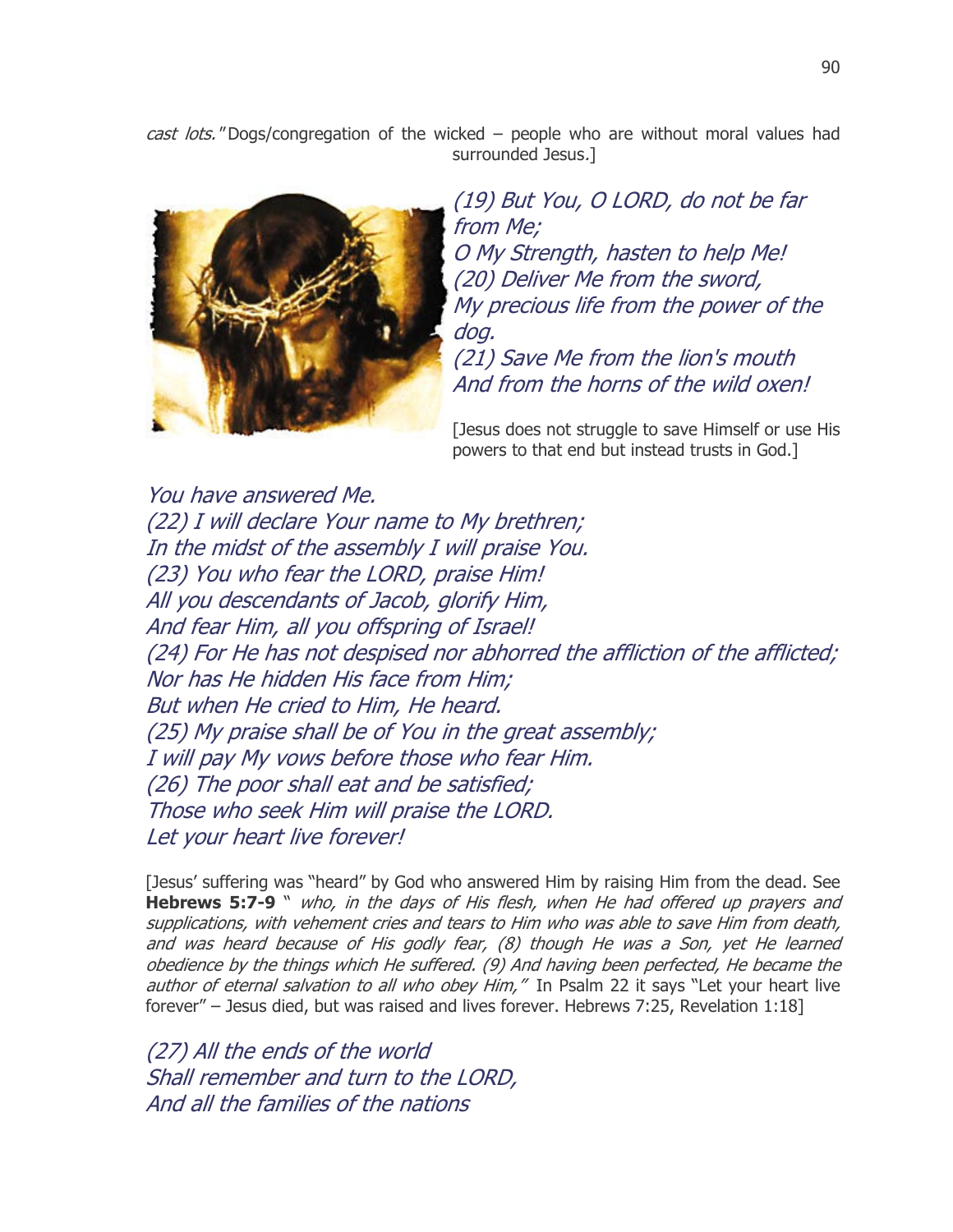Shall worship before \*You. (28) For the kingdom is the LORD's And He rules over the nations.

[The Cross opened up access to God to all nations – not just to the Jews. Jesus died for people from all nations and took their sins (if they repent and believe). After it the apostles went out taking the gospel of forgiveness of sins to the whole world and Christianity as we know it was born. ]

(29) All the prosperous of the earth Shall eat and worship; All those who go down to the dust Shall bow before Him, Even he who cannot keep himself alive.

[Jesus will be worshipped by people, both great and small across the whole earth and even the most desperate "he who cannot keep himself alive' will find eternal life in Christ Jesus.]

(30) A posterity shall serve Him. It will be recounted of the Lord to the next generation, 31 They will come and declare His righteousness to a people who will be born, That He has done this.

[The story of the cross – and the suffering of Jesus will be told from generation to generation.]

### **Conclusion**

Jesus did not die because Jews planned it – but because God planned it hundreds of years beforehand and announced it through both David (Psalm 22) and Isaiah (chapter 53). God had a plan to deal with the pain of the world  $-$  its sin, its mental and emotional anguish and its sickness and disease – and that plan involved sending His Son, Jesus Christ, to die on a cross to pay the price for our sins.

When Jesus died on the cross He paid the price for making us whole again and for forgiveness before God. He did this by being a perfect sacrifice – completely innocent of all sin. By having faith in Jesus God saves us from sin and also deals with our mental and emotional anguish and our sickness and disease – this is demonstrated in the healing miracles of Jesus - see Matthew 8:14-17 – by His stripes we are healed!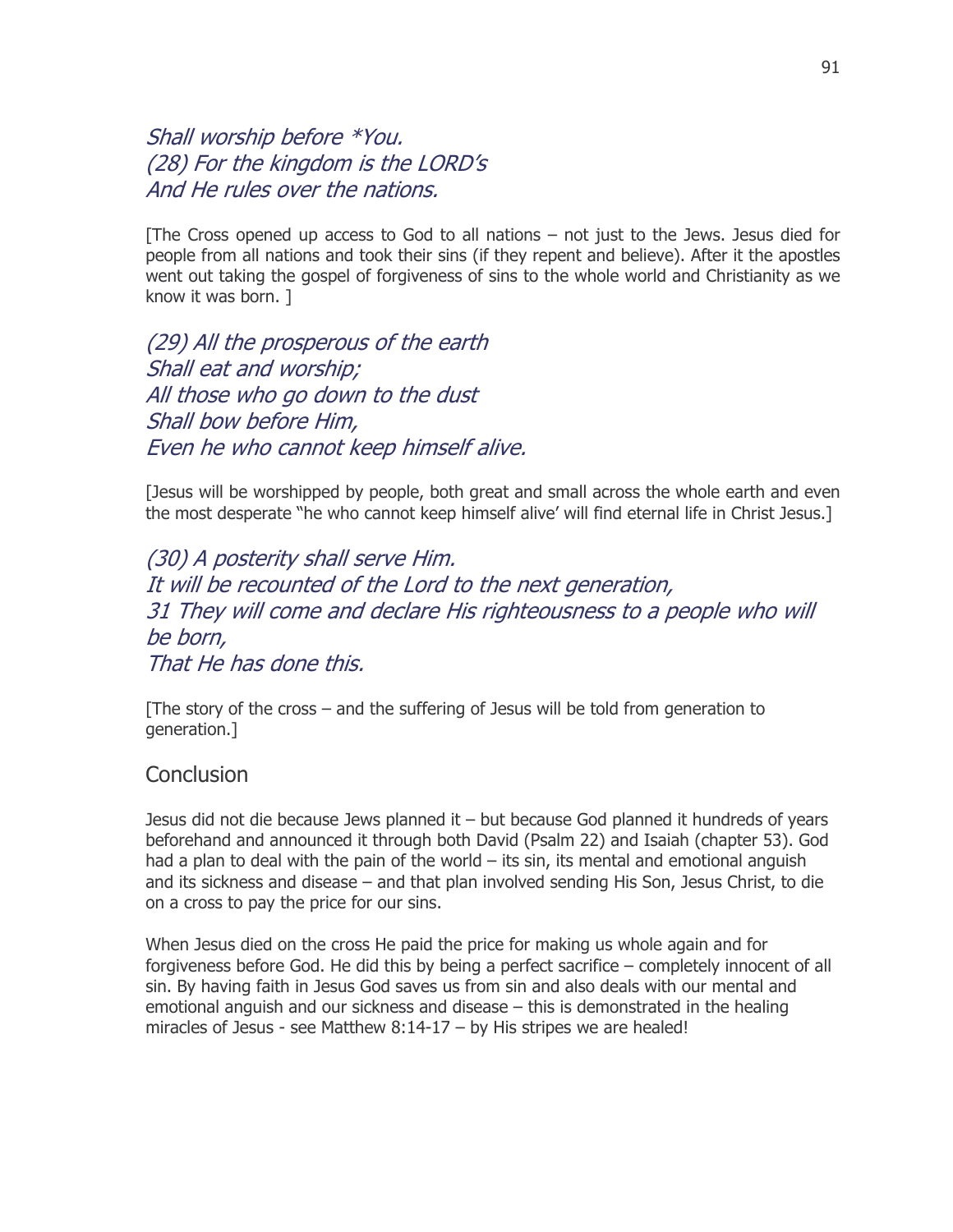# WHAT EASTER IS ALL ABOUT

by Rowland Croucher

#### Let him easter in us, be a dayspring to the dimness of us, be a crimson-cresseted east. (G M Hopkins, 'The Wreck of the Deutschland')

Most early Christians were Jews who were used to celebrating religious festivals at various times in the year (Passover, Tabernacles, and Pentecost etc.). So Christians were encouraged to follow the great events of our Lord's life at various times in the year. We begin the 'Christian Year' with Advent as we prepare for Christ's coming. Advent also completes the cycle by reminding us of Christ's second coming to judge the world. The Christmas festival celebrates the Incarnation of God in Christ, when 'the Word became flesh'. Some churches commemorate the coming of the Wise Men at Epiphany (January 6); others the baptism of Jesus. Lent reminds us of Jesus' temptation and sufferings, preparing the way for the celebration of the triumphant entry into Jerusalem on Palm Sunday and the contemplation of his Passion and death on the cross on 'Good Friday'. Easter is the celebration of Christ's resurrection. Then we have Ascension Sunday. Pentecost, seven weeks after Easter, is the anniversary of the coming of the Holy Spirit. (It is sometimes called Whitsunday, the Sunday on which baptismal candidates were dressed in white). Last of all Trinity Sunday recalls the key doctrine of our faith: there is one God, in three Persons - Father, Son and Holy Spirit.

In the forty-day season of Lent (46 if you include Sundays) we take a spiritual inventory. Moses, Elijah and Jesus fasted for forty days, so from the fourth century the Church has observed Lent as a time of inner examination, prayer, fasting and almsgiving. Fasting is more than 'giving up candy for God'. It is the sharpest way we know of making ourselves pray, and pray more intensely. For Jesus and his disciples this was a time of tension, a time of expectancy and excitement. In Lent we prepare ourselves to experience the mighty meaning of the Cross. Lent begins with Ash Wednesday, when in some churches ashes are put on people's foreheads to remind them of their mortality: 'Remember you are dust, and to dust you shall return'. Lent comes from the Old English lencten, the 'lengthening' of the days of Spring. Lent anticipates new life. It's when 'the daffodils come before the swallow dares' to quote one of Shakespeare's loveliest lines.

Beyond the triumphant entry into Jerusalem, Jesus weeping over that city, his anger at the exploitation of the poor as he overturned the Temple money-changers' tables, his anguish in Gethsemane, the mockery of a trial... Jesus the Son of God is crucified on a cross between two criminals. And they call that Good Friday.

Good Friday? Yes, for three reasons: reasons associated with the three greatest needs humans have - to be loved, to be forgiven, and to find meaning in the face of their inevitable death.

(1) When Jesus died he was demonstrating that the God who was his Father entered our life and loved us even to the point of death. The death of Jesus, says Bonhoeffer in Letters and Papers from Prison is the ultimate symbol of the suffering of God in the life of the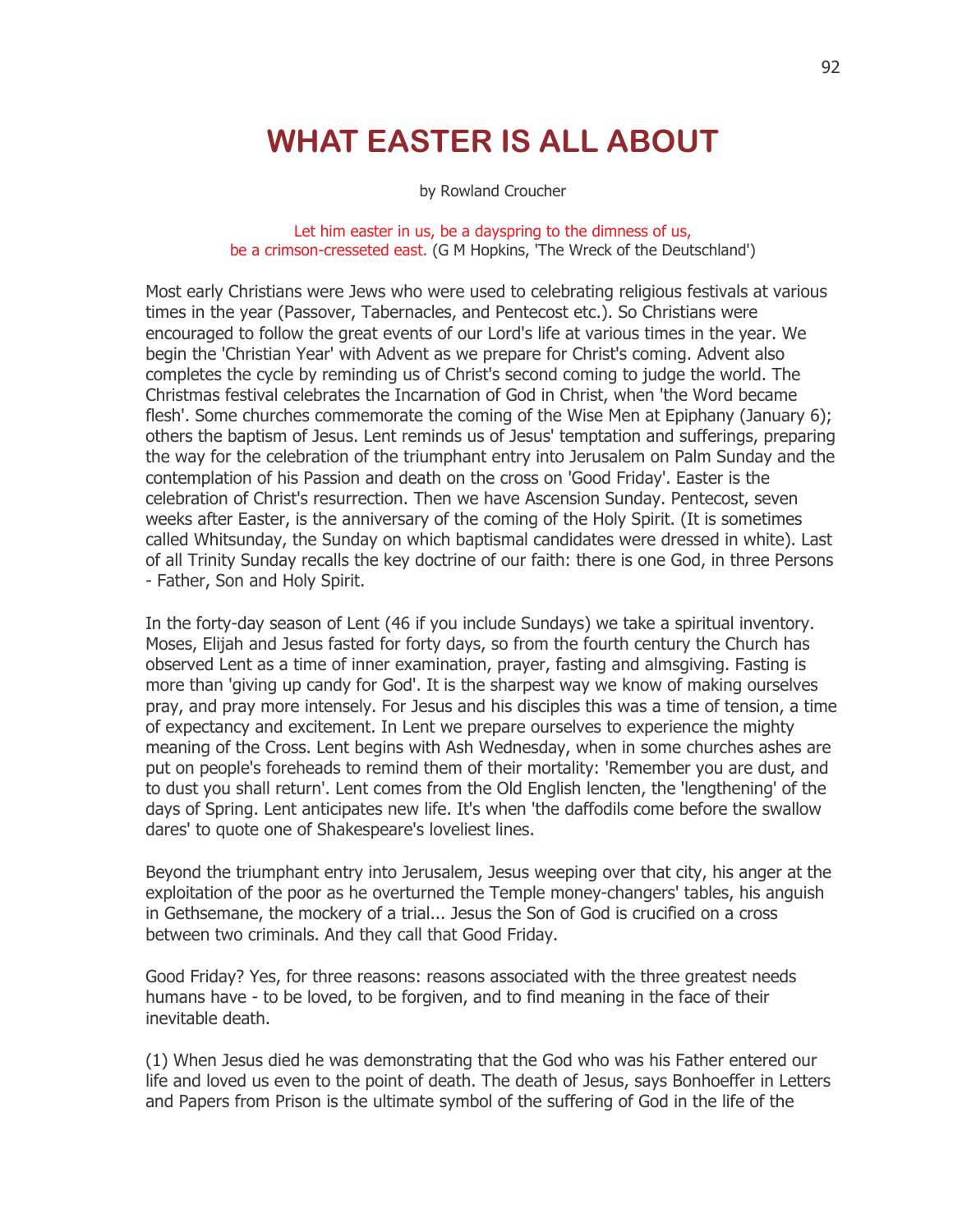world. God allows himself to be edged out of the world and on to a cross. Only a powerless and suffering God can really help us... God did not come to save us by an act of terror so that we would be cowed into belief, but by a great act of love. Abelard, a twelfth century philosopher and theologian, believed the cross primarily demonstrates the greatness of the love of God, a love that should move us away from our sin and to love God in return. God so loved, that he gave (John 3:16). The Son of God, says Paul, loved me and gave himself for me (Galatians 2:20). Our response? Obedient love - even if we suffer too (1 Peter 2:21).

(2) There's a theme running through the Bible which is somewhat foreign to Westerners, that of animal sacrifices for human sins. John the Baptist recognized Jesus as 'the lamb of God who takes away the sins of the world' (John 1:29p, 36). Exodus, Leviticus and Numbers describe how animals can 'bear the sins' of humans. These animal sacrifices (eg. of bulls and goats) were repeatable, but, says Hebrews, Christ was offered once to bear the sins of many (9:28). Jesus thought of himself as the Suffering Servant (see Isaiah 53) offering his life as a sacrifice, as a ransom for others' sins (eg. Mark 10:45). Anselm, an eleventh century Archbishop of Canterbury argued that sin is an insult to the majesty of God, and at the cross God's honour was 'satisfied'. The Protestant Reformers emphasized more our sin breaking God's holy law, we deserved to incur the penalty - death (Romans 6:23) - but Christ died in our place, paying the penalty and setting us free. We are so important to God that what is destroying us is of ultimate concern to him, and he acts to offer a way out of our misery. We are invited to repent, turn from our sins, and be forgiven, because we have been pardoned!

(3) Gustav Aulen, a Swedish theologian (Christus Victor) says the cross is mainly about a cosmic drama in which God in Christ does battle with the forces of evil and defeats them. Jesus' death on the cross not only demonstrates God's amazing love for us and saves us from our sins, but it also saves us from death and all the evil powers as well. Through his death he destroyed the one who has the power of death, that is, the devil, and free us from the fear of death (Hebrews 2:14,15; see also Colossians 2:13-15, 2 Timothy 1:10).

The three traditional theories of the Atonement, a demonstration of love, the bearing of penalty, and victory over evil may have had more appeal to earlier ages than our own... Australian New Testament scholar Leon Morris has suggested that today we might also see the cross addressing problems of futility and frustration (see Romans 8:20, Hebrews 2:8- 9); sickness and death (Isaiah 53:4, Matthew 8:17); ignorance (Jeremiah 17:9, 1 Timothy 2:4); loneliness (Genesis 2:18, Mark 15:34, Romans 8:38-39); and selfishness (Luke 9:23, Galatians 2:10, Romans 6:4).

Aleksander Solzhenitsyn, the Russian dissident, was working twelve hours a day at hard labour. He had lost his family and had been told by the doctors in the Gulag that he had terminal cancer. One day he thought, 'There is no use going on. I'm soon going to die anyway.' Ignoring the guards, he dropped his shovel, sat down, and rested his head in his hands.

He felt a presence next to him and looked up and saw an old man he had never seen before, and would never see again. The man took a stick and drew a cross in the sand in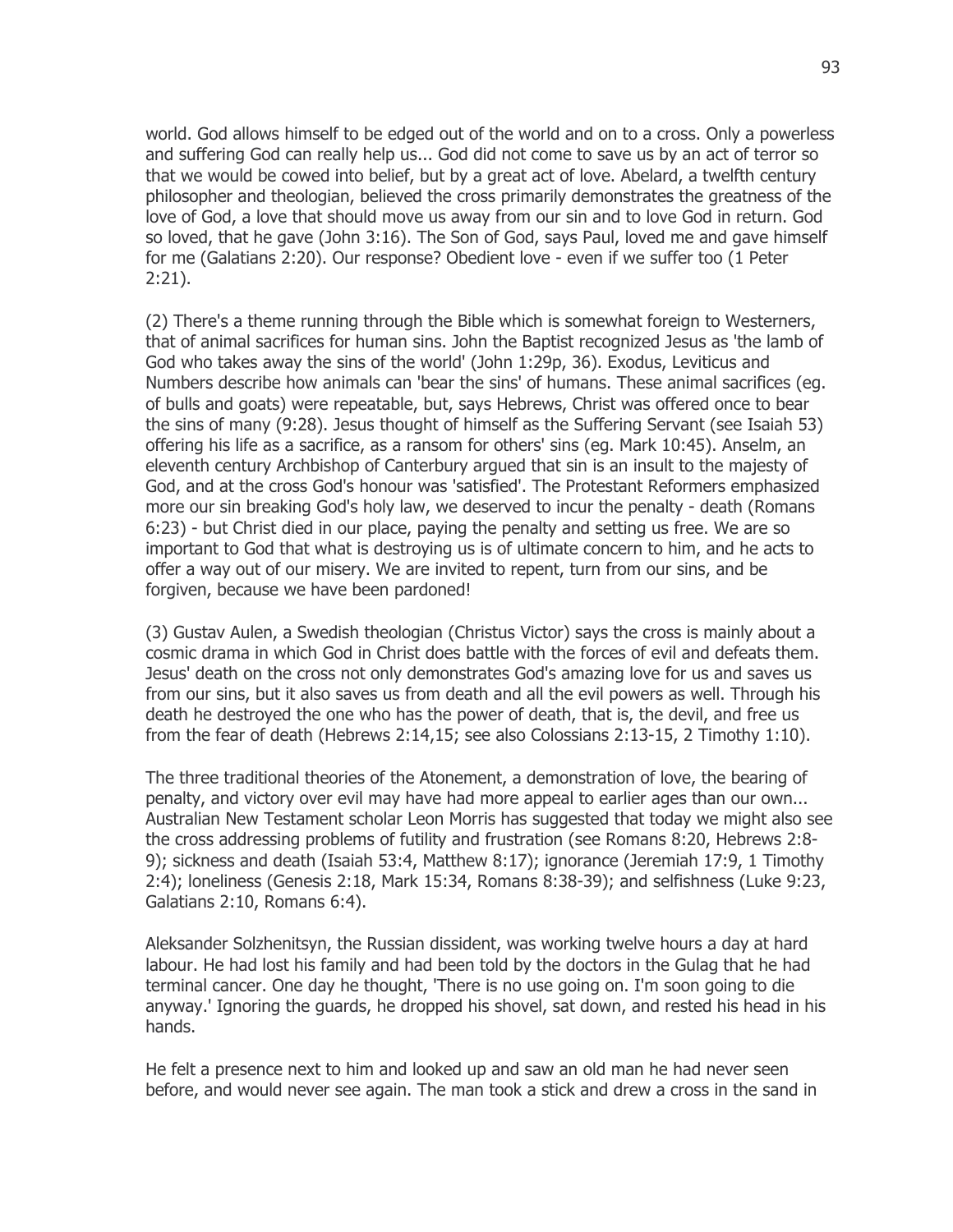front of Solzhenitsyn. It reminded him that there is a Power in the world that is greater than any empire or government, a Power that could bring new life to his situation. He picked up his shovel and went back to work. A year later, Solzhenitsyn was unexpectedly released from prison and went to live in the United States.

Good Friday? Yes. When God's human creatures are bad, God is good. When we are at our worst, God is at his best...!

The French thinker, August Comte, once told Thomas Carlyle that he was going to start a new religion to replace Christianity. 'Very good', replied Carlyle, 'all you have to do is to be crucified, rise again, and get the world to believe that you are still alive. Then your new religion will have a chance.'

Easter is the annual celebration of the resurrection of Christ, and is the most important date in the Christian year. In the early church the Easter celebration included the lighting of a candle, prayer, readings from Scripture, and the joyful celebration of the Lord's Supper. It was also a common time for baptisms, with resurrection life symbolized by white robes. Over the centuries some pagan spring customs have been added, including Easter eggs and rabbits!

The death and resurrection of Christ are the key events and doctrines of the Christian faith. In an early creed (1 Corinthians 15:3 ff.), Paul reports several eyewitness accounts to substantiate his claim that if the resurrection had not occurred, the whole Christian faith is false (verse 14) and ineffective (verse 17), Christian preachers are wasting their time (verse 14), our sins aren't forgiven after all (verse 17), we die without hope (verse 18), we are the most miserable of people (verse 19), and so without resurrection let's 'live it up' for tomorrow we die (verse 32).

The dominant note in the celebration of Easter is joy. 'Make people laugh and you open heaven to them', says a rabbinical proverb. 'The risen Christ makes life into a constant celebration' writes the 4th century bishop and theologian Athanasius. Some Greek Orthodox Easter worship services include the Rite of Laughter: 'Now let us laugh. Let us worship God by laughing together...!'

Easter turns despair into hope. The American playwright Eugene O'Neill lived tragically, and shortly before his death he wrote poignantly: 'I can partly understand how God can forgive humans, for we are so weak and ignorant. What I can't understand is how he can ever forgive himself?' We have each, in our darkest moments, probably wondered the same thing ourselves. But Easter, if it has any message for us at all, says that human tragedy is never ultimate. He who vacated the tomb is alive, and has not vacated his throne! And all powers-that-be will become powers-that-have-been (1 Corinthians 2:6). Easter reminds us that God is is control of the universe. The Easter-event is about a God who loves eternally, individually and sufficiently.

..... My dear Saviour, let me ask Thee since Thou art nailed to the cross and since Thou sayest Thyself: It is finished!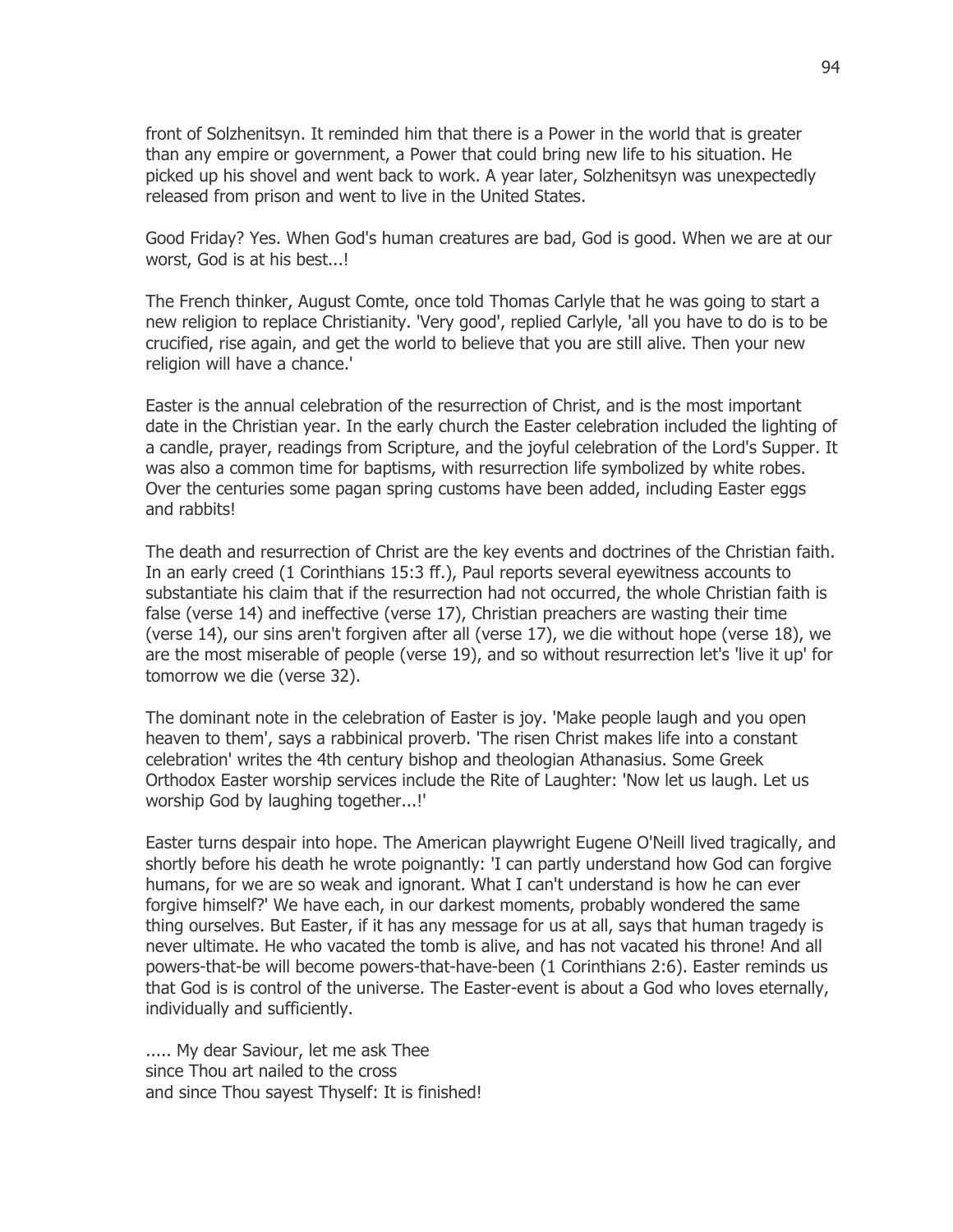Am I now set free from death? May I, through Thy suffering and death, inherit heaven? Has salvation come for all the world? True, Thou canst not speak for pain, yet Thy head Thou bowest And tacitly Thou sayest: Yes! Chorus (Chorale): Jesus, Thou Who wert dead, now livest forever; in my last agony nowhere will I turn but to Thee Who hast redeemed me. O my beloved Lord! Give me only that which Thou hast won, more I do not desire. (Aria and chorus from J. S. Bach, St. John Passion)

'Yes' and 'no' are little words, Lord, but they are very powerful. The Son of God said 'yes' and submitted himself to the joys and pains of our life. Mary said 'yes' and submitted to the mystery of bearing the incarnate God. Jesus said 'yes' and submitted to Gethsemane and arrest and trial and death on a cross.

But Jesus also invites us to say 'No'. If we will come after him we will deny ourselves, take up our cross and follow him. This is the only way of saying 'Amen' or 'Yes' to him. To deny ourselves is to love him, and our neighbor. To die to self is to live for you, Lord God, and for others.

Remind me, Lord that life is only lent to us. So may Lent and the Cross be truly Life to me. I truly and earnestly repent of my sins.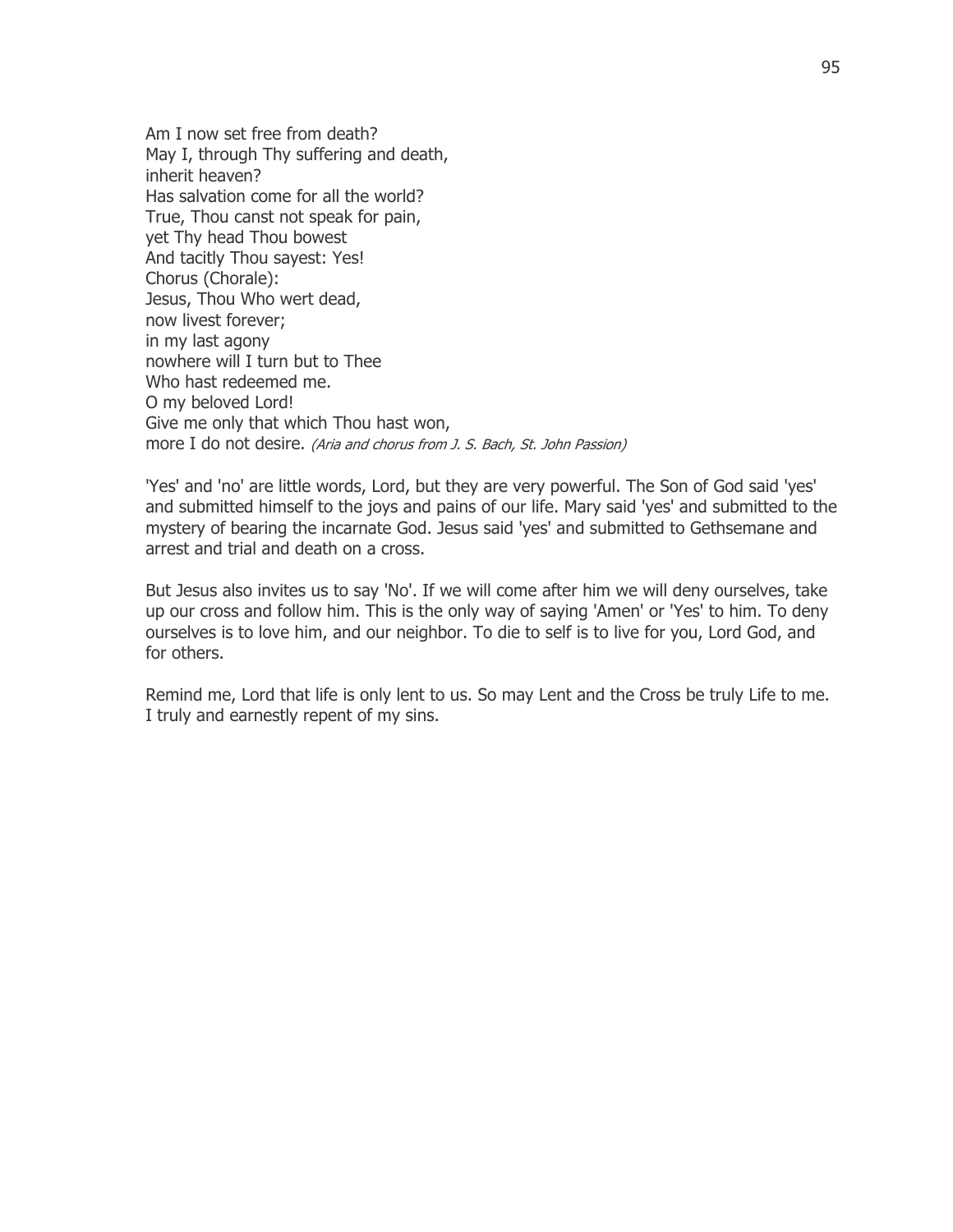### The Blood of Jesus Christ

John 6:53-56 NKJV Then Jesus said to them, "Most assuredly, I say to you, unless you eat the flesh of the Son of Man and drink His blood, you have no life in you. (54) "Whoever eats My flesh and drinks My blood has eternal life, and I will raise him up at the last day. (55) "For My flesh is food indeed, and My blood is drink indeed. (56) "He who eats My flesh and drinks My blood abides in Me, and I in him.

It offends our social sensibilities to be told to drink someone's blood and to eat their flesh. It certainly offended many of Jesus' followers who turned away at this point. (John 6:60). The blood of Jesus Christ is not an easy topic and yet understanding it is absolutely central to the Christian life. We will look at twelve benefits of the blood of Jesus Christ.

1. Eternal Life (John 6:53-56). Unless we "drink His Blood" we have no life in us (6:53) but when we partake of what Christ has done for us on the cross we have eternal life (6:54). Eternal life has two aspects. Firstly it is life that has its origin in eternity and which flows from the eternal realms. The blood of Jesus Christ introduces us to a life that flows from the throne of God, which is holy, pure and full of praise and which lifts us up to be citizens of heaven seated in heavenly places with Christ Jesus. (Ephesians 2:6). It is the opposite of a selfish sensual life that flows from the world or a life of envy and hatred energized by evil that flows from Hell. (James 3:15,16) It is life energized by love. Secondly eternal life is eternal and lasts forever because it is made of something incorruptible, something glorious that cannot fade away. It is grounded in God's eternal Spirit. It is immortal, imperishable and undefiled (1 Peter 1:4).

2. Abiding in Christ (John 6:53-56) "Abiding" means that we are to have a continuing personal relationship with God. It is like taking a guest in to "abide with you a night". We become God's guest through the blood and are "at home with Him" and also he becomes our guest and is "at home with us". God and man visit each other in love because of the blood of Jesus Christ. (John 6:56)

3. Purchased by His blood (Acts 20:28 NKJV) "Therefore take heed to yourselves and to all the flock, among which the Holy Spirit has made you overseers, to shepherd the church of God which He purchased with His own blood. The blood of Jesus Christ is the precious purchase price that bought us back from sin and from the hand of the Devil who is the enemy of God. (Psalm 107:2). This purchase price also bought us out of our useless way of life that we used to live in. **(1 Peter 1:18-19** NKJV) knowing that you were not redeemed with corruptible things, like silver or gold, from your aimless conduct received by tradition from your fathers, {19} but with the precious blood of Christ, as of a lamb without blemish and without spot. To be redeemed means to be purchased from slavery or imprisonment or the ownership of another. The blood of Jesus Christ is the price that has moved us from darkness to light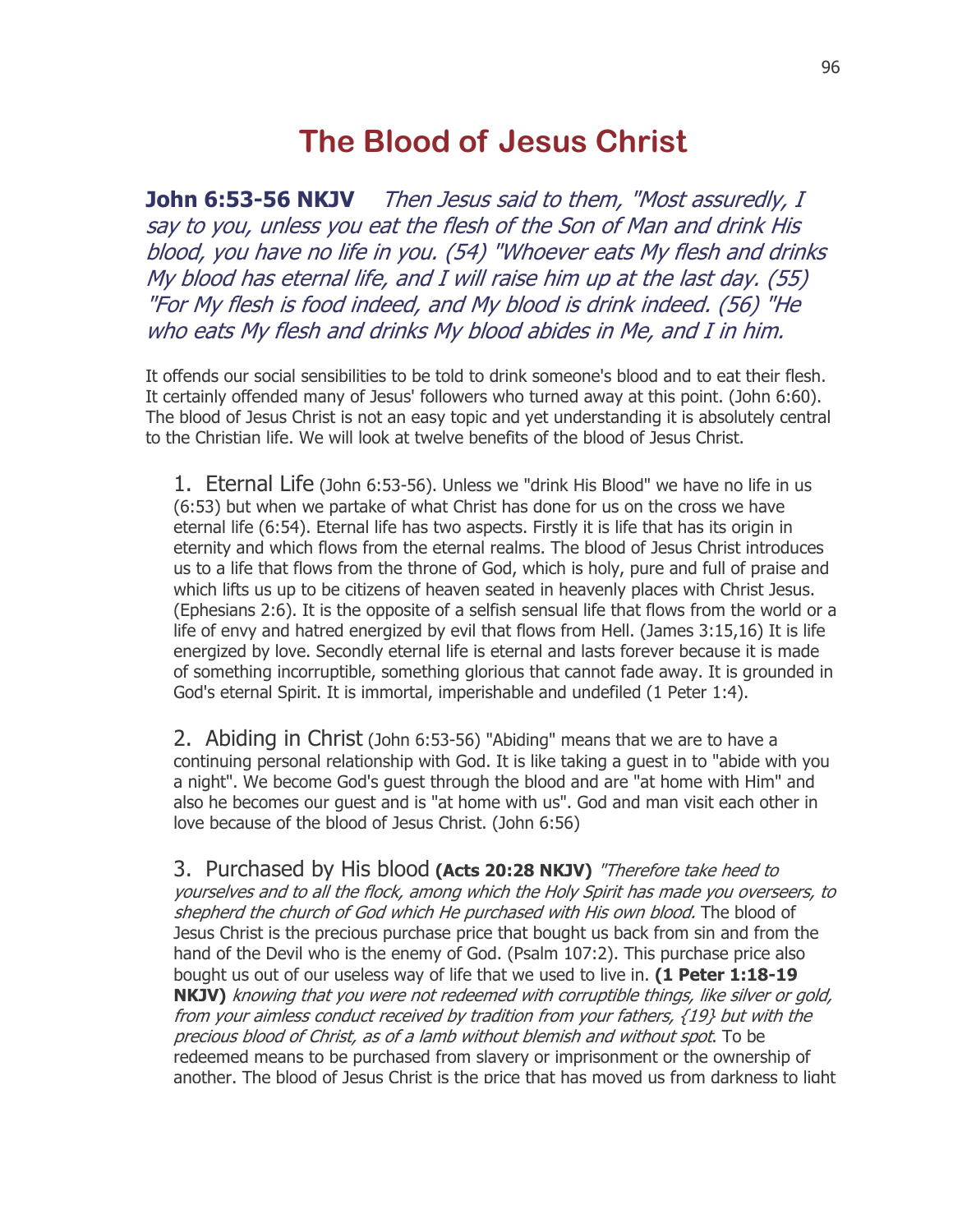and from a futile and aimless lifestyle to productive membership in God's Kingdom.

4. Our bodies were also bought by Christ's blood (1 Corinthians 6:19- 20 NKJV) Or do you not know that your body is the temple of the Holy Spirit who is in you, whom you have from God, and you are not your own? (20) For you were bought at a price; therefore glorify God in your body and in your spirit, which are God's. Our bodies were bought for God by Jesus Christ and he now owns them and fills them with His Spirit and His temples. Like any temple they are for the glory of the God to whom they are consecrated. Therefore since both our body and our spirit were bought by the "price" which is the blood of Jesus our bodies should be set apart for God's service. (Romans 12:1,2)

5. We are washed from our sins by His blood. Revelation 1:5 NKJV  $\bar{7}$ Him who loved us and washed us from our sins in His own blood, Jesus scrubs us clean from our sins through the use of His blood. 1 John 1:7 explains the process. He uses  $(1)$ John 1:7 NKJV) But if we walk in the light as He is in the light, we have fellowship with one another, and the blood of Jesus Christ His Son cleanses us from all sin. There is an "if" that begins this verse. If we walk in the light as He is in the light. In other words we have to bring our sins out into God's light and let Him clean them. Just as its hard to clean the bathroom if the light is off so God needs us to bring our sin-stains into His light if we are to be cleansed. There are two consequences that flow from walking in the light - fellowship with one another and the cleansing of the blood. Being truthful about our sin gets rid of hypocrisy, tears off our masks and makes us able to have true fellowship (instead of Christian pretense with one another. Instead or receiving condemnation we receive fellowship and purification. The blood of Jesus Christ is the effective cleansing agent for the sins we truthfully and honestly bring into the light of God.

6. We are made righteous. The term the New Testament uses for "made righteous" is "justified". (Romans 5:9 NKJV) Much more then, having now been justified by His blood, we shall be saved from wrath through Him. God no longer treats us as sinners. He no longer pours out His wrath toward us. It is turned away by the blood of the Passover Lamb. (1 Corinthians 5:7, Exodus 12:6-13). The blood of Jesus Christ makes us legally righteous - that is no longer the objects of God's wrath; it also makes us actually righteous cleansing us from sin and sanctifying us. (Hebrews 10:29, 13:12). This means that through the blood of Jesus Christ the Christian can appropriate all the blessings that flow to the righteous including boldness (Proverbs 28:1), peace, quietness and assurance (Isaiah 32:17) and peace and joy in the Holy Spirit (Romans 14:17).

7. We are made holy (sanctified). (Hebrews 13:12 NKJV) Therefore Jesus also, that He might sanctify the people with His own blood, suffered outside the gate. Jesus went to the cross in order that you and I might become holy. Our holiness is not a religious game; it is something that Jesus died for. He shed His own blood so that our lives may be spotless in every way. Holiness has two meanings firstly it means "set apart for God". The blood of Jesus Christ when applied to our lives marks us as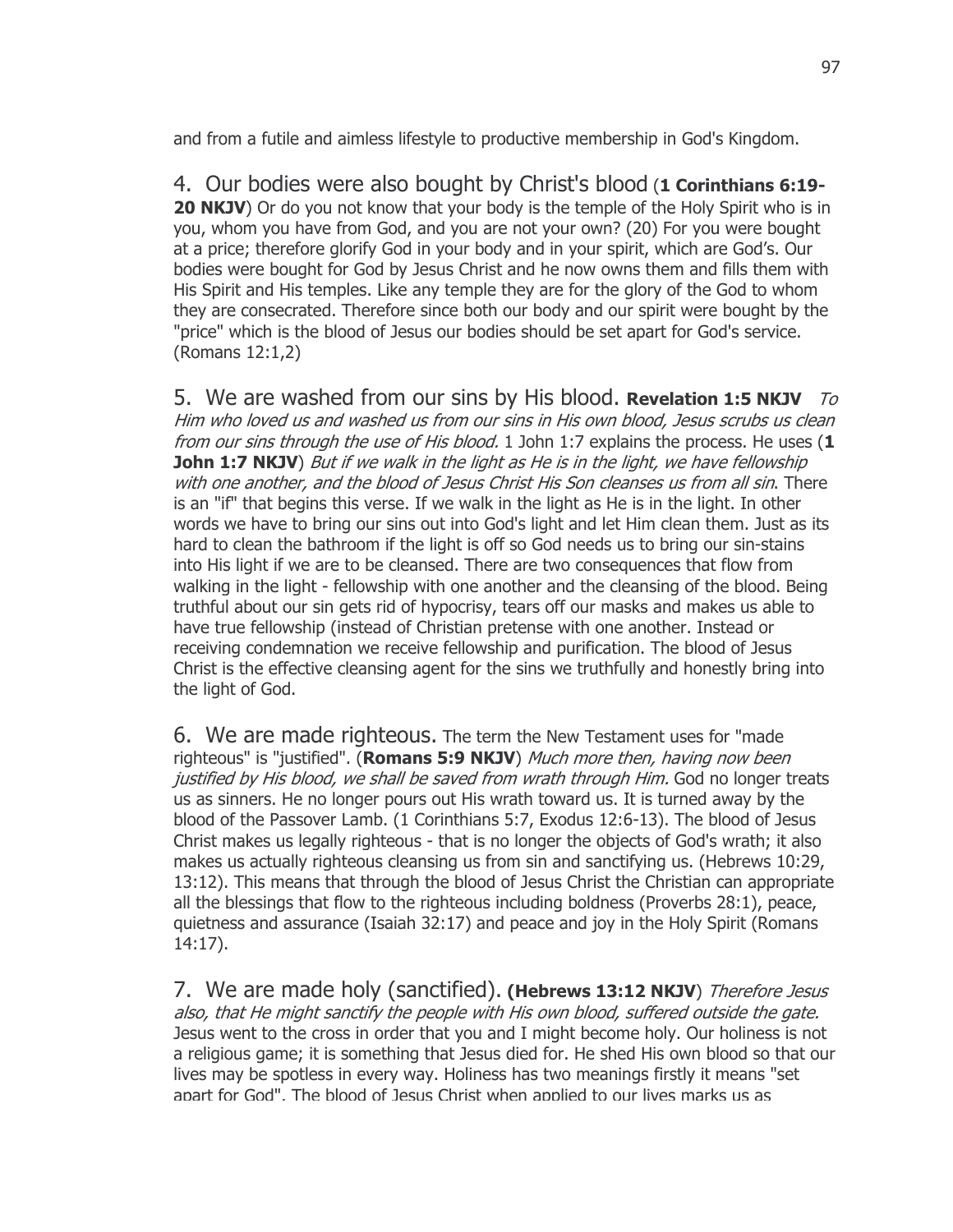belonging to God and saves us from destruction. The Old Testament example of this was the blood of the Passover Lamb (Exodus 12:12-13 NKJV) 'For I will pass through the land of Egypt on that night, and will strike all the firstborn in the land of Egypt, both man and beast; and against all the gods of Egypt I will execute judgment: I am the LORD. (13) 'Now the blood shall be a sign for you on the houses where you are. And when I see the blood, I will pass over you; and the plague shall not be on you to destroy you when I strike the land of Egypt. This was a "type" or forerunner of Jesus who is our Passover. (1 Corinthians 5:7 NKJV).... For indeed Christ, our Passover, was sacrificed for us. God's wrath is turned away by the blood and we become a holy people that He spares. The second part of holiness is more well known it means "To be pure and without sin". The blood of Jesus Christ cleanses us from sin and works practical holiness into our lives on a continuing basis. (1 John 1:7). We work with the blood to achieve holiness. We cannot achieve any degree of holiness by our own efforts without the blood. The blood applied can do much work alone. But the applied blood plus our "working out our own salvation with fear and trembling" is most effective. It is a bit like cleaning an oven. Without the oven cleaner chemical the task is hopeless. A good oven cleaner when sprayed on can get rid of much of the grime. If we add a bit of our own effort a spotless oven results. This is, at best, a very poor analogy to holy things but it may help some of you. The blood of Jesus Christ makes us holy.

8. The blood of Jesus Christ brings us forgiveness of sins. (Matthew 26:28 NKJV) "For this is My blood of the new covenant, which is shed for many for the remission of sins. (Ephesians 1:7 NKJV) In Him we have redemption through His blood, the forgiveness of sins, according to the riches of His grace The blood of Jesus Christ brings about the forgiveness of our sins. Nothing we can do can make God forgive us. However the sacrifice of His Son on the cross has brought in a new covenant and basic to this covenant is the idea that God forgives all who believe in His Son Jesus Christ. This is a sheer undeserved gift. It is part of the riches of His grace (Eph 1:7). All your sins past present and future are forgiven by God because of the blood of Jesus Christ.(Hebrews 9;12,28,10;10).

9. A clean conscience (**Hebrews 9:14 NKJV**) how much more shall the blood of Christ, who through the eternal Spirit offered Himself without spot to God, cleanse your conscience from dead works to serve the living God? What are these "dead works". These are the futile good works of the religious that always fall short of God's standards and which just end up bringing condemnation on us. (Isaiah 64:6 NRSV) We have all become like one who is unclean, and all our righteous deeds are like a filthy cloth. We all fade like a leaf, and our iniquities, like the wind, take us away. If we need to be cleansed from these "righteous deeds" how much more do we need cleansing from our blatant sins! The things that torment our conscience are forgiven, cleansed and removed by the blood of Jesus Christ so that our conscience instead of acting as the accuser is now put into God's service to strengthen and sanctify us.

10. Boldness in Christian living (Hebrews 10:19-23 NKJV) Therefore, brethren, having boldness to enter the Holiest by the blood of Jesus, (20) by a new and living way which He consecrated for us, through the veil, that is, His flesh, (21) and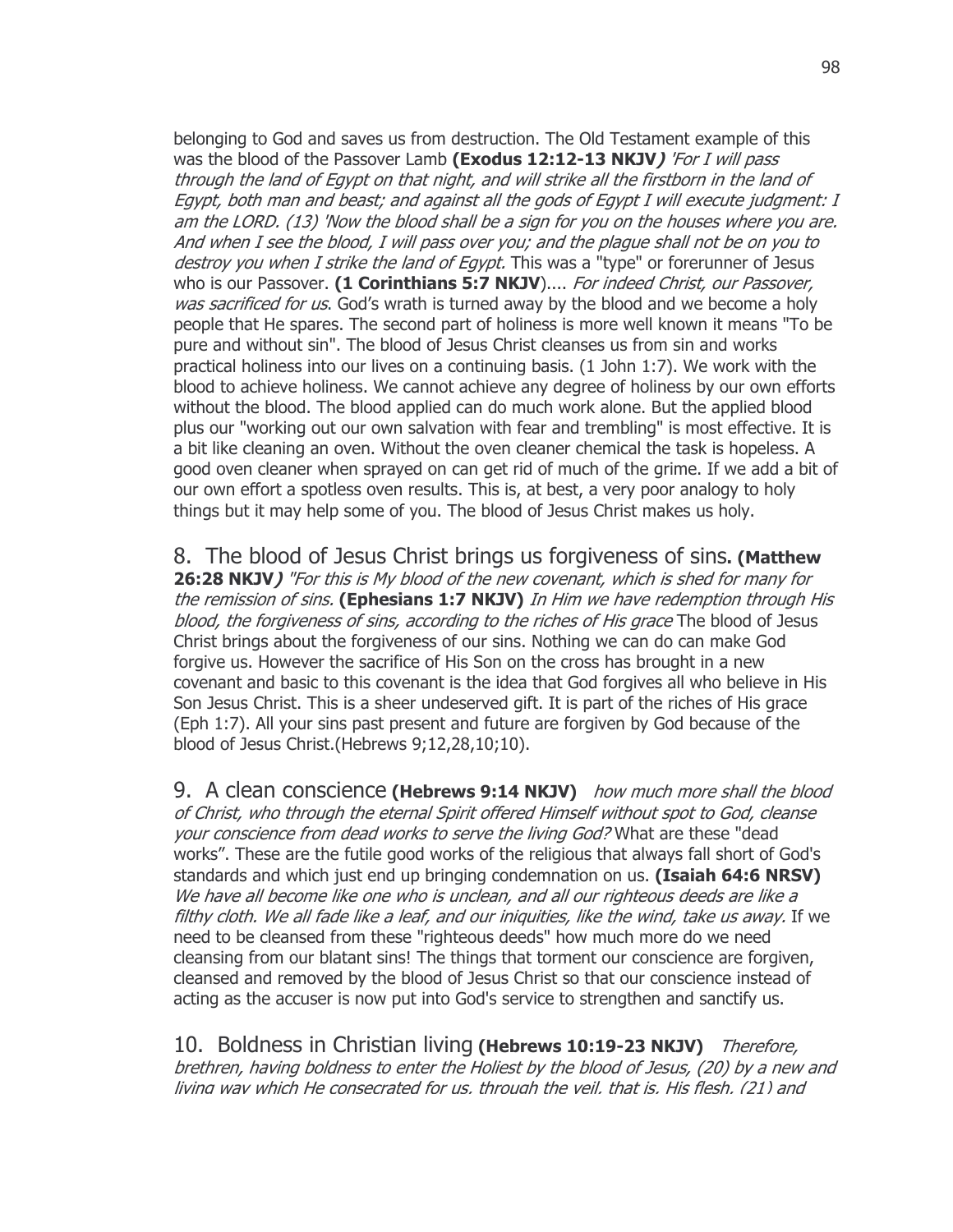having a High Priest over the house of God, (22) let us draw near with a true heart in full assurance of faith, having our hearts sprinkled from an evil conscience and our bodies washed with pure water. (23) Let us hold fast the confession of our hope without wavering, for He who promised is faithful. Once we are fully aware of what the blood of Jesus has done for us then we become fantastically bold. The first place this boldness takes hold is in prayer " boldness to enter the Holiest" it then moves into other areas of our life giving us " full assurance of faith". The author to the Hebrews who was writing to Christians who had apparently lost much of their original boldness (Hebrews 6:12) takes the majority of the epistle to explain the working of the blood. He knew, through the inspiration of the Holy Spirit, that the knowledge of the work of the blood is the basis for boldness in the Christian life.

11. Victory over the Devil and his angels (Revelation 12:11 NKJV) "And they overcame him by the blood of the Lamb and by the word of their testimony, and they did not love their lives to the death. When we testify to what the Word says about what the blood does we defeat the enemy of our souls. The testimony of the saints is about what Jesus Christ has done for them. By proclaiming this testimony they make it possible for others to believe and when these believe then Satan is defeated. Our testimony should always be about the cross and about the blood. Paul knew this when He wrote (1 Corinthians 2:1-5 NKJV) And I, brethren, when I came to you, did not come with excellence of speech or of wisdom declaring to you the testimony of God. (2) For I determined not to know anything among you except Jesus Christ and Him crucified. (3) I was with you in weakness, in fear, and in much trembling. (4) And my speech and my preaching were not with persuasive words of human wisdom, but in demonstration of the Spirit and of power, (5) that your faith should not be in the wisdom of men but in the power of God. Paul did not rely on persuasive Greek rhetoric but on the simple manifest power of the message of Christ crucified. The testimony of the blood is powerful overthrowing the fortresses of Satan (2 Corinthians 10:3-5). Its message leads to a power which is spiritual but not hidden - it can be demonstrated in power. (1 Corinthians 2:4)

12. Unity in Christ (Ephesians 2:13-14 NKJV) *But now in Christ Jesus you* who once were far off have been brought near by the blood of Christ. (14) For He Himself is our peace, who has made both one, and has broken down the middle wall of separation. (Revelation 5:9-10 NKJV) And they sang a new song, saying: "You are worthy to take the scroll, And to open its seals; For You were slain, And have redeemed us to God by Your blood , Out of every tribe and tongue and people and nation,  $\{10\}$ And have made us kings and priests to our God; And we shall reign on the earth." These two verses tell us that the blood of Jesus Christ is the basis for fellowship between Christians of every tribe and tongue and nation who has had the dividing walls between them broken down. We have been redeemed out of our cultures and into the church of God. No longer are we many groups but rather we are one group in Christ though our ethnicity will still be part of us. The basis of this unity is not some constitution or set of rules but the sheer fact that we have all been redeemed by the blood of Jesus Christ. And not just redeemed - given a heavenly status as kings and priests to God. And not just status but real power 'we shall reign upon the earth". The blood has bought us back from separation and powerlessness to unity and being "more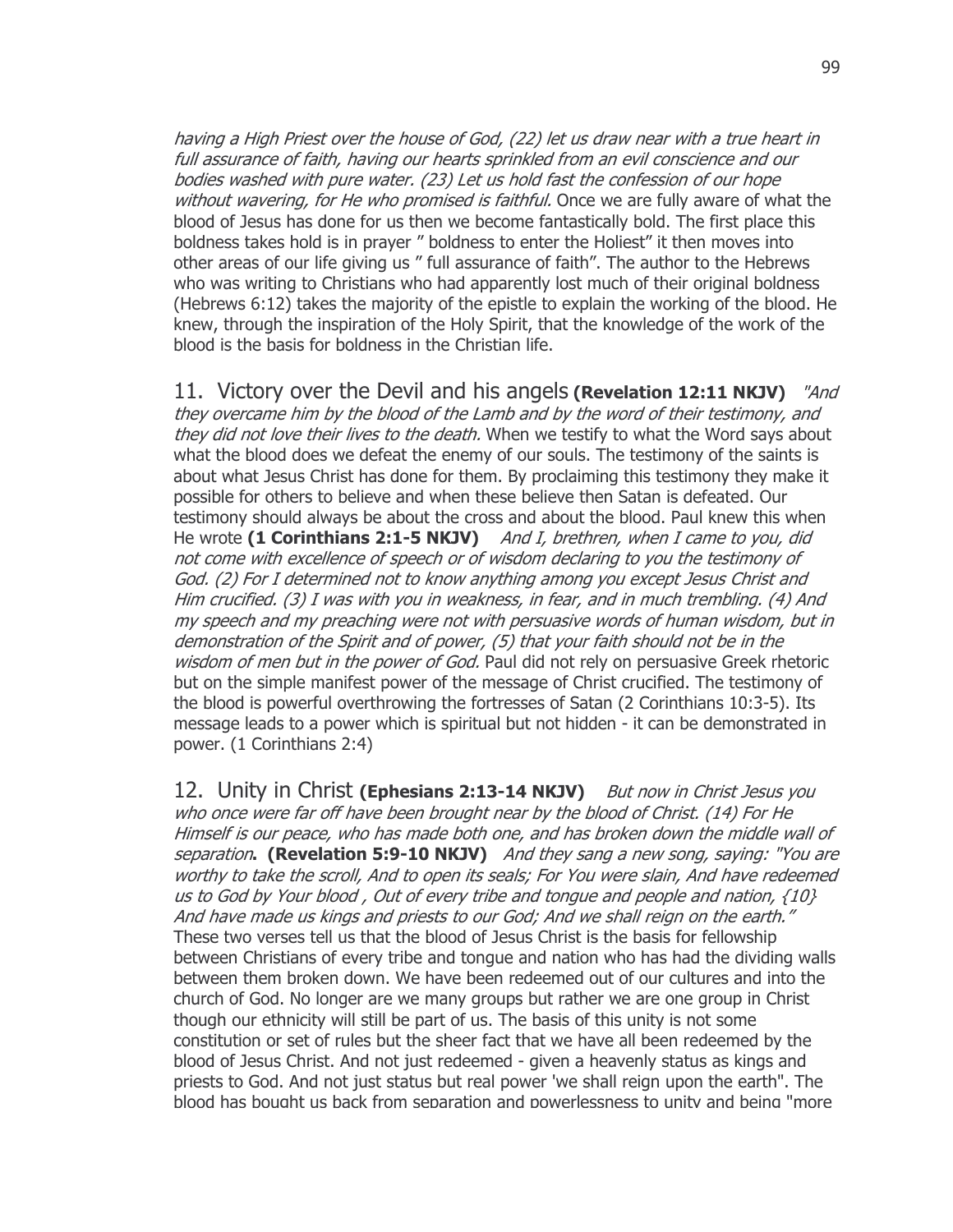than conquerors".

These are the twelve things that the blood of Jesus Christ does for you. Are you as impressed as I am? Are you "shouting hallelujah through the bunghole" like Billy Sunday? It's magnificent. Why don't we end this article with a prayer of praise? Let's use the one from Revelation 5:9, 10.

### Prayer

(Revelation 5:9-10 NKJV) And they sang a new song, saying: "You are worthy to take the scroll, And to open its seals; For You were slain, And have redeemed us to God by Your blood , Out of every tribe and tongue and people and nation, (10) And have made us kings and priests to our God; And we shall reign on the earth." PRAISE THE LORD!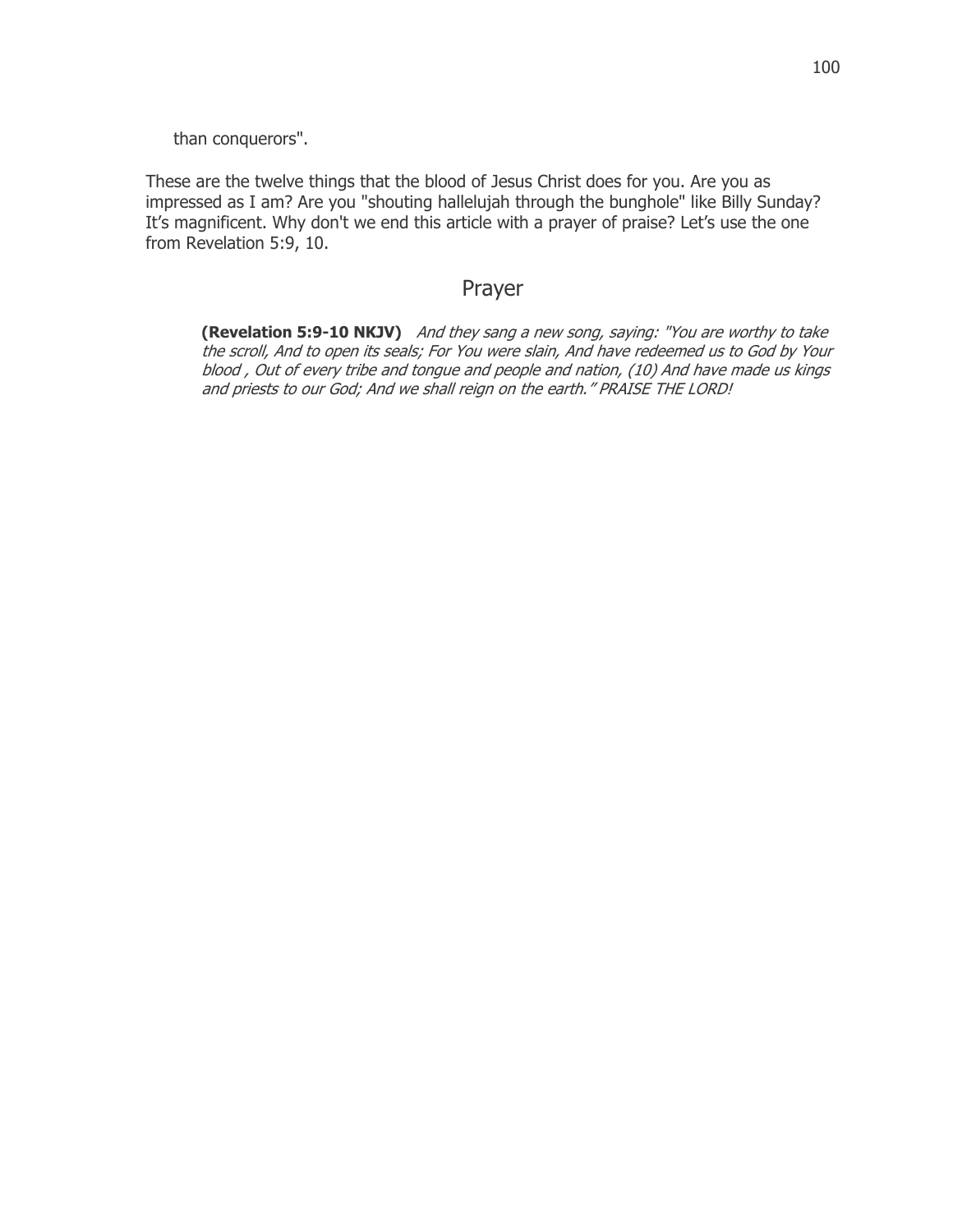# Why Believe In The Resurrection?

Like many articles this one was prompted by a reader's letter. As he put the problem very well I am including the main paragraph from it.

"Why is Jesus' resurrection so critical?" - That first might seem almost blasphemous but its a nagging question that always pops up in my mind at Easter. Let me explain my question further... if our sins were taken by Jesus as the supreme payment and sacrifice, our sins were covered at that point and then why did He have to rise from the dead? I guess I'm likening his death (probably wrongly so) to the OT sacrifices which I realize were incomplete and not perfect or final but this still doesn't completely explain why the resurrection is so crucial to our faith. Once we die and move onto into eternal life, would not our sins have been covered whether or not the resurrection occurred? Again, I know and feel that I'm missing a fundamental here but am confused as to where  $it$  is."

#### **Markus**

Please read the following with a Bible in hand, the quoted Bible verses are very important. Feel free to print this out and study it just hit "Print" on your web browser.

There are seven main reasons why we need to believe in the resurrection.

1. It declared Jesus to be the Son of God in power. (Romans 1:4) By being raised from the dead God declared Jesus to be His Son? While this was also done at the baptism and the transfiguration the difference here is the phrase "in power". By overcoming death Jesus was declared to be more powerful than death, decay and this natural order. Without the resurrection Jesus would be just a good moral man, a great prophet and an example of suffering for others. But He would still be "under" the natural order and subjected to death and of no use as a Savior from these things. The fact that He has risen again and conquered death means that He has the power to rescue us, is not just another man, but is the Son of God.

2. It gives us a sound historical basis for a future hope. (1 Cor 15:12-55, John 11:25, 26, 1 Thess 4:14)(1 Thessalonians 4:14 NIV) We believe that Jesus died and rose again and so we believe that God will bring with Jesus those who have fallen asleep in him. The fact of Jesus' death and resurrection gives us cause to believe that when we die we also will be raised from the dead. Our future hope is based on an historical fact. It's a case of "we believe A...so we believe B". A is firmly founded on the testimony of many witnesses. The resurrection is one of the best attested of all historical facts. See the book "Evidence That Demands A verdict" by Josh McDowell if you would like more information on the historical evidence for the bodily resurrection of Jesus Christ.

3. Unless Christ is raised from the dead then we won't be either. And if we are not raised from the dead then we are "of all men most to be pitied". If there is no resurrection then the pragmatic "best policy" is to eat, drink and be merry for tomorrow we die. (1 Cor 15:12-18, 32) If Jesus could not rise from the dead then what hope would we have? Death would be final for all. If then our only reward is in life then live it up - "eat,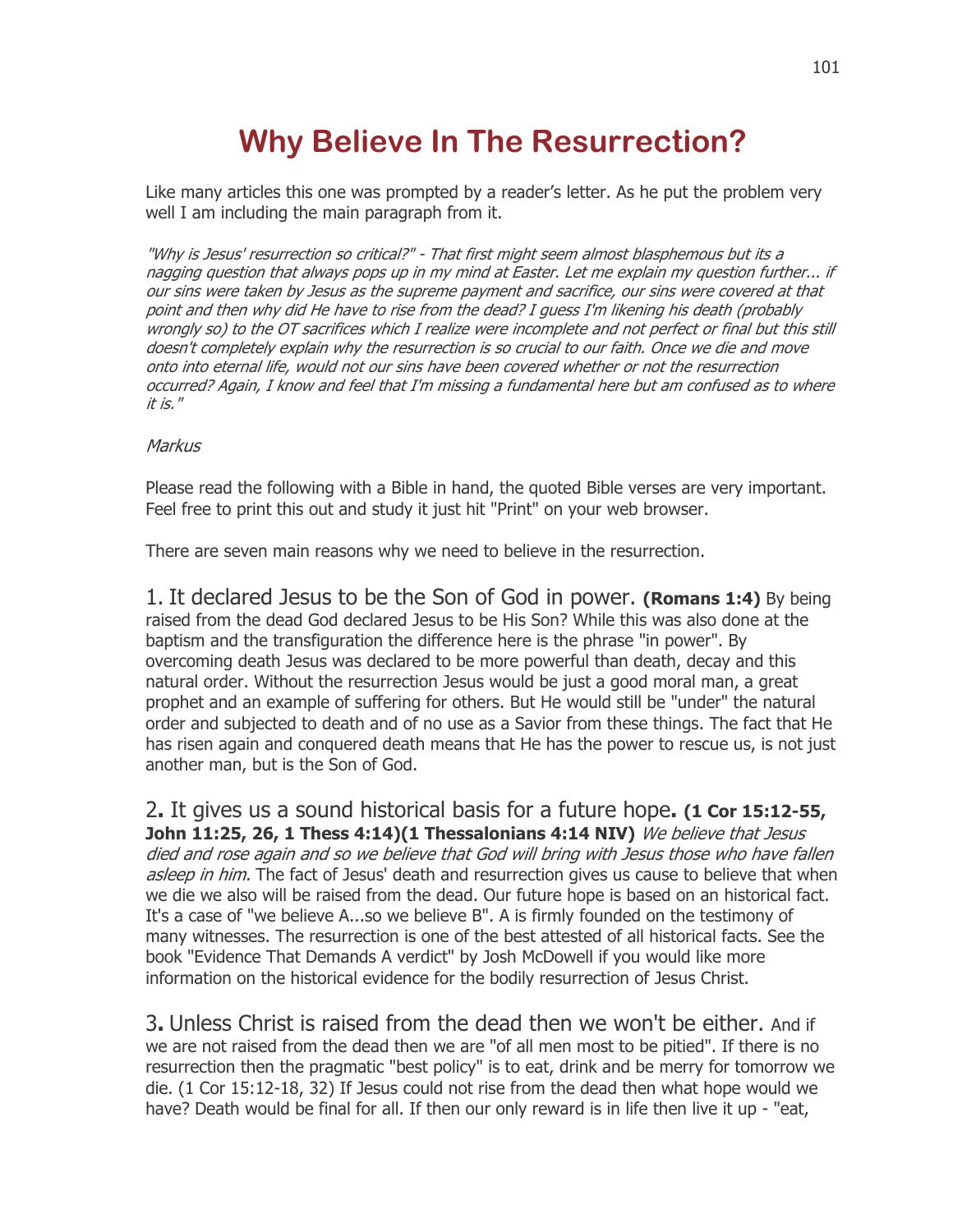drink and be merry". It would make the martyrdom of the early Christians (and present-day Christians) seem foolish and unwise they would be "of all men most to be pitied". However that is not the case. There is a resurrection from the dead and we will receive an imperishable reward.

4. It declares that God has accepted Jesus' sacrifice on the cross and our sins have been atoned for. (Romans 4:24, 25) If Jesus had just died on the cross and not risen from the dead then how could we know for sure that God had accepted the sacrifice and that our sins were completely forgiven? By raising Jesus from the dead God showed that He had "justified" Jesus and with Him all who believe in Him. At the cross the slate was wiped clean, at the resurrection we were given a credit balance, we were justified.

5. There is more to the Christian life than just having your sins forgiven and going to heaven. There is living in the power and victory of God and this is possible because of the new life Jesus brings with the resurrection. Paul calls it "the power of the resurrection". (Romans 6:2-11, 8:11, Phil 3:10) The resurrection moves us from zero to positive in the Kingdom of God. (Romans 5:8-10 NIV) But God demonstrates his own love for us in this: While we were still sinners, Christ died for us. (9) Since we have now been justified by his blood, how much more shall we be saved from God's wrath through him! (10) For if, when we were God's enemies, we were reconciled to him through the death of his Son, how much more, having been reconciled, shall we be saved through his life! Paul, in Romans, says that while we were yet sinners we were forgiven - but wait there is more - now we are forgiven there is a wonderful salvation to be lived out. "We are saved by His life." Christ's resurrection life in us is the basis for a powerful Christian testimony.(Philippians 3:10 NIV) I want to know Christ and the power of his resurrection and the fellowship of sharing in his sufferings, becoming like him in his death, The power of the resurrection is the powerhouse for a great Christian life!

6. When Christ was raised we (believers that is) were also raised "in Him" and seated with Him in the heavenly realms so that we have victory over the powers and principalities of this demonic world. (Ephesians 1:20, 2:6, 7 Colossians 2:12-15, 3:1-4) For more on this topic go to our article on "Demons Defeated". The resurrection leads to the ascension. When God raised Jesus from the dead He also raised believers "with Him" so that we now have authority over principalities and powers. This authority is given to us not because of anything we have done but because God is gracious. It is an amazing outpouring of His kindness to us. (See verses above).

7. Faith in the resurrection is necessary for you to go to Heaven. (1 Cor 15:1-3, Romans 10:9-13, Hebrews 6:1-3)Whenever the fundamentals of the Christian faith are mentioned the resurrection is listed among them. The resurrection is at the heart of the gospel - that is what God has done for us in Jesus Christ. Whenever the apostles preached they testified to the resurrection of Jesus Christ from the dead. It is a "key fact". When Paul boils the gospel right down to its essentials the resurrection is there. Belief in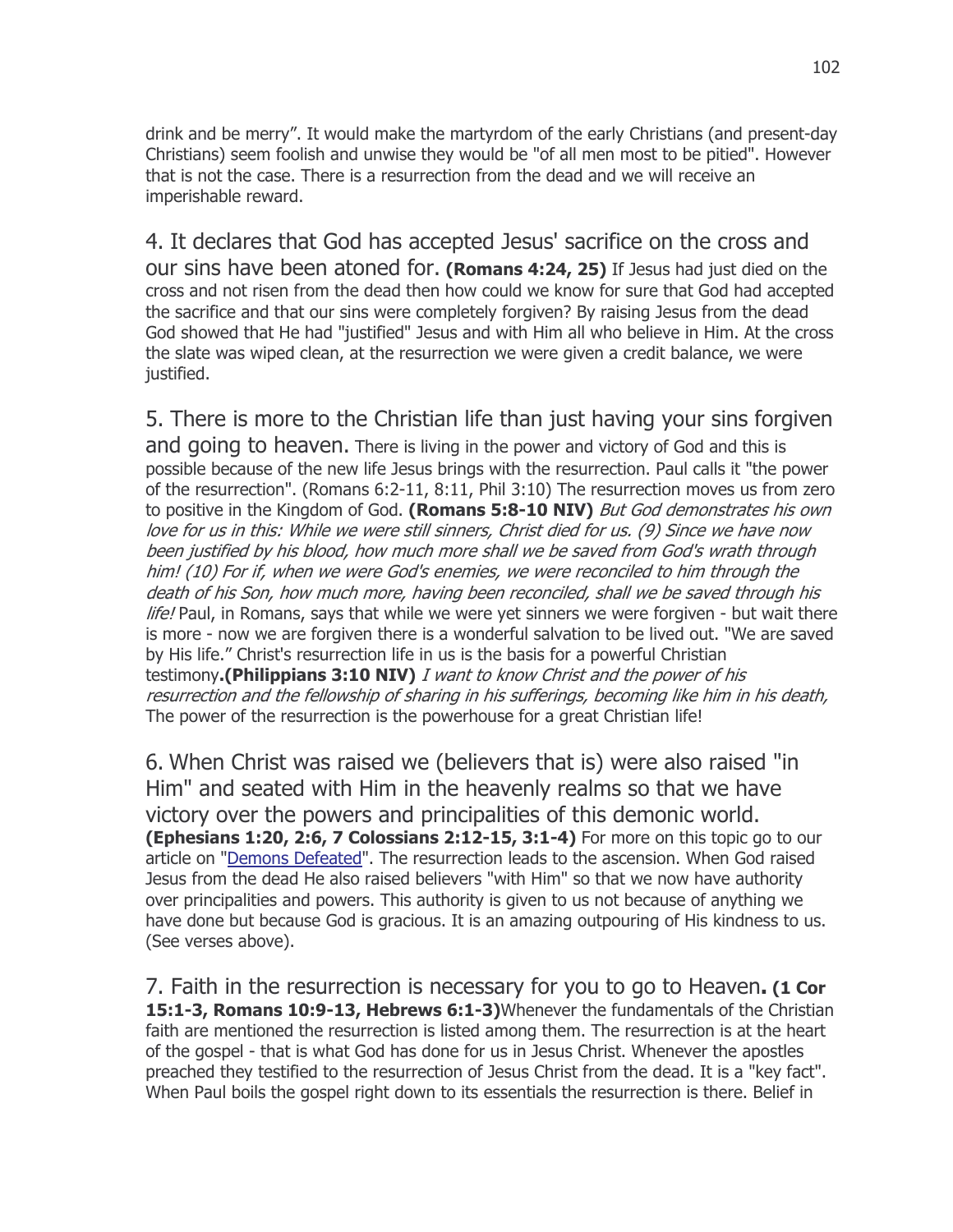the resurrection is one of three things we need to do to be saved. The other two are declaring Jesus to be Lord and calling on His Name. (Romans 10:9-13 NIV) That if you confess with your mouth, "Jesus is Lord," and believe in your heart that God raised him from the dead, you will be saved. (10) For it is with your heart that you believe and are justified, and it is with your mouth that you confess and are saved. (11) As the Scripture says, "Anyone who trusts in him will never be put to shame." (12) For there is no difference between Jew and Gentile--the same Lord is Lord of all and richly blesses all who call on him, (13) for, "Everyone who calls on the name of the Lord will be saved."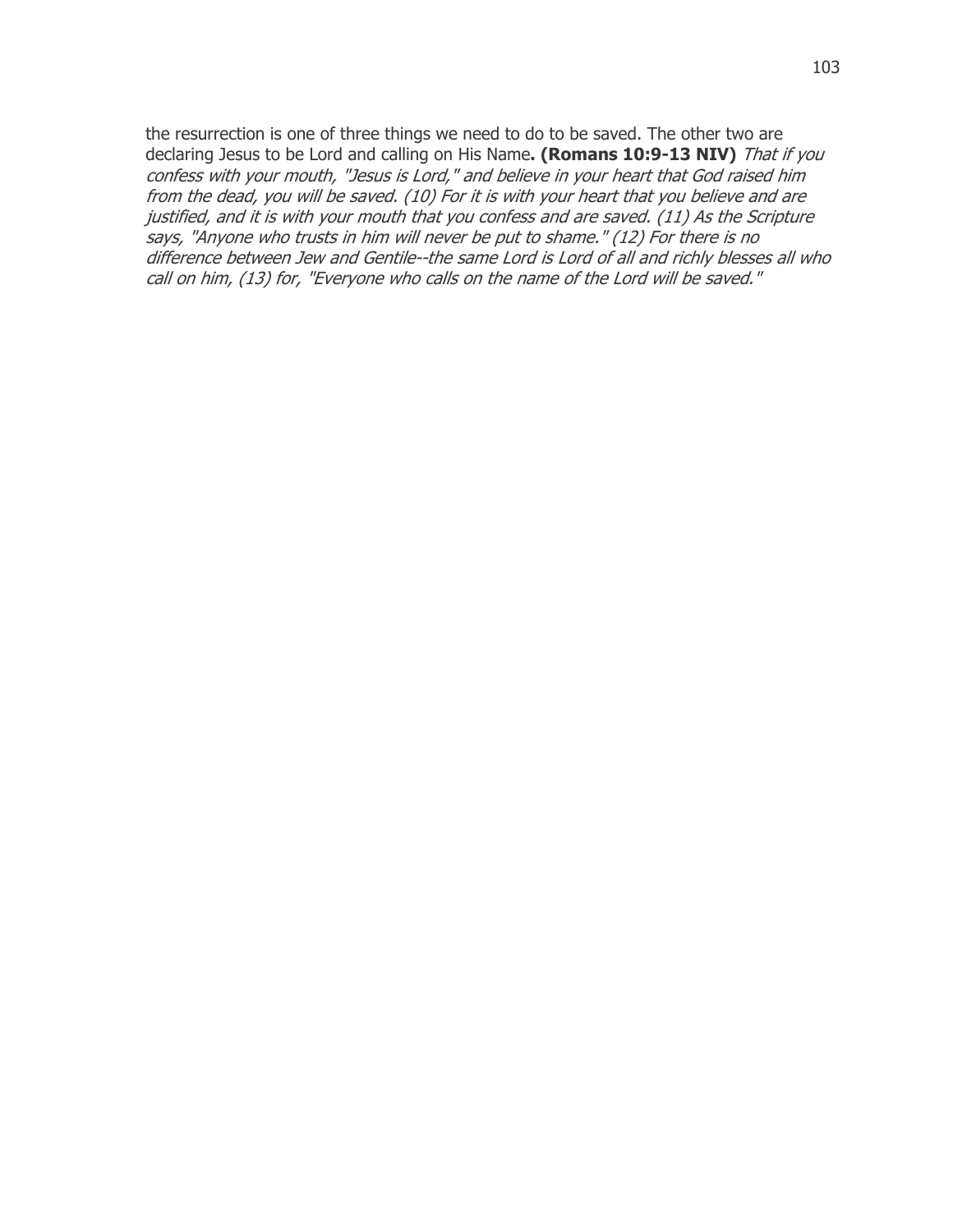## The Ascension of Jesus Christ

The consequences of the ascension of Jesus Christ are so amazing that they changed the whole way that people prayed and worshipped God and participated in Him. Jesus took apart the heavenly realm when He ascended and removed the power of the evil principalities and powers to dominate the life of those who believed in Him (Ephesians 4:8- 13, Col 2:13-13). Furthermore He took us with Him on His journey into the heavenly realms so that the believer in Jesus Christ is now a citizen of heaven (Phillipians 3:20), a resident of the heavenly Jerusalem (Hebrews 12: 22-24) and is seated with Christ in the heavenly realms (Ephesians 2:6) with a graciously given heavenly status that was previously impossible for any human to achieve under the Law (Matthew 11:11-13, Ephesians 2:4-10). Jesus ascension also resulted in the outpouring of the Holy Spirit (John 7:39, 16:7, Acts 2:33) and the giving of spiritual gifts to the church (Ephesians 4:8-13).

Perhaps the best starting point is the purpose statement given in Ephesians by Paul. This is the "why" of the Ascension and of Pentecost. (Eph 4:8-13 NKJV) Therefore He says: "When He ascended on high, He led captivity captive, And gave gifts to men." (9) (Now this, "He ascended"; what does it mean but that He also first descended into the lower parts of the earth? (10) He who descended is also the One who ascended far above all the heavens, that He might fill all things.) (11) And He Himself gave some to be apostles, some prophets, some evangelists, and some pastors and teachers, (12) for the equipping of the saints for the work of ministry, for the edifying of the body of Christ, (13) till we all come to the unity of the faith and of the knowledge of the Son of God, to a perfect man, to the measure of the stature of the fullness of Christ;

Now Paul's purpose statement lists a number of reasons behind the ascension-outpouring. The ultimate reason for the ascension is that "He might fill all things" (Eph 4:10). See Col 1:15ff for more on that! What does he want to fill all things with? Himself! What then is the outpouring of the Holy Spirit about - filling ALL believers with Jesus! Being filled with the Spirit of Jesus is the purpose of Pentecost and the ascension.

This connects with the other great purpose expressed in this passage. Those believers may come to a unity of faith and become "a perfect man" in the stature and fullness of Christ. That is the objective we see most clearly now. To build up Christians God sovereignty gives the ability to edify His body to certain people as a gift.

On the way to do this Jesus takes "captivity captive" spoiling the demonic world of its spiritual powers. Like the conqueror He is He then distributes spiritual gifts to men. They include the five-fold ministries and the gift of tongues on the day of Pentecost and the various spiritual manifestations necessary for the building up of the body of Christ. So we see that the purposes behind the ascension-Pentecost are - that Christ might fill all things, that captivity would be captured, that spiritual gifts might be given to the church, which would then become like Christ. The purpose of Pentecost is Spirit-filled and empowered images of Jesus Christ.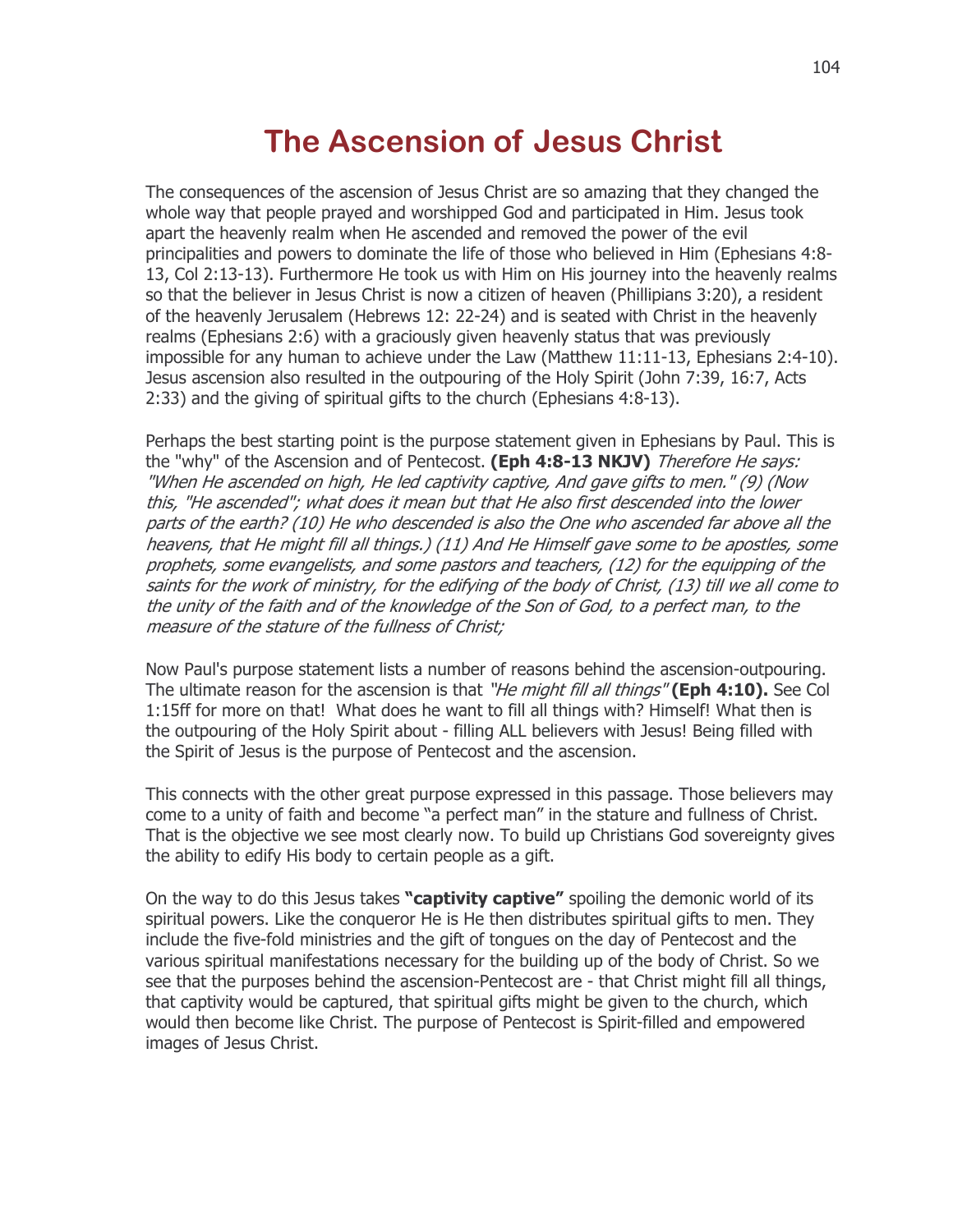### Taking Captivity Captive

The following is a schematic diagram of how things were in Old Testament times. It shows how much both Jews and Gentiles were captives. The Jews were captives under the Law and the Gentiles captives under their demonic religions. Quite obviously not everything can be fitted onto a single diagram and it is not to scale or meant to be theologically normative but it will, I hope, help us to grasp what the state of things was.

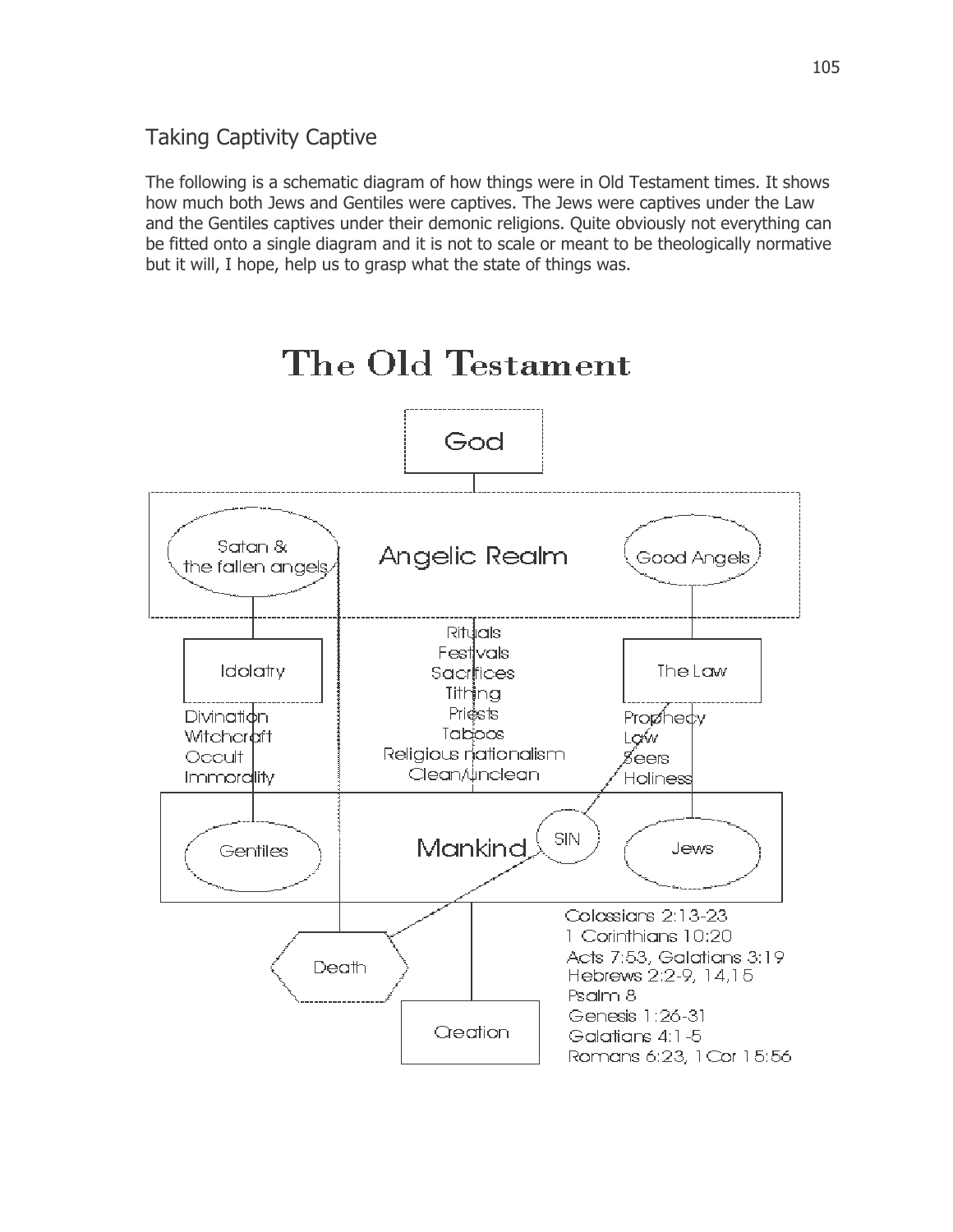Let's look at what it is trying to tell us. There are four levels - God, the angelic realm (inhabited by both good and evil angels), mankind and creation in general. Mankind rules creation, the angelic realm is more powerful than mankind and God rules over all. It is the middle portion of the diagram that is the most interesting. We can see from Acts 7:53 and Galatians 3:19 that the Law was given through angels. 1 Corinthians 10:20 also tells us that the Gentile religions were the work of demons and that the worshippers worshipped demons and not God. So we see that before Christ both Jewish and Gentile religion was under the direct control of the angelic realm. The good angels mediated the Jewish religion and the demons mediated the innumerable Gentile religions. Both systems were **somewhat similar** (though the Law was vastly superior) and listed in the middle of the diagram are some of the similarities. **Both** Jewish and Gentile religions had temples and priests and sacrifices and tithes and offerings and dietary restrictions and special days and festivals and various taboos and categories of clean and unclean things. Though the Jewish religion was much holier and more moral it operated with much the same basic external structure as the Gentile religions. They had the same externals - though the internals were very different. Judaism however did not resort to witchcraft, divination, sorcery or magic which are exclusively in the domain of Satan. In both Colossians and Galatians Paul calls these external things - the taboos, festivals etc the "elementary principles of this world" or the "stoichea". Thus mankind in the Old Testament was ruled by religions based on the exact performance of rituals and the keeping of numerous laws and taboos. Relationship to God was through a priestly caste and involved sacrifices. Except for a very few individuals there was no ongoing relationship with God. Sin led to death which, at that stage, was under the power of the Devil (Hebrews 2; 14, 15). The general experience of both Jewish and Gentile believers was one of fear and bondage (Hebrews 2:14, 15). All this was to change with the death, resurrection and ascension of Jesus Christ.

#### After Jesus' Work On The Cross, Resurrection and Ascension

Again we have a diagram - the main change being the creation of the Church and its high status in the heavenly realms.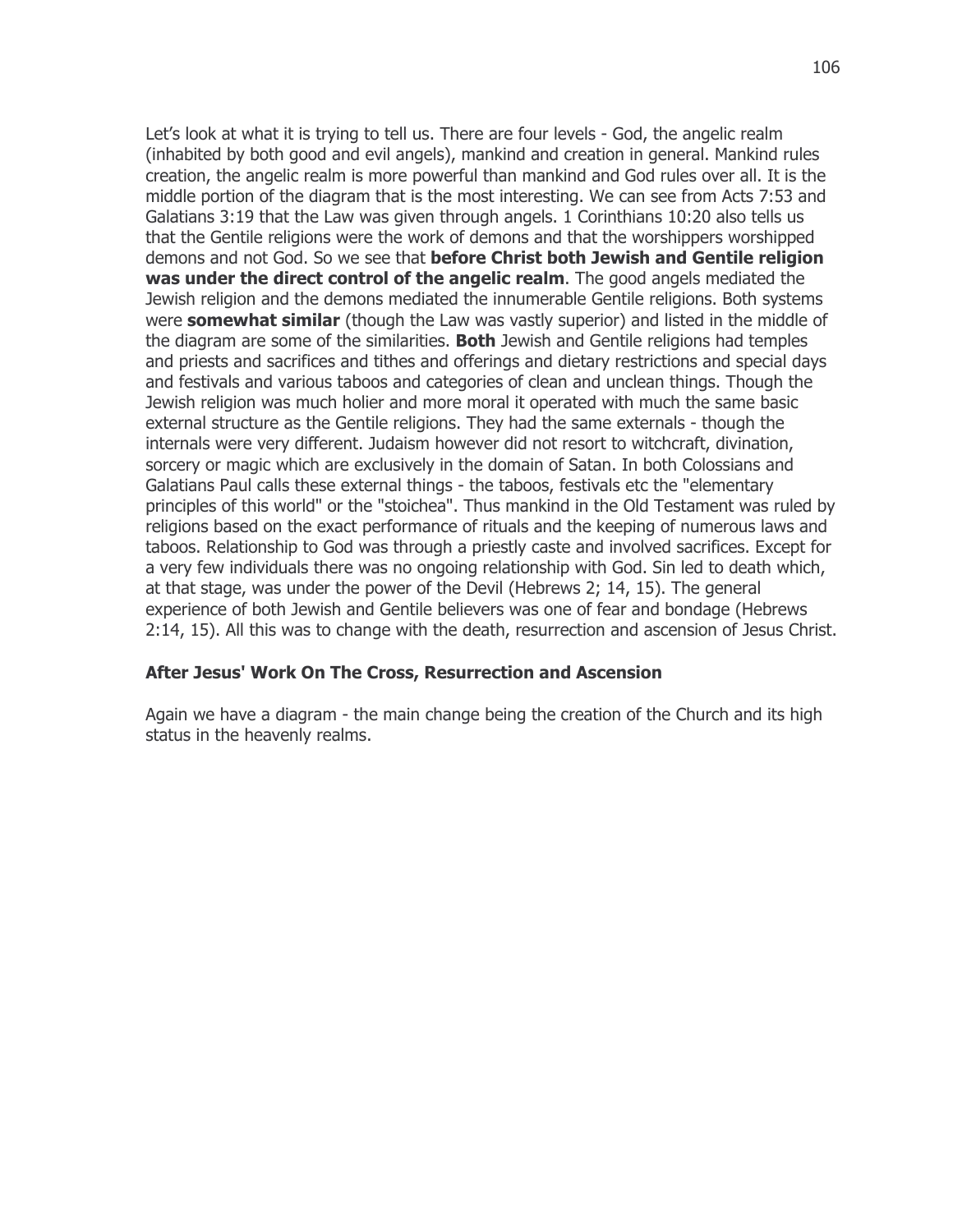

Lets look at some of the changes and seek to explain them. Death moves out of Satan's control (Hebrews 2:14, 15) into that of Jesus Christ who now has the keys of Death and Hades (Revelation 1:18). The accusing power of the law over us is broken (Colossians 2:13-15) because it is nailed to the cross. Jesus has been raised up above every power and principality in the heavenly realms and we - who are "in Him" - are of course seated where He is. (Eph 1:20-23 NKJV) which He worked in Christ when He raised Him from the dead and seated Him at His right hand in the heavenly places, (21) far above all principality and power and might and dominion, and every name that is named, not only in this age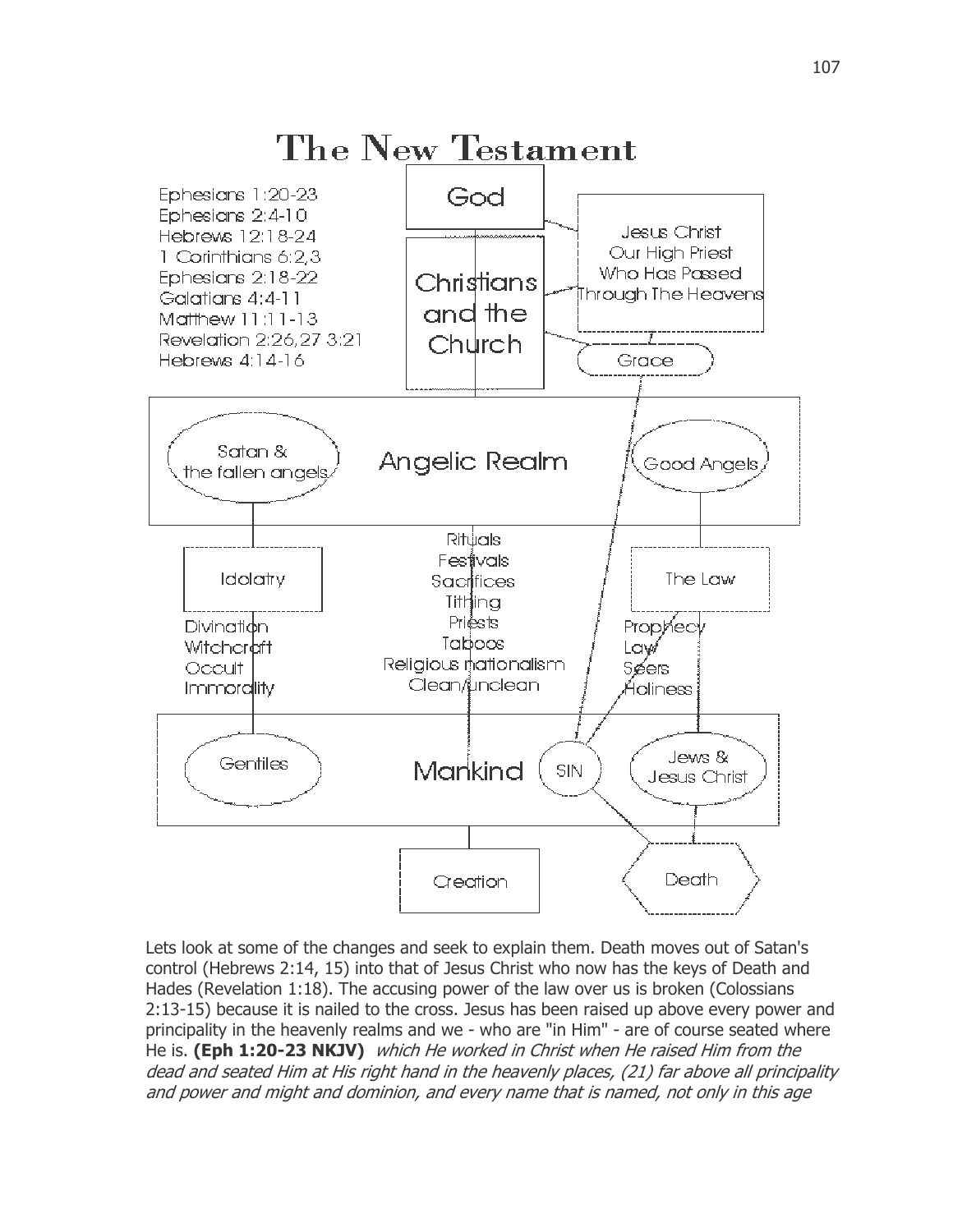but also in that which is to come. (22) And He put all things under His feet, and gave Him to be head over all things to the church, (23) which is His body, the fullness of Him who fills all in all.

The Church contains you and I so the exaltation of the Church is the exaltation of the believer. Thus the fact that the Church has been made to be the "fullness of Him who fills all in all" has amazing consequences for the believer. Paul continues to show how we have been raised "from the gutter most to the uttermost" ... (Eph 2:6-7 NIV) And God raised us up with Christ and seated us with him in the heavenly realms in Christ Jesus, (7) in order that in the coming ages he might show the incomparable riches of his grace, expressed in his kindness to us in Christ Jesus. Thus we see that we have (past tense) been raised up with Christ and seated with Him in the heavenly realms in Christ Jesus (verse 6 above). This was done not because we were good but because of God's great grace which Paul calls "the incomparable riches of His grace." Thus we have been taken from being sinners (Romans 3:23, Ephesians 2:1-4) and made into people who are "seated in the heavenly realms". We are now given a status and authority far beyond anything we deserve so that God may show just how gracious He can be.

This new spiritual status of the believer, this citizenship of heaven, is absolutely central to Paul's teaching. So much so that Paul is quite astonished when Christians do not grasp that we are to rule the world and judge the angelic realm. (1 Cor 6:2-3 NKJV) Do you not know that the saints will judge the world? And if the world will be judged by you, are you unworthy to judge the smallest matters? (3) Do you not know that we shall judge angels? How much more, things that pertain to this life? To Paul it is just a gospel basic that Christ has triumphed and that we share His triumph and rulership as inheritors of the Kingdom. Christ has ascended above the angelic realm and we have also done this "in Him" therefore we have been invested with an authority greater than that of the angels and will one day judge them. (Note: Authority is different from strength, Napoleon was probably not the physically strongest member of his army but he had authority. So Christians do not have the power of angels yet but we do have position and authority and the right to be in command.) Thus Christians can exorcise demons because we are now at a higher level of authority than that of the fallen angels.

Since we are above the angels we are above their systems or the "stoichea". Thus Christians are not to observe taboos, festivals, days, months, years, Sabbaths, make sacrifices, or worry about tithes, offerings or priests. Let's look at this because it has been a stumbling block to so many believers. (Gal 4:1-10 NKJV)... (3) Even so we, when we were children, were in bondage under the elements of the world ("stoichea"). (4) But when the fullness of the time had come, God sent forth His Son, born of a woman, born under the law, (5) to redeem those who were under the law, that we might receive the adoption as sons. (6) And because you are sons, God has sent forth the Spirit of His Son into your hearts, crying out, "Abba, Father!" (7) Therefore you are no longer a slave but a son, and if a son, then an heir of God through Christ. (8) But then, indeed, when you did not know God, you served those which by nature are not gods. (9) But now after you have known God, or rather are known by God, how is it that you turn again to the weak and beggarly elements, to which you desire again to be in bondage? (10) You observe days and months and seasons and years. Thus the religious observance of "days and months, and seasons and years" is a sign of being in bondage to the "elements of the world". These external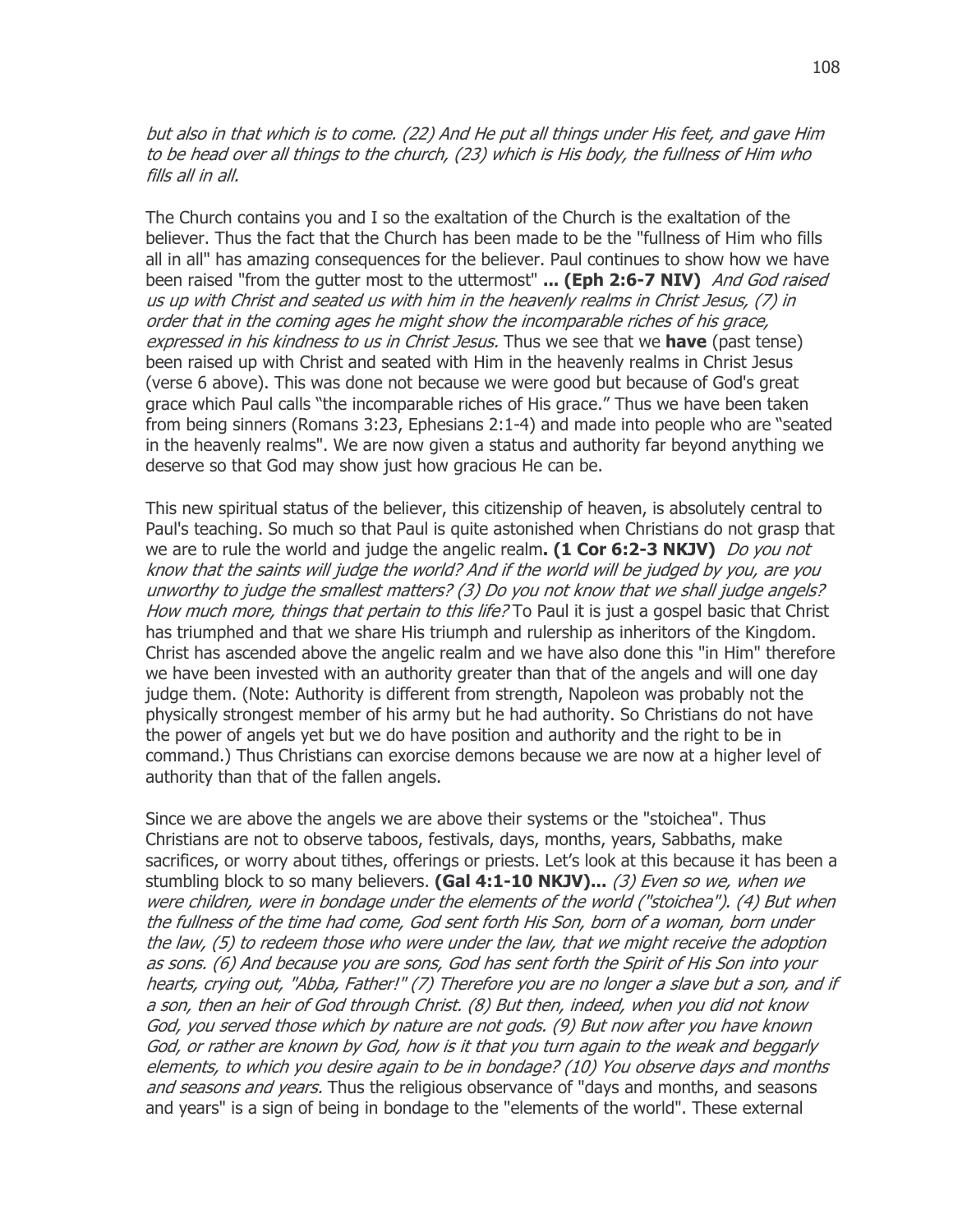observances are no longer a part of the Christian faith. You can use a calendar - but you must not attach any religious significance to the dates on it! Faith not festivals is what makes us closer to God.

Paul amplifies this at length in Colossians chapter 2 and I will only quote a portion of it here. Firstly He shows how the cross disarmed the principalities and powers and took away their legal right to enforce their taboos. (Col 2:13-23 NKJV) And you, being dead in your trespasses and the uncircumcision of your flesh, He has made alive together with Him, having forgiven you all trespasses, (14) having wiped out the handwriting of requirements that was against us, which was contrary to us. And He has taken it out of the way, having nailed it to the cross. (15) Having disarmed principalities and powers, He made a public spectacle of them, triumphing over them in it.

Then Paul carefully goes through the consequences of being forgiven and of no longer being under the power of laws, taboos and ceremonies. (16) So let no one judge you in food or in drink, or regarding a festival or a new moon or Sabbaths, (17) which are a shadow of things to come, but the substance is of Christ. (18) Let no one cheat you of your reward, taking delight in false humility and worship of angels, intruding into those things which he has not seen, vainly puffed up by his fleshly mind, (19) and not holding fast to the Head, from whom all the body, nourished and knit together by joints and ligaments, grows with the increase that is from God.

The radical nature of our freedom from these "basic principles of the world" is described as a "death". Just how many responsibilities does a dead person have? None! So the Christian no longer has any obligatory responsibilities to cultural taboos, festivals, Sabbaths or dietary regulations. Paul continues... (20) Therefore, if you died with Christ from the basic principles of the world, why, as though living in the world, do you subject yourselves to regulations; (21) "Do not touch, do not taste, do not handle," (22) which all concern things which perish with the using; according to the commandments and doctrines of men? (23) These things indeed have an appearance of wisdom in self-imposed religion, false humility, and neglect of the body, but are of no value against the indulgence of the flesh. To put it simply all "religiosity" has been put behind us when we enter into the death, resurrection and ascension of the Lord Jesus Christ.

### Freedom

We have freedom; we do not have to live in fear as if we serve a God who will be angry over the smallest error. Its a bit like sending someone to mow the lawn and they come back nervously asking "Which blade of grass do I mow first?" and you say "Start anywhere as long as it gets done". God has given us tremendous freedom and we don't have to live in a spirit of slavery worried about getting everything "just right" - about which blade of grass to mow first. Such is the spirit of religious fear. It is akin to the pagan dread of the spirits - if the ceremony is not done "just so" then curses would come forth. The "spirit of fear" produces people who cringe before God over every tiny detail. However with the death, resurrection and ascension of the Lord Jesus Christ that is done away with. The situation now is one of love and Sonship. (Rom 8:15-17 NKJV) For you did not receive the spirit of bondage again to fear, but you received the Spirit of adoption by whom we cry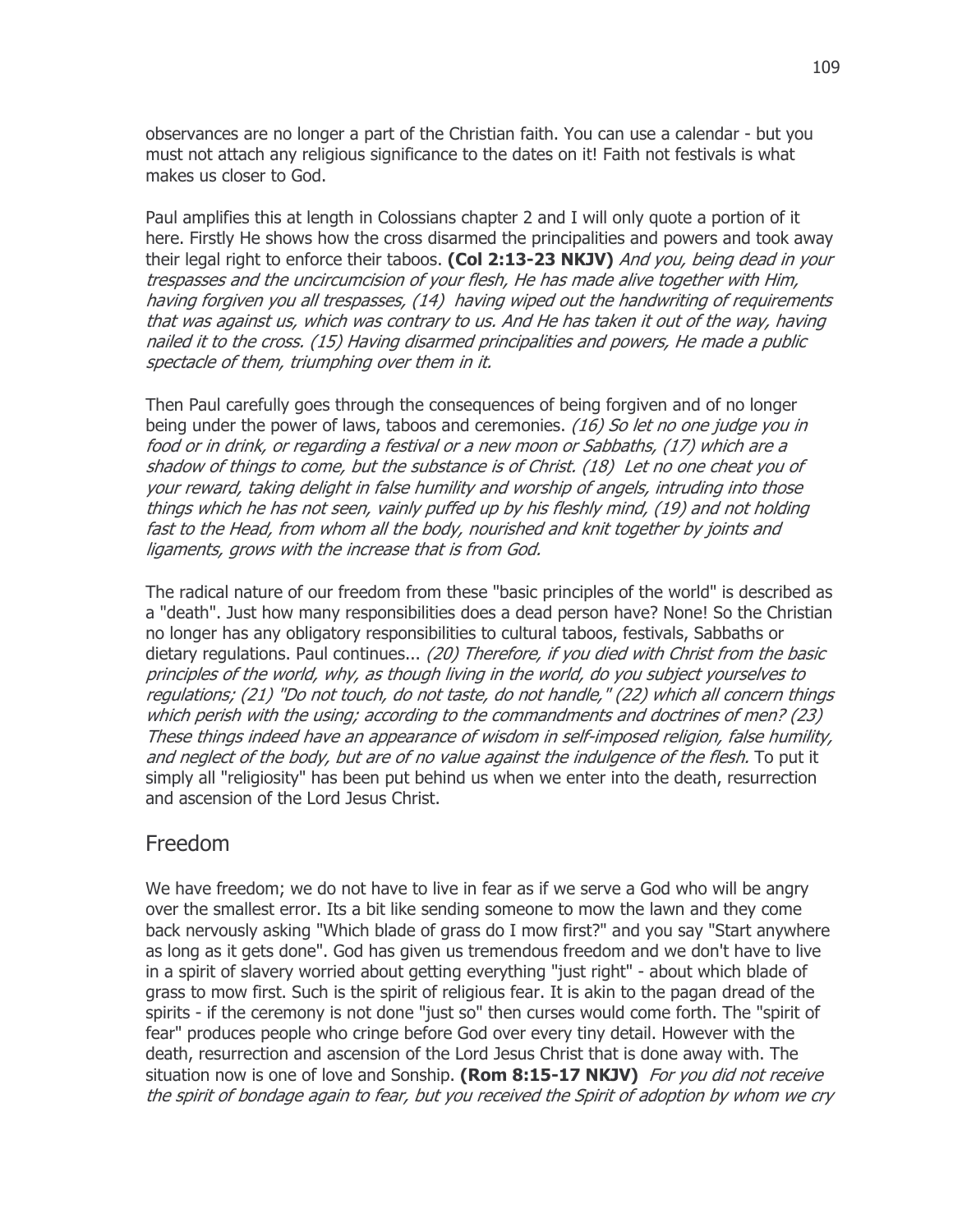out, "Abba, Father." (16) The Spirit Himself bears witness with our spirit that we are children of God, (17) and if children, then heirs; heirs of God and joint heirs with Christ, if indeed we suffer with Him, that we may also be glorified together.

We are beloved sons of God living in freedom. As sons of God, above the angels, we are going to inherit a kingdom prepared for us since the foundation of the world. We are heirs. In that Kingdom we will be seated on thrones with Jesus (Revelation 3:21), we will rule over the nations (Revelation 2:26, 27), we will judge the world and even angels (1 Corinthians 6:2,3), we will become beings with immortal and imperishable bodies (1 Corinthians 15:45-55) and dwell safely in amazing wealth, peace and freedom (Revelation 21 & 22). When this occurs what it means to be a "son of God" will be revealed. At the moment it is, at best, vaguely understood. When this occurs the meaning of our being seated in heavenly realms with Christ Jesus will become absolutely clear. Christ will take up His authority over all creation through us and amazing changes will occur. The whole world will be set free! Paul continues on in Romans 8 to say... (Rom  $8:18-22$  NKJV) For I consider that the sufferings of this present time are not worthy to be compared with the glory which shall be revealed in us. (19) For the earnest expectation of the creation eagerly waits for the revealing of the sons of God. (20) For the creation was subjected to futility, not willingly, but because of Him who subjected it in hope; (21) because the creation itself also will be delivered from the bondage of corruption into the glorious liberty of the children of God. (22) For we know that the whole creation groans and labors with birth pangs together until now.

Thus the death, resurrection and ascension of the Lord Jesus Christ was the critical turning point that has ensured the total freedom of all creation! Creation, now in bondage, will move into "the glorious liberty of the sons of God". God is in the business of setting all things free. He desires liberty - not cringing enslavement, for all! However it is a two-step movement firstly there is freedom from the old religious system, our coming out from domination by the elementary principles of this world and from sin and death. Then step two is not anarchy - but having God's moral code written on our hearts through the Holy Spirit. (Hebrews 8:10) We are freed to become who we were always meant to be righteous, holy, spirit-filled beings of love.(Galatians 5:16-24) This is the work of the Holy Spirit and why the ascension of Jesus Christ is also strongly associated with the sending of the Holy Spirit.

The Holy Spirit and the Ascension of Jesus Christ

(John 14:12 NKJV) "Most assuredly, I say to you, he who believes in Me, the works that I do he will do also; and greater works than these he will do, because I go to My Father.

(John 16:7 NRSV) Nevertheless I tell you the truth: it is to your advantage that I go away, for if I do not go away, the Advocate will not come to you; but if I go, I will send him to you.

(Acts 1:4-5 NKJV) And being assembled together with them, He commanded them not to depart from Jerusalem, but to wait for the Promise of the Father, "which," He said, "you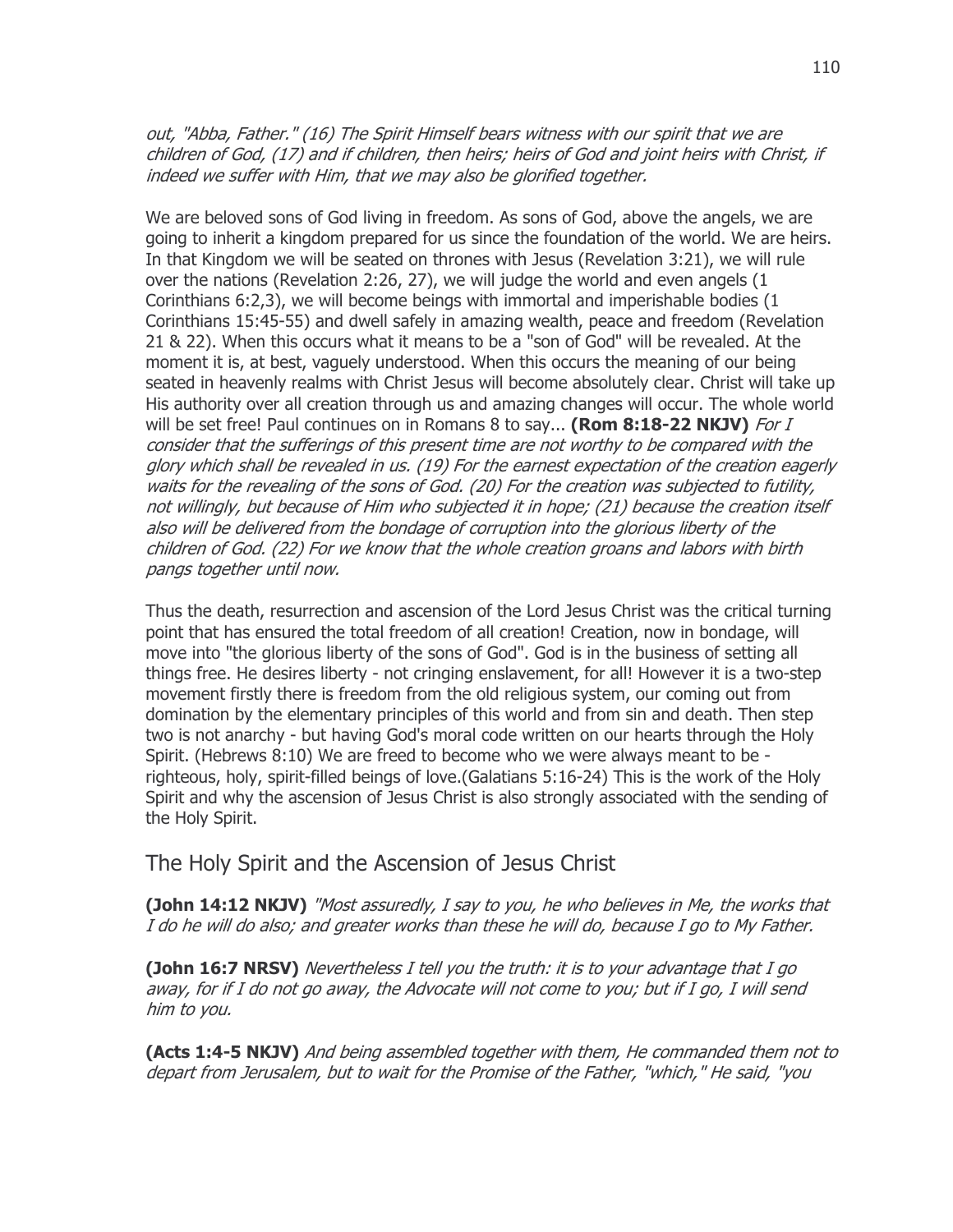have heard from Me; (5)"for John truly baptized with water, but you shall be baptized with the Holy Spirit not many days from now."

(Acts 2:31-33 NRSV) Foreseeing this, David spoke of the resurrection of the Messiah, saying, 'He was not abandoned to Hades, nor did his flesh experience corruption.' (32) This Jesus God raised up, and of that all of us are witnesses. (33) Being therefore exalted at the right hand of God, and having received from the Father the promise of the Holy Spirit, he has poured out this that you both see and hear.

(Acts 11:15-16 NKJV) "And as I began to speak, the Holy Spirit fell upon them, as upon us at the beginning. (16) "Then I remembered the word of the Lord, how He said, 'John indeed baptized with water, but you shall be baptized with the Holy Spirit.'

During the Last Supper Jesus clearly indicates that when He "went to the Father" something would happen to the disciples would enable them to do great works of power equivalent to His own (John 14:12). Later on in the upper room discourse He reveals this to be the sending of the Helper, the Holy Spirit which could only be sent after His departure. (John 16:7) In his last conversation with His disciples He termed this empowerment the baptism in the Holy Spirit (Acts 1:4,5) and promised them they would receive it soon and that it would make them powerful international witnesses to Him (Acts 1:8). On the day of Pentecost it was poured out in a manner that was both visible and audible (Acts 2:32-33) and likewise during the Gentile Pentecost at Cornelius' place where it is also referred to as "the baptism in the Holy Spirit". (Acts 11:15, 16)

The heavenly realms are now occupied by Jesus and since we are in Him, we have been seated with Him in these realms (Eph 2:6). Therefore we can have confident access to God and unhindered participation in the things of the Spirit with Whom we have been baptized (1 Cor 12:13). This does not mean that we all have all gifts or that all will have one particular gift. God is sovereign in how He distributes the gifts of the Spirit. (1 Cor 12:7-11) Within His sovereignty there is evidently some room for us to ask for particular manifestations of the Spirit. (Luke 11:13, 1 Cor 12:31, 14:1)

To sum up, the purpose of Pentecost is Spirit-filled and empowered images of Jesus Christ. The Pentecost event is known as the baptism in the Holy Spirit which was received by the Jews (Acts 2:32, 33), the Gentiles (Acts 11:15, 16) and the Christians at Ephesus (Acts 19:1-6) and Corinth (1 Cor 12:13). It is for all the Church. The outcome of the Pentecost event is power for ministry (Acts 1:8) through the Holy Spirit "coming upon" people (Acts 2:32,33) and sovereignty giving spiritual gifts for the edification of the body of Christ (1 Cor 12:1-7).The Holy Spirit is not a mere "experience". He is Christ coming to fill all things.(Eph 4:10,5:18) He wants to fill you with Jesus and transform you into His image.(Eph 4:8-13, Rom 8:29-31) He also wants to AIBI power you to be a witness for God. (Acts 1:8) You may ask for Him and God will gladly give the Holy Spirit to you (Luke 11:13) (in new ways. it's a puzzle, we have Him but we can still receive His power) though you should ask for "the greater gifts" to be used in love for the edification of the church. (1Cor 12:31, 14:1)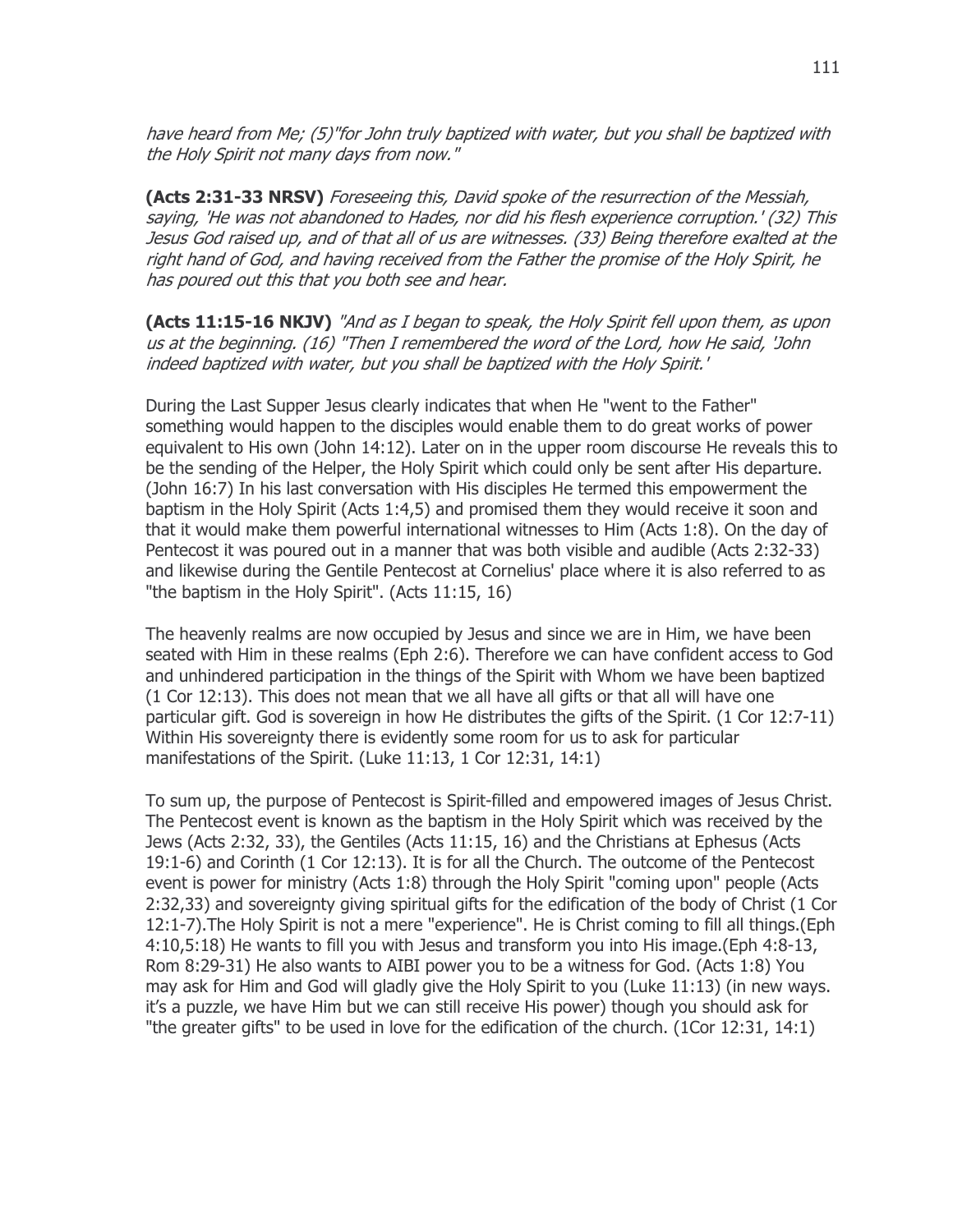## **Conclusion**

The ascension of Jesus Christ to "fill all things" was the end of religion as it is generally conceived and the beginning of a Spirit-filled and joyous relationship with God. The main thing that Jesus wants to fill is you! To that end He has sent His Holy Spirit into this world to dwell in the hearts of believers sanctifying them to be like Him and empowering them to do good works. He has also created a new thing - the Church, which is distinct from the world and angels and which will rule over both. He has placed believers in the heavenly realms with Him and freed them from the innumerable fear-filled obligations of the old religious systems. He has brought us into Sonship and membership of the household of God. This church is to consist of "images of Jesus Christ" indwelt by His Spirit and living in direct personal relationship with God. Therefore there is no longer any need to observe new moons, Sabbaths, tithing, religious festivals, to have a church building, a priest, or to abstain from alcohol, red meat, pork or certain types of seafood. There is no need to be celibate, be involved in rituals of self-abasement or penance or to punish one. That is all gone. What has replaced it is a life that flows from being indwelt by God, a life that is characterized not by solemnity and punctilious observation of fearful rituals but by freedom and love and joy and peace.(Gal 5:22-23 NKJV) But the fruit of the Spirit is love, joy, peace, longsuffering, kindness, goodness, faithfulness, (23) gentleness, self-control. Against such there is no law.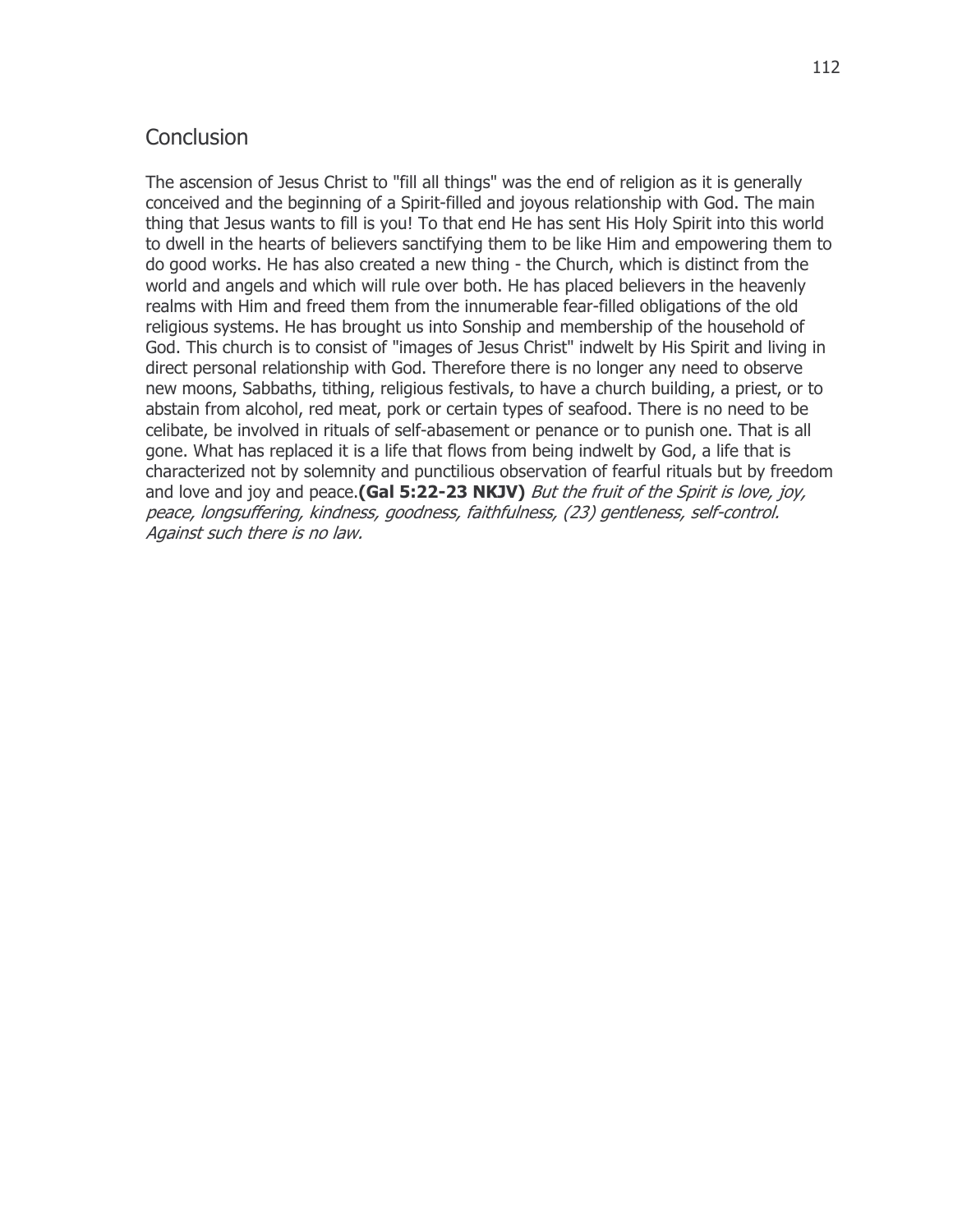# The Heavenly Enthronement of Jesus Christ

After the Ascension, some time in the ten days before Pentecost, Jesus was enthroned in Heaven on the throne of David, at the right hand of the Father. Ancient courts often had a number of thrones and co-regents alongside with the main ruler. So the enthronement did not mean that Jesus replaced God on the throne but rather that He co-reigns with Him in Heaven in the most significant position "at the right hand of the Majesty on high". Later in this article we will find that faithful believers also get thrones and co-reign with Christ!

This was instituted by means two mysterious pronouncements of the Father found in Psalm 110:

A. "Sit at My right hand, Till I make Your enemies Your footstool." which institutes Him as King over the nations and over the earth and the course of human history. B. "The LORD has sworn And will not relent, "You are a priest forever According to the order of Melchizedek." which institutes Him as an eternal High Priest with authority over the heavenly realities and the salvation and redemption of all creation.

This enthronement was a reward for His obedience, suffering and death on the cross and resulted in Him being given "the name that is above every other name" (Philippians 2:5-11) and becoming King of Kings and Lord of Lords, with all authority in Heaven and on earth being given to Him. (Matthew 28:18, 1 Timothy 6:15). It also results in His kingship over the nations (Matthew 25:31-33) and His high priestly ministry for believers (Romans 8:34, Hebrews 8:1) which is discussed more fully in other article s on the Ascension and on the High Priestly Ministry of Christ.

There are many passages referring to the throne of Jesus Christ in the Scriptures and we will try to deal with most of them (excluding parallel passages) in this article.

The Angel Gabriel announces to Mary that Jesus would occupy the throne of David: **Luke 1:32-33 NKJV** The will be great, and will be called the Son of the Highest; and the Lord God will give Him the throne of His father David. (33) "And He will reign over the house of Jacob forever, and of His kingdom there will be no end."

When did this enthronement take place?

Mark and Hebrews put it very simply - after the cross and resurrection, before Pentecost and the present time of writing:

Mark 16:19 NKJV So then, after the Lord had spoken to them, He was received up into heaven, and sat down at the right hand of God.

Hebrews 10:12-14 NKJV But this Man, after He had offered one sacrifice for sins forever, sat down at the right hand of God, (13) from that time waiting till His enemies are made His footstool. (14) For by one offering He has perfected forever those who are being sanctified.

Peter preaches on this theme of resurrection, ascension and enthronement as having already happened during his sermon during the day of Pentecost using Psalm 110 as his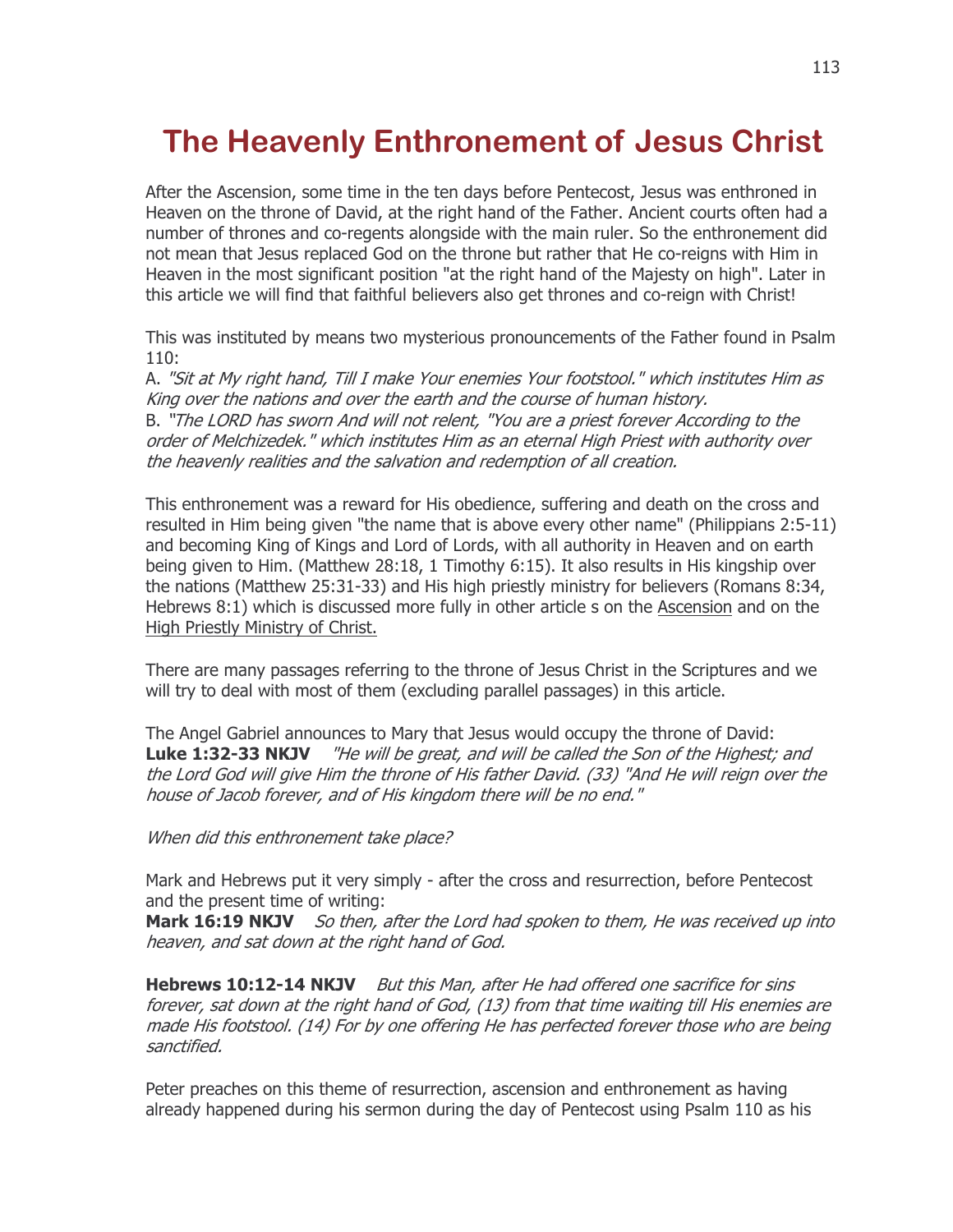text:

Acts 2:30-36 NKJV "Therefore, being a prophet, and knowing that God had sworn with an oath to him that of the fruit of his body, according to the flesh, He would raise up the Christ to sit on his throne, (31) "he, foreseeing this, spoke concerning the resurrection of the Christ, that His soul was not left in Hades, nor did His flesh see corruption. (32) "This Jesus God has raised up, of which we are all witnesses. (33) "Therefore being exalted to the right hand of God, and having received from the Father the promise of the Holy Spirit, He poured out this which you now see and hear. (34) "For David did not ascend into the heavens, but he says himself: 'The LORD said to my Lord, "Sit at My right hand, (35) Till I make Your enemies Your footstool."' (36) "Therefore let all the house of Israel know assuredly that God has made this Jesus, whom you crucified, both Lord and Christ."

And three chapters later Peter hammers home the exaltation and enthronement of Jesus to the very people who had Him humiliated and killed:

Acts 5:29-32 NKJV But Peter and the other apostles answered and said: "We ought to obey God rather than men. (30) "The God of our fathers raised up Jesus whom you murdered by hanging on a tree. (31) "Him God has exalted to His right hand to be Prince and Savior, to give repentance to Israel and forgiveness of sins. (32) "And we are His witnesses to these things, and so also is the Holy Spirit whom God has given to those who obey Him."

Stephen seems to have got a glimpse of Jesus in His new role:

**Acts 7:55-56 NKJV** But he, being full of the Holy Spirit, gazed into heaven and saw the glory of God, and Jesus standing at the right hand of God, (56) and said, "Look! I see the heavens opened and the Son of Man standing at the right hand of God!" This is a slightly unusual reference as Jesus is seen as "standing" not sitting and some commentators say He was standing to receive the first martyr of the Church.

Hebrews sees the enthronement as a reward for the cross.

Hebrews 12:2 NKJV looking unto Jesus, the author and finisher of our faith, who for the joy that was set before Him endured the cross, despising the shame, and has sat down at the right hand of the throne of God.

Paul expands on the enthronement as a reward for suffering in Philippians 2: **Philippians 2:8-11 NKJV** And being found in appearance as a man, He humbled Himself and became obedient to the point of death, even the death of the cross. (9) Therefore God also has highly exalted Him and given Him the name which is above every name, (10) that at the name of Jesus every knee should bow, of those in heaven, and of those on earth, and of those under the earth, (11) and that every tongue should confess that Jesus Christ is Lord, to the glory of God the Father.

Paul sees the enthronement as a demonstration of the mighty resurrection power of God and the authority of Jesus Christ:

**Ephesians 1:19-23 NKJV** and what is the exceeding greatness of His power toward us who believe, according to the working of His mighty power (20) which He worked in Christ when He raised Him from the dead and seated Him at His right hand in the heavenly places, (21) far above all principality and power and might and dominion, and every name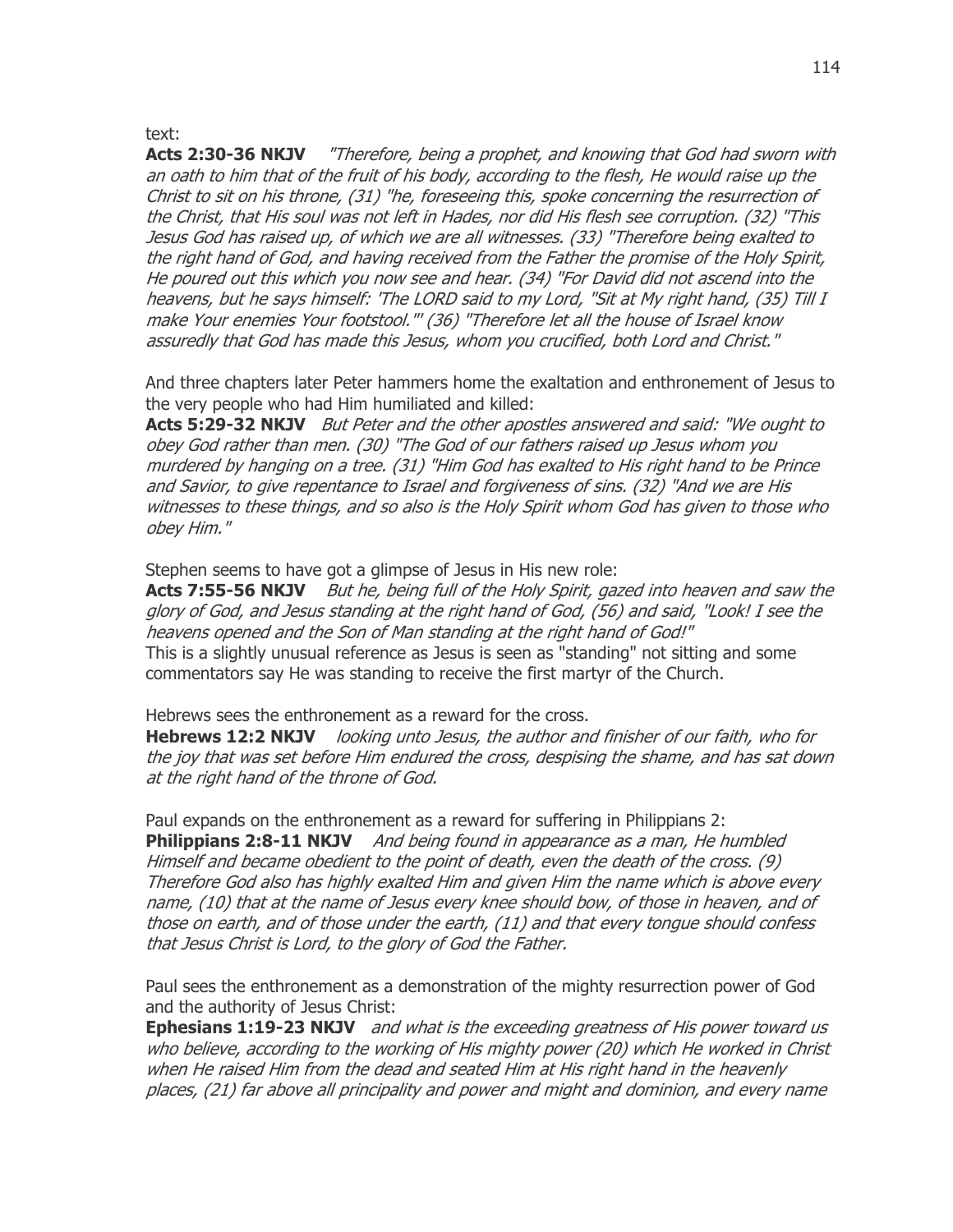that is named, not only in this age but also in that which is to come. (22) And He put all things under His feet, and gave Him to be head over all things to the church, (23) which is His body, the fullness of Him who fills all in all.

Paul also sees the throne as Christ's present position in the heavenly realms: **Colossians 3:1 NKJV** If then you were raised with Christ, seek those things which are above, where Christ is, and sitting at the right hand of God.

For believers the exalted position of their Savior means the assurance of grace: Romans 8:34 NKJV Who is he who condemns? It is Christ who died, and furthermore is also risen, who is even at the right hand of God, who also makes intercession for us.

Hebrews 4:14-16 NKJV Seeing then that we have a great High Priest who has passed through the heavens, Jesus the Son of God, let us hold fast our confession. (15) For we do not have a High Priest who cannot sympathize with our weaknesses, but was in all points tempted as we are, yet without sin. (16) Let us therefore come boldly to the throne of grace, that we may obtain mercy and find grace to help in time of need.

**Hebrews 8:1-2 NKJV** Now this is the main point of the things we are saying: We have such a High Priest, who is seated at the right hand of the throne of the Majesty in the heavens, (2) a Minister of the sanctuary and of the true tabernacle which the Lord erected, and not man.

All other thrones are subsidiary to this Throne of Christ, Jesus is the King of Kings: **1 Peter 3:21-22 NKJV** ... through the resurrection of Jesus Christ, (22) who has gone into heaven and is at the right hand of God, angels and authorities and powers having been made subject to Him.

**Colossians 1:16 NKJV** For by Him all things were created that are in heaven and that are on earth, visible and invisible, whether thrones or dominions or principalities or powers. All things were created through Him and for Him.

**1 Timothy 6:13-16 NKJV** I urge you in the sight of God who gives life to all things, and before Christ Jesus who witnessed the good confession before Pontius Pilate, (14) that you keep this commandment without spot, blameless until our Lord Jesus Christ's appearing, (15) which He will manifest in His own time, He who is the blessed and only Potentate, the King of kings and Lord of lords, (16) who alone has immortality, dwelling in unapproachable light, whom no man has seen or can see, to whom be honor and everlasting power. Amen.

Revelation 17:14 NKJV "These will make war with the Lamb, and the Lamb will overcome them, for He is Lord of lords and King of kings; and those who are with Him are called, chosen, and faithful."

Revelation 19:11-16 NKJV Now I saw heaven opened, and behold, a white horse. And He who sat on him was called Faithful and True, and in righteousness He judges and makes war. (12) His eyes were like a flame of fire, and on His head were many crowns. He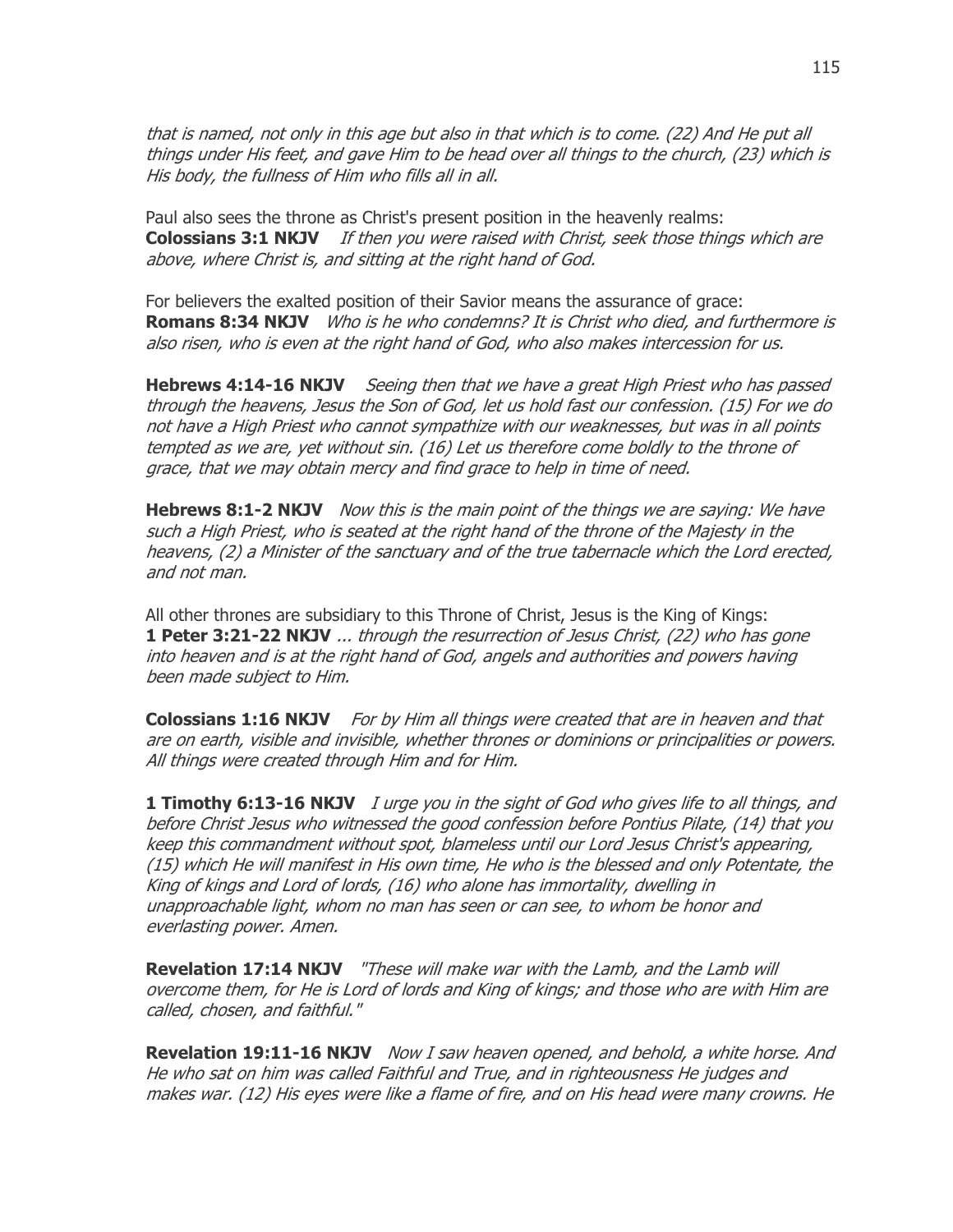had a name written that no one knew except Himself. (13) He was clothed with a robe dipped in blood, and His name is called The Word of God. (14) And the armies in heaven, clothed in fine linen, white and clean, followed Him on white horses. (15) Now out of His mouth goes a sharp sword, that with it He should strike the nations. And He Himself will rule them with a rod of iron. He Himself treads the winepress of the fierceness and wrath of Almighty God. (16) And He has on His robe and on His thigh a name written: KING OF KINGS AND LORD OF LORDS.

The post-resurrection authority of Jesus is also the basis of the mandate of the Church: Matthew 28:18-20 NKJV And Jesus came and spoke to them, saying, "All authority has been given to Me in heaven and on earth. (19) "Go therefore and make disciples of all the nations, baptizing them in the name of the Father and of the Son and of the Holy Spirit, (20) "teaching them to observe all things that I have commanded you; and lo, I am with you always, even to the end of the age." Amen.

And the author to the Hebrews uses the enthronement of Jesus, and His consequent authority, as one of the reasons why He is superior to the angels:

Hebrews 1:1-14 NKJV God, who at various times and in various ways spoke in time past to the fathers by the prophets, (2) has in these last days spoken to us by His Son, whom He has appointed heir of all things, through whom also He made the worlds; (3) who being the brightness of His glory and the express image of His person, and upholding all things by the word of His power, when He had by Himself purged our sins, sat down at the right hand of the Majesty on high, (4) having become so much better than the angels, as He has by inheritance obtained a more excellent name than they.

(5) For to which of the angels did He ever say: "You are My Son, Today I have begotten You"? And again: "I will be to Him a Father, And He shall be to Me a Son"?(6) But when He again brings the firstborn into the world, He says: "Let all the angels of God worship Him." (7) And of the angels He says: "Who makes His angels spirits And His ministers a flame of fire." (8) But to the Son He says: "Your throne, O God, is forever and ever; A scepter of righteousness is the scepter of Your Kingdom.(9) You have loved righteousness and hated lawlessness; Therefore God, Your God, has anointed You With the oil of gladness more than Your companions."

(10) And: "You, LORD, in the beginning laid the foundation of the earth, And the heavens are the work of Your hands. (11) They will perish, but You remain; And they will all grow old like a garment; (12) Like a cloak You will fold them up, And they will be changed. But You are the same, And Your years will not fail."

(13) But to which of the angels has He ever said: "Sit at My right hand, Till I make Your enemies Your footstool"? (14) Are they not all ministering spirits sent forth to minister for those who will inherit salvation?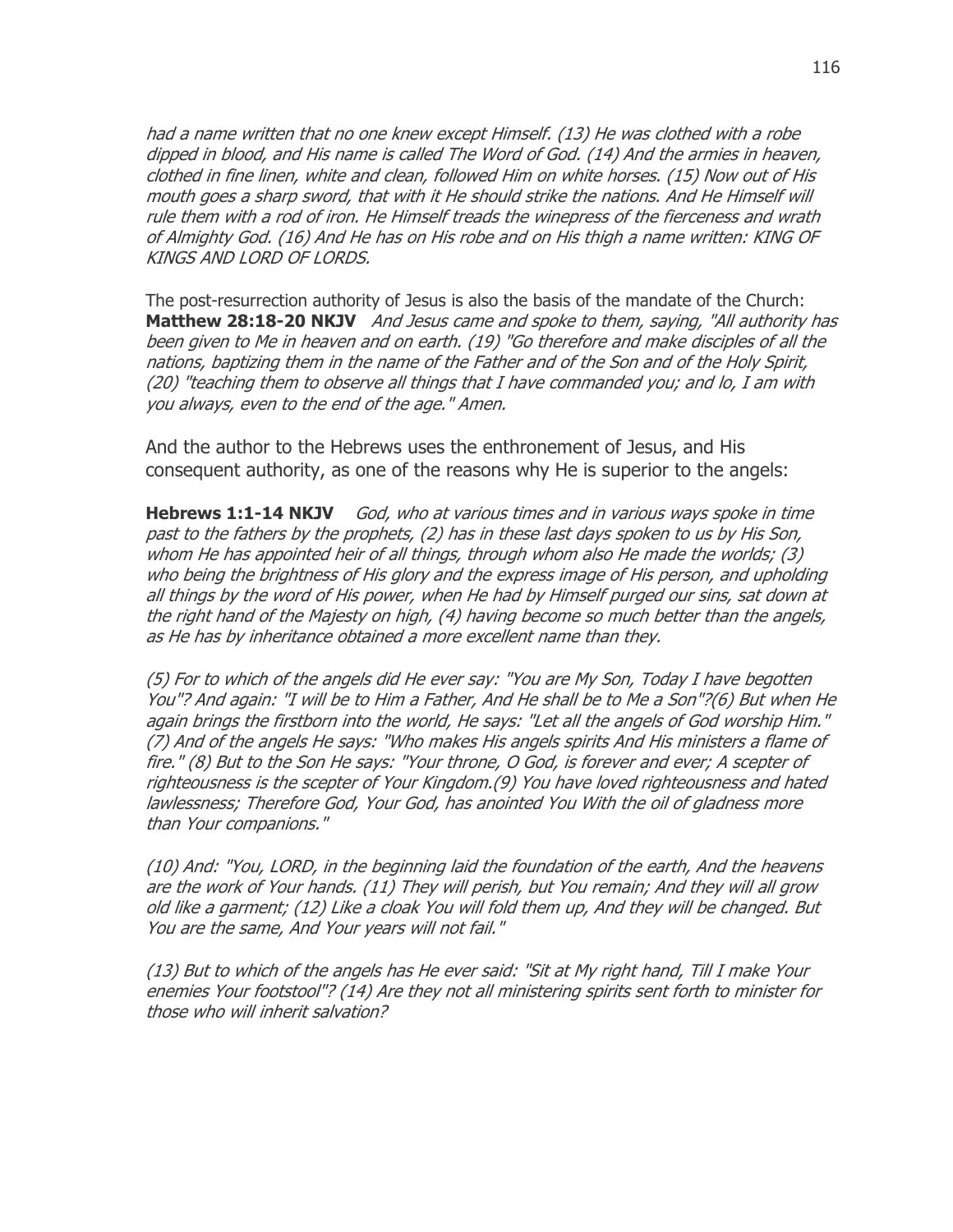Many of these passages quote Psalm 110 which prophesies of the Messiah being enthroned as both King and a priest "according to the order of Melchizedek". It is one of the most quoted Psalms in the NT:

**Psalms 110:1-7 NKJV** The LORD said to my Lord, "Sit at My right hand, Till I make Your enemies Your footstool." (2) The LORD shall send the rod of Your strength out of Zion. Rule in the midst of Your enemies! (3) Your people shall be volunteers In the day of Your power; In the beauties of holiness, from the womb of the morning, You have the dew of Your youth. (4) The LORD has sworn And will not relent, "You are a priest forever According to the order of Melchizedek." (5) The Lord is at Your right hand; He shall execute kings in the day of His wrath. (6) He shall judge among the nations, He shall fill the places with dead bodies, He shall execute the heads of many countries. (7) He shall drink of the brook by the wayside; Therefore He shall lift up the head.

#### Jesus uses this Psalm to confound the Pharisees:

Matthew 22:41-46 NKJV While the Pharisees were gathered together, Jesus asked them, (42) saying, "What do you think about the Christ? Whose Son is He?" They said to Him, "The Son of David." (43) He said to them, "How then does David in the Spirit call Him 'Lord,' saying: (44) 'The LORD said to my Lord, "Sit at My right hand, Till I make Your enemies Your footstool"'? (45) "If David then calls Him 'Lord,' how is He his Son?" (46) And no one was able to answer Him a word, nor from that day on did anyone dare question Him anymore.

The most puzzling and difficult passage is in 1 Corinthians where Paul is discussing the resurrection of the dead and the course of history:

1 Corinthians 15:23-28 NKJV But each one in his own order: Christ the first fruits, afterward those who are Christ's at His coming. (24) Then comes the end, when He delivers the kingdom to God the Father, when He puts an end to all rule and all authority and power. (25) For He must reign till He has put all enemies under His feet. (26) The last enemy that will be destroyed is death. (27) For "He has put all things under His feet." But when He says "all things are put under Him," it is evident that He who put all things under Him is excepted. (28) Now when all things are made subject to Him, then the Son Himself will also be subject to Him who put all things under Him, that God may be all in all.

How does Jesus as King put an "end to all rule, authority and power"? The Scriptures give us a few hints of the Kingdom of God shattering the kingdoms of this world as a giant rock or an iron bar:

Daniel 2:34-35, 44 NKJV "You watched while a stone was cut out without hands, which struck the image on its feet of iron and clay, and broke them in pieces. (35) "Then the iron, the clay, the bronze, the silver, and the gold were crushed together, and became like chaff from the summer threshing floors; the wind carried them away so that no trace of them was found. And the stone that struck the image became a great mountain and filled the whole earth.... (44) "And in the days of these kings the God of heaven will set up a kingdom which shall never be destroyed; and the kingdom shall not be left to other people; it shall break in pieces and consume all these kingdoms, and it shall stand forever.

Revelation 11:15 NKJV Then the seventh angel sounded: And there were loud voices in heaven, saying, "The kingdoms of this world have become the kingdoms of our Lord and of His Christ, and He shall reign forever and ever!"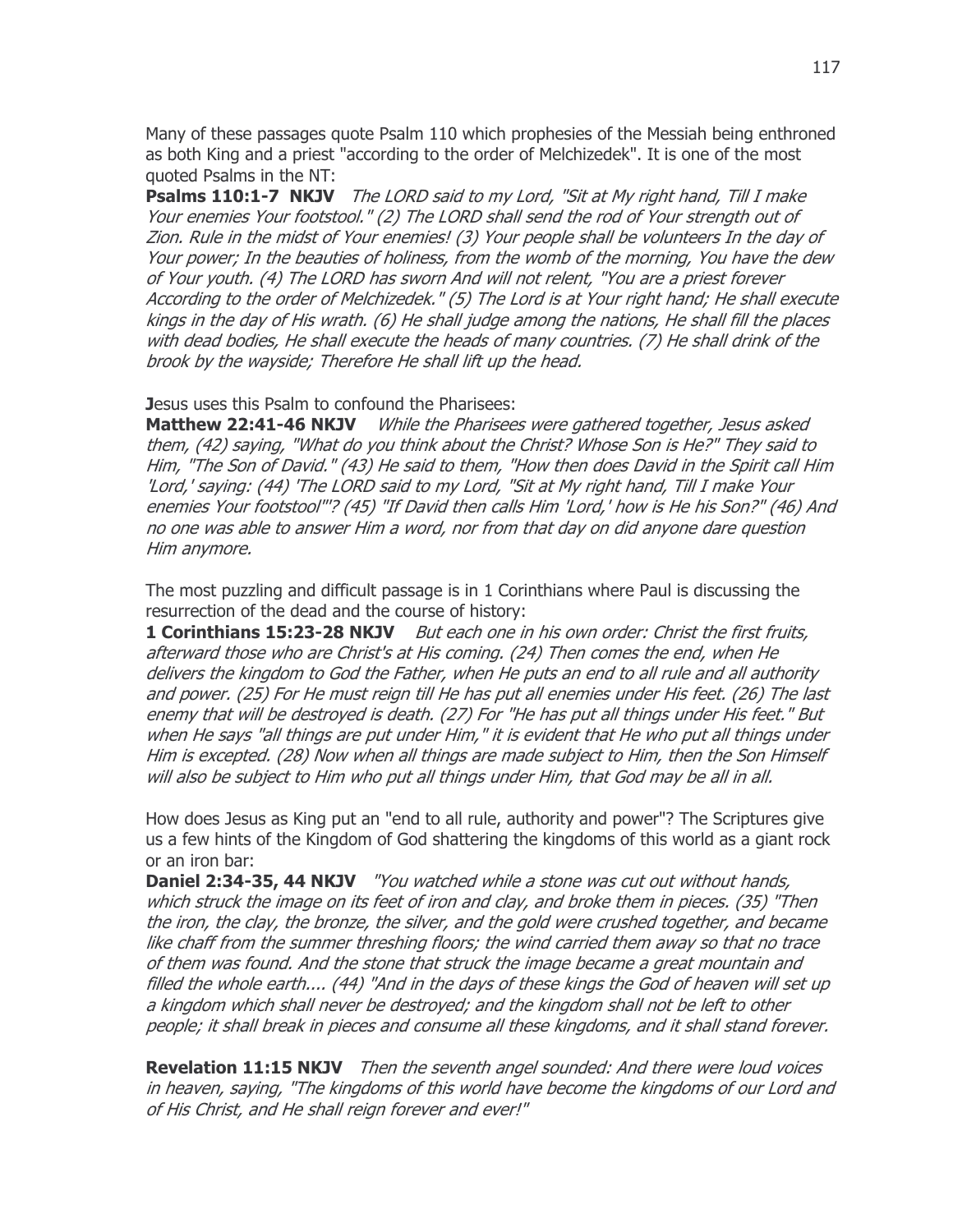**Revelation 12:5 NKJV** She bore a male Child who was to rule all nations with a rod of iron. And her Child was caught up to God and His throne.

Revelation 19:15 NKJV Now out of His mouth goes a sharp sword, that with it He should strike the nations. And He Himself will rule them with a rod of iron. He Himself treads the winepress of the fierceness and wrath of Almighty God.

This judgment of the nations will occur at the Second Coming:

Matthew 26:64-66 NKJV *Jesus said to him, "It is as you said. Nevertheless, I say to* you, hereafter you will see the Son of Man sitting at the right hand of the Power, and coming on the clouds of heaven."

Matthew 25:31-33 NKJV "When the Son of Man comes in His glory, and all the holy angels with Him, then He will sit on the throne of His glory. (32) "All the nations will be gathered before Him, and He will separate them one from another, as a shepherd divides his sheep from the goats. (33) "And He will set the sheep on His right hand, but the goats on the left.

Those who faithfully follow Jesus will reign with Him in the new Kingdom that follows the destruction of the "kingdoms of this world" and replaces them.

Matthew 19:28-30 NKJV So Jesus said to them, "Assuredly I say to you, that in the regeneration, when the Son of Man sits on the throne of His glory, you who have followed Me will also sit on twelve thrones, judging the twelve tribes of Israel. (29) "And everyone who has left houses or brothers or sisters or father or mother or wife or children or lands, for My name's sake, shall receive a hundredfold, and inherit eternal life. (30) "But many who are first will be last, and the last first

2 Timothy 2:12 NKJV If we endure, We shall also reign with Him. If we deny Him, He also will deny us.

Revelation 2:26-28 NKJV "And he who overcomes, and keeps My works until the end, to him I will give power over the nations; (27) 'He shall rule them with a rod of iron; They shall be dashed to pieces like the potter's vessels'; as I also have received from My Father; (28) "and I will give him the morning star.

**Revelation 3:21 NKJV** "To him who overcomes I will grant to sit with Me on My throne, as I also overcame and sat down with My Father on His throne.

Revelation 20:4 NKJV And I saw thrones, and they sat on them, and judgment was committed to them. Then I saw the souls of those who had been beheaded for their witness to Jesus and for the word of God, who had not worshiped the beast or his image, and had not received his mark on their foreheads or on their hands. And they lived and reigned with Christ for a thousand years.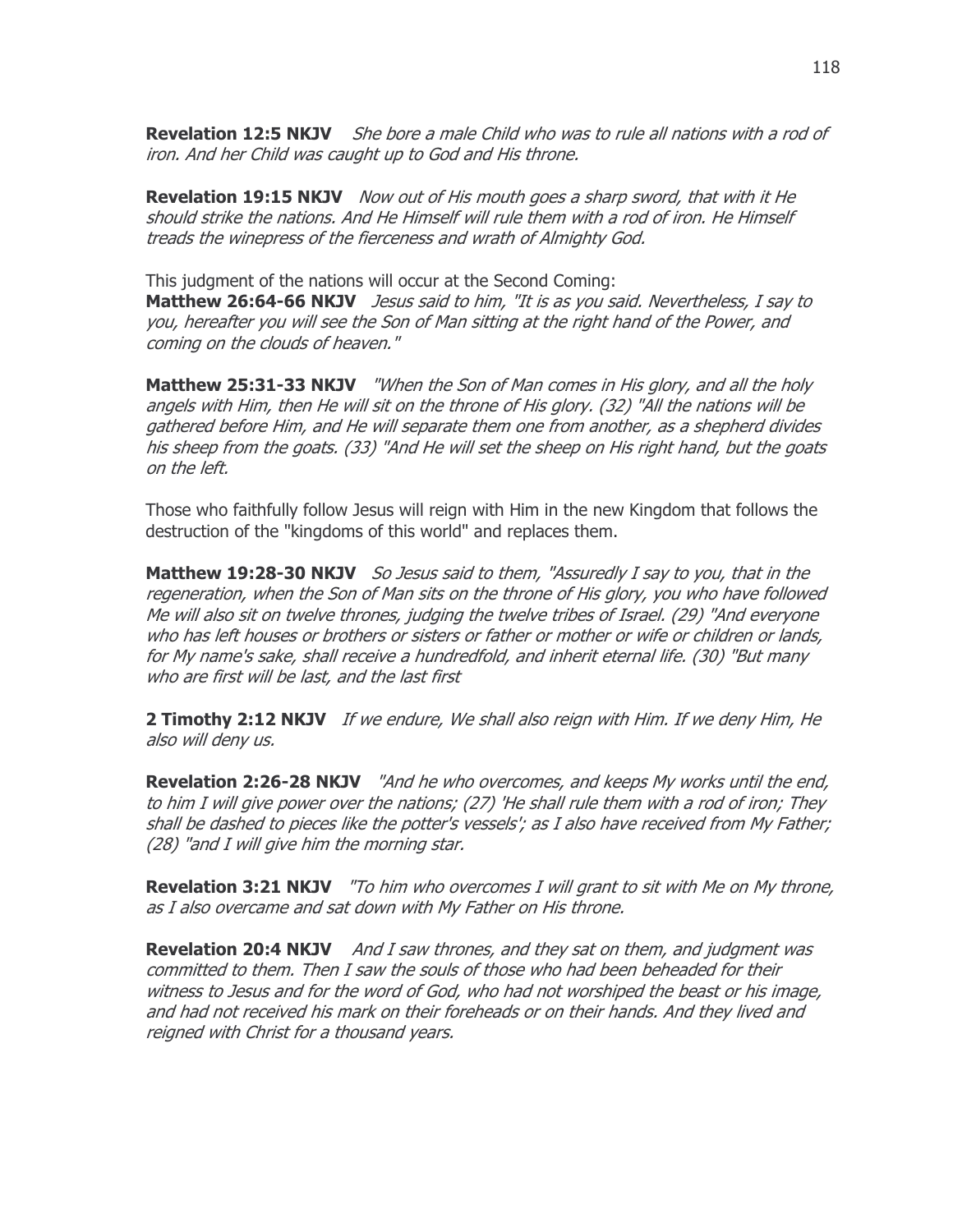His disciples James and John understood that Jesus would occupy the throne of David and so their mother asked:

Matthew 20:21 NKJV And He said to her, "What do you wish?" She said to Him, "Grant that these two sons of mine may sit, one on Your right hand and the other on the left, in Your kingdom."

Jesus corrects this love of self-exaltation while retaining the promise of a kingdom for believers - who, like He did, suffer for God as sacrificial servant-leaders:

Matthew 20:22-28 NKJV But Jesus answered and said, "You do not know what you ask. Are you able to drink the cup that I am about to drink, and be baptized with the baptism that I am baptized with?" They said to Him, "We are able." (23) So He said to them, "You will indeed drink My cup, and be baptized with the baptism that I am baptized with; but to sit on My right hand and on My left is not Mine to give, but it is for those for whom it is prepared by My Father." (24) And when the ten heard it, they were greatly displeased with the two brothers. (25) But Jesus called them to Himself and said, "You know that the rulers of the Gentiles lord it over them, and those who are great exercise authority over them. (26) "Yet it shall not be so among you; but whoever desires to become great among you, let him be your servant. (27) "And whoever desires to be first among you, let him be your slave;({28) "just as the Son of Man did not come to be served, but to serve, and to give His life a ransom for many."

Luke 22:25-30 NKJV And He said to them, "The kings of the Gentiles exercise lordship over them, and those who exercise authority over them are called 'benefactors.' (26) "But not so among you; on the contrary, he who is greatest among you, let him be as the younger, and he who governs as he who serves. (27) "For who is greater, he who sits at the table, or he who serves? Is it not he who sits at the table? Yet I am among you as the One who serves. (28) "But you are those who have continued with Me in My trials. (29) "And I bestow upon you a kingdom, just as My Father bestowed one upon Me, (30) "that you may eat and drink at My table in My kingdom, and sit on thrones judging the twelve tribes of Israel."

Finally believers will reign with Christ forever:

Revelation 5:9-10 NKJV And they sang a new song, saying: "You are worthy to take the scroll, And to open its seals; For You were slain, And have redeemed us to God by Your blood Out of every tribe and tongue and people and nation, (10) And have made us kings and priests to our God; And we shall reign on the earth."

Revelation 22:5 NKJV There shall be no night there: They need no lamp nor light of the sun, for the Lord God gives them light. And they shall reign forever and ever.

# Final Comments

The path to the throne lay through service and the cross for Jesus - and for all His disciples down the ages!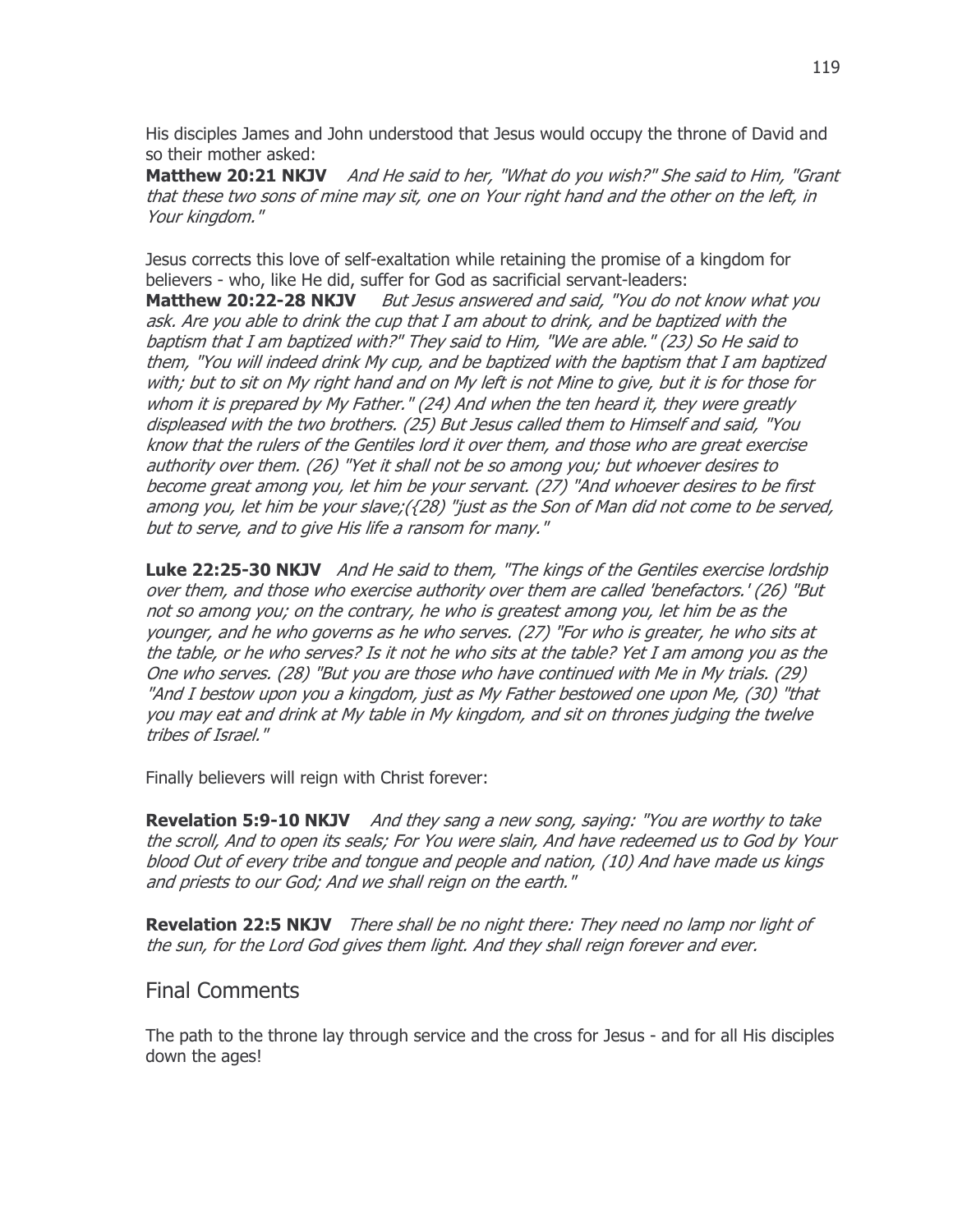Because Jesus has been enthroned we know that God is just and rewards those who suffer patiently for Him. The Jesus we now pray to is a King - the King of Kings, the Lamb upon the throne. His days of humiliation are over. He has been exalted and pours out the Holy Spirit from on high.

Because Jesus has been enthroned we can know that He is in the process of establishing His kingdom and destroying all resistance to His will. Jesus is in the process of subduing His enemies either through repentance and the gospel or by final force at His coming. Jesus will either convert the nations or judge the nations. Finally Jesus will be the only authority, the final authority in human history.

Because Jesus has been enthroned we can know that we have a faithful High Priest, a king priest of the order of Melchizedek. We can find grace and help in time of need and come to a throne where Christ Himself intercedes for us and justifies us.

Let's worship Him in spirit and in truth!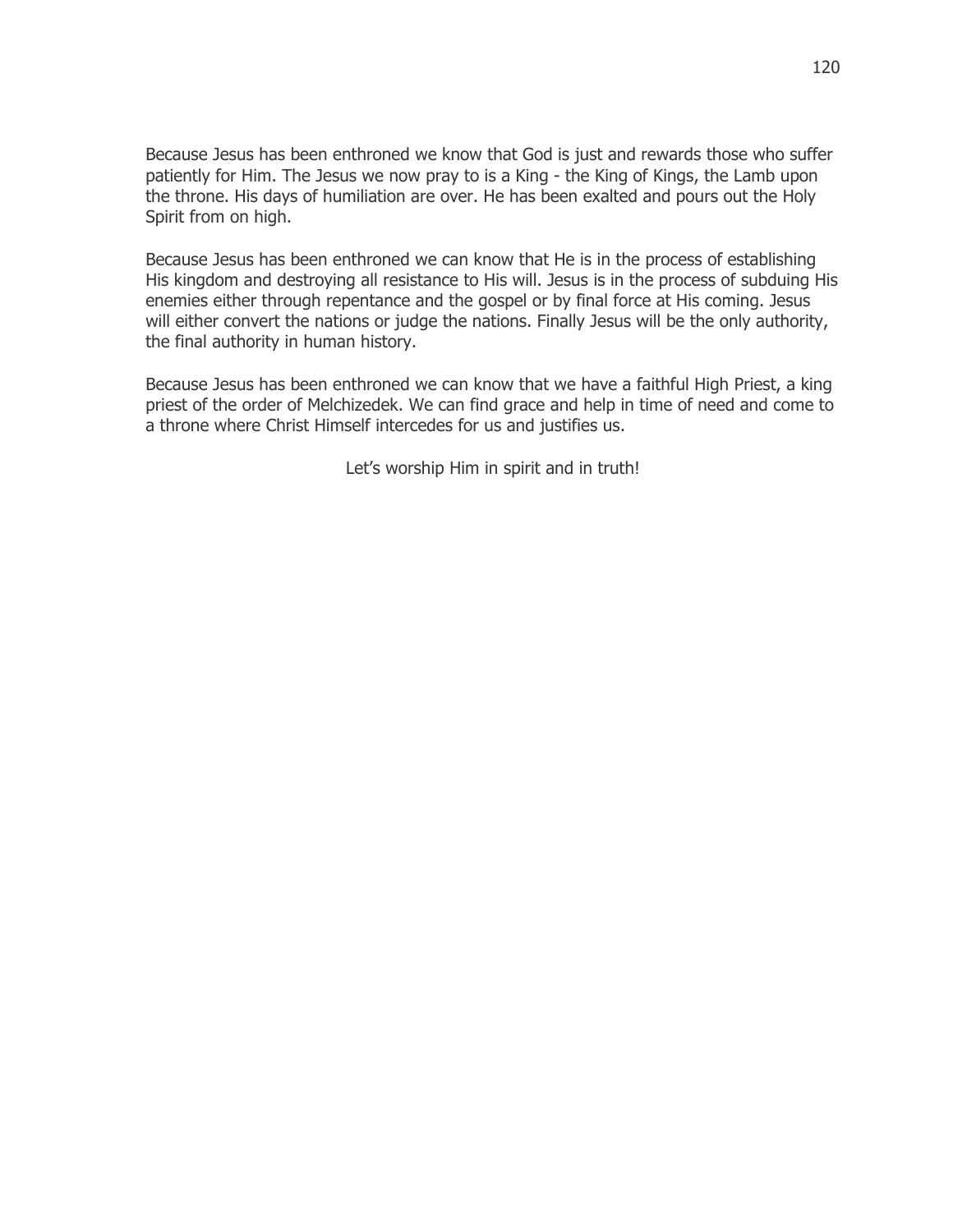# Jesus - The Better High Priest

In this article we shall look at the present heavenly and High Priestly ministry of Jesus. Just what is Jesus doing now - since the ascension and before His return in glory? Jesus is our eternal and abiding High Priest who has passed through the heavenly realms, who is merciful to sinners, and yet will have all His enemies made as a 'footstool for His feet".

The book of Acts begins with Jesus ascending into heaven and the angels telling the disciples that He would return one day - just the way He went - that is, in bodily form , and to Jerusalem. A few days later Pentecost exploded and the early church was born in tongues of fire. The "Church Age", that time between Pentecost and the Return - had begun. So just what is Jesus doing now? Acts, Hebrews and Ephesians give us some clues.

## Jesus Is At the Right Hand of the Father

There are at least 20 references to this fact in Scripture: Matthew 22:44, 26:64, Mark 12:36, 14:62, 16:19, Luke 20:42, 22;69, Acts 2:25, 2:33-34, 5:31, 7:55-56, Romans 8:34, Ephesians 1:20, Colossians 3:1, Hebrews 1:3, 1;13, 8:1, 10:12, 12:2, Rev 5:7. Some of these are parallel passages so we will just look at the main twelve passages below.

Matthew 22:44 NASB The Lord said to my Lord, "sit at my right hand, until I put thine enemies beneath thy feet"?

**Matthew 26:64 NASB** Jesus said to him, "You have said it yourself; nevertheless I tell you, hereafter you shall see the son of man sitting at the right hand of power, and coming on the clouds of heaven."

Mark 16:19 NASB So then, when the Lord Jesus had spoken to them, He was received up into heaven, and sat down at the right hand of God.

Luke 22:69 NASB But from now on The son of man will be seated at the right hand of the power OF GOD.

Acts 2:25 NASB For David says of Him, 'I was always beholding the Lord in my presence; for He is at my right hand, that I may not be shaken.

Acts 2:33-34 NASB "Therefore having been exalted to the right hand of God, and having received from the Father the promise of the Holy Spirit, He has poured forth this which you both see and hear. (34) "For it was not David who ascended into heaven, but he himself says: 'the Lord said to my Lord, "sit at my right hand,

**Acts 5:31 NASB** The is the one whom God exalted to His right hand as a Prince and a Savior, to grant repentance to Israel, and forgiveness of sins.

Acts 7:55-56 NASB But being full of the Holy Spirit, he gazed intently into heaven and saw the glory of God, and Jesus standing at the right hand of God; (56) and he said,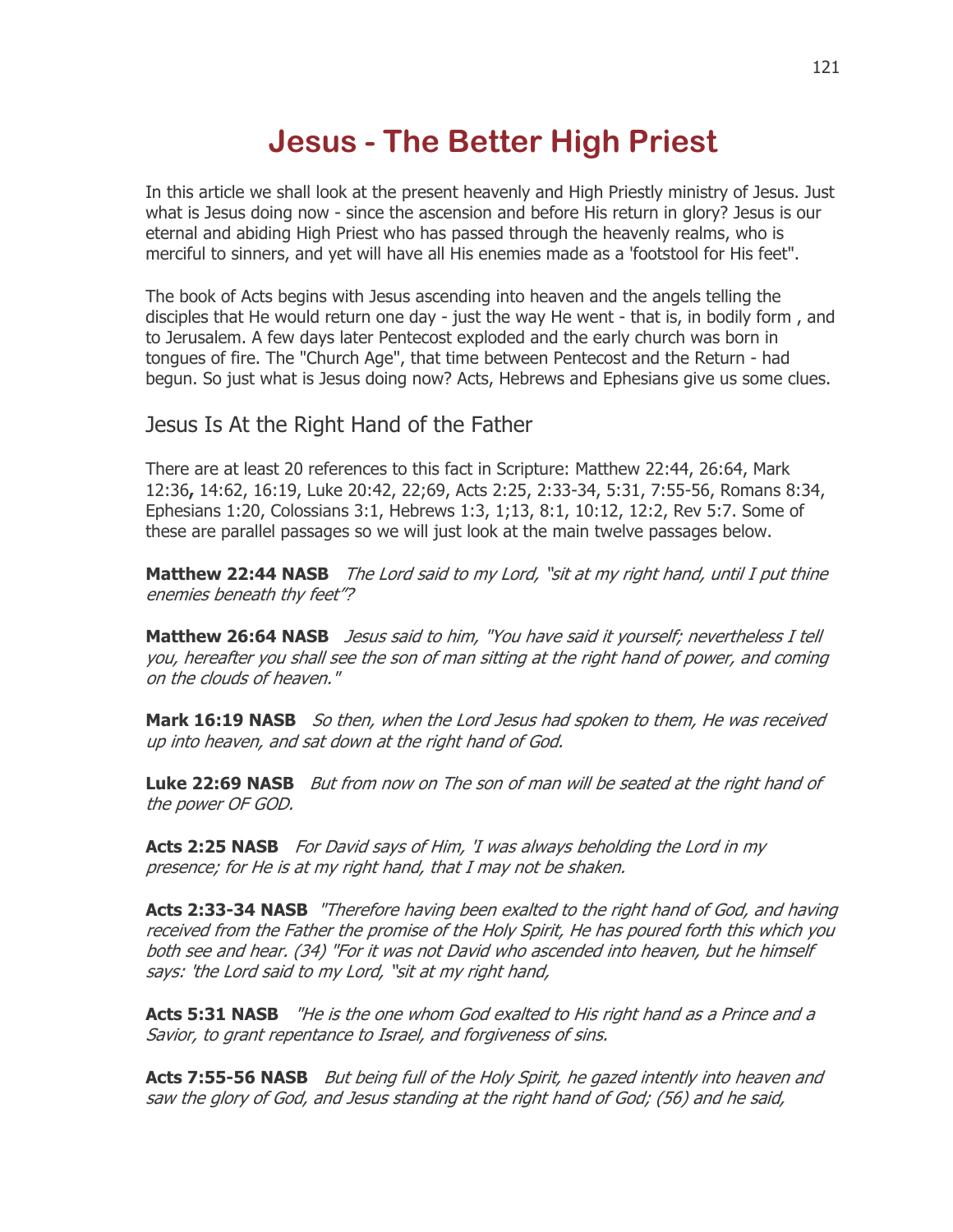"Behold, I see the heavens opened up and the Son of Man standing at the right hand of God."

Romans 8:34 NASB who is the one who condemns? Christ Jesus is He who died, yes, rather who was raised, who is at the right hand of God, who also intercedes for us.

**Ephesians 1:20 NASB** which He brought about in Christ, when He raised Him from the dead, and seated Him at His right hand in the heavenly places,

**Colossians 3:1 NASB** If then you have been raised up with Christ, keep seeking the things above, where Christ is, seated at the right hand of God.

**Hebrews 1:3 NASB** And He is the radiance of His glory and the exact representation of His nature, and upholds all things by the word of His power. When He had made purification of sins, He sat down at the right hand of the Majesty on high;

Hebrews 1:13 NASB But to which of the angels has He ever said, "sit at my right hand, until I make thine enemies a footstool for thy feet"?

**Hebrews 8:1 NASB** Now the main point in what has been said is this: we have such a high priest, who has taken His seat at the right hand of the throne of the Majesty in the heavens,

Hebrews 10:12 NASB but He, having offered one sacrifice for sins for all time, sat down at the right hand of God,

Hebrews 12:2 NASB *fixing our eyes on Jesus, the author and perfecter of faith, who for* the joy set before Him endured the cross, despising the shame, and has sat down at the right hand of the throne of God.

Revelation 5:7 NASB And He (Jesus) came, and He took it (the judgment scroll) out of the right hand of Him who sat on the throne.

What do theses verses tell us about the ministry of Jesus? Firstly they say that Jesus is in a position of vast authority, but being at the right hand of the Father Jesus is the Prime Minister of the Universe. Acts calls Him a Prince (Acts 5:31). Those that despised Him when He was on earth would have to reckon with the power He would wield after His ascension and especially at His return. Jesus reply to His critics was "hereafter you shall see the son of man sitting at the right hand of power, and coming on the clouds of heaven." Hebrews goes further and says that from this position of authority Jesus upholds the Universe by the "word of His power". His commands, His utterances, His "words of power" uphold all the created order! (Hebrews 1:3)

This cosmic and powerful Christ is not just the "tyrant of the Universe" but uses His high position for the benefit of those who love Him. He has "made purification for sins" and "intercedes" for us as our representative at God's right hand. (Romans 8:34, Hebrews 1:3). From His high position in the heavenly realms He pours out the Holy Spirit upon those who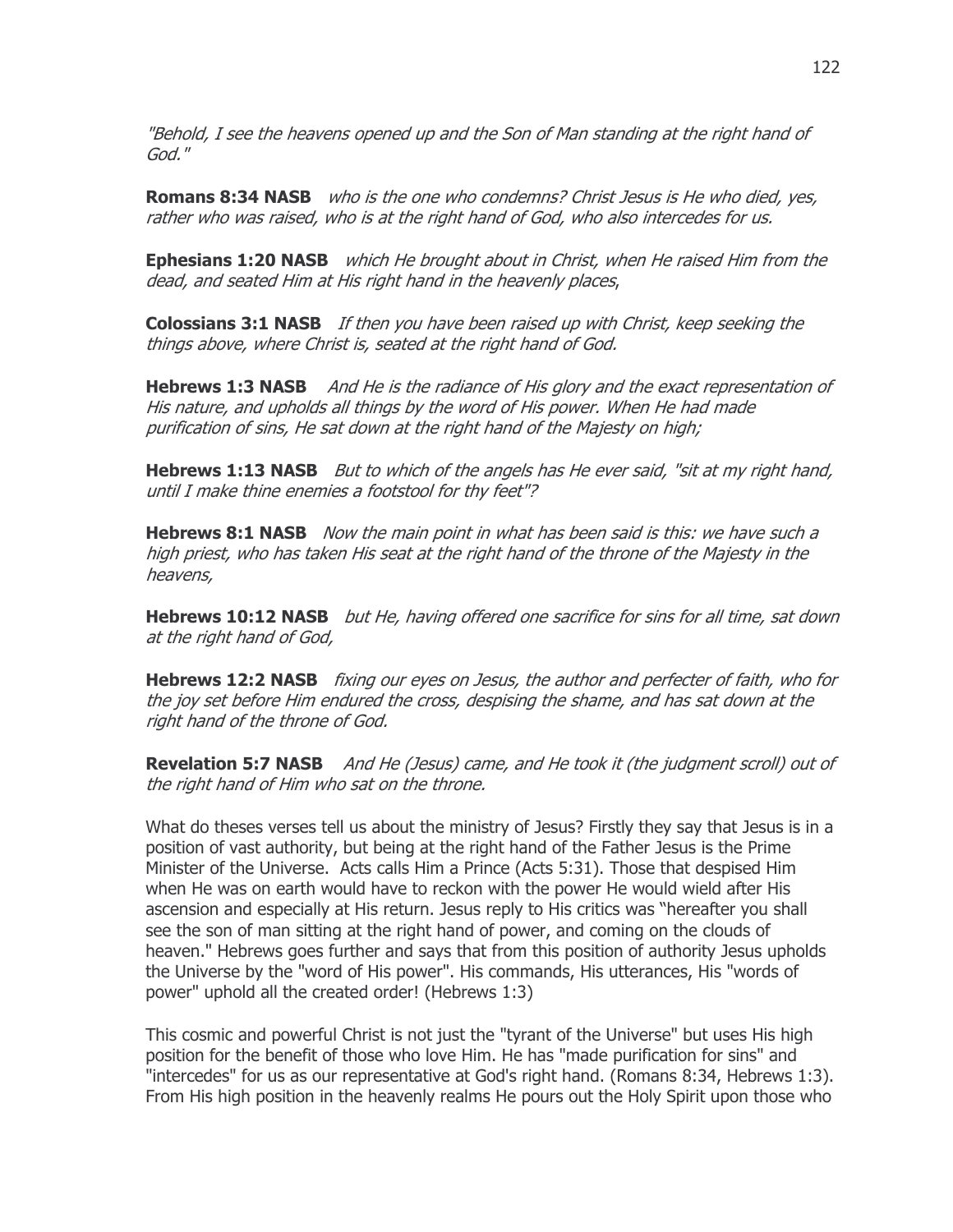believe (Acts 2:33, 34) and grants repentance and forgiveness of sins. (Acts 5:31) At the right hand of the Father He is a faithful and merciful High Priest who we can come to for grace and help in time of need. (Hebrews 4:10-16)

However He will also dispense justice and make His enemies a footstool for his feet and it is at the right hand of the Father that he receives and opens the scroll of judgment and brings into action the close of the age. (Matthew 22:24, Hebrews 1:13, Revelation 5:7)

## Jesus Is Conquering the Nations

The nations will either be conquered either by evangelism or by the "sword of his mouth". His enemies will either repent and we will" make disciples of all nations" (Matthew 28:18-20) or they will be "ruled with a rod of iron"

**Revelation 12:5 NASB** And she gave birth to a son, a male child, who is to rule all the nations with a rod of iron; and her child was caught up to God and to His throne.

Revelation 19:15 NASB And from His mouth comes a sharp sword, so that with it He may smite the nations; and He will rule them with a rod of iron; and He treads the wine press of the fierce wrath of God, the Almighty.

Astonishingly it seems that faithful Christians will also rule over the rebellious nations as Christ's representatives:

Revelation 2:26-28 NASB *'And he who overcomes, and he who keeps My deeds until* the end, to him I will give authority over the nations; (27) and he shall rule them with a rod of iron, as the vessels of the potter are broken to pieces, as I also have received authority from My Father; {28} and I will give him the morning star.

So we see that Jesus has ascended to a position of vast authority and is on a program to conquer the world. The church Age is about that conquest and the preferred method of conquest is the peaceful proclamation of the gospel. When that is no longer of any avail, force will be used! (Matthew 24:14 NASB) "And this gospel of the kingdom shall be preached in the whole world for a witness to all the nations, and then the end shall come.

Jesus Is Baptizing With the Holy Spirit

Acts 2:33 NASB *"Therefore having been exalted to the right hand of God, and having* received from the Father the promise of the Holy Spirit, He has poured forth this which you both see and hear.

Matthew 3:11 NASB "As for me, I baptize you with water for repentance, but He who is coming after me is mightier than I, and I am not fit to remove His sandals; He will baptize you with the Holy Spirit and fire.

Since Pentecost Jesus has been pouring out the Holy Spirit in revival, in personal renewal and refreshing and in peace and love in the believers' heart (Romans 5:1-5). Jesus has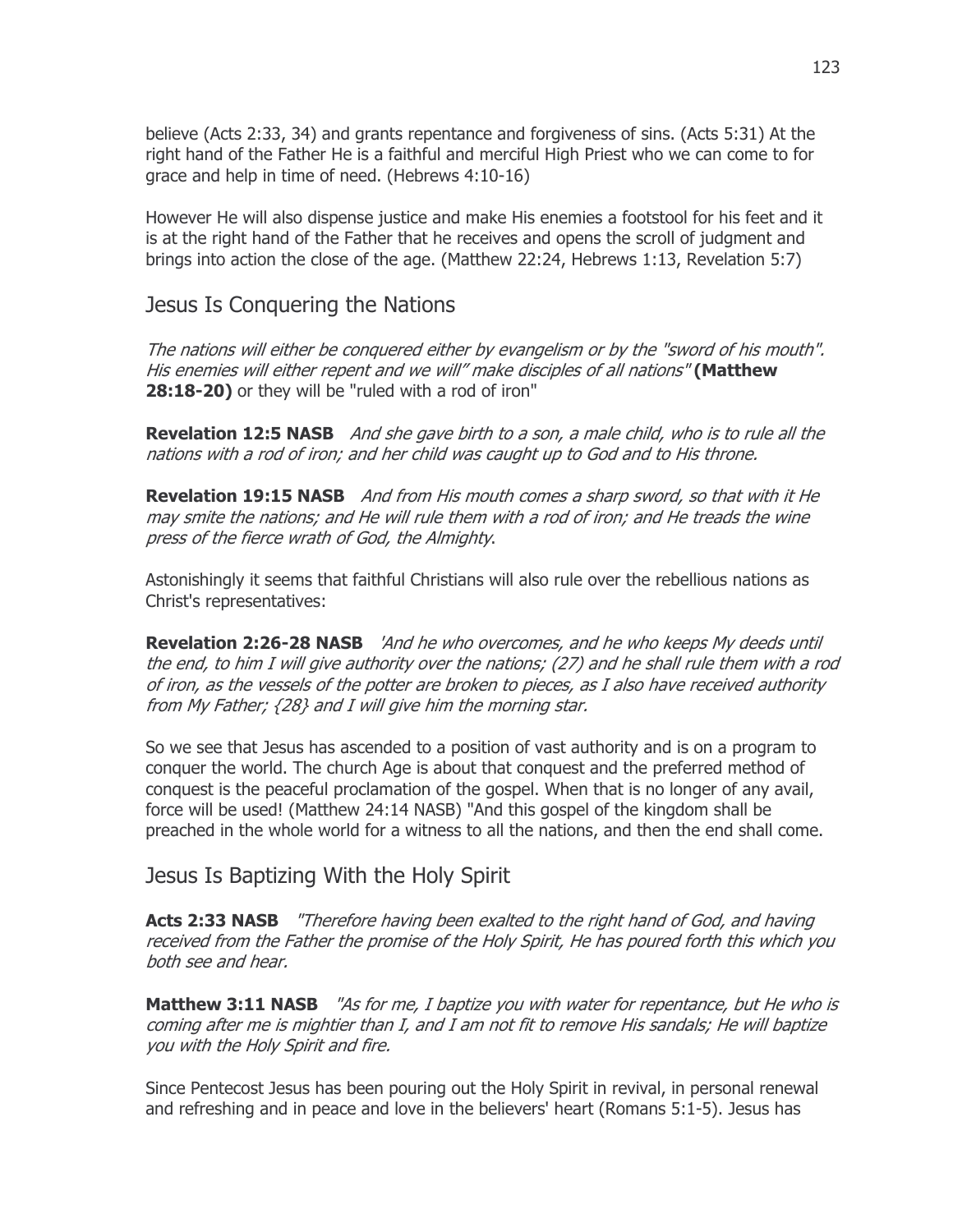received the promise of the Spirit from the Father and "gives the Spirit without measure" to those who ask Him.

Luke 11:13 NASB "If you then, being evil, know how to give good gifts to your children. how much more shall your heavenly Father give the Holy Spirit to those who ask Him?"

**John 3:34 NASB** For He whom God has sent speaks the words of God; for He gives the Spirit without measure.

The Holy Spirit is given to three groups of people (which are really one):

**Those that thirst for the waters of life - (Revelation 21:6 NASB)** And He said to me, "It is done. I am the Alpha and the Omega, the beginning and the end. I will give to the one who thirsts from the spring of the water of life without cost.

Those that believe - (John 7:39 NASB) But this He spoke of the Spirit, whom those who believed in Him were to receive; for the Spirit was not yet given, because Jesus was not yet glorified.

Those who obey - (Acts 5:32 NASB) "And we are witnesses of these things; and so is the Holy Spirit, whom God has given to those who obey Him."

# Jesus is Building His Church and Preparing His Bride

**Matthew 16:18 NASB** "And I also say to you that you are Peter, and upon this rock I will build My church; and the gates of Hades shall not overpower it.

**Ephesians 5:25-27 NASB** Husbands, love your wives, just as Christ also loved the church and gave Himself up for her; (26) that He might sanctify her, having cleansed her by the washing of water with the word, (27) that He might present to Himself the church in all her glory, having no spot or wrinkle or any such thing; but that she should be holy and blameless.

Not only is Jesus conquering the nations through missionary evangelism He is making something of those converts - a glorious church, holy and blameless, without spot or wrinkle. God has a program of perfection for is Church and it will be implemented! Jesus said he will build His church on the faithful declarations of imperfect men such as Peter and He will! He prepared His Church chiefly through "the washing of water with the word" - we are cleansed as we study and obey the Scriptures. Jesus is purifying, sanctifying and cleansing a church so that it will be a wonderful bride and bring honor to Him on the wedding day!

# Jesus Sympathizes With The Frailties And Weaknesses Of The Saints, Interceded For Them And Represents Them Before God As A Faithful High Priest

The book of Hebrews has many references to this sacrificial and sympathetic high priestly role of Jesus ( Hebrews 2:17, 3:1, 4:14-15, 5:5, 5:10, 6:20, 7:26, 8:1-8, 9:11,25; 13:11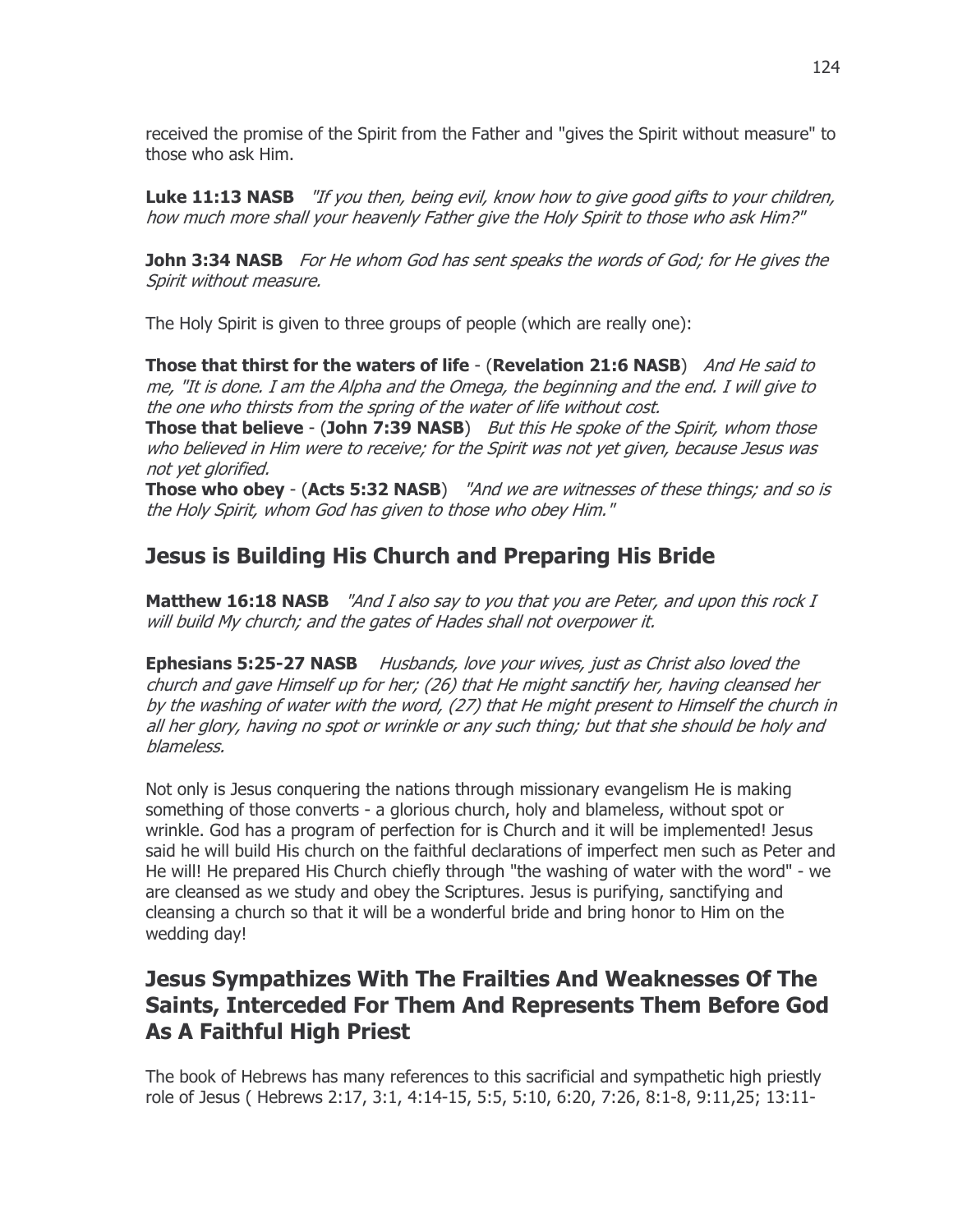12) and Romans 8 says that Jesus intercedes for us from His position at the right hand of the Father (Romans 8:34). This intercession is based on a deep understanding of human nature because Jesus was tempted in all points as we are but was yet without sin, (Hebrews 4:15) so He can be a merciful High Priest who is conscious of human frailty. (Click here for an article on this)

Jesus is a high priest of a special and eternal order - the order of Melchizedek, the prototype of all priests and one who is eternal. (Hebrews, chapters 6 and 7). Instead of belonging to a human priesthood that perishes and becomes obsolete like the priesthood based on Levi, the priesthood based on Melchizedek is perpetual and heavenly and belongs to the tabernacle that is in heaven (Hebrews 9:11). Thus it is is a better and more potent priesthood with a deeper intercession before God- one that can completely remove sins (which the Aaronic priesthood could never do). The supremacy of this priesthood is outlined in the following verses:

- Hebrews 6:20 NASB where Jesus has entered as a forerunner for us, having become a high priest forever according to the order of Melchizedek.
- Hebrews 7:26 NASB For it was fitting that we should have such a high priest, holy, innocent, undefiled, separated from sinners and exalted above the heavens;
- Hebrews 8:1 NASB Now the main point in what has been said is this: we have such a high priest, who has taken His seat at the right hand of the throne of the Majesty in the heavens,

The main point of the book of Hebrews is that Jesus, having passed through the heavenly realms and the plurality of spiritual "layers" is now in the highest place anyone can be before God - at God's very right hand. Therefore His priestly ministry is far more effective than that of any Jewish High Priest and therefore Christianity is a better system than Judaism because a resurrected and triumphant Christ, the very Son of God, to whom God has said "THOU ART MY SON, TODAY I HAVE BEGOTTEN THEE"; - is the High Priest and main intercessor.

Thus Jesus being a High Priest at God's right hand makes Christianity the supreme world religion - better than Judaism, which in turn was better than Gentile religions. We have a Better High Priest and there lies our hope and confidence.

**Hebrews 4:14-16 NASB** Since then we have a great high priest who has passed through the heavens, Jesus the Son of God, let us hold fast our confession. (15) For we do not have a high priest who cannot sympathize with our weaknesses, but One who has been tempted in all things as we are, yet without sin. (16) Let us therefore draw near with confidence to the throne of grace, that we may receive mercy and may find grace to help in time of need.

#### Prayer

Lord Jesus, You are at the right hand of the Father interceding for me that I may become holy and blameless and spotless. You understand all my weaknesses and give me grace and help in time of need. Lord purify my heart and its desires, take all wicked ways from me and put a right spirit within me that I may walk in Your ways. Pour out Your Holy Spirit upon me and fill me with Your life. Allow me o drink from the water of life and to know what it is to have the Holy Spirit without measure and be fully filled with God's love. Glorify Yourself in me I pray Amen.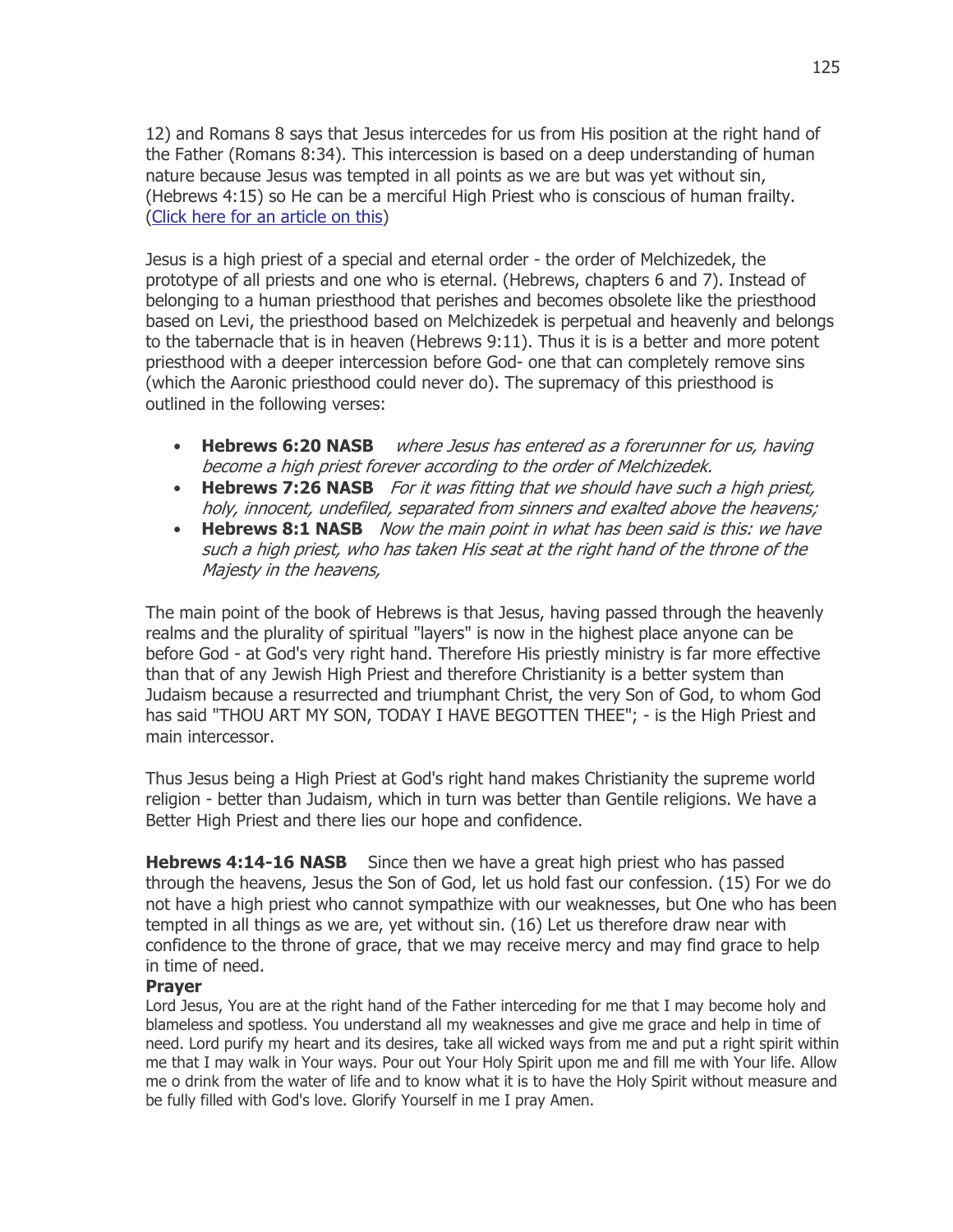# Word Study on "Parousia"

 ("Parousia" is a Greek word meaning "personal presence" and relates to the Second Coming)

# It's Greek to Me!

Parousia is a Greek word used 24 times in the New Testament to mean "coming, arrival, personal presence". It is most often used to indicate the second coming and the arrival of the Son of Man though it can also indicate a visit by a Christian worker, apostle or even the "man of lawlessness" . In the Greek world of the New Testament it meant among other things a) A State visit or b) The presence or appearance of a deity during worship e.g. by divine fire. It has a range of meaning to that of the archaic English word "visitation". Here is a definition from Strong's concordance:

## **Definition**

3952. parousia, par-oo-see'-ah; from the pres. part. of G3918; a being near, i.e. advent (often, return; spec. of Christ to punish Jerusalem, or finally the wicked); (by impl.) phys. aspect:--coming, presence.

There are six uses of the word to describe a visit by a person or their personal "presence" (1 Cor 16;17; 2Cor6:6, 2Cor 6;7; 2Cor 10:10; Phil 1:26; 2:12) this combination of "arrival" plus "personal presence" gives the flavour to the word even when it is being used theologically. The Parousia of Jesus Christ is both His arrival and the manifestation of His "presence" to all mankind. We shall concentrate on this aspect for the rest of the word study.

### Jesus' use of "parousia"

The word is only used 4 times in the gospels - all in Matthew chapter 24 the "Little Apocalypse" when Jesus discusses the signs of His coming. The references are Matthew 24:3, 27, 37 and 39. In verse 3 the disciples ask "Tell us, when will these things be? And what will be the sign of Your coming,( parousia) and of the end of the age? Jesus then replies:

(Matthew 24:27 NKJV) "For as the lightning comes from the east and flashes to the west, so also will the coming of the Son of Man be.

(Matthew 24:37-39 NKJV) "But as the days of Noah were, so also will the coming (parousia) of the Son of Man be. {38} "For as in the days before the flood, they were eating and drinking, marrying and giving in marriage, until the day that Noah entered the ark, {39} "and did not know until the flood came and took them all away, so also will the coming (parousia)of the Son of Man be.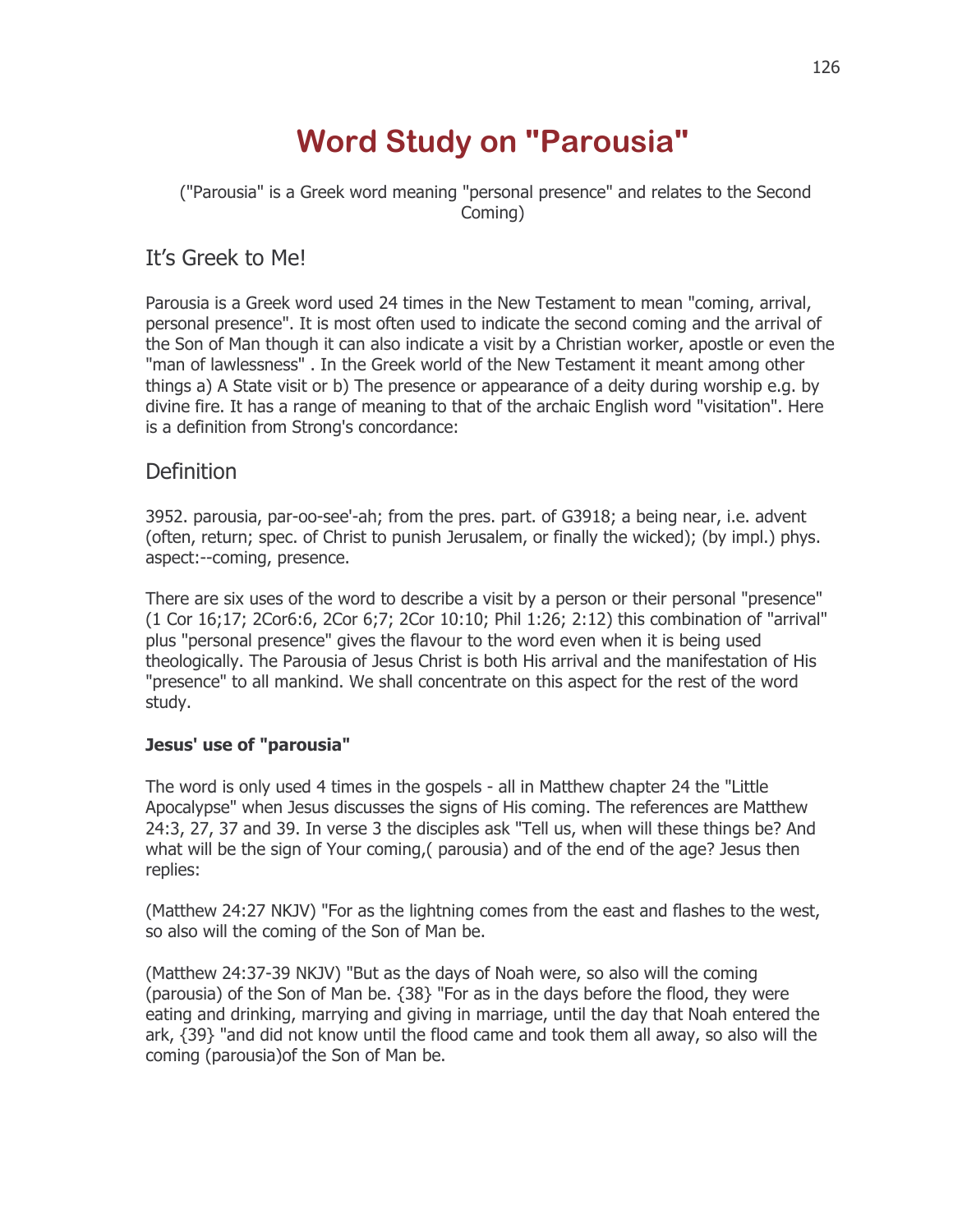Jesus emphasis is that His return will be sudden and surprising. It will be as sudden as a lightning flash and it will catch a preoccupied and self-centred world quite unawares. It is pre-eminently a sudden dramatic divine intervention in history for salvation of the elect and judgement of those who have rejected God's rulership over their lives.

# Parousia as the hope and goal of the Christian life

The apostles seem to have had a single minded devotion to the return of the Lord. As a child I waited for Christmas with single-minded tenacity, wanting to be good and to be rewarded for it. And Christmas seemed such a long way away each year. But it was certain and it was wonderful. This is a pale but accurate reflection of the apostolic hope which was a certain hope of a glorious reward. There are 11 main passages and they can be grouped under four headings:

# 1. Resurrection and blessing

1 Corinthians 15:23 NKJV But each one in his own order: Christ the first fruits, afterward those who are Christ's at His coming.

**1 Thessalonians 4:15 NKJV** For this we say to you by the word of the Lord, that we who are alive and remain until the coming of the Lord will by no means precede those who are asleep.

# 2. Holiness /Christian character

**1 Thessalonians 2:19 NKJV** For what is our hope, or joy, or crown of rejoicing? Is it not even you in the presence of our Lord Jesus Christ at His coming? **1 Thessalonians 3:13 NKJV** so that He may establish your hearts blameless in holiness before our God and Father at the coming of our Lord Jesus Christ with all His saints. **1 Thessalonians 5:23 NKJV** Now may the God of peace Himself sanctify you completely; and may your whole spirit, soul, and body be preserved blameless at the coming of our Lord Jesus Christ.

1 John 2:28 NKJV And now, little children, abide in Him, that when He appears, we may have confidence and not be ashamed before Him at His coming.

# 3. The destruction of the wicked

2 Thessalonians 2:8-9 NKJV And then the lawless one will be revealed, whom the Lord will consume with the breath of His mouth and destroy with the brightness of His coming. (9) The coming of the lawless one is according to the working of Satan, with all power, signs, and lying wonders,

2 Peter 3:12 NKJV looking for and hastening the coming of the day of God, because of which the heavens will be dissolved, being on fire, and the elements will melt with fervent heat?

4. The patient endurance of the saints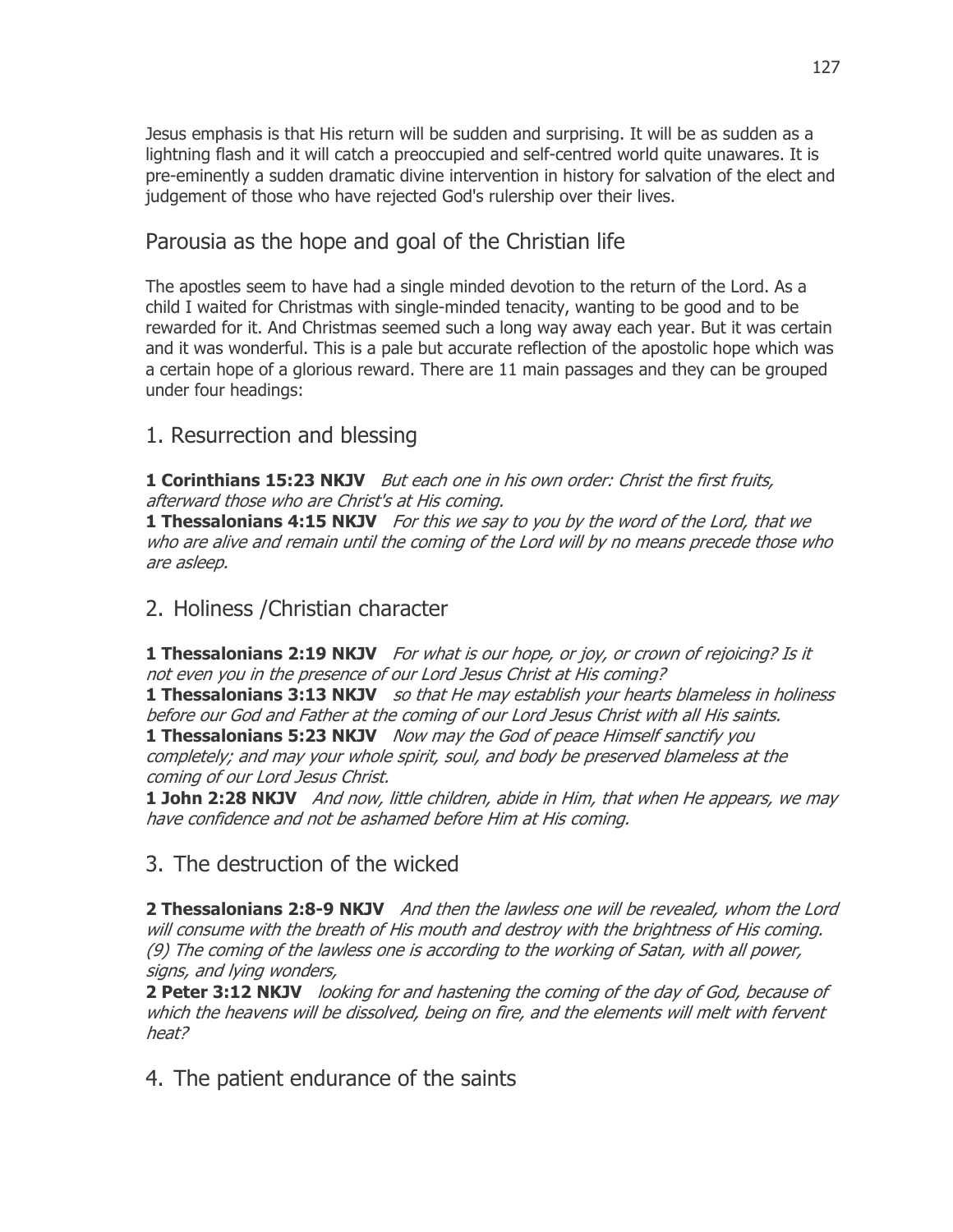2 Thessalonians 2:1-2 NKJV Now, brethren, concerning the coming of our Lord Jesus Christ and our gathering together to Him, we ask you, {2} not to be soon shaken in mind or troubled, either by spirit or by word or by letter, as if from us, as though the day of Christ had come.

**James 5:7-8 NKJV** Therefore be patient, brethren, until the coming of the Lord, See how the farmer waits for the precious fruit of the earth, waiting patiently for it until it receives the early and latter rain. (8) You also be patient. Establish your hearts, for the coming of the Lord is at hand.

2 Peter 3:3-4 NKJV knowing this first: that scoffers will come in the last days, walking according to their own lusts, (4) and saying, "Where is the promise of His coming? For since the fathers fell asleep, all things continue as they were from the beginning of creation."

For the Christian the Second Coming will be a joyous royal visit. It is "The day" for which we strain forward with eager anticipation. For the wicked it will be when God arrives in fire and declares His personal Presence to a rebellious world which will then be under the deception and dominion of a man of lawlessness inspired by Satan. This man of lawlessness will be destroyed and God's Kingdom rulership declared. Christians will be gathered up to be with God and resurrected from the dead to receive an eternal reward. The elements will melt with the heat and the universe as we know it will perish. This is also the only day that matters for the Christian - it is the day for which we are keeping ourselves holy, pure and blameless. It is the end of the race when we receive the prize. If we abide in Christ we will have no reason to be ashamed on that day.

The manifest Presence of God will re-order all Creation and we are to wait for this with patient and certain expectation similar to that of a farmer waiting for his crop to mature. We are not to be like the mockers who deride the second coming as due to God being tardy or non-existent. Rather we are to "hasten the day" this may mean that we are to engage in mission for it is when the gospel has been preached to all the nations that the end will come and this, in Matthew 24 is the pre-eminent sign Jesus gave of His coming. (Matthew 24:14 NKJV) "And this gospel of the kingdom will be preached in the entire world as a witness to all the nations, and then the end will come.

### **Conclusion**

Jesus warns of a sudden end to this age that will be as final as the closing and locking of a door. He meant this to give an urgency to our days so that we would not be caught up in serving our appetites rather than our God. While most Christians agree that the end of this age may soon be upon us few are living diligently in the light of that information. As Christians we should cease arguing over trivial details of eschatology and start living as if it was true. This means that we should:

- Live holy lives abiding in Christ and perfecting holiness in the fear of God.
- Rejoice in hope knowing that we have a Savior who will certainly appear and all our work for Christ will not be in vain but abundantly rewarded.
- Be alert to the various deceptions that Satan will launch against the church in those days.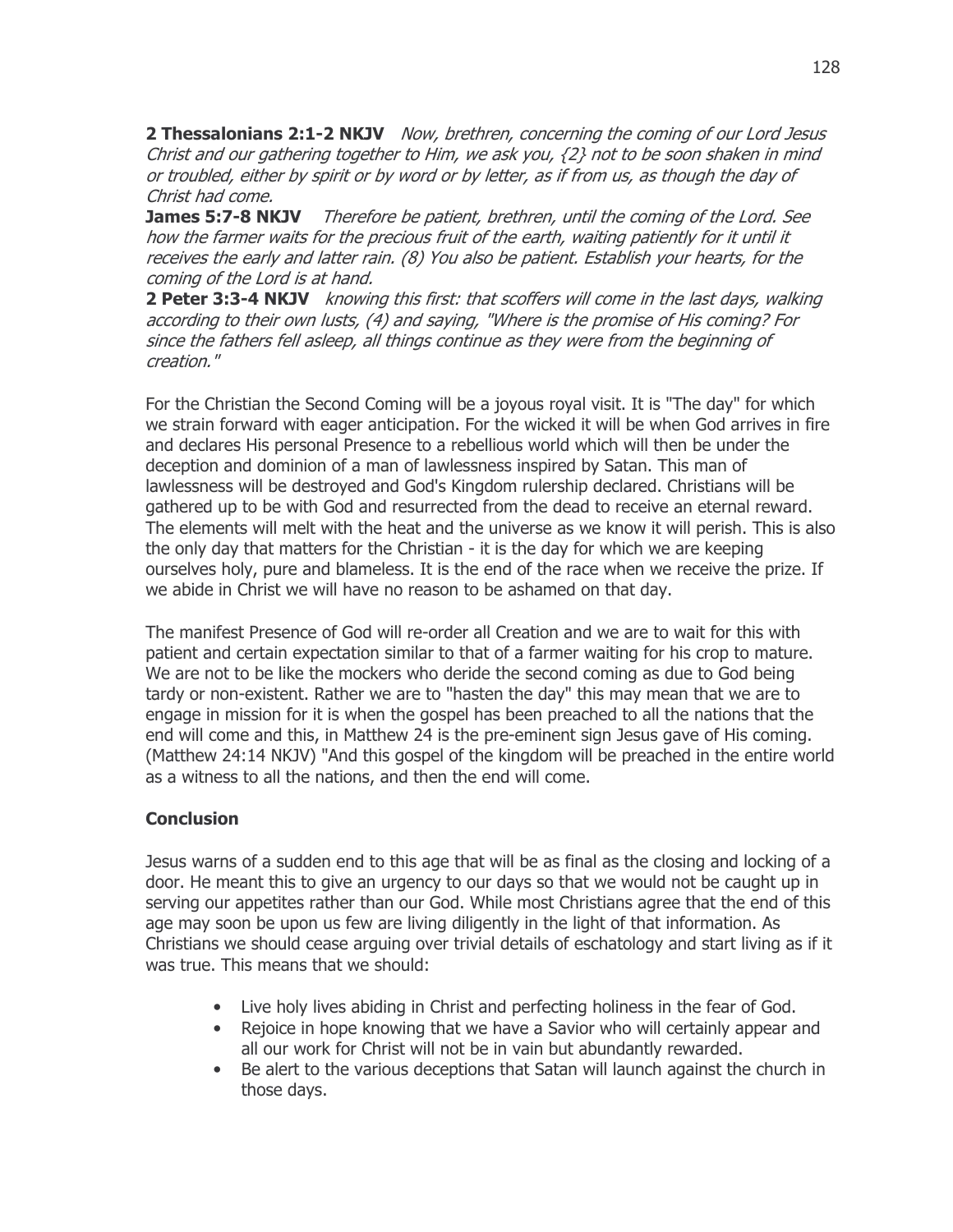- Engage in radical simplicity knowing that all our material possessions will be just fuel for the fire on that day.
- Be awake to God not "asleep in the light". This means we are to have a sense of perpetual readiness and anticipation and in constant spiritual growth. The attitude that "I will get right with God just before Jesus comes back is "foolishness" and imperils the joy that the believer can enter into.
- Wait patiently for the coming of the Lord without giving in to skepticism about the apparent delay or alarmist panic concluding that He has already come.
- Hasten the day by engaging in world mission and Kingdom activity.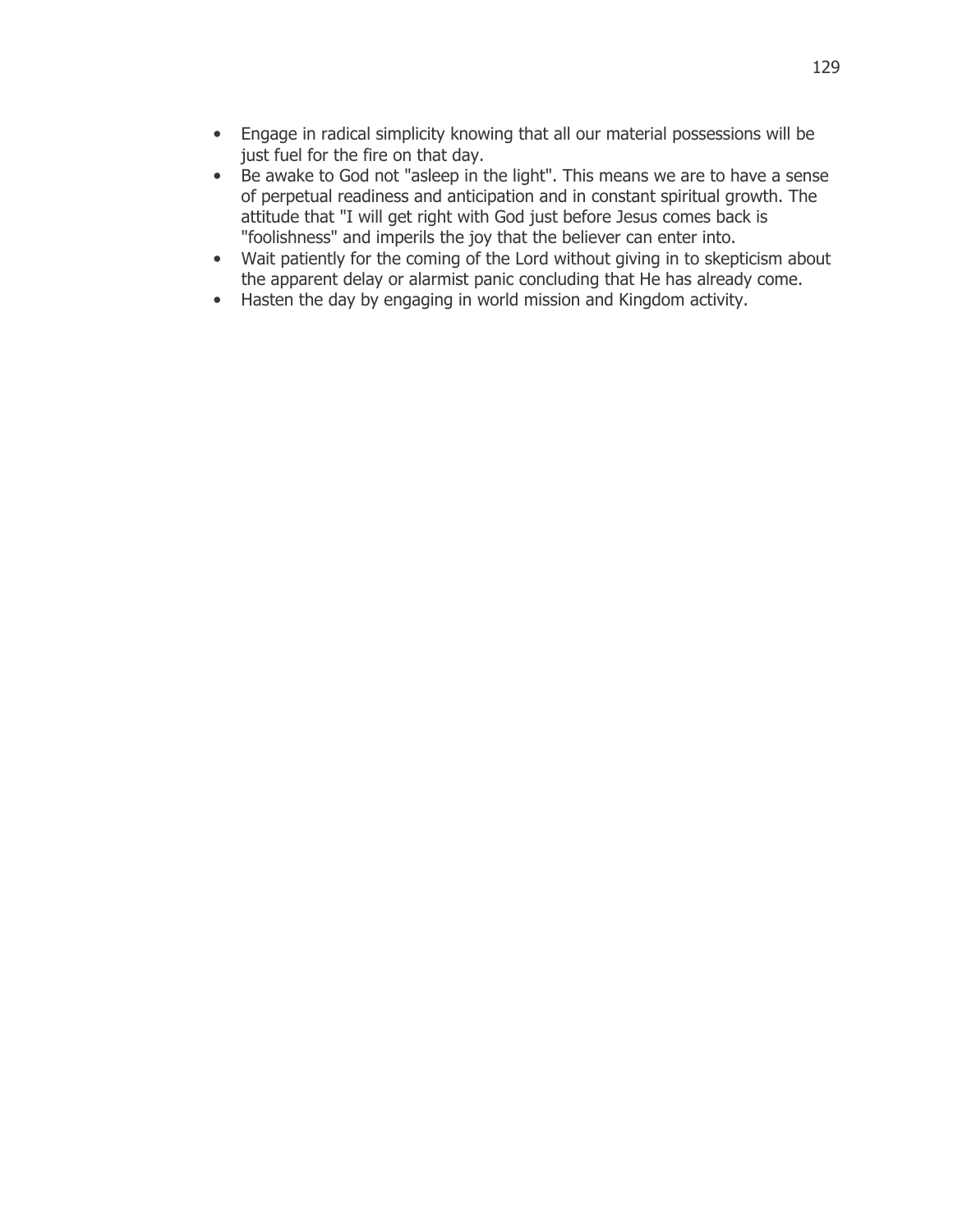# Why I Believe In The Trinity

#### by Mark Drake

(This article was originally a post on the newsgroup bit.listserv.christian)

## **Introduction**

I've stayed out of this trinity discussion so far, but mostly because I felt that many of the posts had little content, and I didn't want to contribute in the same fashion. I am going to try to present an article of the trinity that has content, and is biblical, without speaking just to one particular opposing view. This is by no means meant to be an exhaustive treatment.

There are at least three groups of non-trinitarians who read christia. JW's, who believe that Jesus is a created being and the Holy Spirit is a "force," not a person. LDSs who believe that the Father, Son, and Holy Spirit are persons, that they make up the Godhead, but while they are united in purpose, they are not united in being. Lastly, there are the Oneness folk who believe that God reveals Himself to us in different ways, as Father, Son, or Holy Spirit, but they believe that there is only one person, not three. (If I got any of this wrong, I'm sure you'll let me know. :-)

# The Definition Of Person

As my definition of person, I take the normal, natural one that everyone uses in everyday life. If I come across my housemate Dan staring at a mirror and talking, I would say a person is talking to himself. If I come across him holding a conversation with our friend Felix, I would say that one person is talking to another person. If I come across Dan holding a conversation with himself, using different means of expressing himself for each half of the conversation, I would still say one person was talking to himself, and I would hope he was practicing lines for a play, otherwise I would begin to worry.

First I would like to get over a silly anti-trinity argument. This being that the word trinity is not found in the Bible, therefore the trinity is not a biblical doctrine. I respond that the word monotheism is not found in the Bible either, but no one is saying we shouldn't be monotheists. The word used to refer to a concept is not what is under discussion. We are discussing the concept itself.

### The Biblical Data

The foundation of the doctrine of the trinity is found in the OT.

#### Deut 6:4 "Hear, O Israel: The LORD our God is one LORD;

The God of Abraham, Isaac, and Jacob, who gave Moses his personal name YHWH (represented as LORD in this quote) is one. Fairly straightforward.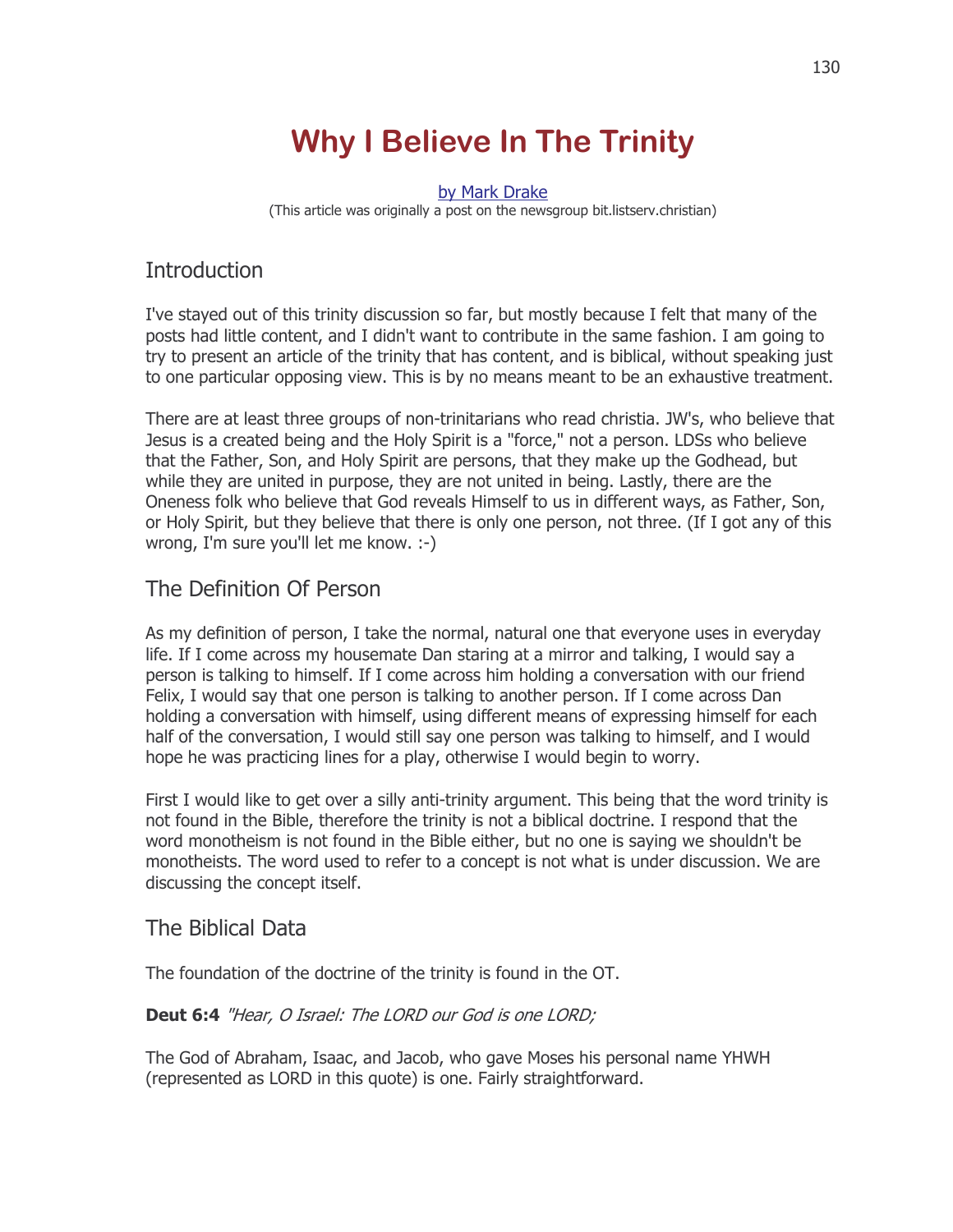Point I - There is only one God.

**Isaiah 43:10-11** "You are my witnesses," says the LORD, "and my servant whom I have chosen, that you may know and believe me and understand that I am He. Before me no god was formed, nor shall there be any after me. (11) I, I am the LORD, and besides me there is no savior.

Is 44:6 Thus says the LORD, the King of Israel and his Redeemer, the LORD of hosts: "I am the first and I am the last; besides me there is no god.

These passages reaffirm the Deuteronomy passage, and also give some of the characteristics of God. He is the only God, He is the only savior, He is the first and the last.

Consider now this passage from Revelation:

**Rev 22:13-16** I am the Alpha and the Omega, the first and the last, the beginning and the end." (14) Blessed are those who wash their robes, that they may have the right to the tree of life and that they may enter the city by the gates. (15) Outside are the dogs and sorcerers and fornicators and murderers and idolaters, and every one who loves and practices falsehood. (16) "I Jesus have sent my angel to you with this testimony for the churches. I am the root and the offspring of David, the bright morning star."

Who is the first and the last? Jesus. This passage clearly identifies Jesus with the LORD (YHWH). I also think that everyone acknowledges that Jesus is our savior, yet the passage above from Isaiah (44:11 above) says that only the LORD is our savior.

Point II is that Jesus is God.

Acts 5:1-4 But a man named Ananias with his wife Sapphira sold a piece of property, (2) and with his wife's knowledge he kept back some of the proceeds, and brought only a part and laid it at the apostles' feet. (3) But Peter said, "Ananias, why has Satan filled your heart to lie to the Holy Spirit and to keep back part of the proceeds of the land? (4) While it remained unsold, did it not remain your own? And after it was sold, was it not at your disposal? How is it that you have contrived this deed in your heart? You have not lied to men but to God."

Peter claims that Ananias lied to the Holy Spirit, and then says that he lied to God. Do you lie to a force? To a thing? No, you lie to a person (who in this case is identified with God).

Confirmation that the Holy Spirit is a person is found in Acts 13:2 2 While they were worshiping the Lord and fasting, the Holy Spirit said, "Set apart for me Barnabas and Saul for the work to which I have called them."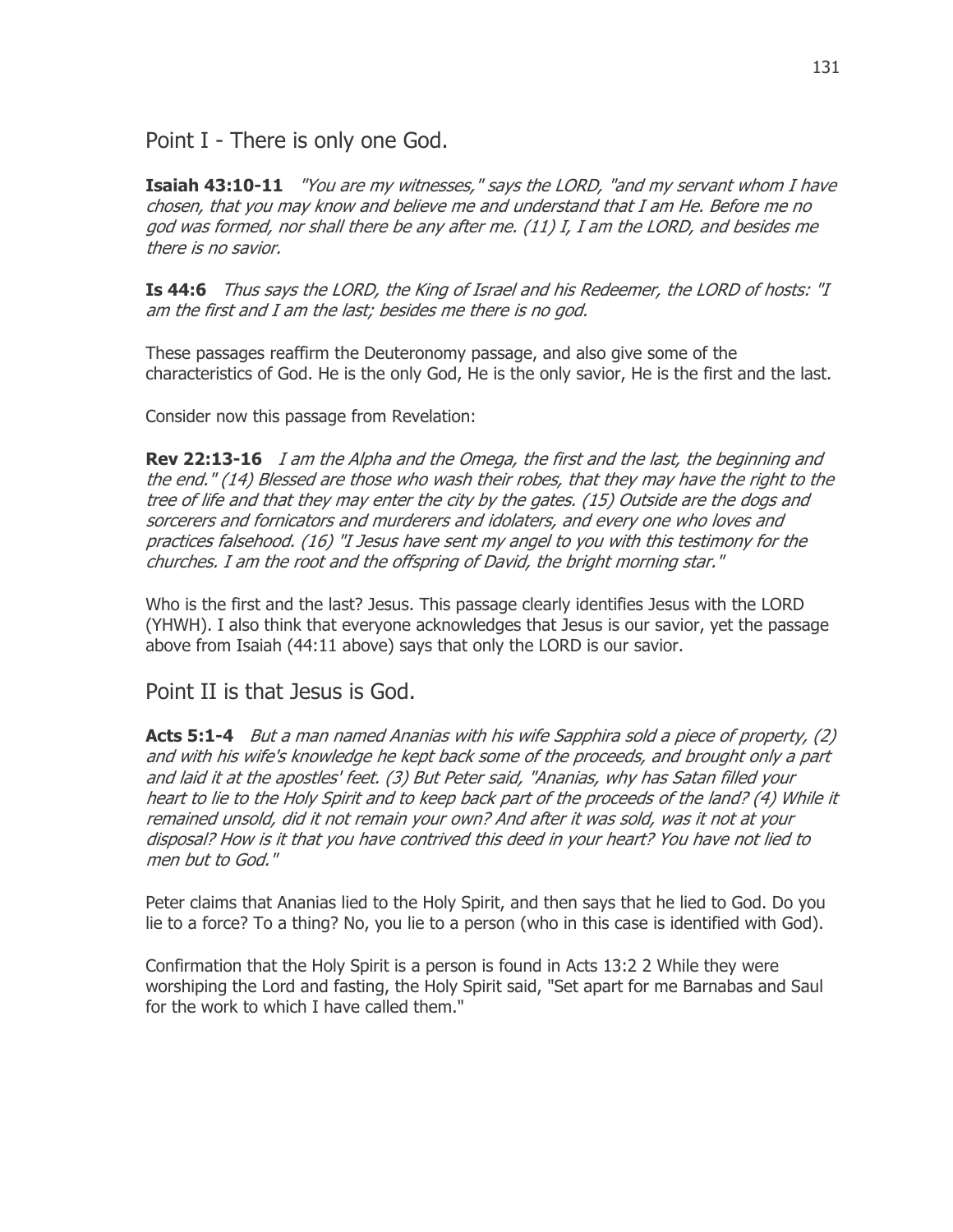Point III - The Holy Spirit is God

## The Holy Spirit is a person.

I don't think anyone denies that the Father is God, but here are some scripture passages.

**John 6:27** Do not labor for the food which perishes, but for the food which endures to eternal life, which the Son of man will give to you; for on him has God the Father set his seal."

**Eph 1:17** that the God of our Lord Jesus Christ, the Father of glory, may give you a spirit of wisdom and of revelation in the knowledge of him,

2 Cor 1:3 Blessed be the God and Father of our Lord Jesus Christ, the Father of mercies and God of all comfort,

Point IV - The Father is God

I don't think that anyone denies that the Father is a person, or that Jesus is a person. It is such a natural reading of the Bible that someone would have to go to great extents to try to demonstrate otherwise. I therefore wont bother covering it.

## Point  $II - A$ . Jesus is a person

### Point IV – A. The Father is a person.

With all these points, we seem to have created something of a paradox. We have three persons who are God, but we have affirmed that there is only one God. How do we resolve this? An easy resolution would be to say that they are really just the same person. Is this consistent with scripture? Let's see.

**Eph 1:17** says "the God of our Lord Jesus Christ, the Father of glory". Now, this is a very confusing phrase if the Father and Jesus are the same person. Jesus (who is the Father) is his own God. ??? 2 Cor 1:3 is even worse *"Blessed be the God and Father of our* Lord Jesus Christ". Now Jesus is his own father! Rev 1:1 says it is "The revelation of Jesus Christ, which God gave him." So God (presumably the Father, but I suppose not necessarily at this point) gave himself a revelation? A rather confusing state of affairs, n'est pas?

**John 14:26** But the Counselor, the Holy Spirit, whom the Father will send in my name, he will teach you all things, and bring to your remembrance all that I have said to you.

So now we have one person, the Father, sending another person, the Spirit, in a third person's (Jesus') name. But if Jesus is the Father, who is the Spirit, why did Jesus say such a confusing thing? Why didn't he just say he would be with us in spirit?

It would seem that scripture makes no sense if one assumes that the Father is the Son is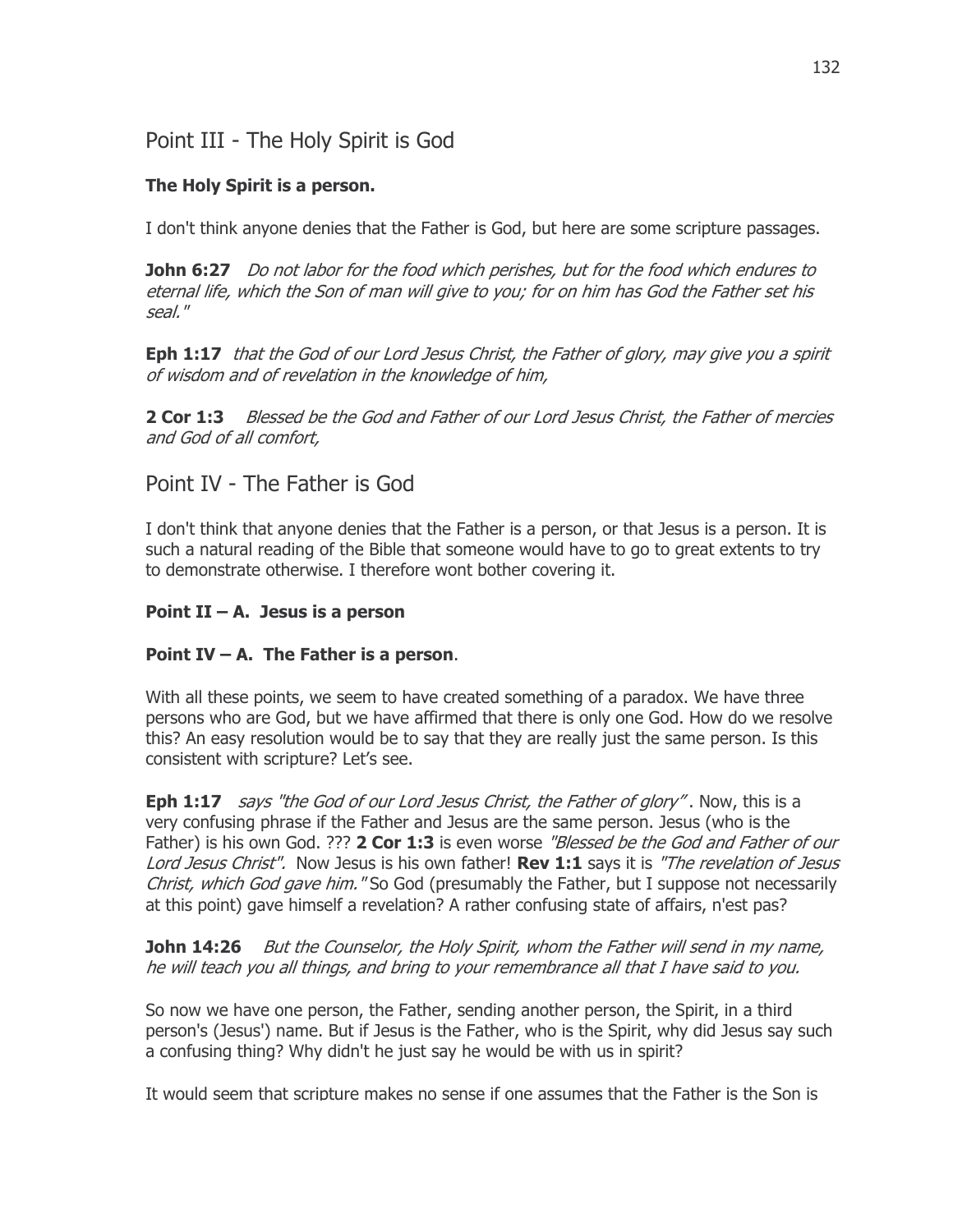the Spirit, that there is only one person. There are many, many passages dealing with two of these three persons at the same time whose only natural reading says that they are separate persons. To believe otherwise does violence to language (any language).

This leads to another point.

Point V. The Father, the Holy Spirit, and Jesus are three separate persons.

My points then are:

- Point I There is only one God.
- Point II Jesus is God (A) Jesus is a person
- Point III The Holy Spirit is God. (A ) The Holy Spirit is a person
- Point IV The Father is God. (A) The Father is a person
- Point V The Father, the Holy Spirit, and Jesus are 3 separate persons.

## The Seeming Paradox

What about our seeming paradox? "We have three persons who are God, but we have affirmed that there is only one God." Well, the orthodox position is to say that we believe the word of God, and accept on faith that this only seems to be a paradox.

"If there is one God, and if there are three persons called God in the bible, then by faith I must accept the doctrine of the trinity, even though I may not fully comprehend how God can be one yet three in perfect unity and equality at the same time. If a person rejects the trinity, it is because he wants comprehension rather than faith and belief."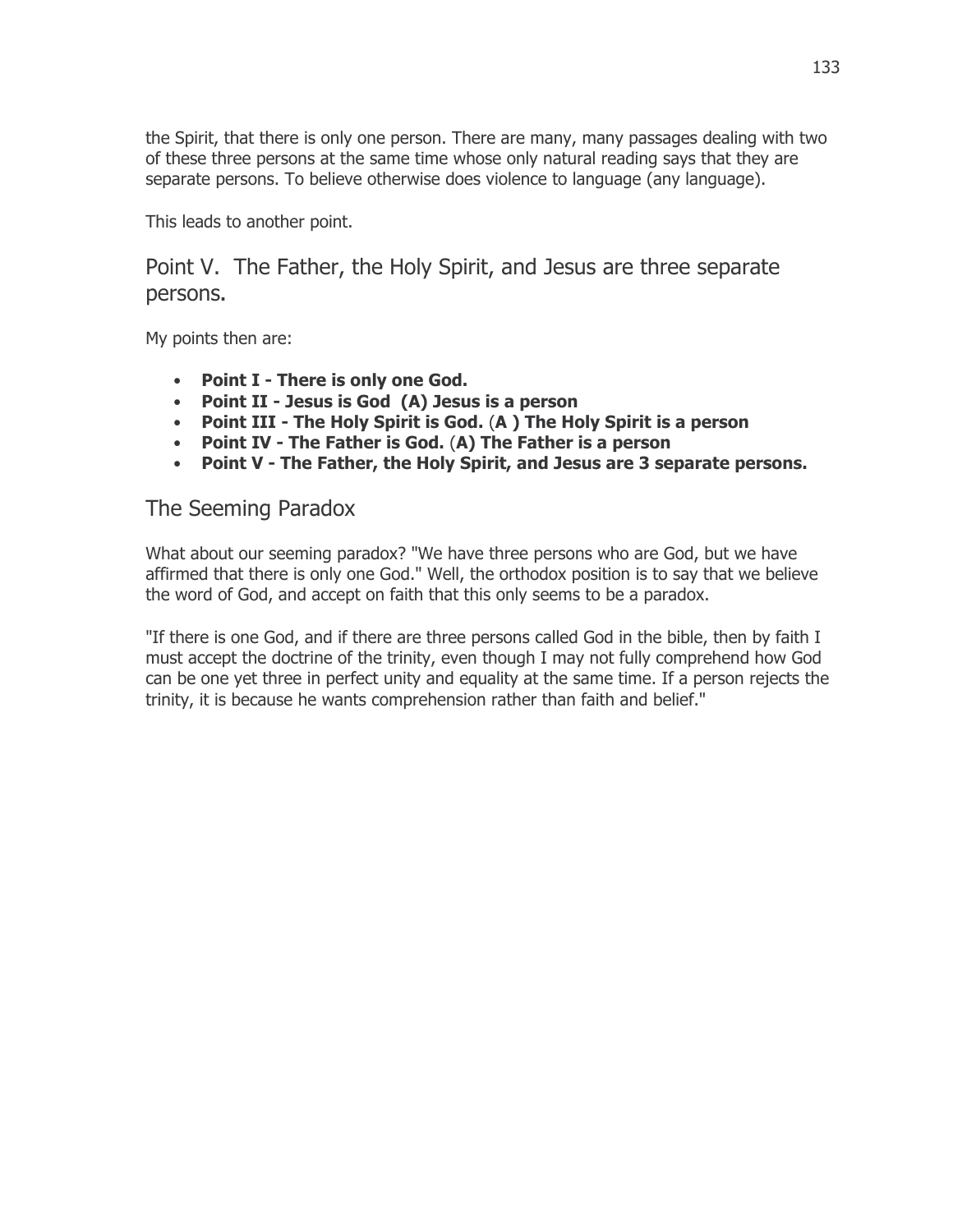# Who Did Jesus Claim To Be?

He claimed great things about Himself....

Was He Mad?

Was He Bad?

Was He God?

Carefully Read and Think About The Following Bible Verses.....

John 3:13 NKJV "No one has ascended to heaven but He who came down from heaven, that is, the Son of Man who is in heaven.

John 7:16 NKJV Jesus answered them and said, "My doctrine is not Mine, but His who sent Me.

John 14:6-10 NKJV Jesus said to him, "I am the way, the truth, and the life. No one comes to the Father except through Me. (7) "If you had known Me, you would have known My Father also; and from now on you know Him and have seen Him." (8) Philip said to Him, "Lord, show us the Father, and it is sufficient for us." (9) Jesus said to him, "Have I been with you so long, and yet you have not known Me, Philip? He who has seen Me has seen the Father; so how can you say, 'Show us the Father'? (10) "Do you not believe that I am in the Father, and the Father in Me? The words that I speak to you I do not speak on My own authority; but the Father who dwells in Me does the works.

What did Jesus claim about?

Where He came from (John 3:13)

What He taught (John 7:16)

What his role is in helping people get to know God (John 14:6)

The similarities between Him and God the Father (John 14:7, 10)

His authority and where it came from (John 14:10)

These are BIG claims to make! If they are true Jesus is much more than just a good person - He is God. If they are untrue He is either crazy or telling lies on a grand scale. There are only three main choices......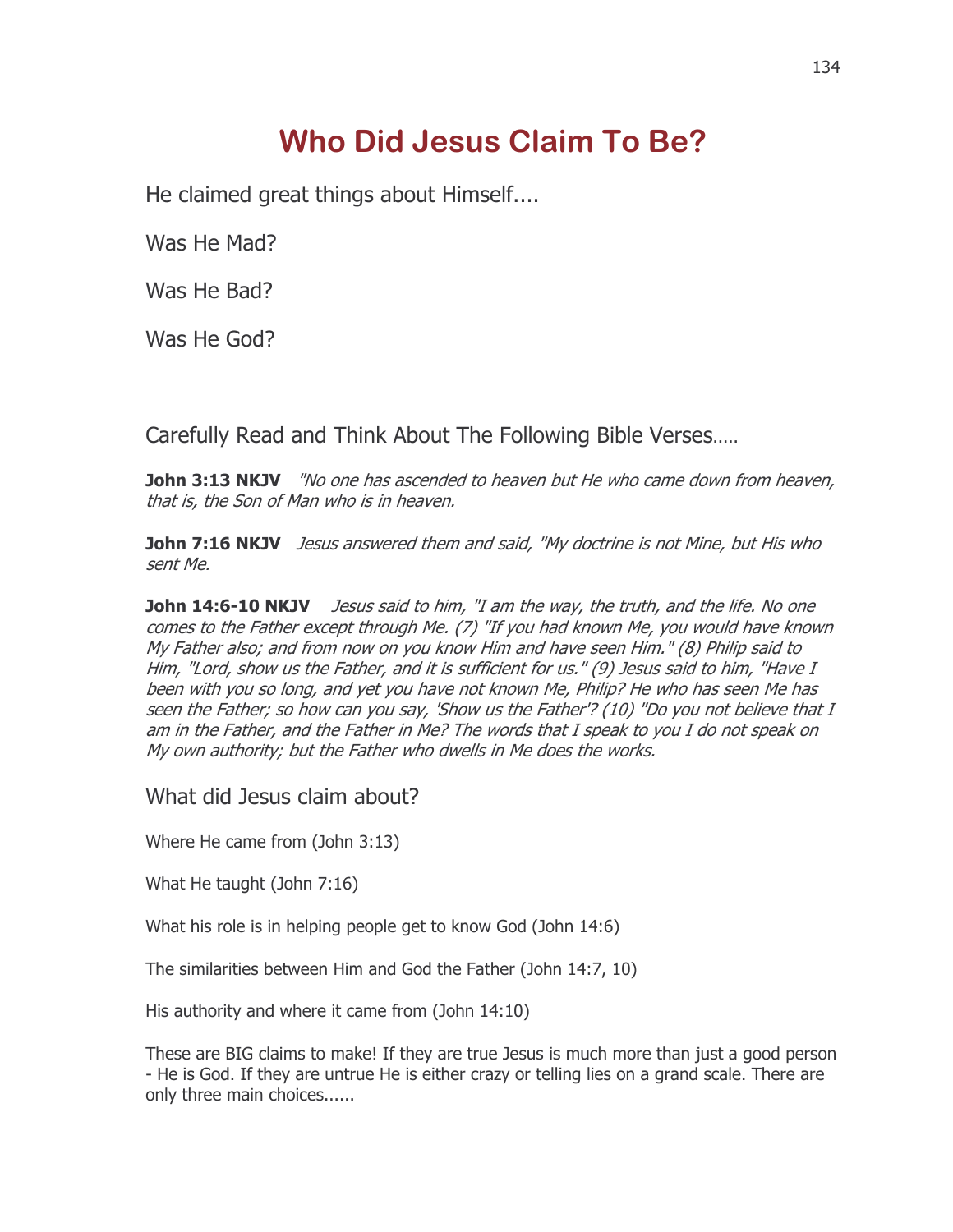1. They are not true and Jesus knew they were not true - that is He was a liar- He was BAD.

2. They are not true and Jesus did not know they were not true - that is He was deluded and crazy like someone who thinks they are a hamburger - He was MAD.

3. They are TRUE - Jesus was claiming to be God- therefore Jesus is God.

Let's line this up with the facts.....

## Jesus was not bad!

When Jesus challenged his ENEMIES to find any sin in Him they could not do so! (John 8:46 NKJV) "Which of you convicts Me of sin? And if I tell the truth, why do you not believe Me? In fact Jesus was always recognized as being someone who was without sin. Even Judas, Pontius Pilate and the guards that executed Him acknowledged this! (Matthew 27:4, 24, 54). The Bible records Jesus as being perfectly without sin. (Heb 4:15 NKJV) For we do not have a High Priest who cannot sympathize with our weaknesses, but was in all points tempted as we are, yet without sin.

## Jesus was not mad!

People who are insane do not give the world's greatest moral teachings such as the Sermon on the Mount (Matthew 5-7) and they are not followed by people for very long. People soon detect when someone is crazy and they will not die with or for a madman like Jesus' disciples did. Mentally ill people with religious delusions are generally distressingly self-centered, loud and clamant and very ineffective in their lives. This is the opposite of Jesus who was loving, humble and lowly. (Matthew 11:28-30) The quality of Jesus' life and teaching that has stood the test of time as the world's best ethical system proves He was not insane - in fact He was very wise.

# Jesus is God!

The Bible backs up Jesus' claim that He was God. Let's look at just three Scriptures:

Col 1:15-20 NKJV He is the image of the invisible God, the firstborn over all creation. (16) For by Him all things were created that are in heaven and that are on earth, visible and invisible, whether thrones or dominions or principalities or powers. All things were created through Him and for Him.(17) And He is before all things, and in Him all things consist. (18) And He is the head of the body, the church, who is the beginning, the firstborn from the dead, that in all things He may have the preeminence. (19) For it pleased the Father that in Him all the fullness should dwell, (20) and by Him to reconcile all things to Himself, by Him, whether things on earth or things in heaven, having made peace through the blood of His cross.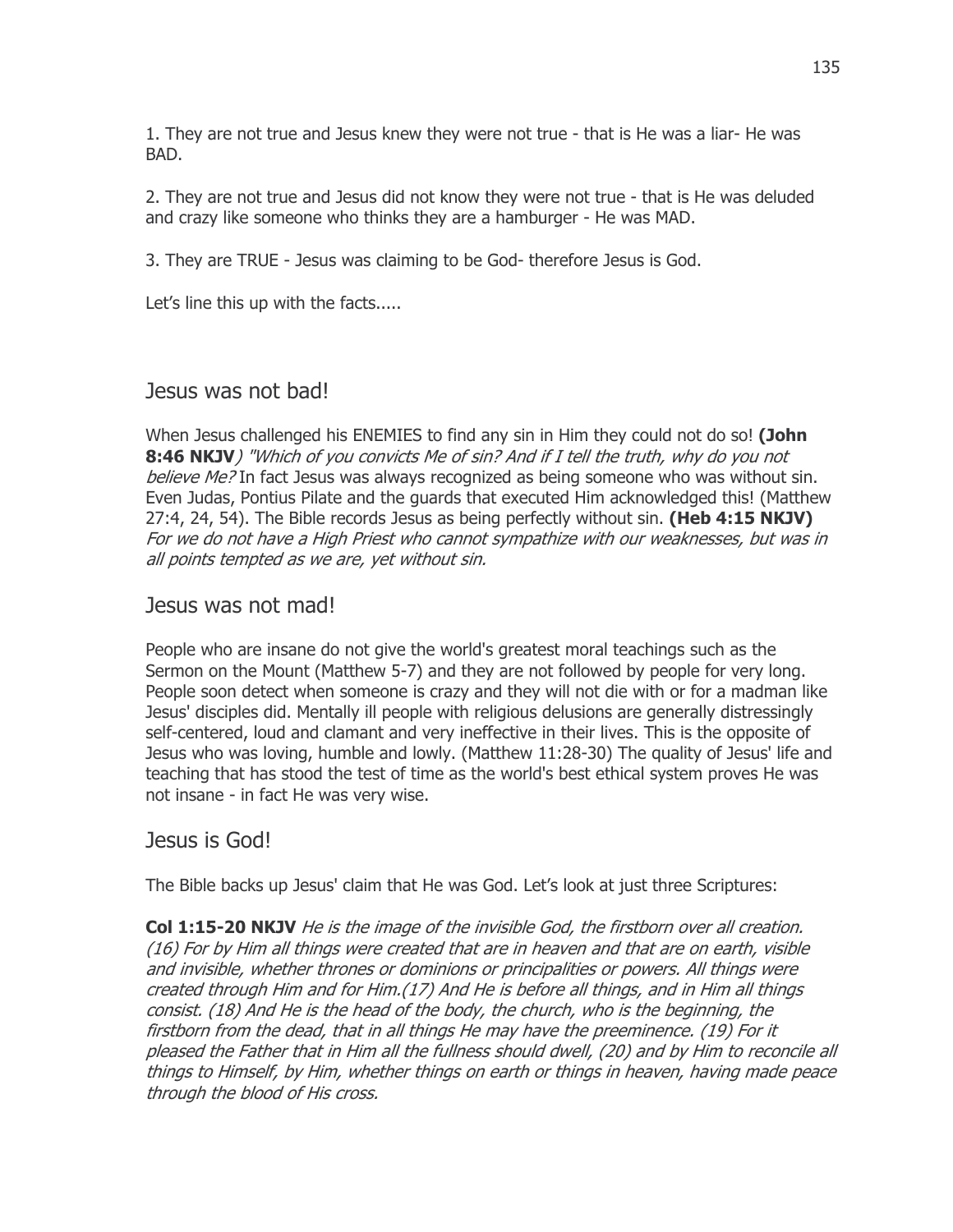Col 2:9 NKJV For in Him dwells all the fullness of the Godhead bodily;

**Rev 5:6,13 NKJV** And I looked, and behold, in the midst of the throne and of the four living creatures, and in the midst of the elders, stood a Lamb as though it had been slain, having seven horns and seven eyes, which are the seven Spirits of God sent out into all the earth...(13) And every creature which is in heaven and on the earth and under the earth and such as are in the sea, and all that are in them, I heard saying: "Blessing and honor and glory and power Be to Him who sits on the throne, And to the Lamb, forever and ever!"

From just these three Scriptures we see that:

Jesus is the image of the invisible God. All things were created through Him and for Him. He is before all things. All things "consist" in Him - He is the "glue of the Universe". He is above all things. All the fullness of the Father dwells in Him. He has reconciled all things to Himself. He is the fullness of the Godhead in bodily form. He dwells in the middle of God's throne. His "eyes" are the seven Spirits of God. He is worshipped in Heaven. He is praised "in the same breath" as the Father.

These 12 things back up Jesus' claim to be God and indicate that Jesus Christ is God. Jesus is not a mere human and He is not an angel (Hebrews 1:4-14). He is God's Son and the One all heaven worships. Since God says "I will not give my glory to another" (Isaiah 48:11) then if Jesus is worshipped in Heaven then He must be God.

Check out the following two Scriptures and write out what they say about Jesus' claim to be God.

**John 1:1-3 NKJV** In the beginning was the Word, and the Word was with God, and the Word was God. (2) He was in the beginning with God. (3) All things were made through Him, and without Him nothing was made that was made.

**Heb 1:1-3 NKJV** God, who at various times and in various ways spoke in time past to the fathers by the prophets, (2) has in these last days spoken to us by His Son, whom He has appointed heir of all things, through whom also He made the worlds; (3) who being the brightness of His glory and the express image of His person, and upholding all things by the word of His power, when He had by Himself purged our sins, sat down at the right hand of the Majesty on high,

What special name was Jesus called? (John 1:1)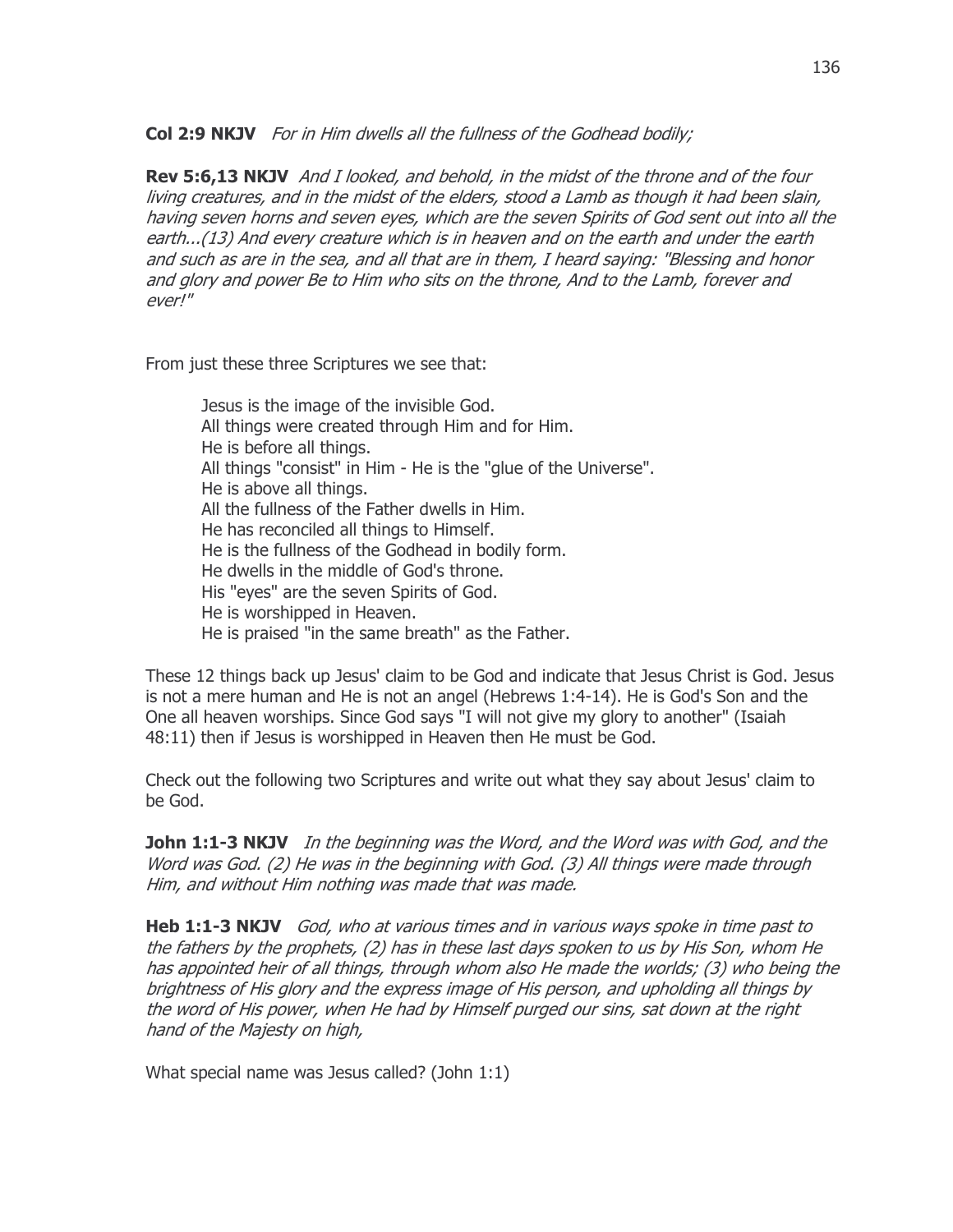List four things John 1:1-3 says about the Word?

What special name or title do Hebrew people call Jesus?

How much power and authority what kinds of power and authority does the Son have?

What do both verses tell us about Jesus' role in Creation?

What do both John and Hebrews tell us about the similarities between the nature and personality of Jesus and the nature and personality of God?

If someone is all-powerful and exactly like God in nature and is worshipped in Heaven then who are they?

# **Conclusion**

Do you think that Jesus' claims to be God are true or untrue? If untrue why do you think He is either mad or bad? If true - will you now follow Him?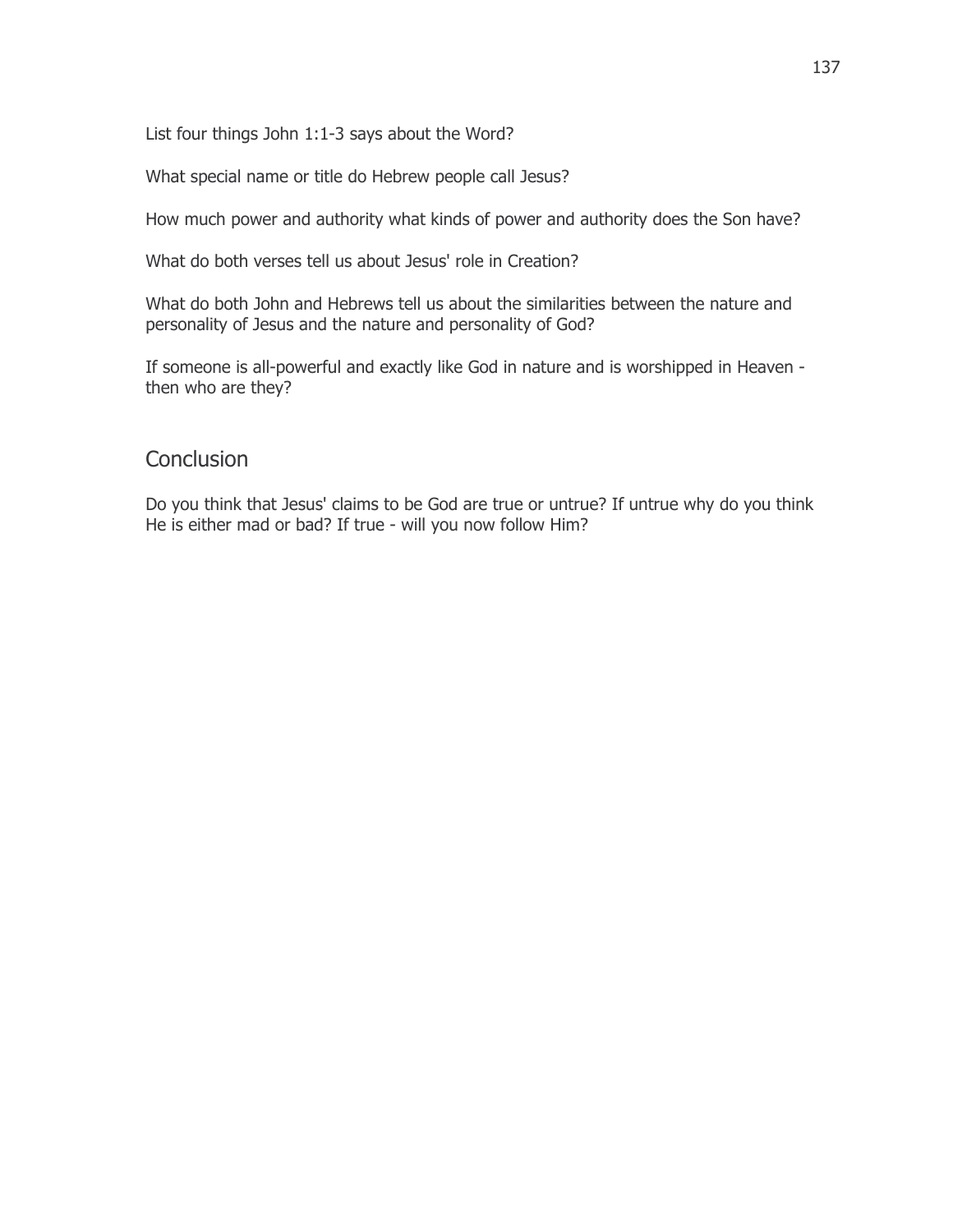# Who Is "The Inner Man"? And What Is He Like?

# Christ In Us The Hope of Glory

Let's start this journey with three of the most perplexing passages in the whole of Scripture.

1 John 3:9 NKJV Whoever has been born of God does not sin, for His seed remains in him; and he cannot sin, because he has been born of God.

Romans 7:14-25 NKJV For we know that the law is spiritual, but I am carnal, sold under sin. (15) For what I am doing, I do not understand. For what I will to do, that I do not practice; but what I hate, that I do. (16) If, then, I do what I will not to do, I agree with the law that it is good. (17) But now, it is no longer I who do it, but sin that dwells in me. (18) For I know that in me (that is, in my flesh) nothing good dwells; for to will is present with me, but how to perform what is good I do not find. (19) For the good that I will to do, I do not do; but the evil I will not to do, that I practice. (20) Now if I do what I will not to do, it is no longer I who do it, but sin that dwells in me. (21) I find then a law, that evil is present with me, the one who wills to do good. (22) For I delight in the law of God according to the inward man. (23) But I see another law in my members, warring against the law of my mind, and bringing me into captivity to the law of sin which is in my members. (24) O wretched man that I am! Who will deliver me from this body of death? (25) I thank God; through Jesus Christ our Lord! So then, with the mind I myself serve the law of God, but with the flesh the law of sin.

**Matthew 11:11-13 NKJV** "Assuredly, I say to you, among those born of women there has not risen one greater than John the Baptist; but he who is least in the kingdom of heaven is greater than he. ({1)} "And from the days of John the Baptist until now the kingdom of heaven suffers violence, and the violent take it by force. (13) "For all the prophets and the law prophesied until John.

## The Eternal You

Ah you say…the editor has flipped! How can he possibly string these three passages into anything coherent? Well let's try! Firstly we will look at what it means to be "born of God". 1 John 3;9 tells us that when something is "born of God" it receives a nature that does not sin. In fact the "inner man"/"new nature" is unable to sin. In the spiritual realm the "new man" is a product of God, produced from His "seed" (Gk. "sperma") and bearing His likeness and thus behaving like Him. That which "behaves like God" does not sin. The 'new man" is "created in righteousness" and is righteous. It does not sin. This makes sense that which is exactly like God in nature - will not and cannot sin. The "bit of you" that will inherit a resurrection body and that I will talk to in the Zion above in ten thousand years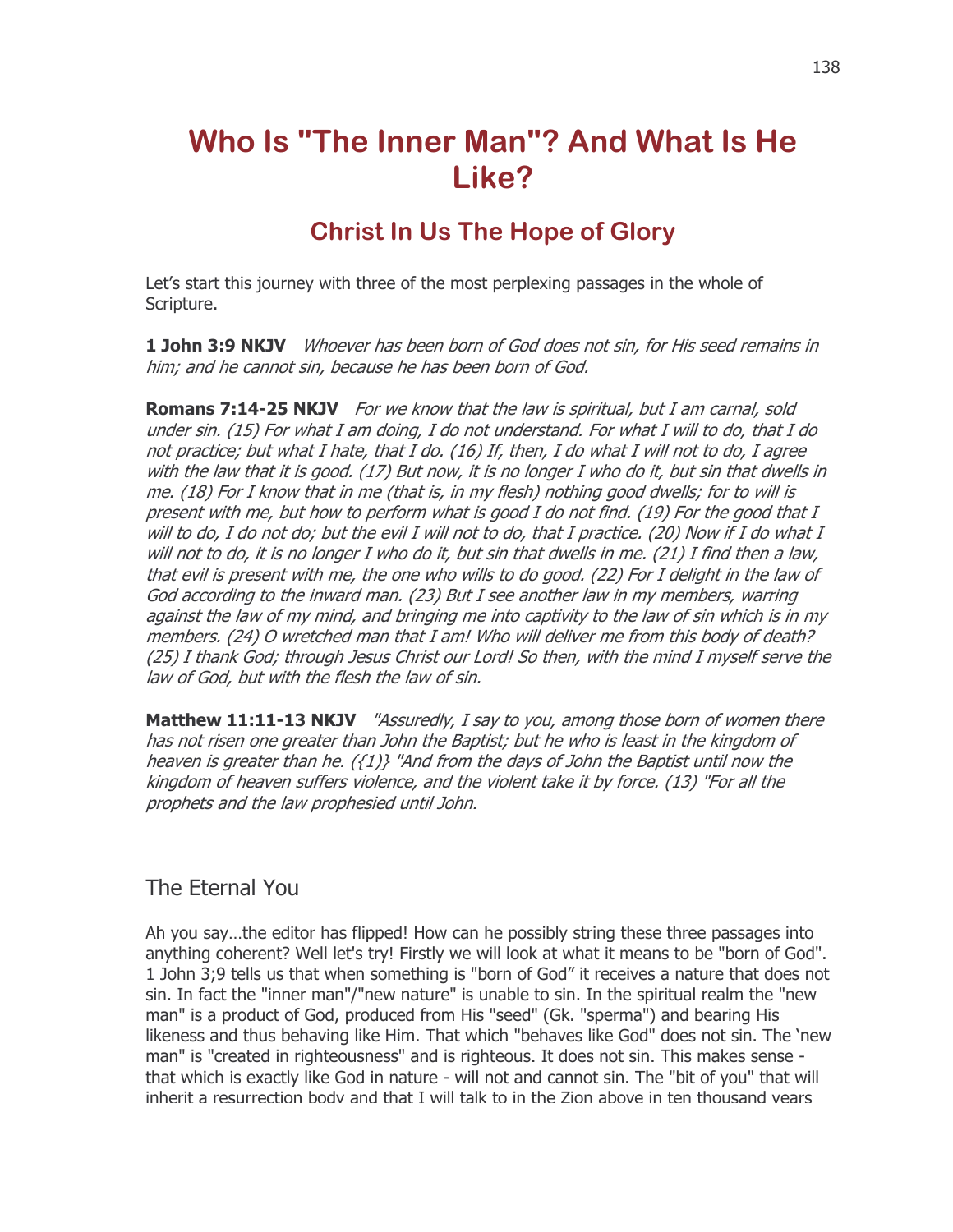time - that part of you, is sinless and always has been. The "real you", the "eternal character", that is you in Christ - is sinless. Let me be clear - I am not talking about sinless perfection. The inclusion of the Romans 7 quote above should give you a clue to that. I am not saying that true Christians do not sin, they do. I am saying that Christ in you does not sin. He didn't sin on earth and He doesn't sin now. The apostle John is no "sinless perfectionist", he knows his charges better than that! (1 John 1:7 NKJV) But if we walk in the light as He is in the light, we have fellowship with one another, and the blood of Jesus Christ His Son cleanses us from all sin." So we see that John did not believe in "sinless perfection" - the believers still needed the cleansing of the blood of Christ! However he saw the glory of the "seed of God"- the new nature that was being formed in them.

# The Mystery

Though John writes extensively about the incorruptibility of our new natures he admits to having very little idea of what the end product would be like.. John says (1 John 3:1-3 NKJV) "Behold what manner of love the Father has bestowed on us, that we should be called children of God! Therefore the world does not know us, because it did not know Him. (2) Beloved, now we are children of God; and it has not yet been revealed what we shall be, but we know that when He is revealed, we shall be like Him, for we shall see Him as He is. (3) And everyone who has this hope in Him purifies himself, just as He is pure." The apostle John admitted "it has not yet been revealed what we shall be".

The full knowledge of who we really are in our "eternal character and destiny" is hidden from us. It is a marvelous and tantalizing mystery that awaits the Second Coming for its full revelation. There is one known amongst all the unknowns and John states it as "when He is revealed, we shall be like Him, for we shall see Him as He is". That is the purifying hope that frees us from the love of this world. John is not alone in his assessment of things. Paul reaches a similar conclusion when he says: (Colossians 3:1-4 NKJV) *"If then you were* raised with Christ, seek those things which are above, where Christ is, and sitting at the right hand of God. (2) Set your mind on things above, not on things on the earth. (3) For you died, and your life is hidden with Christ in God. (4) When Christ who is our life appears, then you also will appear with Him in glory. "Paul says that for now our true selves, our "life" is "hidden" - in Christ with God and that we shall only find out what it will be like when Christ returns and we appear with Him in glory..

# Giving the Spirit the Whip Hand

In the Romans 7 quote at the beginning of this article Paul says "Now if I do what I will not to do, it is no longer I who do it, but sin that dwells in me.". He distinguishes between "himself" and 'his sin" in what for years appeared to me to be a bit of a "cop-out". How could someone dare to say "It is no longer I who sin but sin that dwells in me.' it sounded like a theological excuse for a lack of self-control? But Scripture is not like that - and everything is for a purpose. Paul is revealing to us here the difference between his flesh which was "born of woman" and is passing away with its lusts and the spirit which is "born of God" and abides forever. Paul concludes that "in my flesh is no good thing". The flesh, while not in its intrinsic nature corrupt, has become thoroughly corrupted by sin and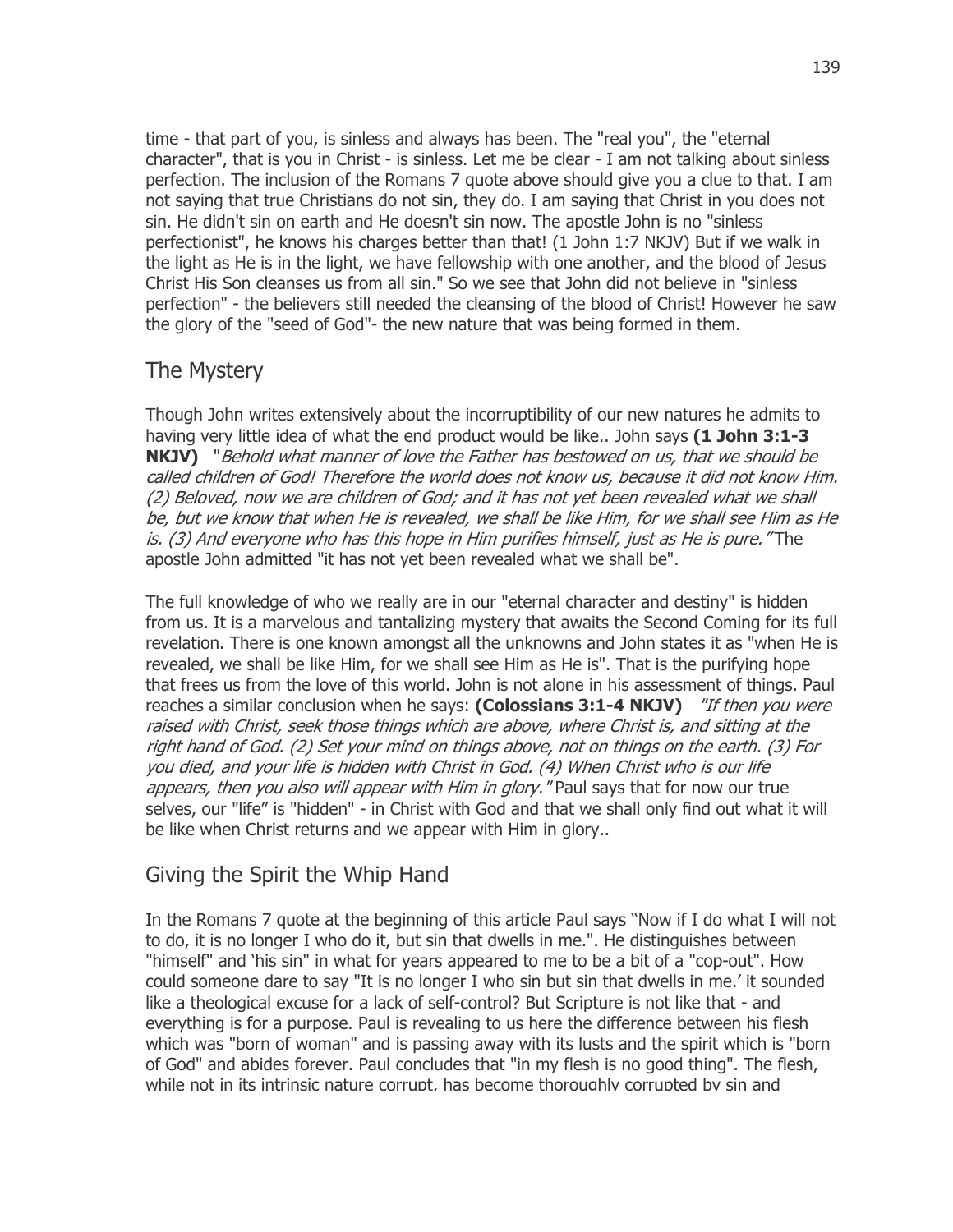become a dwelling place for sin. Our bodies and our minds are huge data storehouses of multi-megabytes of sin, sinful thoughts, sinful habits, and sinful actions and so on.

The growing and forming Christ within us is opposed by the worldly treachery of the flesh in a two-way tussle (Galatians 5:16-18) This tussle is the subject of Romans 6-8. Romans 6 boldly state that we are "dead to sin". (Romans 6:10-12 NKJV) *"For the death that He* died, He died to sin once for all; but the life that He lives, He lives to God. (11) Likewise you also, reckon yourselves to be dead indeed to sin, but alive to God in Christ Jesus our Lord. (12) Therefore do not let sin reign in your mortal body, that you should obey it in its lusts. "The 'new nature" in us is "dead to sin". It does not communicate with sin. Just as a person sleeping heavily is said to be "dead to the world" so the new man, which has died and risen with Christ is "dead to sin' and not influenced by it. We are to reckon this as our true self. We are to write in the ledger of our minds. "The real, eternal me is dead to sin". We are to do our spiritual calculations as if we are dead to the influence of sin and living forever. Therefore we are not to let sin reign in our mortal body so as to obey its lusts. We are to give the whip hand to the new man. Instead of letting our flesh dominate our spirit we are to enforce the spirit's righteous lifestyle with its outcome - eternal life. When sin tries to tell us that we are its slave and must do its commands we are to look in God's ledger and reckon ourselves dead to sin. We are to call sin a liar!

Sin can claim to be our master - but it is not. It was, and we still fear its voice. But we are a "freed slave" we can walk away without fear. We have a new master to obey. (Romans **6:20-23 NKJV)** For when you were slaves of sin, you were free in regard to righteousness. (21) What fruit did you have then in the things of which you are now ashamed? For the end of those things is death. (22) But now having been set free from sin, and having become slaves of God, you have your fruit to holiness, and the end, everlasting life. (23) For the wages of sin is death, but the gift of God is eternal life in Christ Jesus our Lord.

# Freedom from Condemnation

Romans 7 analyses the desperate battle between the mind which wishes to obey God and the "body of death" indwelt by sin, that opposes it and ends with the cry "who will deliver me from this body of death"? Romans 8 supplies the answer. (**Romans 8:1-2 NKJV**) "There is therefore now no condemnation to those who are in Christ Jesus, who do not walk according to the flesh, but according to the Spirit. (2) For the law of the Spirit of life in Christ Jesus has made me free from the law of sin and death." The inner man is not under condemnation at all. Our true selves are free from guilt and free from any participation in the sins of the body. There is no "guilt by association". The new nature is holy even if the flesh is corrupt. (**Romans 8:10 NKJV**) And if Christ is in you, the body is dead because of sin, but the Spirit is life because of righteousness. Romans 8 then develop the theme of how to maximize our life in Christ.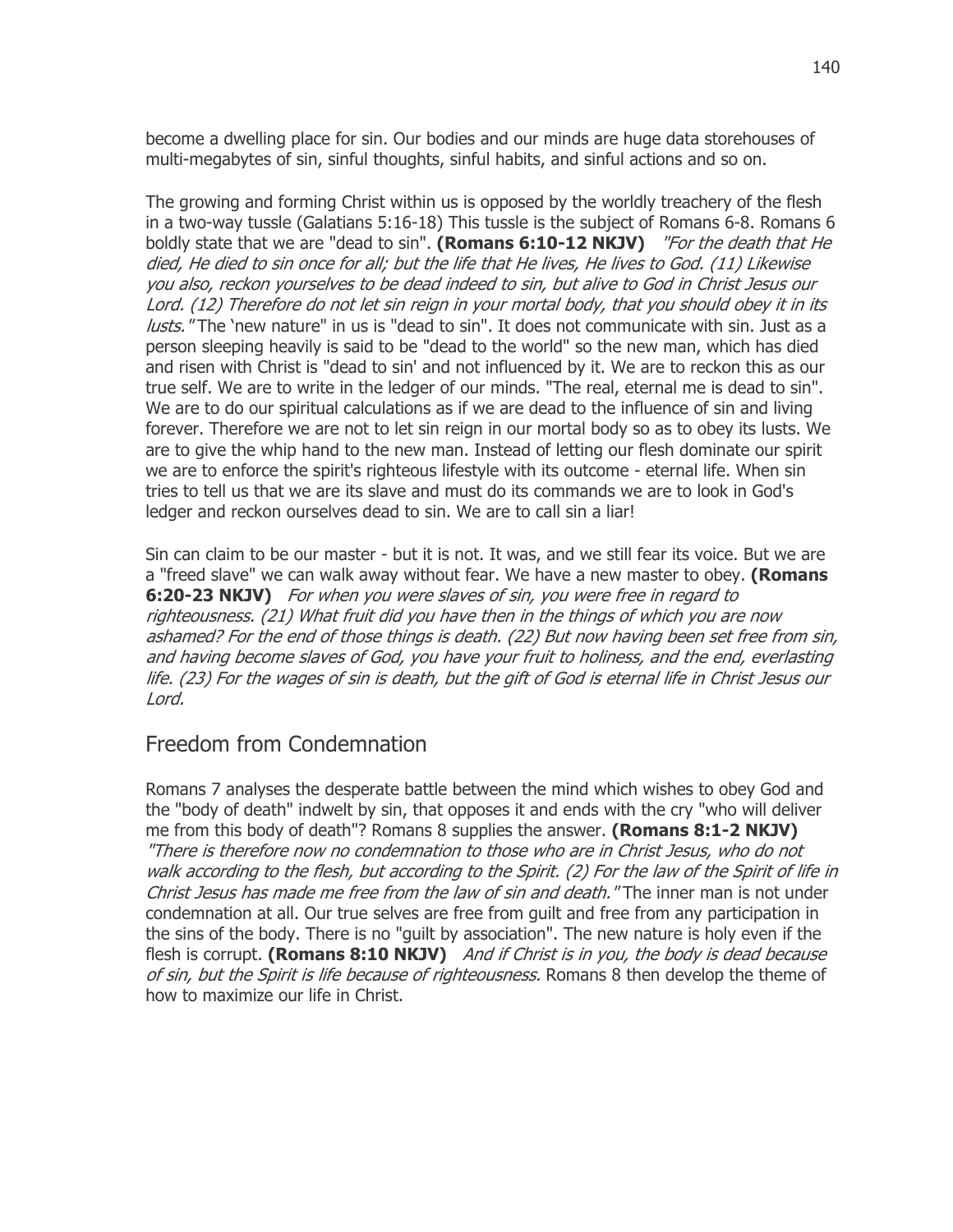# The Role of Our Thoughts

The mind is critical to the success of this venture as it is our "contact point' with the Spirit. (Romans 8:5-13 NKJV) For those who live according to the flesh set their minds on the things of the flesh, but those who live according to the Spirit, the things of the Spirit. (6) For to be carnally minded is death, but to be spiritually minded is life and peace. (7) Because the carnal mind is enmity against God; for it is not subject to the law of God, nor indeed can be. (8) So then, those who are in the flesh cannot please God. (9) But you are not in the flesh but in the Spirit, if indeed the Spirit of God dwells in you. Now if anyone does not have the Spirit of Christ, he is not His. (10) And if Christ is in you, the body is dead because of sin, but the Spirit is life because of righteousness. (11) But if the Spirit of Him who raised Jesus from the dead dwells in you, He who raised Christ from the dead will also give life to your mortal bodies through His Spirit who dwells in you. (12) Therefore, brethren, we are debtors; not to the flesh, to live according to the flesh. ( $\{13\}$ ) For if you live according to the flesh you will die; but if by the Spirit you put to death the deeds of the body, you will live.

"Born Of Woman" vs. "Born Of God"

This leads us to the third of our opening bible passages - Matthew 11:11-13. John the Baptist who was the greatest of those "born of women" and the last of the prophets. Yet Jesus said that "the least in the Kingdom of God is greater than he." At first sight the proposition that some of the more annoying Christians we have met could be greater than John the Baptist is, to say the least, astonishing (your editor has a cynical streak). But consider...those "born of women" can have the Spirit upon them, worship God and be prophets but they are not "new creations". There is a huge qualitative difference between a "born again believer" and John the Baptist. The born again believer is "born of God" (not merely "born of women") and has a God-conceived nature that is eternal. They are not necessarily "better than" John the Baptist as viewed from outside. But when viewed from inside or from above they are "greater" inasmuch as the nature conceived within the Christian is far greater and can be said to dwell in the heavenly realms. (Ephesians 2:6,7) This nature is Christ in us. (Colossians 1:26-29 NKJV) the mystery which has been hidden from ages and from generations, but now has been revealed to His saints. (27) To them God willed to make known what are the riches of the glory of this mystery among the Gentiles: which is Christ in you, the hope of glory. (28) Him we preach, warning every man and teaching every man in all wisdom, that we may present every man perfect in Christ Jesus. (29) To this end I also labor, striving according to His working which works in me mightily.

# The Maturing of Christ in Us

Notice Paul's concerns here - Christ in you is the hope of glory. It is the glorious indwelling nature, born of God, Christ in us , that gives us the hope of being sinless, immortal, imperishable and inheriting a resurrection body fit for "the saints"(hagioi- holy ones). Paul works hard to see that Christ in us is "perfected"(Col 1:28, above). It seems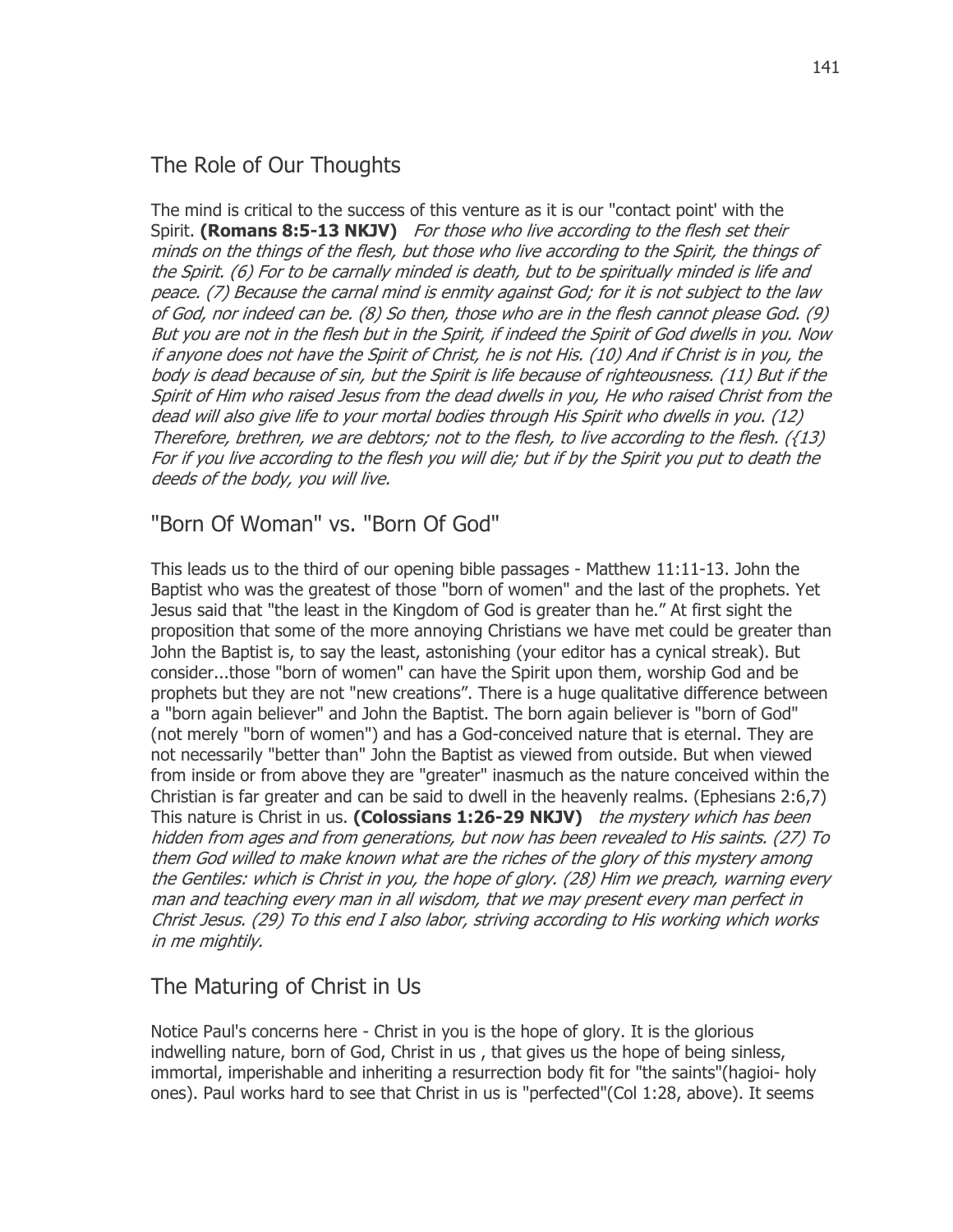that Jesus Christ 'grows in us'. Paul writes to the backslidden Galatians: (Galatians 4:19 NKJV) My little children, for whom I labor in birth again until Christ is formed in you". This at first may seem paradoxical. How can one have Christ and still need Him to be "formed"? Just as Jesus grew in wisdom and stature during his earthly ministry so it seems Christ in us "grows" into a "mature man" through the disciplines of the faith and the word of God. This forming of Christ in us involves ministering to one another and edifying one another. (Ephesians 4:13-15 NKJV) " till we all come to the unity of the faith and of the knowledge of the Son of God, to a perfect (teleois - mature) man, to the measure of the stature of the fullness of Christ; (14) that we should no longer be children, tossed to and fro and carried about with every wind of doctrine, by the trickery of men, in the cunning craftiness of deceitful plotting, (15) but, speaking the truth in love, may grow up in all things into Him who is the head; Christ;".

Particularly important to this is "being filled with the Spirit" and encouraging one another in the Word...(Ephesians 5:18-20 NKJV) And do not be drunk with wine, in which is dissipation; but be filled with the Spirit, (19) speaking to one another in psalms and hymns and spiritual songs, singing and making melody in your heart to the Lord, (20) giving thanks always for all things to God the Father in the name of our Lord Jesus Christ" and (Colossians 3:16-17 NKJV) Let the word of Christ dwell in you richly in all wisdom, teaching and admonishing one another in psalms and hymns and spiritual songs, singing with grace in your hearts to the Lord. (17) And whatever you do in word or deed, do all in the name of the Lord Jesus, giving thanks to God the Father through Him.

Suffering seems also to play a part in this. During His "earthly years", Jesus Christ was "perfected" through suffering. (Hebrews 2:10 NKJV) *"For it was fitting for Him, for* whom are all things and by whom are all things, in bringing many sons to glory, to make the captain of their salvation perfect through sufferings." and naturally this applies to us as well. (1 Peter 5:10 NKJV) But may the God of all grace, who called us to His eternal glory by Christ Jesus, after you have suffered a while, perfect, establish, strengthen, and settle you.

## The Old Man Is Dead, Live Like the New Man You Are

Paul called Christians holy because they were. Their inner nature, born of God, is holy just as God is holy. All that is inconsistent with this holy and new nature must be shed. Paul develops this at some length in both Ephesians and Colossians e.g. **(Colossians 3:1-10** NKJV) If then you were raised with Christ, seek those things which are above, where Christ is, sitting at the right hand of God. (2) Set your mind on things above, not on things on the earth. (3) For you died, and your life is hidden with Christ in God. (4) When Christ who is our life appears, then you also will appear with Him in glory. (5) Therefore put to death your members which are on the earth: fornication, uncleanness, passion, evil desire, and covetousness, which is idolatry. (6) Because of these things the wrath of God is coming upon the sons of disobedience, (7) in which you yourselves once walked when you lived in them. (8) But now you yourselves are to put off all these: anger, wrath, malice, blasphemy, filthy language out of your mouth. (9) Do not lie to one another, since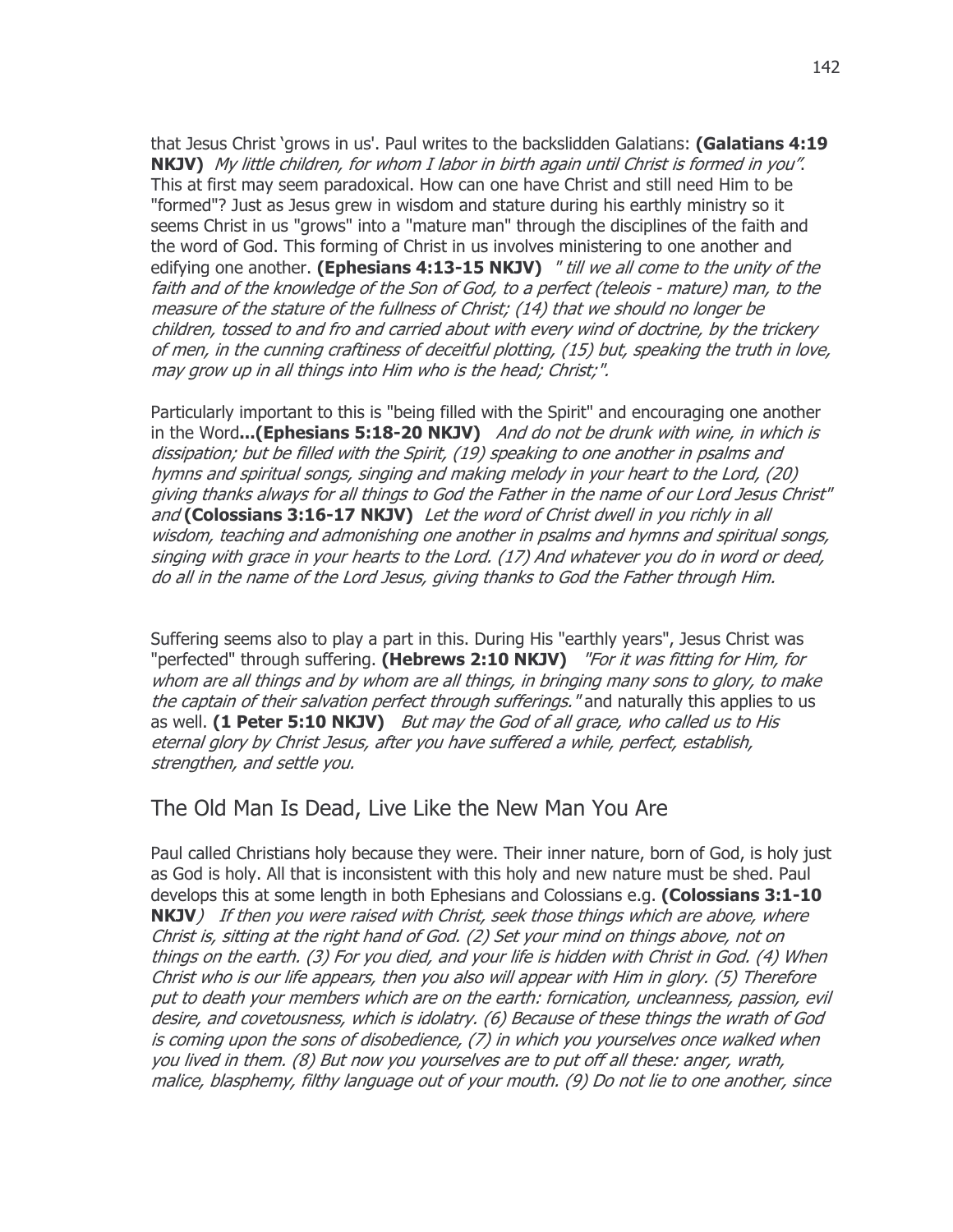you have put off the old man with his deeds, (10) and have put on the new man who is renewed in knowledge according to the image of Him who created him,".

## Enemies of Your Soul

Finally to return to where we began in 1 John.  $(1$  John 2:15-17 NKJV) *"Do not love the* world or the things in the world. If anyone loves the world, the love of the Father is not in him. (16) For all that is in the world; the lust of the flesh, the lust of the eyes, and the pride of life; is not of the Father but is of the world. (17) And the world is passing away, and the lust of it; but he who does the will of God abides forever." John lists here three decisive hindrances to the formation of Christ in us - the love of the world manifested as "the lust of the flesh, the lust of the eyes, and the pride of life." The lust of the flesh centers us on that part of our nature that is mortal, indwelt by sin and perishing when we die. Its a sweaty word 'epithumia' and denotes the inordinate possessive desires in our flesh that war with God and holiness, these include sexual lusts, anger, alcoholism, drug addiction, gluttony and laziness. The "lust of the flesh" see the world as appetites to be satisfied and things to be consumed..

The lust of the eyes relates to greed self-gratification, money and material acquisition, getting, grabbing, cheating and coveting. The desire is generated by the material world outside and enters into the soul "through the eye gate." In the midst of Jesus' discourse on God and Mammon there is an "apparent interruption" (Matthew 6:22-23 NKJV) "The lamp of the body is the eye. If therefore your eye is good, your whole body will be full of light. (23) "But if your eye is bad, your whole body will be full of darkness. If therefore the light that is in you is darkness, how great is that darkness!" The 'lust of the eyes' is the basis of materialism and is a great danger to the development of Christ in us. It is so directly opposed that Jesus can say categorically that "You cannot serve both God and Mammon" and Paul calls the love of money "the root of all kinds of evil" (1 Tim 6:10).

The last of the enemies of the soul is "the pride of life" - status seeking, selfish ambition," megastar: behavior", concern about 'the pecking order', opulence, the sins of power and ruthless competition.. The Christian caught up in the "pride of life" see the world as consisting of empires to be built and monuments to be made. Unfortunately this can easily be channeled into building "Christian empires" and "Christian monuments". All these things are passing away.(see the article on the Kingdom of God in this issue). They will be of absolutely zero value to us after our death. Christ in us is not formed by glorious human achievements.

The epistle of James seems particularly directed at rebuking the "pride of life". Here are a couple of examples:

**James 4:4-7 NKJV** Adulterers and adulteresses! Do you not know that friendship with the world is enmity with God? Whoever therefore wants to be a friend of the world makes himself an enemy of God. (5) Or do you think that the Scripture says in vain, "The Spirit who dwells in us yearns jealously"? (6) But He gives more grace. Therefore He says: "God resists the proud, But gives grace to the humble." (7) Therefore submit to God. Resist the